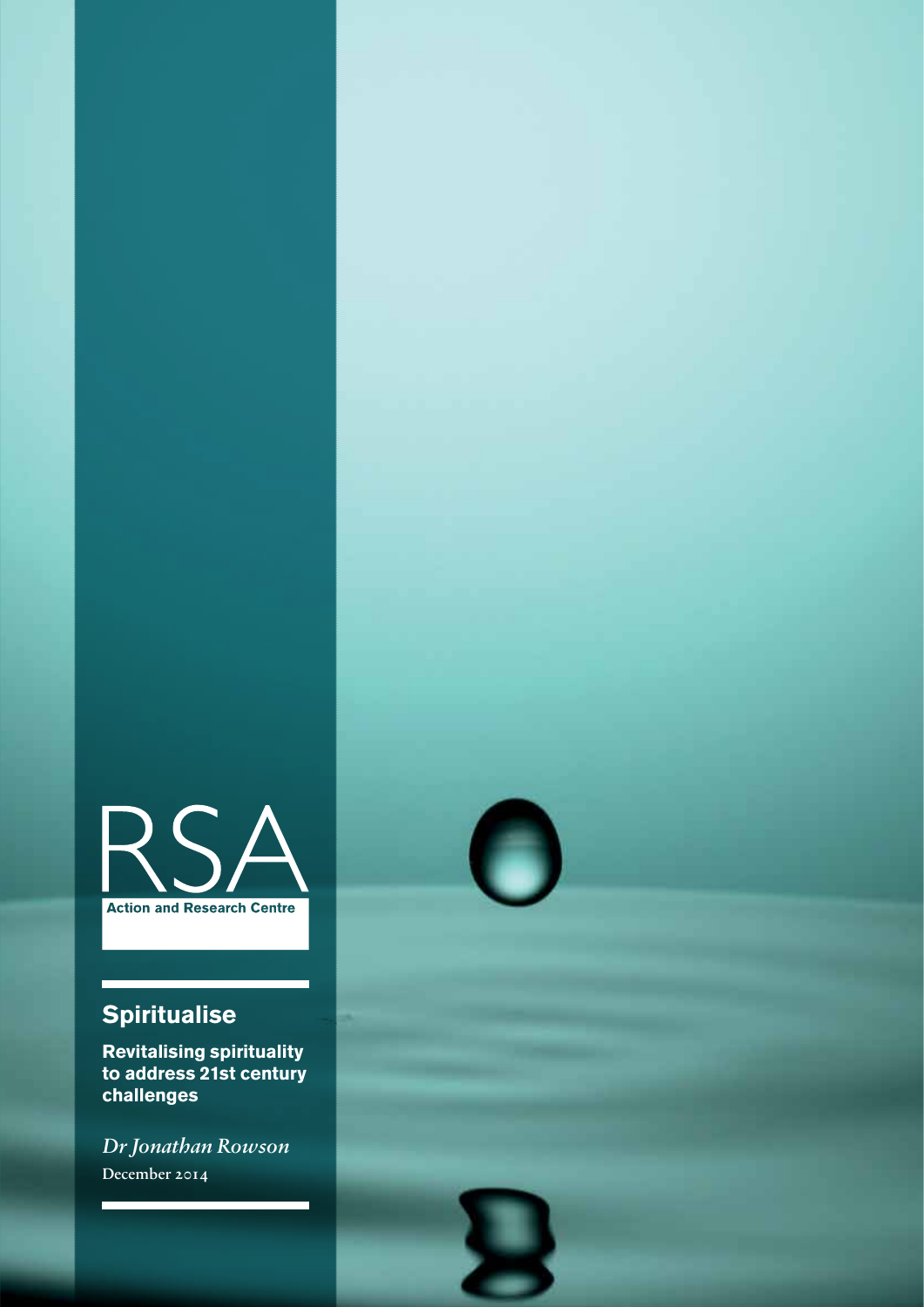# **Contents**

| Acknowledgements                                     |                                                                                 |    |
|------------------------------------------------------|---------------------------------------------------------------------------------|----|
| Background and purpose of the RSA's two year project |                                                                                 |    |
|                                                      | 1. Facing up to widespread spiritual confusion                                  | 9  |
|                                                      | Who needs spirituality?                                                         | 9  |
|                                                      | Spirituality needs definition, but it doesn't need a definition                 | 14 |
|                                                      | Why 'Spiritual but not religious' might be a wrong turn                         | 18 |
|                                                      | Spiritual is more about meaning than 'happiness'                                | 21 |
|                                                      | The heart of the spiritual – it's about our 'ground' not our 'place'            | 24 |
| 2.                                                   | In search of our spiritual 'ground' - what are we?                              | 29 |
|                                                      | The social brain: why 'beliefs' are not what we typically assume                | 30 |
|                                                      | Cultural psychology: why the sacred won't go away                               | 34 |
|                                                      | Automatic processing: why the spiritual injunction to 'wake up' matters         | 40 |
|                                                      | Embodied cognition: why the experience of meaning<br>is visceral and important  | 44 |
|                                                      | Divided brain: why our need for perspective and balance is greater<br>than ever | 48 |
|                                                      | Neural plasticity: why we need to take spiritual practice seriously             | 50 |
|                                                      | Conclusions to section 2                                                        | 54 |
|                                                      | 3. Living from our ground, not our place                                        | 55 |
|                                                      | Love (the promise of belonging)                                                 | 55 |
|                                                      | Self (the path of becoming)                                                     | 67 |
|                                                      | Soul (the sense of beyondness)                                                  | 73 |
|                                                      | 4. Spiritual pathways to personal, social and political transformation          | 78 |
|                                                      | From political power to personal power and back again                           | 80 |
|                                                      | From utility to virtue and back again                                           | 82 |
|                                                      | From economic objectives to existential threats and back again                  | 83 |
|                                                      | From surface to depth, and back again                                           | 85 |
|                                                      | From life to death, and back again                                              | 87 |
|                                                      | From self to soul, and back again                                               | 88 |
|                                                      | From political freedom to psychological freedom and back again                  | 88 |
|                                                      | From happiness to meaning and back again                                        | 89 |
|                                                      | From extrinsic motivation to intrinsic motivation and back again                | 89 |
|                                                      | From beliefs to institutions and back again                                     | 90 |
|                                                      |                                                                                 |    |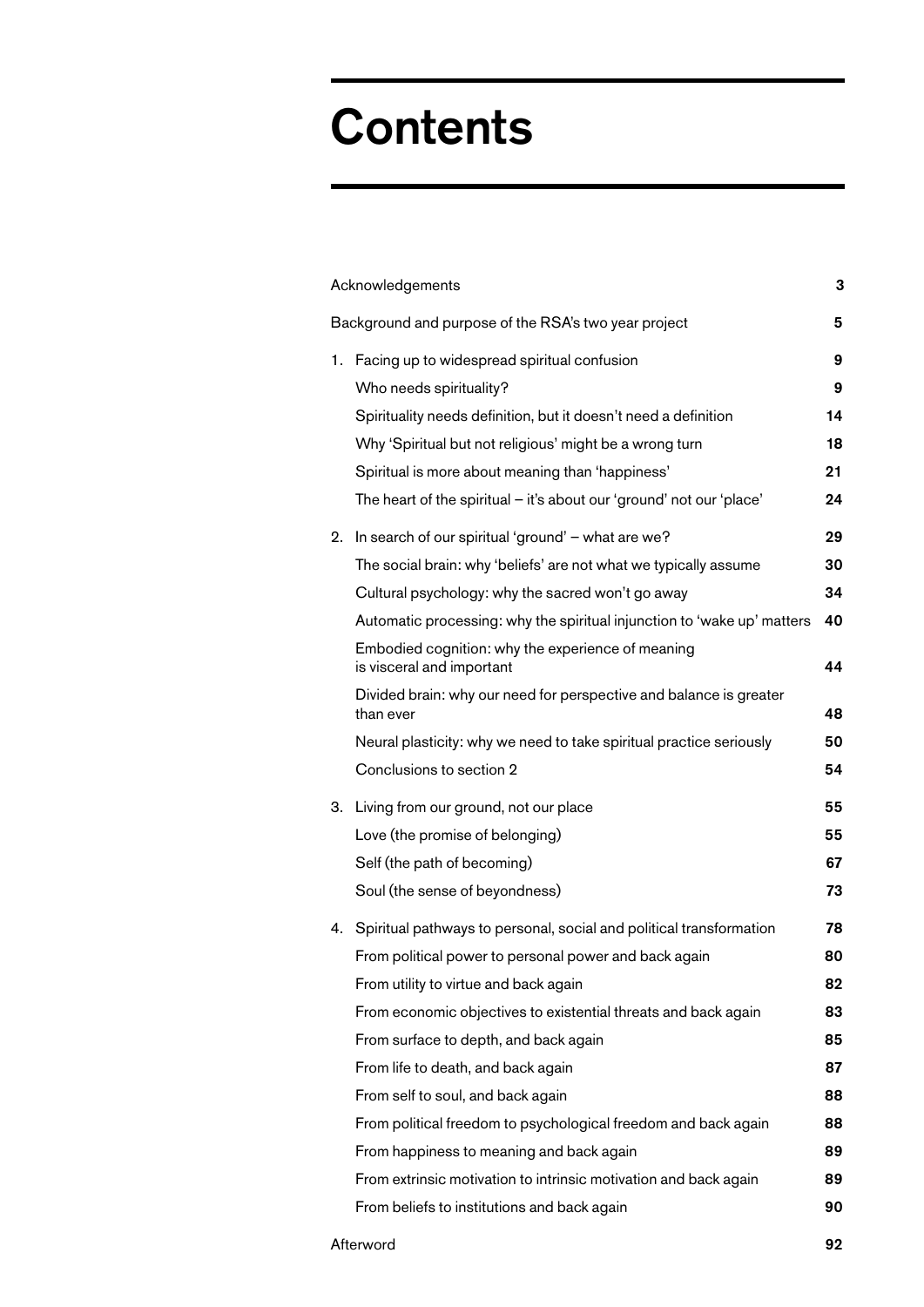### About the RSA

The RSA (Royal Society for the encouragement of Arts, Manufactures and Commerce) believes that everyone should have the freedom and power to turn their ideas into reality – something we call the Power to Create. Through our research and 27,000-strong Fellowship, we seek to realise a society where creative power is distributed, where concentrations of power are confronted, and where creative values are nurtured. The RSA Action and Research Centre combines practical experimentation with rigorous research to achieve these goals.

### About the author

Dr Jonathan Rowson is Director of the Social Brain Centre at the RSA. After degrees spanning a range of social science disciplines from Oxford and Harvard, Jonathan's Doctoral research at the University of Bristol featured an analysis of the challenge of overcoming the psycho-social constraints that prevent people becoming 'wiser'. He writes for *The Guardian's* Behavioural Insights Blog, was formerly a columnist for *The Herald* newspaper, has authored three books, and is a chess Grandmaster and former British Champion (2004–6). You can contact him with queries relating to this report at jonathan.rowson@rsa.org.uk or follow him on Twitter @jonathan\_rowson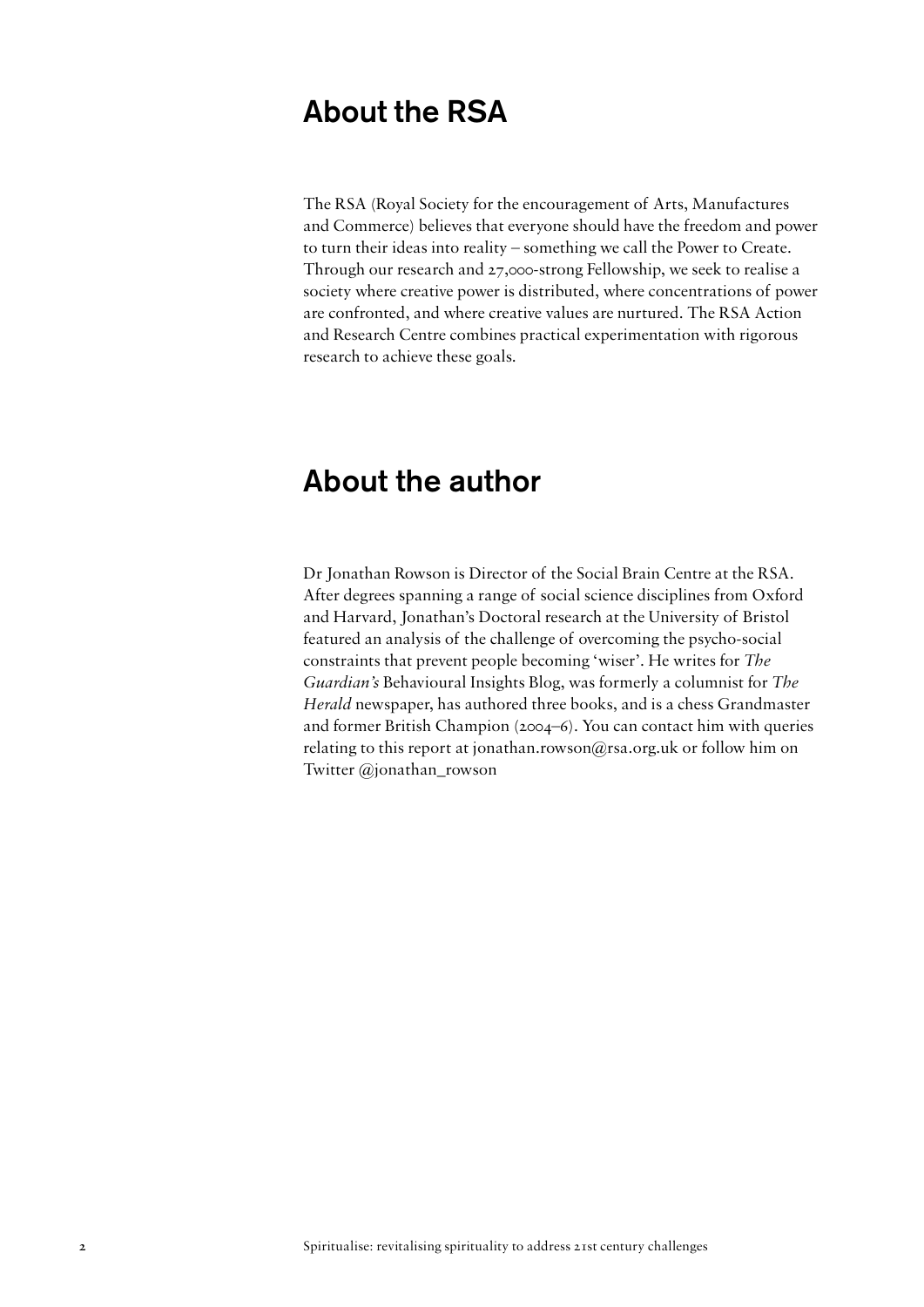### Acknowledgements

This report is the culmination of a process that began in the Autumn of 2011, featuring contributions from around 300 people, not all of whom I can thank here, but some of whom I wish to thank more than once. If 'relational consciousness' is indeed a distinctive feature of spiritual experience, I am glad to be able to convey the extent to which that defined and informed this report:

For the financial support that made the project possible I am very grateful to the John Templeton Foundation, particularly Program Officer Nicholas Gibson and Senior Associate Megan Graziano; and the Touchstone Trust, particularly Paul and Brigid Hains.

The RSA provided the institutional platform that gave profile and broader social significance to the work, and I would like to thank Executive Team members Matthew Taylor, Adam Lent, Nina Bolognesi and Carol Jackson who supported the project substantively and operationally at different stages. I am also grateful to Steve Broome, Esther Theodore, and Luke Robinson for their invaluable contributions to research, fundraising and media respectively; and to valued colleagues Nathalie Spencer and Janet Hawken for their reliable and high quality back up, particularly towards the end. I am also grateful to RSA Trustees, particularly Peter Fell and Andy Gibson, and a range of RSA Fellows for their moral and substantive support.

For making the RSA Student Design Awards possible I would like to thank Sevra Davis and Rebecca Ford, and to the judges Melanie Andrews, Michael Anastassiades, Dinah Casson and Rose Sinclair.

For helping to organise an excellent series of RSA public events, I am very grateful to our Events team, especially Mairi Ryan, and to all our speakers: Madeleine Bunting, Robert Rowland Smith, Elizabeth Oldfield, Guy Claxton, Iain McGilchrist, Steven Cave, Joanna Cook, Will Self, Mark Vernon, Devorah Baum, Claire Foster-Gilbert, Andrew Samuels and Marina Benjamin.

For much needed assistance at a difficult time I extend a special thank you to Jules Evans, who swiftly brought together a range of impressive people to contribute to our workshops; some of whom are quoted directly in the report, but all of whom helped to shape it: Andrew Powell, Piers Benn, Rabbi Dr Naftali Brawer, Matthew Engelke, Jules Evans, Pippa Evans, Toby Flint, Christopher Harding, Margaret Holloway, Elizabeth Oldfield, Jonathan Reams, Juliane Reams, David Rousseau, Nathalie Spencer, Sam Sullivan, Robin Carhart-Harris, Professor Chris Cook, David Luke, Professor Gordon Lynch, Becca Massey-Chase, Iain McGilchrist, Amelia Peterson, Robert Rowland Smith, Bettina Schmidt, Nick Spencer, Steven Taylor, Louisa Tomlinson, Raphael Underwood, Gay Watson, Clare Carlisle, Mark Harris, David Lorimer, Claudia Nielsen, Danny Penman, Jacqueline Watson, Indra Adnan, Madeleine Bunting, Ian Christie, Professor Guy Claxton, Oliver Davies, Andres Fossas, Claire Foster-Gilbert, Sanderson Jones, Jennifer Kavanagh, Matthew Mezey, Charlotte Millar, Oliver Robinson, Dr Mark Vernon – thank you to all of you!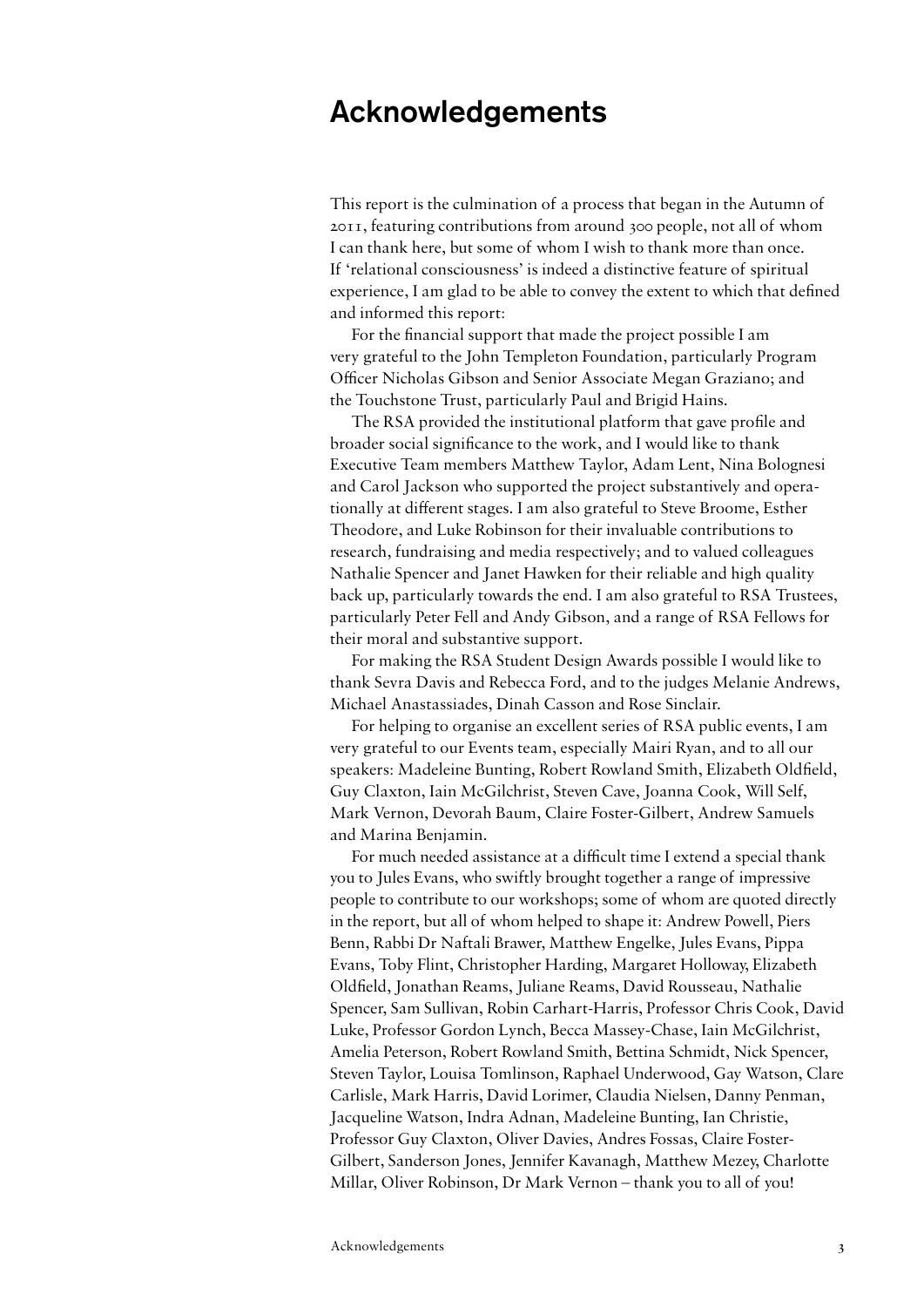I was fortunate to have an informal advisory group, including Jules Evans, Mark Vernon, Pippa Evans, Oliver Robinson, Guy Claxton, Ian Christie, Elizabeth Oldfield, Chris Harding, Gordon Lynch and Iain McGilchrist; all of whom were swift and helpful in their email responses, and made the project feel less lonely, and more worthwhile. For miscellaneous contributions and guidance, thank you also to Ruth Sheldon, Matthew Mezey, Simon May, Tom Crompton, Casper ter Kuile, Linda Woodhead, Anthony Painter and Joe Hallgarten, and apologies to others I have neglected to mention.

I am grateful to Chris Harding for helping to kick-start the writing process, with substantial thoughts on an earlier draft structure and an erudite analysis of the workshop contributions, which informed the final report. Andres Fossas played a crucial role in the final six months, as a researcher, transcriber, summariser, fan, critic, and sounding board. I am sure I couldn't have finished this report in 2014 without him. Thank you Andres.

Finally, I trace the genesis of the key idea that informed our initial funding application for this project to a speculative phone call Senior Researcher Dr Emma Lindley made to Professor Gordon Lynch in the autumn of 2011. Emma's capacity to quickly establish intellectual and emotional rapport was crucial to getting this project off the ground. The personal and professional impact of losing such a singular and close colleague was considerable, and choosing to make death a central feature of spirituality was no doubt informed by Emma's untimely passing. Emma's intellect and humour have been sorely missed, and while I am sure this final report would have been different – and better – with her contribution, I am glad to dedicate it to her memory.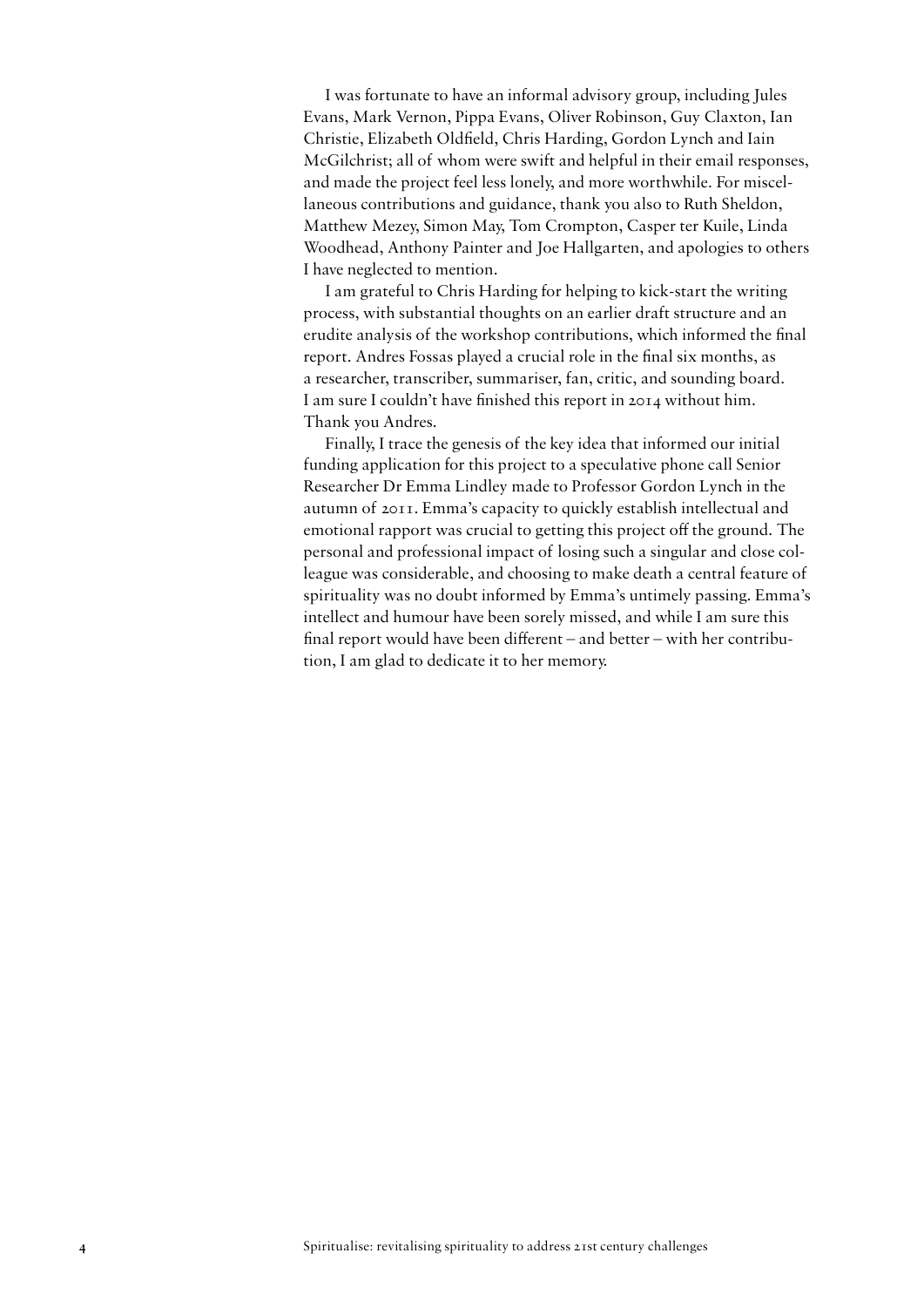## Background and purpose of the RSA's two year project

#### Spirituality, Tools of the Mind and the Social Brain

"We all see our lives, and/or the space wherein we live our lives, as having a certain moral/spiritual shape. Somewhere, in some activity, or condition, lies a fullness, a richness; that is, in that place (activity or condition), life is fuller, richer, deeper, more worthwhile, more admirable, more what it should be. This is perhaps a place of power: we often experience this as deeply moving or inspiring."

#### Charles Taylor<sup>1</sup>

The RSA's Social Brain Centre seeks to improve public awareness of how prevailing understandings of human nature, need and aspiration shape practice and policy. The general shift in perspective that informs our work is the awareness that human beings are much less self-determined, conscious and cognitive and much more social, unconscious and embodied than we typically assume in most walks of life. Our work in a range of policy domains – recently including climate change and educational inequality – is about 'behaviour change' but looks, as we do here, at human behaviour outside of a neo-behaviourist paradigm, from as wide a range of perspectives as possible.

Spirituality, Tools of the Mind and the Social Brain was a two year project funded by the John Templeton Foundation and the Touchstone Trust. The project's main aim was to examine whether new scientific understandings of human nature might help us reconceive the nature and value of spiritual perspectives, practices and experiences. Our objective was to help give the idea of spirituality improved intellectual grounding, so it could speak more directly to issues of shared personal and public concern.

The project comprised a literature review on how new conceptions of human nature might inform spirituality; a Student Design Award called 'Speaking of the Spiritual'; four research workshops by invitation – on spiritual commitment, experiences, practices, and spirituality's place in the public realm; six public events – on belief, the body, death, the soul, love, and the political dimensions of the spiritual; and this final report attempts to synthesise those diverse forms of input and research as a legacy document, to capture the contributions of around 300 people who gave substantive insights at various stages of the project.<sup>2</sup>

The inquiry was not geographically bounded and included perspectives from a range of countries and traditions, but the UK was the default

<sup>1</sup> Taylor, C. (2007) *A Secular Age.* Cambridge, MA: Belknap Press. p.5.

<sup>2.</sup> For a relatively personal account of the experience leading this project, please see transcript of the author's speech at the final public event: Rowson, J. (2014) How to Talk to Spiritual Swingers, Religious Diplomats and Intellectual Assassins. *RSA blogs*, [blog] 8 December. Available at: www.rsablogs.org.uk/2014/socialbrain/spiritual-swingers-religiousdiplomats-intellectual-assassins/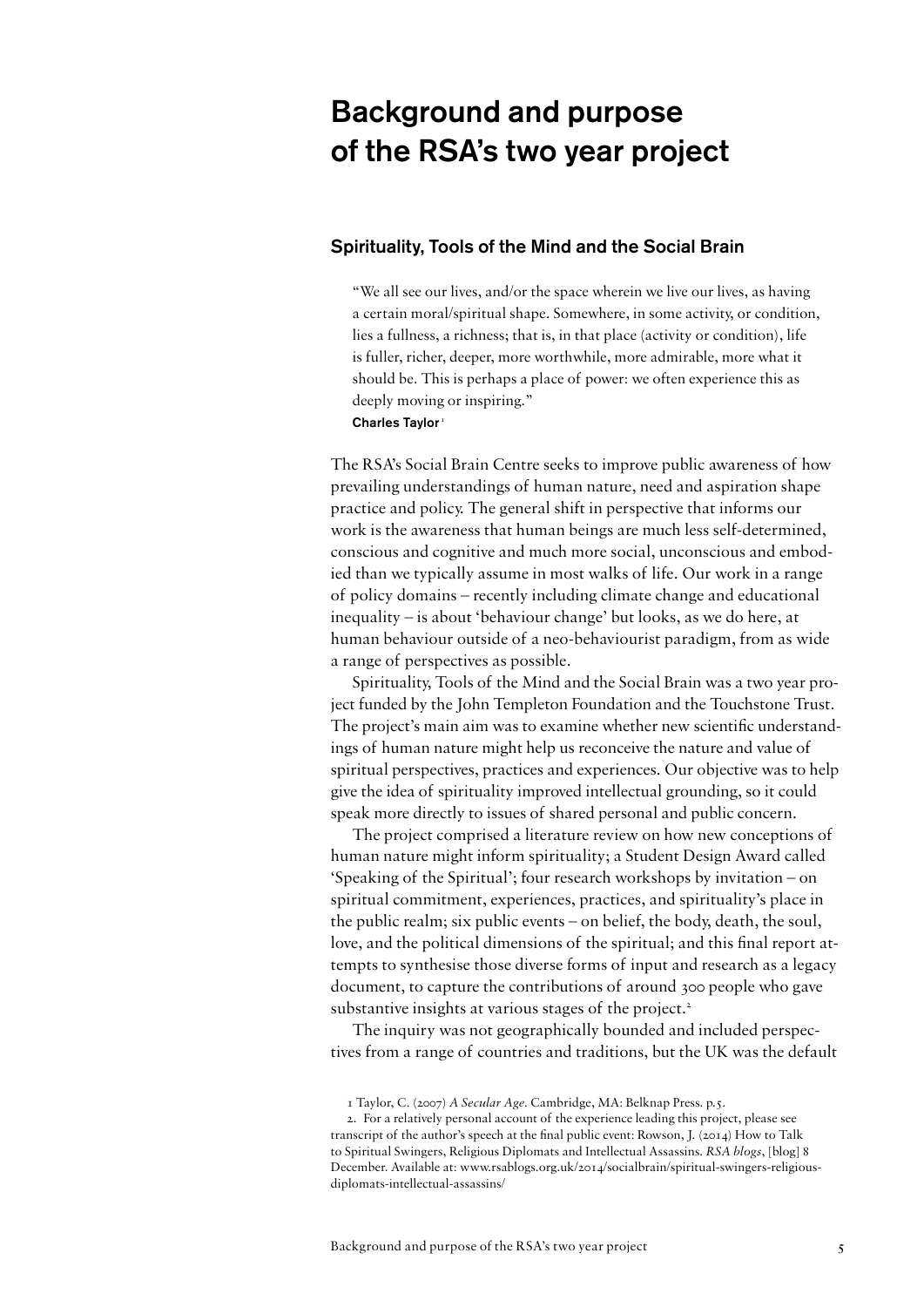*"Scratch climate change confusion long enough and you may find our denial of death underneath; we are terrified by an unconscious awareness of an existential threat, and we may need to look at climate change on those terms to really deal with it"* 

reference point. Spirituality has universal foundations and relevance, but the challenge of how we conceive of it and speak of it seem particular to the cultural and institutional conditions of a formerly imperial, European capitalist democracy in the Anglosphere. The UK is much less conventionally religious than the US, and intellectually more empirically driven and less theoretically-inclined than much of continental Europe, but significant connections between church and state remain, politically and educationally, and the public conversation about spirituality in public life has often focused on questions at that relatively unedifying level.

The research methodology was neither an empirical inquiry into the understanding of spirituality in the population as a whole, nor an expert testimony into the nature of spiritual experience and practice, both of which have been widely researched.<sup>3</sup> The pragmatic approach was to involve people who would best help us achieve our aim and objective, through their participation in the workshops or as speakers at the project's public events.4

Our inquiry was motivated by the fact that, while survey data is not clear, many if not most people appear to self-identify as being in some way 'spiritual', without quite knowing what that means. Moreover, many seem to recognise that the world's major problems have 'spiritual' elements that are not adequately acknowledged or addressed, partly because we don't seem to know how to conduct the debate at that kind of fundamental level. The project therefore aims to make the exploration of deep and difficult features of human existence bigger parts of our public and political conversations. For instance:

Scratch climate change confusion long enough and you may find our denial of death underneath; we are terrified by an unconscious awareness of an existential threat, and we may need to look at climate change on those terms to really deal with it.<sup>5</sup>

Look deeply into unfettered capitalism and there seems to be a deluded self, scrambling to make itself real; buying itself into existence, until it finds it is fading again, until we buy some more. But we give little thought to the inherent fragility and virtuality of this self, and speak little of how to work towards its integration and transcendence.<sup>6</sup>

Pay attention to the myriad addictions of apparently normal behaviour and what passes for everyday consciousness begins to look like a low-level psychopathology; we are literally caught up in our smart phones, our social medicines, our curated identities, but perhaps none bring deep satisfaction in the way that gradual mastery of consciousness through spiritual practice can.7

3. Heelas, P., Woodhead, L., Seel, B., Szerszynski, B., Tusting, K. (2004) *The Spiritual Revolution: Why Religion Is Giving Way to Spirituality (Religion and Spirituality in the Modern World)*. Malden, MA: Blackwell Publishing; Bucko, A., Fox, M. (2013) *Occupy Spirituality: A Radical Vision for a New Generation*. North Atlantic Books; Tacey, D. (2004) *The Spirituality Revolution: The Emergence of Contemporary Spirituality*. Hove: Brunner-Routledge.

4. For a list of participants please see the Acknowledgments section.

5. Meyers, T.C. (2014) Understanding Climate Change as an Existential Threat: Confronting Climate Denial as a Challenge to Climate Ethics. *De Ethica (*1)1. [Online] Available at: www.de-ethica.com/archive/articles/v1/i1/a06/de\_ethica\_14v1i1a06.pdf

6. Loy, D. (2002) *A Buddhist History of the West*. Albany: SUNY. See also See Christopher Lasch in *The Minimal Self* and *In The Culture Of Narcissism*.

7. Leary, M. (2004) *The Curse of the Self: Self-awareness, egotism, and the quality of human life.* Oxford New York: University Press.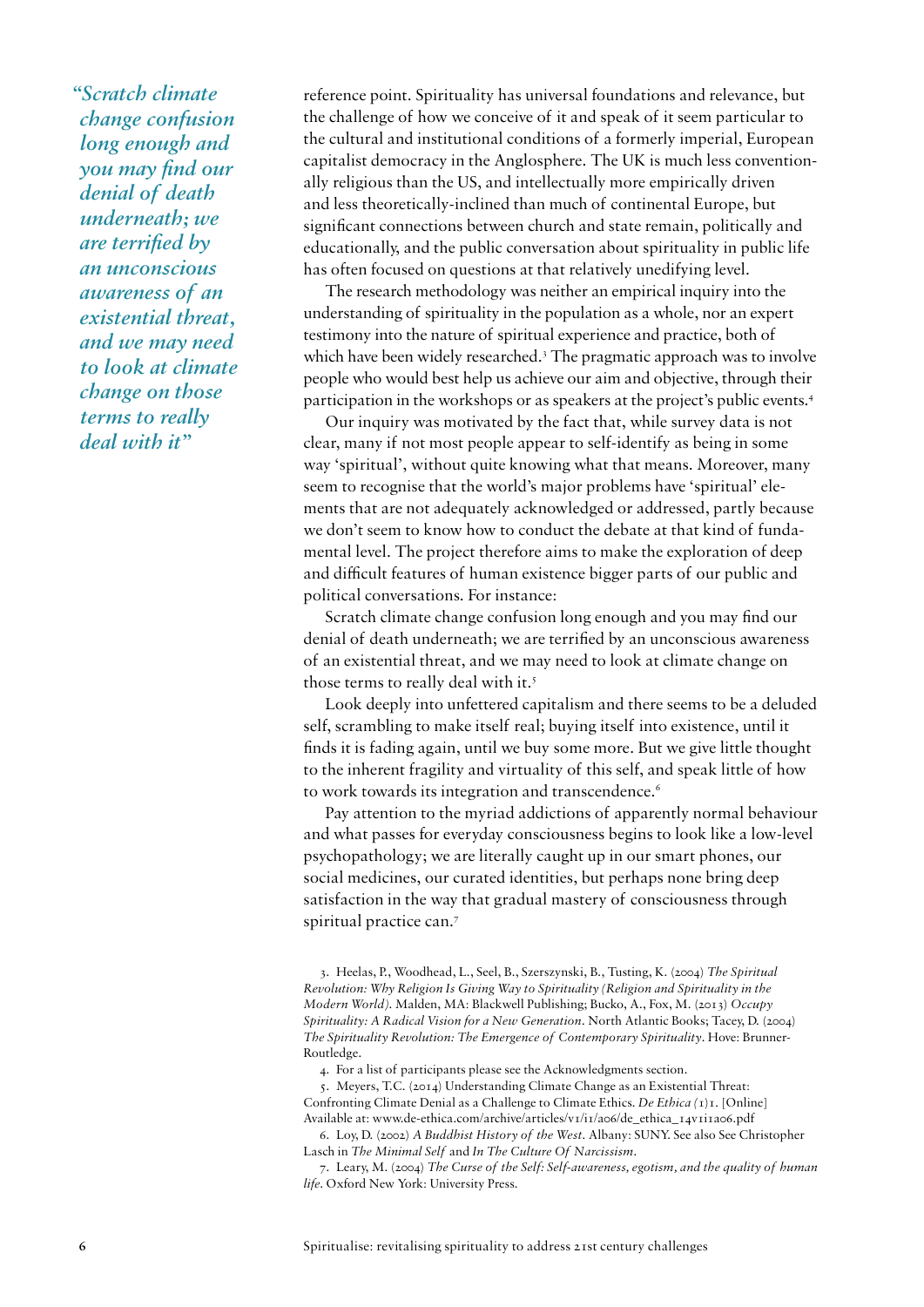And reflect on the epidemic of loneliness in big cities and you sense that love has lost its way. We are all surrounded by strangers who could so easily be friends, but we appear to lack cultural permission not merely to 'connect' – the opium of cyberspace – but to deeply empathise and care.8

These ideas, and more, are contextualised and developed below. This spiritual perspective matters now because the challenge of finding a more substantial and grounded public role for the spiritual arises in the context of a weakening of public institutions, acute ecological crises, and widespread political alienation and democratic stress.

And yet, as things stand, without the forms of tradition and institutional support afforded by religion, it is hard to see how the spiritual could be anything other than a private matter. With only a shallow engagement in the subject, we risk 'branding' the spiritual as something insubstantial and completely distinct from religion rather than something important that stands in critical relation to it. Our collective understanding of spirituality is oblique, nebulous and fissiparous when we need it to be fundamental, robust and centripetal.

It feels implausible to imagine we will return to religion in its current form en masse, so we are in this curious post-secular state where socially and politically we need the emphasis on solidarity, practice and experience previously found in religion to defend the integrity of the public realm, but culturally and intellectually we can't go back if the condition of entry is adhering to beliefs that we don't identify with.9

This report therefore seeks to reimagine the spiritual with an argument in four main parts:

- **1.** Spirituality is ambiguously inclusive by its nature and cannot be easily defined, but at heart it is about the fact that we are alive at all, rather than our personality or status; it's about our 'ground' in the world rather than our 'place' in the world. It is possible and valuable to give spirituality improved intellectual grounding and greater cultural and political salience. The primary spiritual injunction is to know what you are as fully and deeply as possible.
- **2.** Some recent developments in neural and cognitive sciences do significantly help to contextualise the nature and value of spiritual perspectives, experiences and practices. We selected six:
	- Our deeply social nature highlights that 'beliefs' are not propositional.<sup>10</sup>
	- Cultural cognition helps explain why the sacred won't go away.
	- Automaticity reveals why the spiritual injunction to 'wake up' matters.
	- Embodiment sheds light on the widespread experience of meaning.

8. Cacioppo, J. and Patrick, W. (2008) *Loneliness: Human Nature and the Need for Social Connection*. London: W. W. Norton & Co.

9. I'm grateful to Ian Christie for commenting, to the effect: It is not clear what follows because, en masse, the world already is religious and western intellectuals often forget that the liberal humanist-atheist/agnostic is a newcomer on the global stage, and might not be a longlasting presence. Moreover, perhaps the condition of entry to religion is not as demanding of 'belief' but rather of openness to faith (ie requiring less certainty).

10. More precisely, 'beliefs' of faith , trust and value are not propositional in the way that scientific 'beliefs' are.

*"Look deeply into unfettered capitalism and there seems to be a deluded self, scrambling to make itself real; buying itself into existence, until it finds it is fading again, until we buy some more"*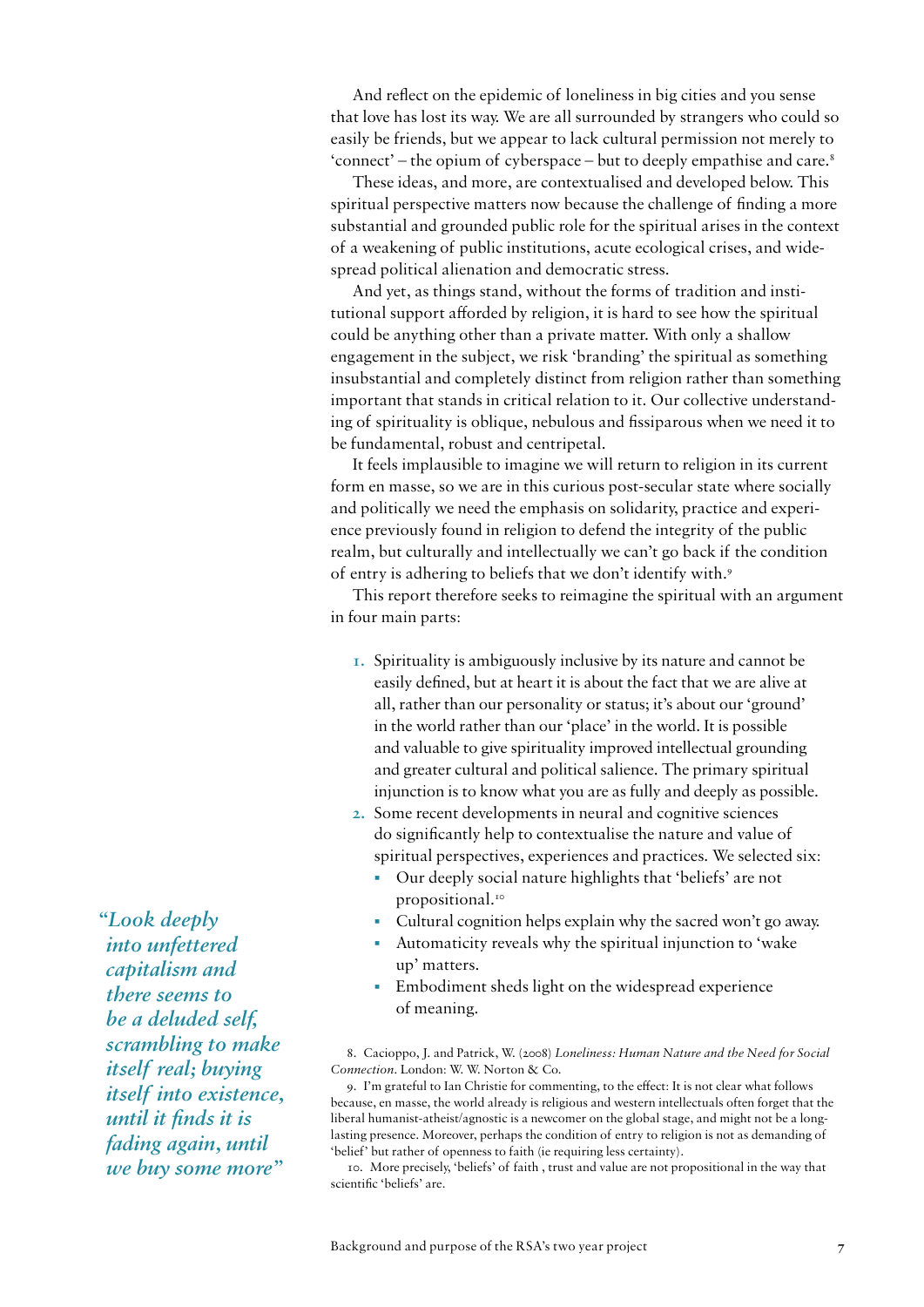*"I want to overhear passionate arguments about what we are and what we are doing and what we ought to do…I miss civilisation, and I want it back"* 

Marilynne Robinson

- Our divided brains contextualise the need for perspective and balance.
- Neural plasticity indicates why we need to take spiritual practice seriously.
- **3.** Spirituality struggles to differentiate itself from religion on the one hand, and wellbeing on the other. To become a viable part of public discourse, we need to map out distinctive terrain that goes beyond emotions but doesn't collapse into ethics or aesthetics. Our inquiry led us to four main features of human existence that help with this process, and unpack what it means to say the spiritual is about our 'ground' not our 'place':
	- Love the promise of belonging
	- Death the awareness of being
	- Self the path of becoming
	- Soul the sense of beyondness
- **4.** We need the spiritual to play a greater role in the public realm, because it highlights the importance of connecting personal and social and political transformation. Spirituality already informs various spheres of public life in subtle ways, for instance, addiction, psychiatry, nursing, education and social and environmental activism.<sup>11</sup> The overarching societal role of spirituality however is to serve as a counterweight to the hegemony of instrumental and utilitarian thinking. At an economic level, that means intelligently critiquing the fetishisation of economic growth and global competition. At a political level, it means that citizens need to be the subjects of social change, not just its objects, with spiritual perspectives playing a key role in shaping and expressing the roots and values of democratic culture. Within organisations of all kinds, the spiritual deepens our vision of intrinsic motivation and gives structure and texture to human development and maturation.

The writer Marilynne Robinson captures the underlying motivation of what follows in the remainder of this report:

"I want to overhear passionate arguments about what we are and what we are doing and what we ought to do…I miss civilisation, and I want it back."<sup>12</sup>

<sup>11.</sup> Edwards, M. (1999) *Future Positive, international cooperation in the 21st Century*. Routledge.

<sup>12.</sup> Quoted in London Review of Books, 23 October 2014 p.20. See: www.lrb.co.uk/v36/n20/ contents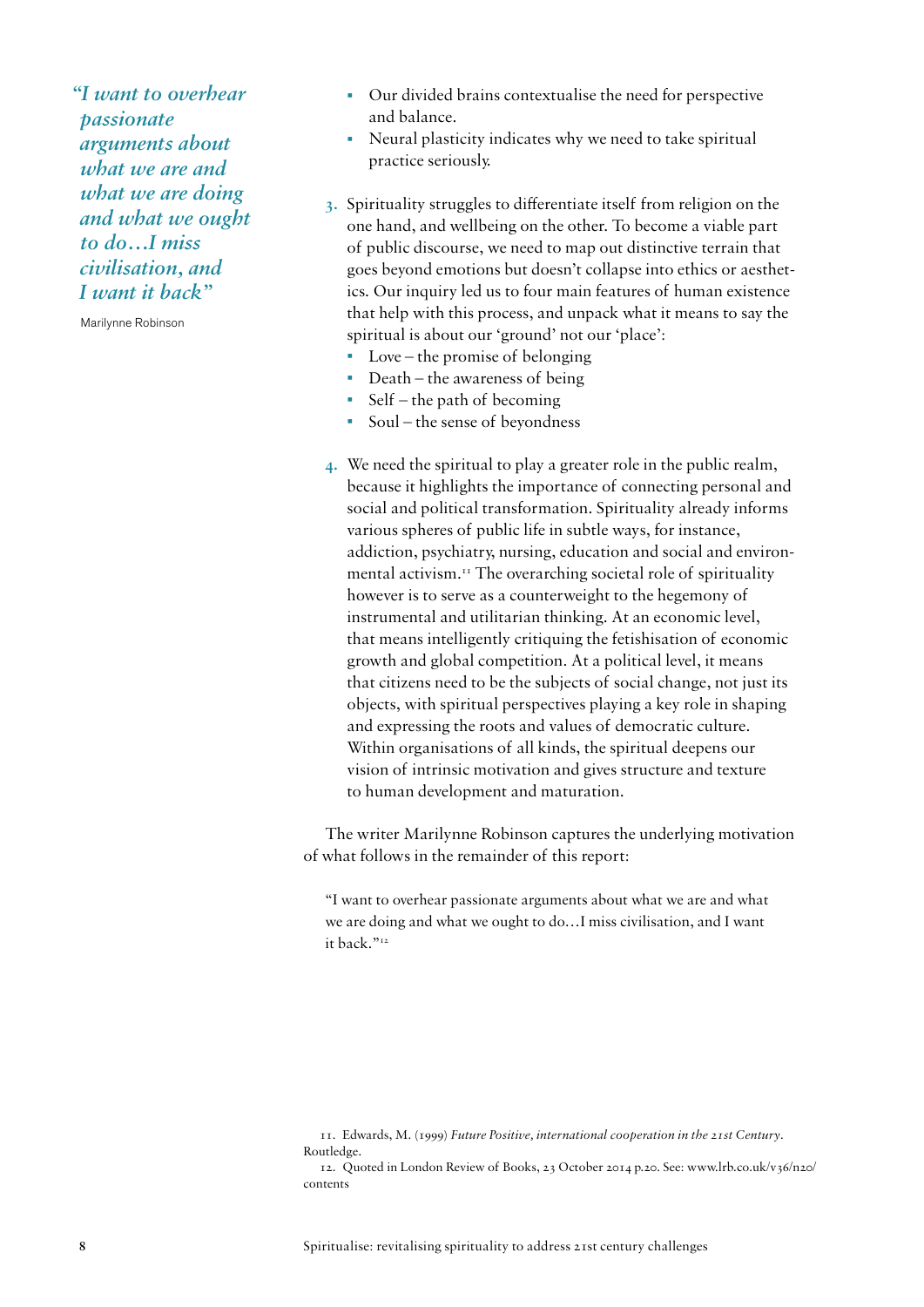# 1. Facing up to widespread spiritual confusion

"We do not have any clear, common and simple relation to reality and to ourselves…that is the big problem of the Western world." Heidegger<sup>13</sup>

Part one aims to give an overview of what it means to describe our cultural condition as 'post-secular' and clarify where spirituality fits in that context. It unpacks the connections between spirituality and religion on the one hand, and spirituality and wellbeing on the other. This section also argues that spirituality is a phenomenon and term worth fighting for, not in spite but because of some of the awkwardness it gives rise to. Some of the main features of spirituality – meaning, self-transcendence, transformation, the sacred – are presented, and it is argued that the role of the spiritual is to challenge the significance of our 'place' in the world (our identity and personality) and highlight the importance of our 'ground' (being human).

#### Who needs spirituality?

"I don't believe in God, but I miss him." Julian Barnes<sup>14</sup>

Debates about secularisation are fierce and unresolved, and mostly beyond the scope of this report, but it would appear that two things are fairly clear. First, the conventional secularisation narrative about the inexorable dwindling of religion, the universal triumph of reason and the death of God is not happening, and second, it is not at all clear what is happening instead.

Charles Taylor's monumental work *A Secular Age* offers a useful account of three forms of secularisation. The first is about the gradual withdrawal of religion from public institutions. The second is about a decline in religious belief, practice and commitment, with some individuals

<sup>13.</sup> Heidegger, M. (1963) Martin Heidegger Talks Philosophy with a Buddhist Monk on German Television. [Video file]. Open Culture: Philosophy, Religion section, 9 May 2014. Available at: www.openculture.com/2014/05/martin-heidegger-talks-philosophy-with-abuddhist-monk.html

<sup>14.</sup> Barnes, J. (2008) *Nothing To Be Frightened Of*. London: Jonathan Cape.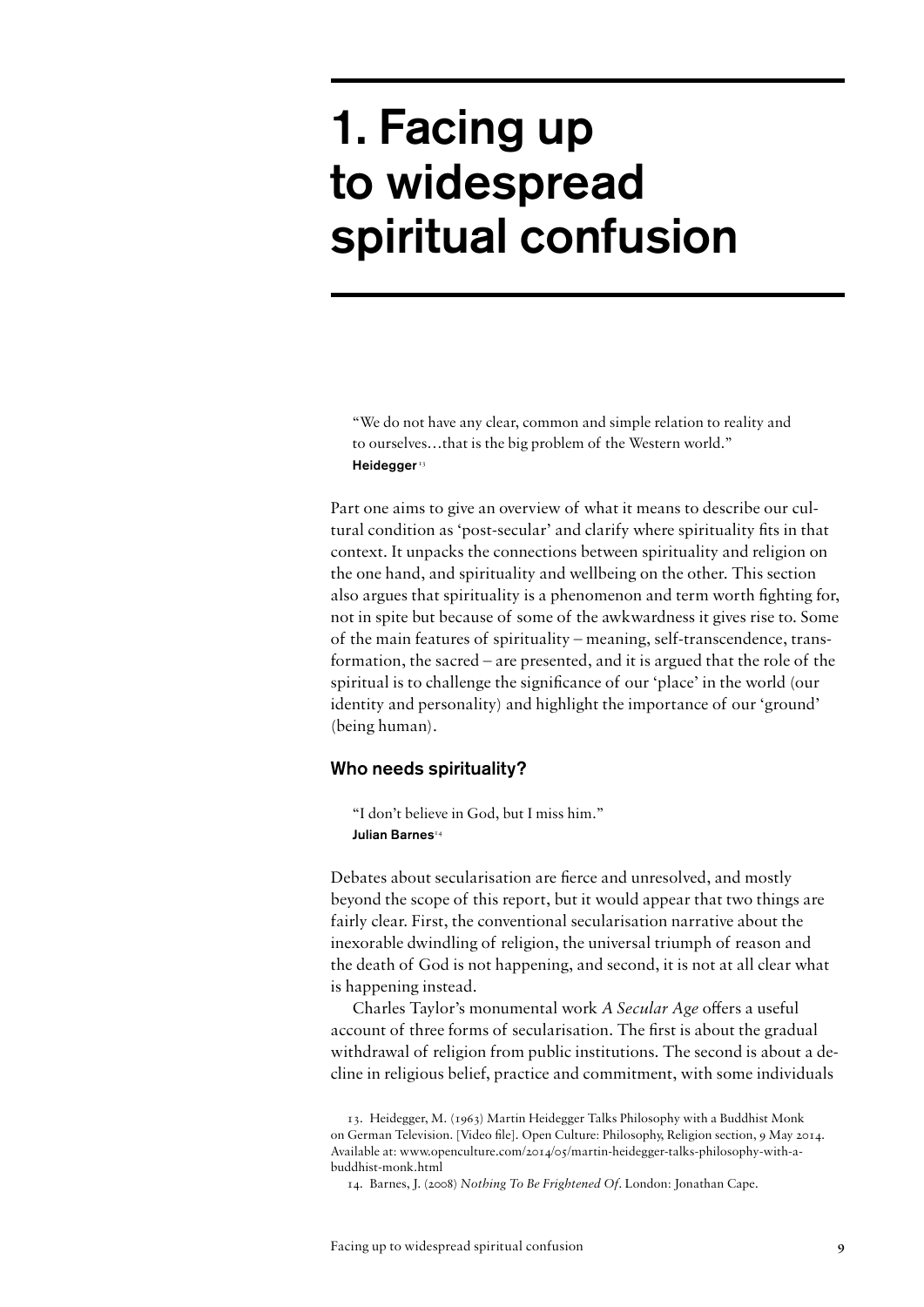*"Survey findings are confounding, full of question-begging or apparently contradictory information, because they don't acknowledge the third form of secularisation, namely that 'the conditions of belief' have radically changed"* 

turning away from God and withdrawing from religious community. The third is not about belief as such, but the shared societal conditions of belief, in which "belief in God is no longer axiomatic". This third form of secularisation is not about people no longer believing in God, but a deeper recognition of what it means to have a religious worldview in the context of so many worldviews, when they are often not the easiest to have or defend publicly.<sup>15</sup> As Taylor puts it: "Secularity in this sense is a matter of the whole context of understanding in which our moral, spiritual or religious experience and search takes place."16

This project speaks directly to this third form of secularisation, these wavering 'conditions of belief' in which society's spiritual diffusion means there is no shared touchstone to illuminate the purpose of our lives. In this respect 'spirituality' is a typically postmodern phenomenon; there is a disorienting sense of fragmentation but also a shared hunger for a larger framework of meaning and excitement that we may be giving birth to something new.<sup>17</sup>

The reason that this larger framework of meaning is slow in emerging is partly because we appear to be transfixed by the first two forms of secularisation and view society as if one was either religious or not religious, with a limited notion of what either option might mean. Survey findings are therefore confounding, full of question-begging or apparently contradictory information, because they don't acknowledge the third form of secularisation, namely that 'the conditions of belief' have radically changed.

For instance, a 2013 opinion poll of 2,036 British adults, *The Spirit of Things Unseen,* conducted by the Christian think-tank Theos, highlighted that 59 percent of people believe in "some kind of spiritual being or essence", but the methodology doesn't allow us to probe for what is meant by this. That would be helpful to know given that even among those identifying as "non-religious", 34 percent believe that a spiritual being or essence exists. Similarly, only 13 percent of people (and 25 percent of the non-religious) agree that "humans are purely material beings with no spiritual element", but the meaning of 'spiritual element' here is questionbegging.18 A related 2012 study, *The Faith of the Faithless*, again by Theos, found "over a third of people who never attend a religious service (35 percent) express a belief in God or a Higher Power", and, nearly a quarter of atheists (23 percent) and nearly half of those who never attend religious services (44 percent) believe in a human soul; but what does it really mean 'to believe in a human soul'?19

Such figures are dizzying and confounding, and don't really help us make sense of where we are spiritually as a society. A distinction made by Professor Linda Woodhead helps to explain why. Most existing data emerges from assumptions within 'The Old Sociology of Religion', premised on the idea of gradual but comprehensive and inexorable

18. Theos (2013) *The Spirit of Things Unseen: belief in post-religious Britain*. London: Theos. [Online] Available at: www.theosthinktank.co.uk/publications/2013/10/17/the-spirit-ofthings-unseen-belief-in-post-religious-britain

19. Spencer, N. and Weldin, H. (2012) *Post-religious Britain?:The faith of the faithless.*  London: Theos. [Online] Available at: www.theosthinktank.co.uk/publications/2012/11/28/ post-religious-britain-the-faith-of-the-faithless

<sup>15.</sup> Taylor, C. (2007) op. cit. p.3.

<sup>16.</sup> Ibid.

<sup>17.</sup> Anderson, W.T. (1995) *The Truth about the Truth*. Tarcher.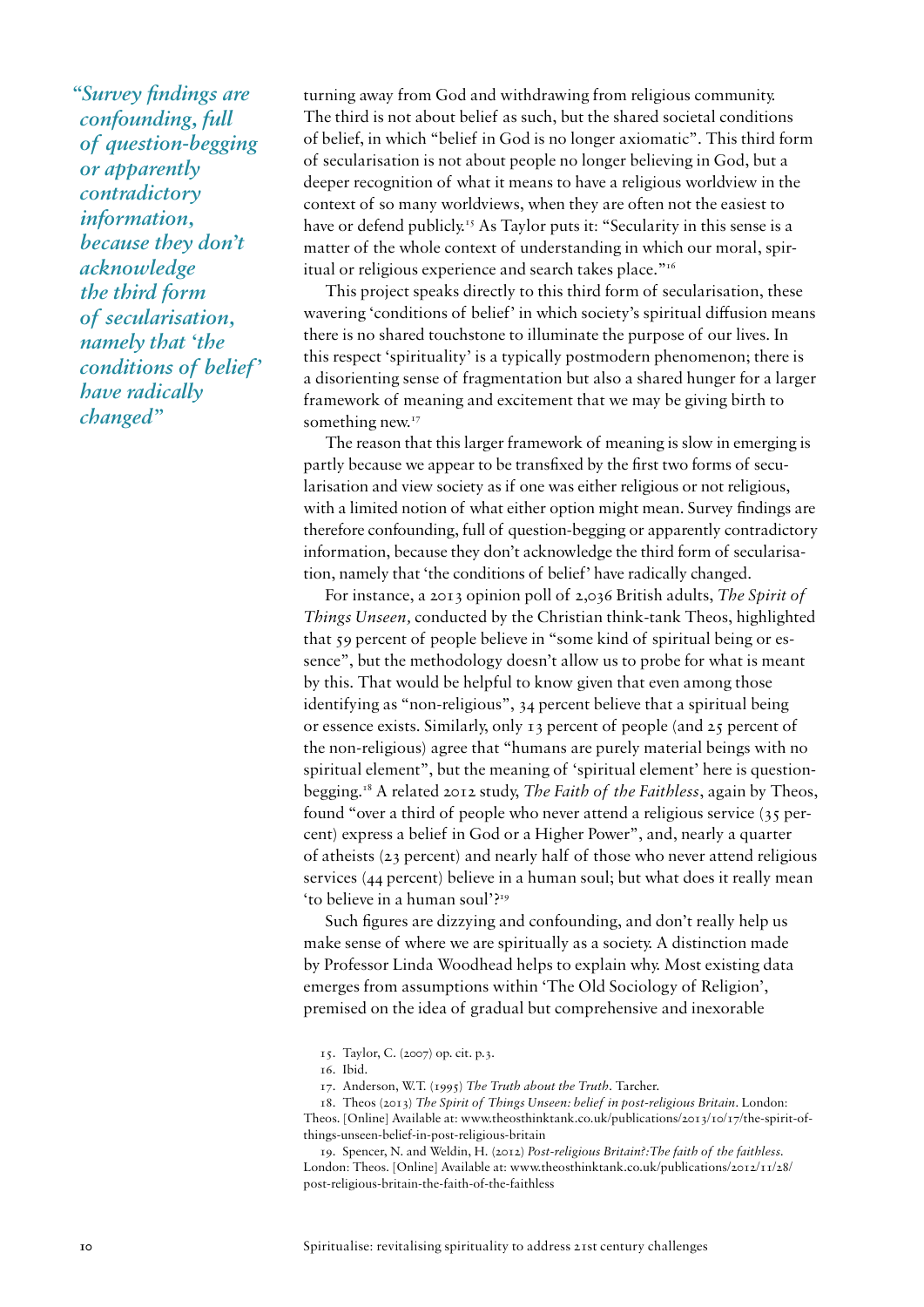secularisation, but 'The New Sociology of Religion' recognises that the process is far less linear. Sociology of religion emerged in the context of social 'differentiation' in which the core elements of modern society were taking shape; religion was separating from education and health and political institutions, such that society had more distinct parts with distinct functions. But we now have to recognise the countervailing force of 'de-differentiation', namely that there is cross-pollination across different sectors of society, and such boundaries are inherently blurred:

"You need to have a theory of social complexity to try and understand where religion is in a society and what's happening to it. People often imagine that religion is still a completely separate function…this completely unique sphere of society that you deal with – churches and mosques and… that's what religion is and it's absolutely bounded. Well, religion isn't like that. So de-differentiation is where neat boundaries between different social spheres – like education, law, entertainment – get blurred and fuzzy. And, of course, they were a characteristic of the age of the great sociologists; that was the time when societies were differentiating. But now we're seeing the opposite process, and that affects religion as well as other spheres."20

To further compound the lack of clarity, the German philosopher Peter Sloterdijk suggests we can perhaps even go further than recognising societal de-differentiation to argue that there is not really any such thing as 'religion':

"The return of religion after the 'failure' of the Enlightenment must be confronted with a clearer view of the spiritual facts…A return of religion is as impossible as a return to religion – for the simple reason that no 'religion' or 'religions' exist, only misunderstood spiritual regimens, whether these are practised in collectives, usually church, ordo, umma, sangha – or in customised forms – through interaction with the 'Personal God' with whom citizens of modernity are privately insured. Thus the tiresome distinction between 'true religion' and superstition loses its meaning. There are only regimens that are more or less capable and worthy of propogation. *The false dichotomy of believers and unbelievers becomes obsolete and is replaced by the distinction between the practicing*  and the untrained, or those who train differently." (emphasis ours)<sup>21</sup>

*"The false dichotomy of believers and unbelievers becomes obsolete and is replaced by the distinction between the practicing and the untrained, or those who train differently"* 

Peter Sloterdijk

With "those who train differently" in mind, Woodhead and Heelas used extensive ethnographic research in Kendal as a case study for the broader contention that there has been 'a spiritual revolution', with spirituality based on personal experience and wellbeing replacing church attendance.<sup>22</sup> David Tacey<sup>23</sup> makes a similar claim for 'the spirituality revolution', as do Buck and Kay in *Occupy Spirituality*. 24 While there

23. Tacey, D. (2004) op. cit.

<sup>20.</sup> Woodhead, L. (2014) Linda Woodhead on the New Sociology of Religion. Interview on *Social Science Bites*, 5 November. [Online] Available at: www.socialsciencespace.com/2014/11/ linda-woodhead-on-the-new-sociology-of-religion/

<sup>21.</sup> Sloterdijk, P. (2013) *You Must Change your Life*. Cambridge: Polity Press. p.3

<sup>22.</sup> Heelas, P, Woodhead, L., Seel, B., Szerszynski, B., Tusting, K. (2004) op. cit.

<sup>24.</sup> Bucko, A. and Fox, M. (2013) *Occupy Spirituality: A Radical Vision for a New Generation*. Berkeley: North Atlantic Books.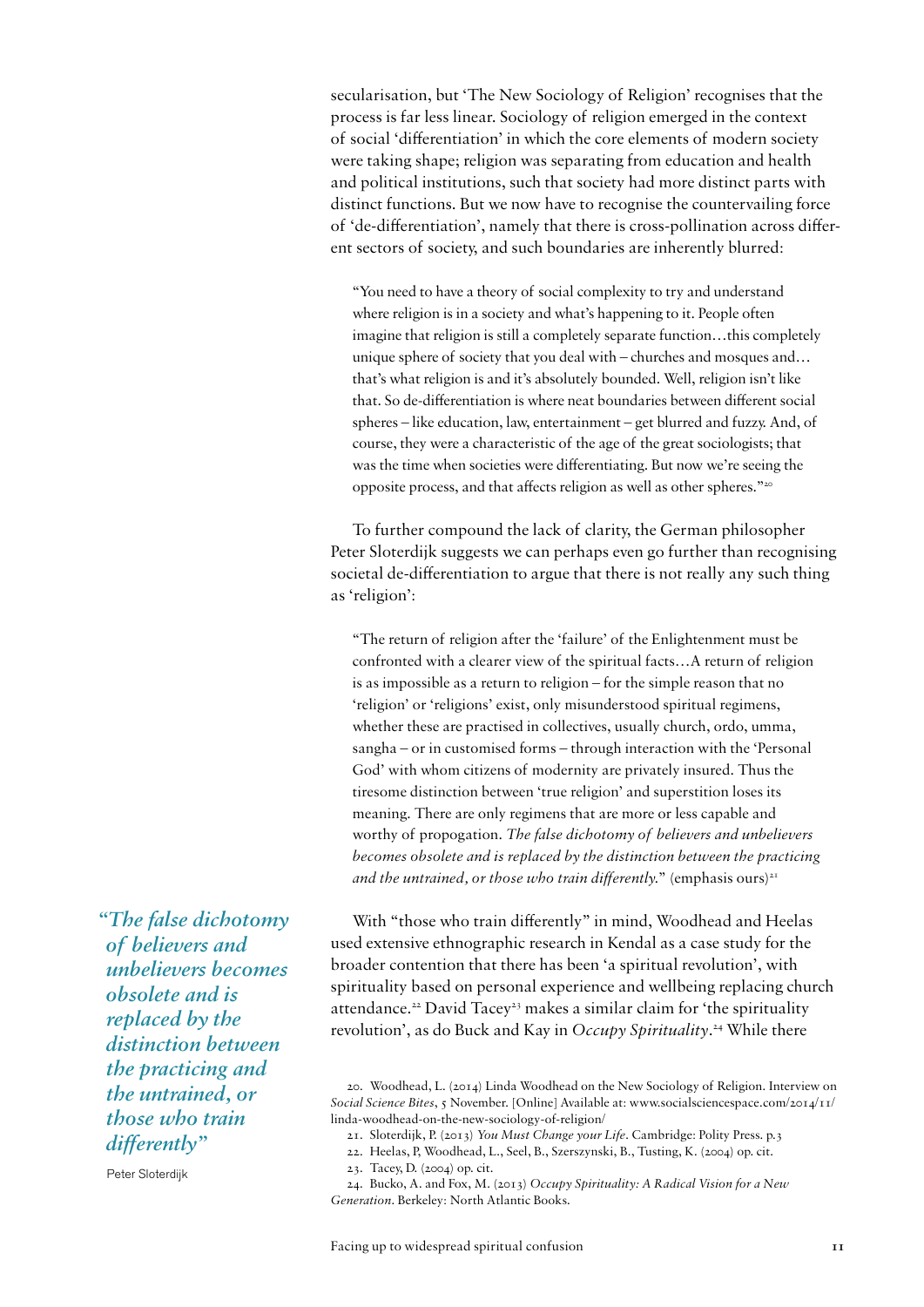clearly is a change in our approach to the spiritual, the extent of 'the revolution' is far from clear, mostly because the methodology assumes that it is enough for somebody to call their activity 'spiritual' for it to count as such, which seems to be taking empiricism too far.

Considering all these factors, the main conclusion has to be that we are thoroughly confused about how to make sense of where we are on such matters. Meredith McGuire has even stated quite directly that, as things stand: "We do not yet have the language or conceptual apparatus for refining our understanding of spirituality."<sup>25</sup> In light of the confusion over secularisation, from the outset our project distinguished between spiritual perspectives ('beliefs'), practices and experiences to highlight that whatever the spiritual is, it's not just about what you believe to be true. More generally, it is in the context of such confusion over religion and belief, that it seems timely and valuable to strengthen the language and conceptual apparatus around what we mean by 'spiritual'.



#### Beyond Belief: Taking Spirituality Seriously

- I prefer to see all of this really as a conversation about: what is our human nature, what are we as human beings – fully responsive to the predicament and uncertainty of our lives
- Madeleine Bunting, panellist at the Beyond Belief event

The RSA project on spirituality launched into the public sphere with its first of six public events: Beyond Belief: Taking Spirituality Seriously. A panel of speakers from diverse spiritual backgrounds offered varying perspectives on how to rethink the nature and value of spirituality for the 21st century.

Introductory statements by Jonathan Rowson revealed the leading question of the project: why is spirituality important and why should we take it seriously? He also began by framing, "Spirituality for me is about our ground and not our place… by our ground I mean the most basic facts of our existence, that we're here at all, that we have this body that somehow breathes, that we exist through and for others, that we're a highly improbable part of a rather mysterious whole,

25. McGuire, M. (1997) Mapping Contemporary American Spirituality: A Sociological Perspective. *Christian Spirituality Bulletin* 5 (1), pp. 1–8.

RSA Public Event Series on Spirituality (1 of 6) 16 October 2013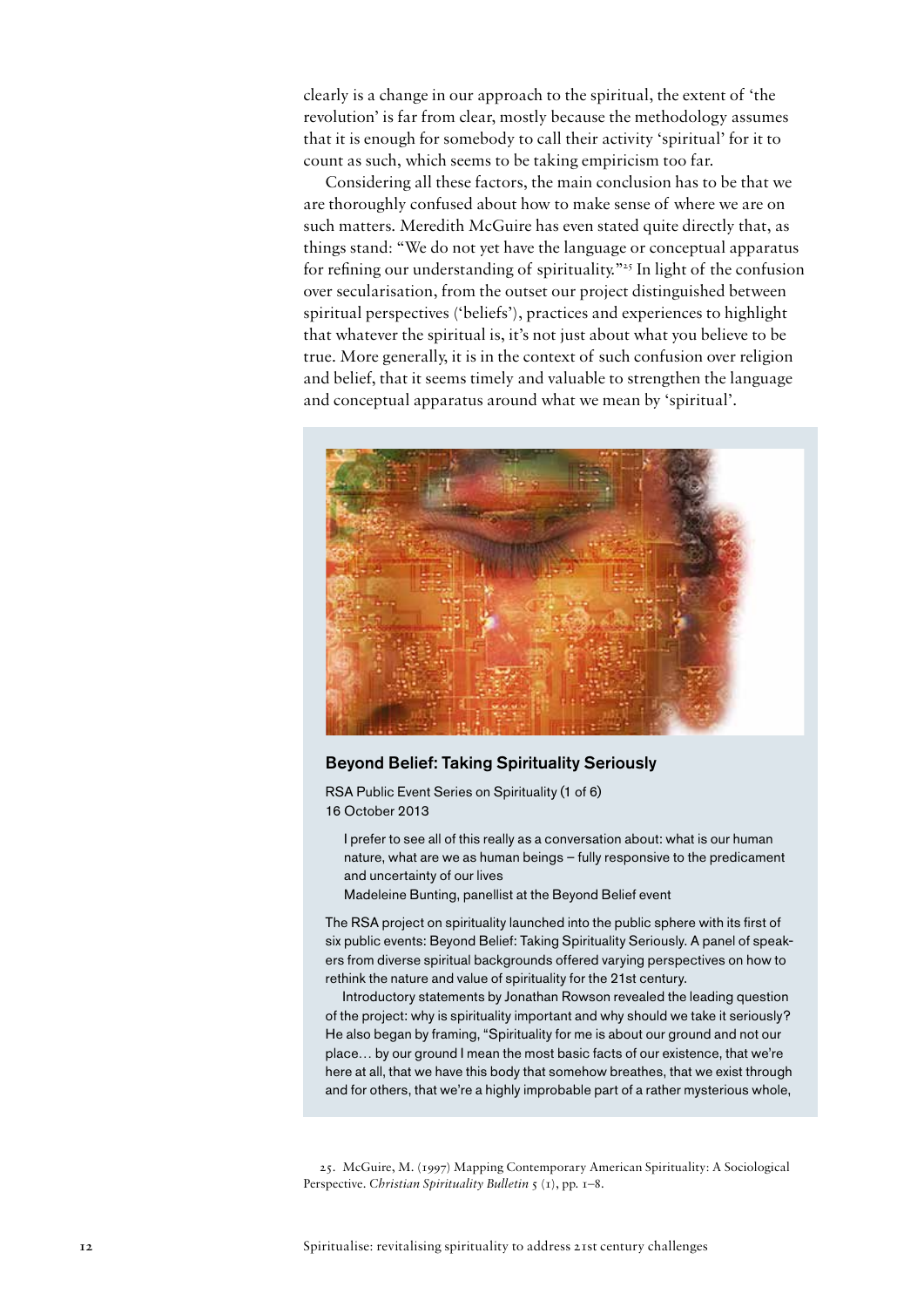and of course, that we will one day die." Collectively, he believes, we have somehow lost sight of this ground, captivated instead by economic growth and other superficial indicators of human progress that are "unrecognisable at a personal scale". In this context, spirituality is really about reconnecting and tapping into the universal human importance of this shared ground.

Madeleine Bunting followed Jonathan by recognising the spirituality project as "very important" and "brave", and by redefining the term belief, not as an agreement of a thing's existence, but rather as an expression of commitment, confidence, and trust, similar to the way a mother tells her child, "I believe in you." She also denounced the artificial division between the physical and the spiritual, whereby the spiritual is seen as categorically separate from one's "ordinary" life. For the value of spirituality to manifest, she believes, the spiritual must integrate with and inform the ordinary. In this manner, personal transformation via spiritual practice naturally leads to social transformation. Madeleine lamented, however, that our inability to agree on a common language, and the sense of embarrassment or fear we experience when discussing it, reveals our lack of cultural preparation in spiritual matters. Religious traditions can address this by offering structured methods for sustaining engagement with the spiritual.

Elizabeth Oldfield, director of Theos, lauded the RSA spirituality project as honest and authentic in its acknowledgment of "our frailty, our sadness and our sorrow", a view of human nature that she deems psychologically realistic. This darker side of our nature is referred to in Christianity as sin, which Elizabeth warmly and humorously encapsulates with reference to Francis Spufford's acronym HPTFTU: the Human Propensity to F\*\*\* Things Up. Spirituality rightly acknowledges and problematises the dark side of human nature, an aspect that "no amount of wealth, health, or apple products can fix". It does so, she claims, by working to delegitimise the self by moving us beyond our ego and personality. Spiritual practices thus "prevent us from being ultimate," an understanding that may, in turn, result in deep relief. Elizabeth wonders, however, if spirituality can exist without belief in or a relationship with God.

Robert Rowland Smith commenced by drawing curious attention on the previous panellists' different fears in discussing the topic of spirituality publicly. Spirituality means more than being ethically good, he points out, and likewise, being "a good human" brings us no closer to the spiritual. Robert comically and poignantly remarked: "It's not enough to run yourself a bath, put in some aromatherapy oils, light the candles… breathe deeply, think about Gandhi, and poor suffering children in Africa, and how you're going to donate some money in order to be spiritual." In essence, Robert finds that genuine spirituality results in humanity itself being fundamentally reframed or altered. He states: "There has to be a point when the human gives over, and is no longer in play as the human." In this sense, spirituality connects the human to the divine through a requisite dissolution of (at least our conventional sense of) our humanity.



From left to right: Dr Jonathan Rowson, Elizabeth Oldfield, Madeleine Bunting and Robert Rowland Smith at the Beyond Belief: Taking Spirituality Seriously RSA event

www.thersa.org/events/audio-and-past-events/2013/social-brain-and-spirituality Summary by Andres Fossas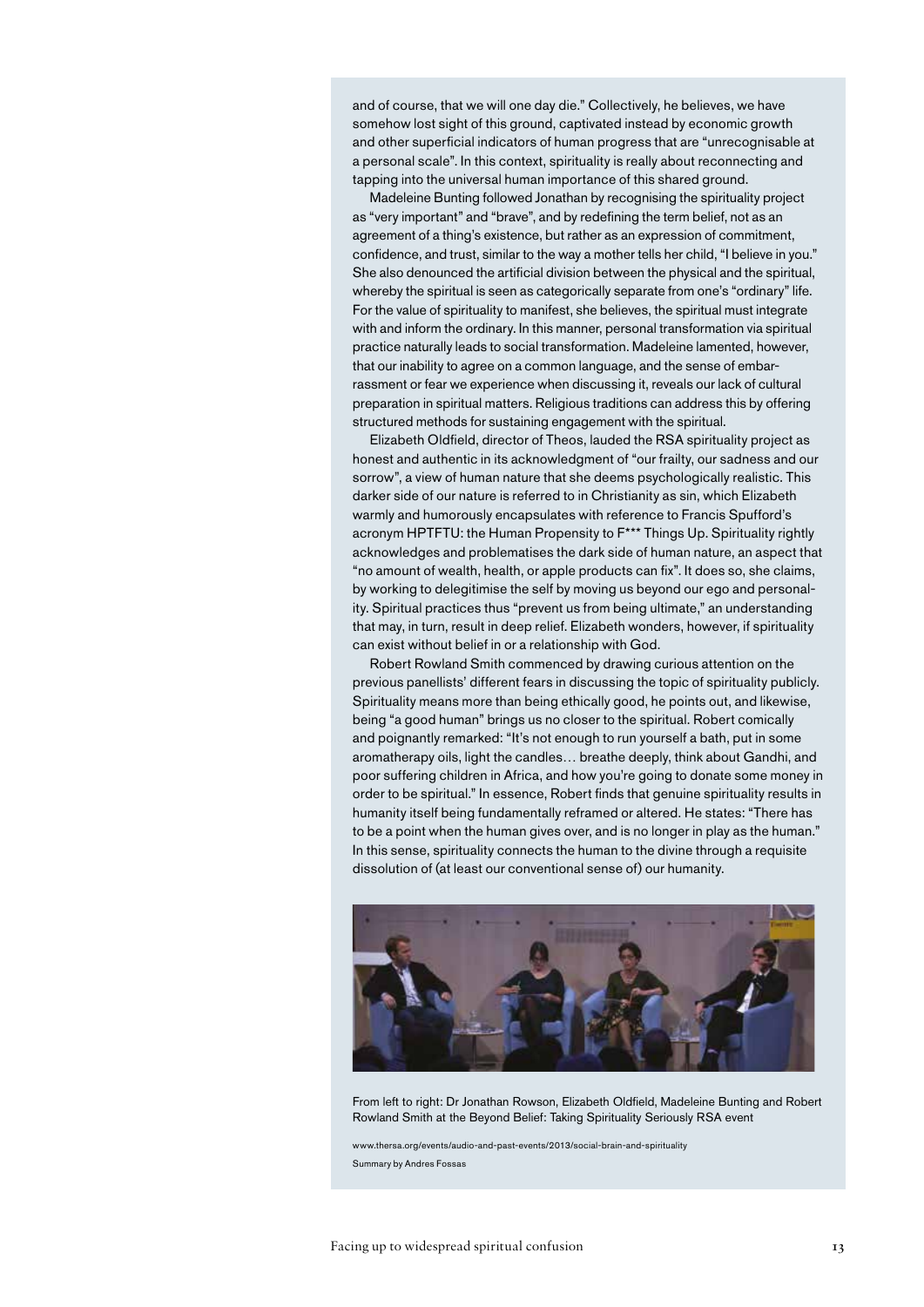*"Spirituality is like a bird: hold it too tightly and it chokes; hold it too loosely and it flies away"* 

Rabbi Hugo Gyn

#### Spirituality needs definition, but it doesn't need a definition

"Spirituality illuminates facets of culture in ways other concepts cannot supply." Keiran Flanagan<sup>26</sup>

"What is the purpose of a definition?" Amartya Sen, speaking at the RSA<sup>27</sup>

Some words are easy to define and operationalise, some are hard to define and operationalise, and some should not be defined or operationalised at all. This project takes a position on spirituality that is somewhere between the latter two options. The point is not that you *cannot* define spirituality, because many have; rather, the question is whether you *should*, which involves deciding whether what is gained – a shared reference point for analytical traction – is greater than what is lost – the inclusively ambiguous, deliberately discomforting and inherently expansive and elusive qualities of the concept.

The late Rabbi Hugo Gyn alluded to this tension when he said: "Spirituality is like a bird: hold it too tightly and it chokes; hold it too loosely and it flies away."<sup>28</sup> Finding the right balance is no mere academic matter, because a compelling language of the spiritual is the frontline of the battle for a richer and deeper public conversation about what we are living for. In our first public event, former *Guardian* associate editor Madeleine Bunting put it like this:

"I don't think this is just a trivial point about semantics, I think the language that we find to discuss these issues is terribly, terribly important. It's probably the most important thing right now, because we have lost contact with this conversation, we don't know how to talk about it, and if we can find a language which really begins to cut through, then the conversation can begin to happen..."<sup>29</sup>

There are always challenges relating to the use of 'we', but this report argues that, despite various reservations, late capitalist democracies like the UK need to fight for the continued use of 'spiritual' and 'spirituality' precisely because the reasons not to use the term appear to be defensive responses guarding against the subversive qualities of the spiritual.

First, some believe 'spiritual' has too much religious baggage. In our first workshop, while alluding to the close associations of spiritual with religion, anthropologist Matthew Engelke remarked: "The word spiritual has a history, and that history has a politics." But we can be mindful of history without being hostage to it, and even arch-atheist Sam Harris sees value in retaining the word:

26. Flanagan, K. (2007) *A Sociology of Spirituality*. Farnham: Ashgate Publishing. p.5

27. Sen, A. (2009) T*he many avatars of the Indian creative mind.* Audio available from the British Library's Drama and Literature recording section, email drama@bl.uk or telephone 020 7412 7617.

28. I am grateful to Mark Chater for drawing my attention to this saying.

29. Bunting, M.(2013) speaking at the RSA's event Beyond Belief: Taking Spirituality Seriously, 16 October. [Video file] Available at: www.youtube.com/watch?v=iyQILTtDUos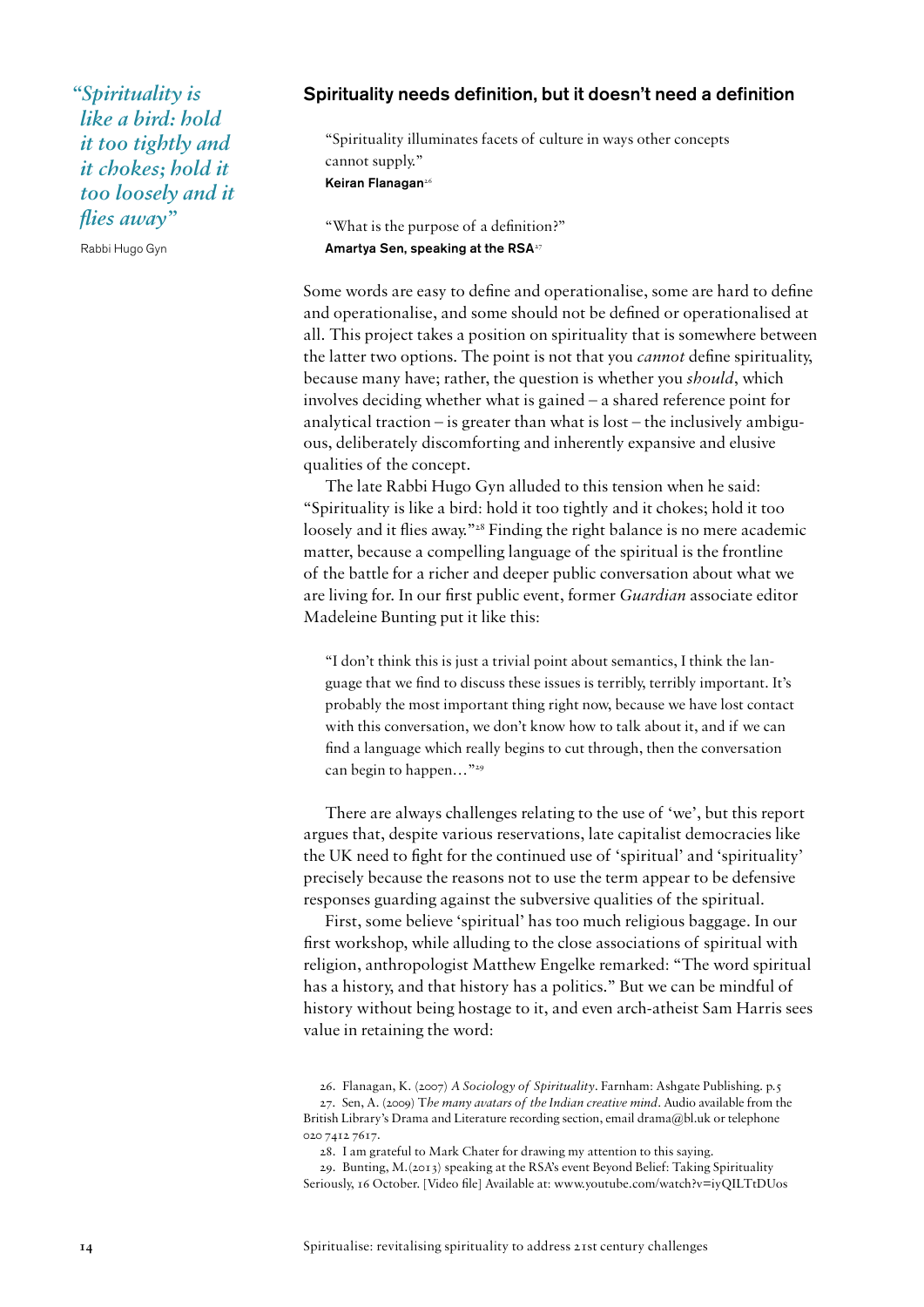"Many atheists now consider 'spiritual' thoroughly poisoned by its association with medieval superstition (but) we must reclaim good words and put them to good use – and this is what I intend to do with 'spiritual.'…There seems to be no other term (apart from the even more problematic 'mystical' or the more restrictive 'contemplative') with which to discuss the deliberate efforts some people make to overcome their feeling of separateness."

Second, some feel the term 'spirituality' is now thoroughly tainted with new-age associations, and the attendant patterns of individual choice and consumption. Spirituality has been described by Giles Fraser as "religion without the difficult bits for feckless consumers"<sup>30</sup> and by Jeremy Carrette and Richard King more explicitly as "capitalist spirituality" which they argue is "an attempted takeover of the cultural space traditionally inhabited by 'the religions'" by a specific economic agenda…this concept smuggles in social and economic policies geared towards "the neoliberal ideals of privatisation and corporatisation applied increasingly to all spheres of human life".<sup>31</sup>

These associations are an important challenge, but consider the response to an earlier RSA publication on spirituality from *The Guardian's* religious editor Andrew Brown: "I think your argument is important, and manages to a surprising extent to remove spirituality from religion without turning it into another marketing category – surely the subversion of spirituality into a marketing strategy for new age is one of the most depressing features of our world?"32

The point is that it's not so much that a marketised spirituality has hijacked religion, but that, while religion was looking the other way, consumerism hijacked spirituality. The term has therefore been somewhat contaminated, but not fatally so, which is why it needs to be reimagined as part of a constructive critique of capitalism, which is what we tried to do throughout the project, as indicated in part four of this report. Indeed, Professor Oliver Davies argues: "As a dynamic form of shared language use, it carves out an enabling space of non-materialistic and anti-materialistic community."

A third challenge is that 'spiritual' is too oblique and nebulous, and insufficiently exacting to be valid as a universal currency for constructive conversation. For instance, sociologist Keiran Flanagan writes: "The trouble with spirituality is that its opacity admits too much but precludes too little"33 and Buddhist scholar David Loy writes: "That word (spiritual) is not respectable in some circles and too respectable in some others."34

But that unevenness of meaning across the population is precisely what you would expect given that our understanding of spirituality is

30. Fraser, G. (2005) *God's been mugged*. *The Guardian*, Television industry section, 6 June. [Online] Available at: www.theguardian.com/media/2005/jun/06/broadcasting.religion.

32. Rowson, J. (2014) Can Spirituality Inform Public Policy? Yes, no, and maybe. *RSA blogs*, 29 September [blog]. Available at: www.rsablogs.org.uk/2014/socialbrain/spirituality-informpublic-policy/

33. Flanagan, K. (2007) op. cit. p.11.

34. Loy, D. (2000) *Lack and Transcendence*. Humanity Books. p.xvii.

*"It's not so much that a marketised spirituality has hijacked religion, but that, while religion was looking the other way, consumerism hijacked spirituality"* 

<sup>31.</sup> Carrette, J. and King, R. (2012) 'Spirituality and the re-branding of religion'. In: Lynch, G., Mitchell, J. and Strhan, A. (eds.), *Religion, Media and Culture: A Reader*. 1st ed. Abingdon: Routlege. pp.72–83.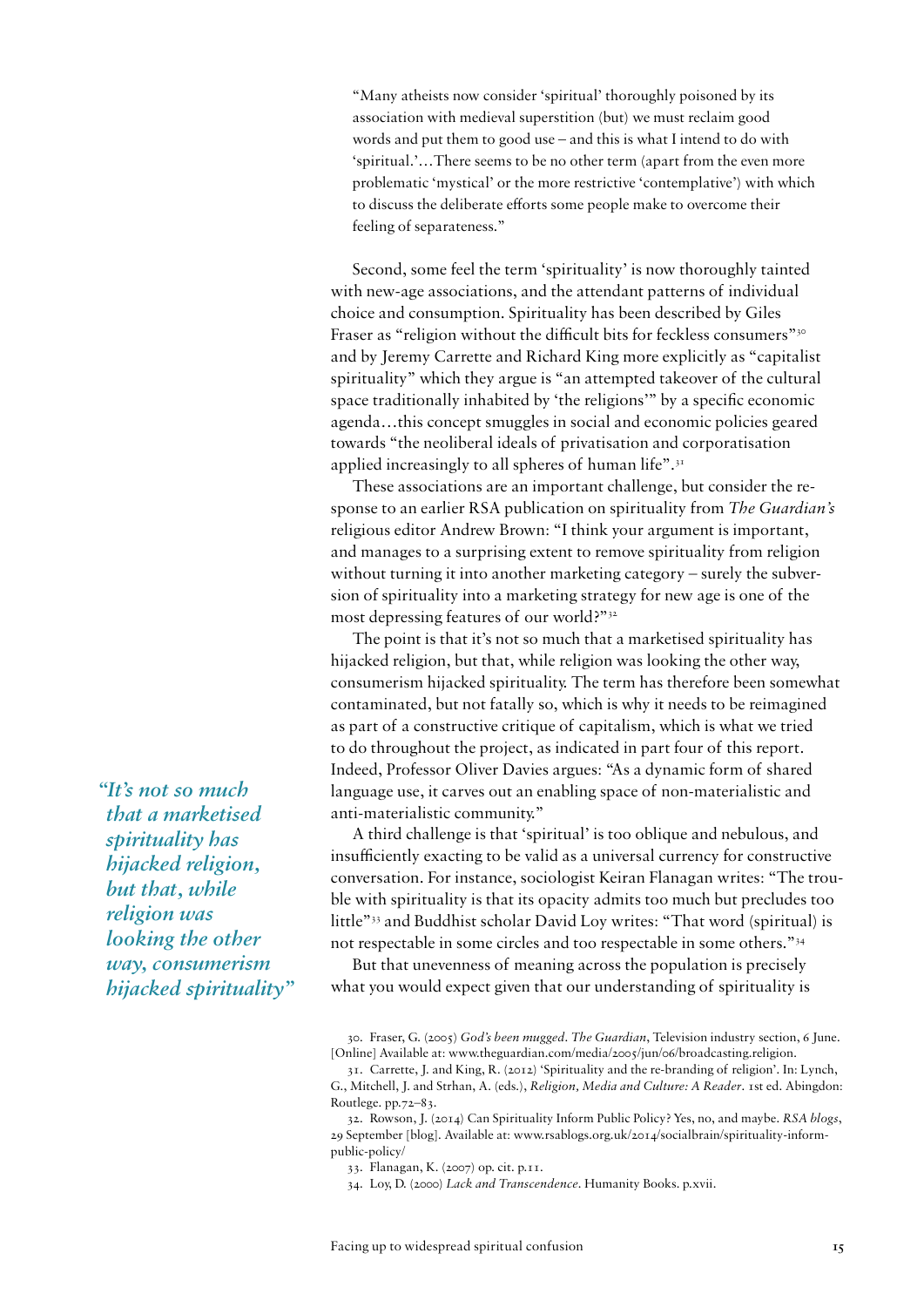*"The value of the term spiritual is that it gives permission to speak of things that are unknowable"* 

directly related to the manner and intensity in which one engages with it. If you don't like 'spiritual', that might be as much to do with you as with the term, particularly with regard to comfort with uncertainty, because the value of the term is that it gives permission to speak of things that are unknowable.

In this respect, Philip Sheldrake argues that spirituality does not merely offer an enabling space but also a reference point for the broadest possible context: "Rather than being simply one element among others in human existence, 'the spiritual' is best understood as the integrating factor – life as a whole."35

The fourth problem is that some actively dislike the vagueness of the word and the tendentious uses of it that can result from vagueness. In response to an earlier RSA blog post about spirituality, one commentor wrote: "I'm starting to really loathe this word 'spiritual'. It is the archetypal Humpty Dumpty word: it means exactly what the writer wants it to mean, neither more nor less."36

This issue is mostly a matter of intellectual style, but there is no need to be so uncharitable and unimaginative with respect to vagueness. As Flanagan argues: "As a phenomenon, spirituality is something subjective, experiential, non-rational, unverifiable and serendipitous in its eruptions."37 These are all qualities that cannot be readily structured and lend themselves better to the quality of *negative capability*: "When a man is capable of being in uncertainties, mysteries, doubts, without any irritable reaching after fact or reason."38

As an instructive example of the cultural need for negative capability in practice, Chris Harding highlights Japan after Fukushima, in a cultural context which lacked psychiatry and religion as we understand them. The response to the disaster, how to make sense of it, needed a higher order framing, both in terms of who to speak to and how to create meaning out of those discussions. In this respect, Harding argues that in Japan there is a general scepticism towards concepts and "grounded ideas that are too instrumental", but the term spirituality is *appreciated* because it is open and capacious, rather than criticised for being vague.

More generally, in situations that are otherwise politically or culturally sensitive, the inclusive ambiguity of spirituality is a positive advantage. In our workshops it was noted that in mental health and educational contexts the term is useful because it allow people to speak about fundamental matters without the challenges relating to particular religious positions. However, as a counter point, Elizabeth Oldfield was keen to highlight that religion should not be seen as inherently divisive, but could also be seen and experienced as "a secure base from which to explore, not a fence beyond which lies infidels".

The deeper point is that 'spiritual' points to the judicious value of vagueness for our understanding of ourselves more broadly:

35. Sheldrake, P. (2012) *Spirituality: A Very Short Introduction*. Oxford: Oxford University Press. p.5.

<sup>36.</sup> Jayarava in a comment posted on the following RSA blog: Rowson, J. (2014) 29 September op. cit. [blog] Available at: www.rsablogs.org.uk/2014/socialbrain/spiritualityinform-public-policy/

<sup>37.</sup> Flanagan, K. (2007) op. cit. p.2.

<sup>38.</sup> Keats, J. (1989) *The complete poetical works and letters of John Keats*. London, Houghton Mifflin.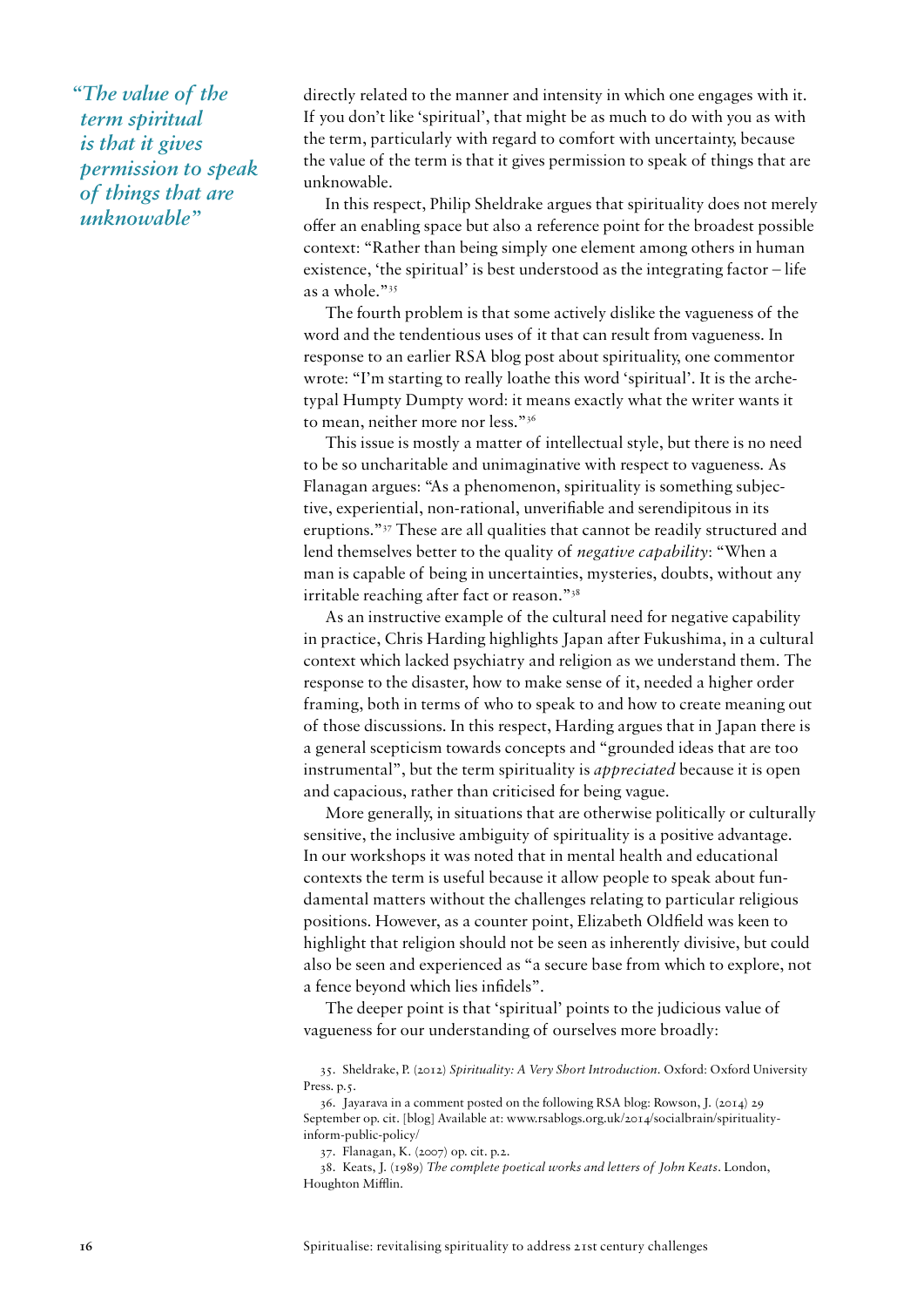"There is huge value in vagueness…there is something important about staying in the vague for as long as it takes. There are obviously dangers of vagueness but I think that spirituality may not be as dangerous a topic when it is regarded in a vague way as some others because, after all, spirituality has always been something that deconstructs our lives. Long before postmodernism was invented, the spirit was deconstructing daily reality in culture. Hence it is not a problem for me that I am vague about what I mean, or what anyone means by spirituality."<sup>39</sup>

A fifth problem is that some argue that the concept is somehow too ambitious and aspirational and therefore needlessly contentious. For instance a major proponent of mindfulness meditation in the west, John Kabat Zinn, has been quite careful *not* to present mindfulness as 'spiritual', which he believes creates needless confusion: "My working definition of spiritual is what it means for us to be truly human. And I leave it at that. I mean, who knows?"40

Well quite, but some do claim to know, or at least want to pose that fundamental question, and much of the value of 'spiritual' is precisely that it allows us to talk about what it means to be fully human, and therefore say things that may otherwise be difficult to say. The invitation to explore what it means to be fully human is arguably the whole point of the term as indicated by Sheldrake: "Spirituality is a word that, in broad terms, stands for lifestyles and practices that embody a vision of human existence and of how the human spirit is to achieve its full potential. In that sense, 'spirituality' embraces an aspiration approach, whether religious or secular, to the meaning and conduct of human life."<sup>41</sup>

While deeper aspiration is central to the spiritual, the corollary is that 'spiritual' should not be used as a casual honorific or status claim to close down difficult questions. If you think some aspect of your behaviour is 'spiritual', that doesn't automatically set it apart from other activities and you can't just help yourself to the term (spiritual) to justify whatever you like. The spirit of the spiritual should be an invitation to inquiry, not a defensive or evasive manoeuvre.

From considering these five objections to the use of the term – religious baggage, crypto capitalism, unevenness of understanding and appreciation, vagueness, and unhelpful status claim – it becomes clear that not in spite of these objections but *because of them*, there is a strong case for using 'spiritual' and 'spirituality'.

Religious 'baggage' points to the challenge of accessing institutional wisdom without the risk of being subsumed by it. By directly challenging materialism in all its guises, spirituality is as much about challenging consumerism as propping it up. Varying appreciation for the spiritual signifies the cultural challenge to talk about what really matters to us. The vagueness of the term is socially and culturally valuable, giving permission for conversations on fundamental matters. And yes, the spiritual is grounded

39. Samuels, A. (2004) A new anatomy of spirituality: clinical and political demands the psychotherapist cannot ignore. *Psychotherapy and Politics International*, 2(3), 201–211.

*"Much of the value of 'spiritual' is precisely that it allows us to talk about what it means to be fully human, and therefore say things that may otherwise be difficult to say"* 

<sup>40.</sup> Kabat-Zinn, J. (2013) Is Mindfulness a Spiritual Practice? [Video file]. Available at: www.youtube.com/watch?v=xZaCnwNjC\_k (at circa 2:00).

<sup>41.</sup> Sheldrake, P. (2012) *Spirituality: A Very Short Introduction*. Oxford: Oxford University Press. p.1.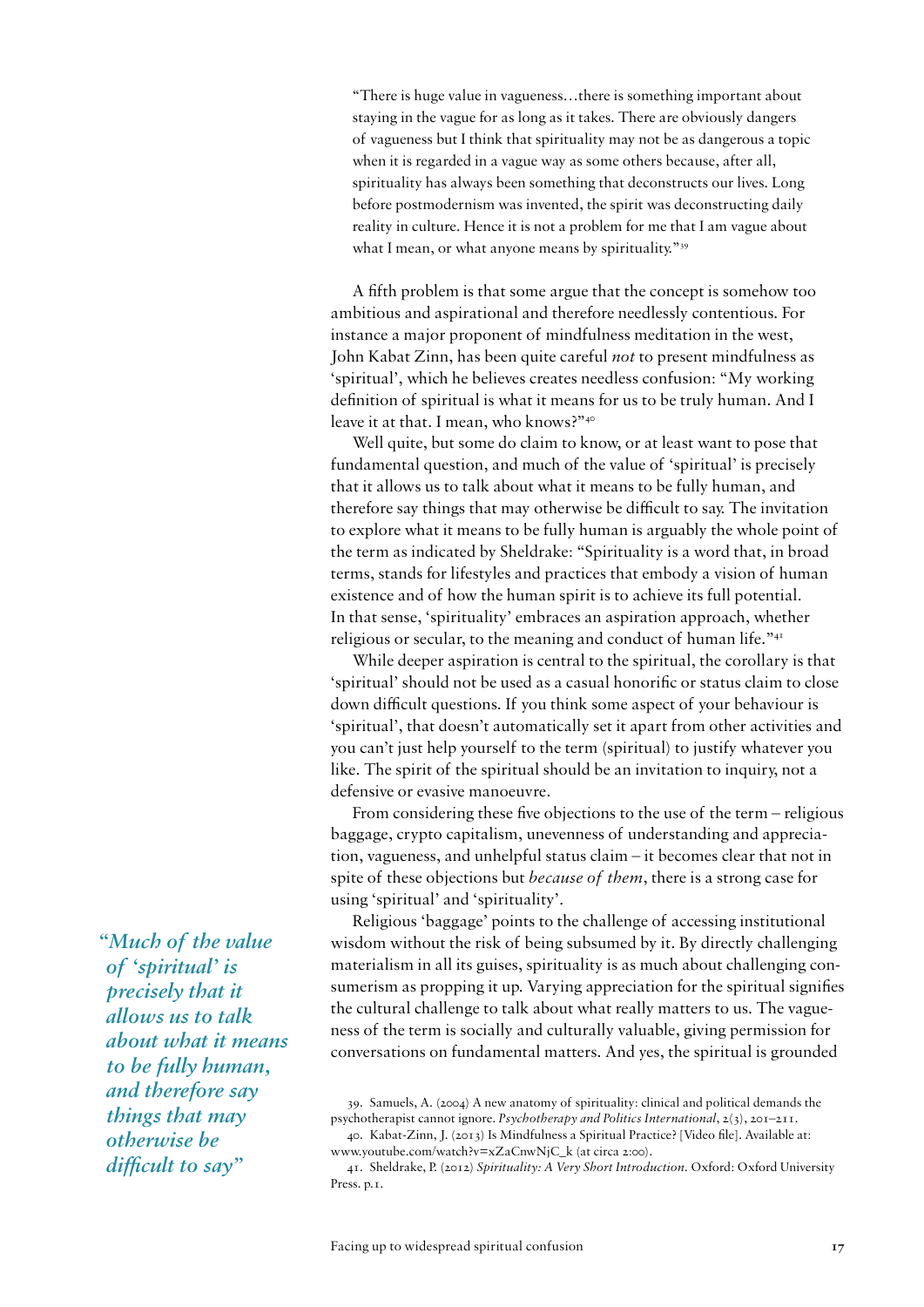*"'Spirituality' is not so much a unitary concept as a signpost for a range of touchstones; our search for meaning, our sense of the sacred, the value of compassion, the experience of transcendence, the hunger for transformation"*

in conceptions of what it means to be fully human and the ongoing challenge of making sense of what that means.

If the goal is to shape reality as much as to reflect it, it makes no sense to strictly define 'spiritual' because these functions served by the term are mostly weakened by definition. In our final public event, Marina Benjamin made a related point very clearly – that whatever we deem 'the spiritual' to be, it will change as society changes.

With this in mind, I feel we can give definition without giving a definition, and I am grateful to psychiatrist Andrew Powell for highlighting that the spiritual is a signpost, not a sign, which led me to the following encapsulation: "The capacious term 'spirituality' lacks clarity because it is not so much a unitary concept as a signpost for a range of touchstones; our search for meaning, our sense of the sacred, the value of compassion, the experience of transcendence, the hunger for transformation."42 In all of these dimensions, there is scope for flex and change, and spirituality remains a moving feast.

#### Why 'Spiritual but not religious' might be a wrong turn

In our first workshop Oliver Robinson gave a remarkably succinct overview of where the idea of 'Spiritual but not religious' came from, based on "a 400 year long wave of ideas" traversing Religious pluralism, Romanticism, Quakerism, Mysticism, The American Transcendental tradition, Evolving interpretations of Science, Counter-cultural movements and the modern tendency of people to identify with the label 'spiritual but not religious' (around a quarter of the populations of Europe and the US). He ends a chapter from a forthcoming book on which his talk is based as follows:

"Science and spirituality are streams of culture with a common source in the progressive, rebellious ethos of modernity. They are both premised on the values of exploration, questioning, continued innovation, and of never-ending search. For this reason they are both sceptical of religion as a vehicle for truth, and doubtful of holy books from the past as sources of wisdom. From this common starting point they then head off in contrasting directions, while maintaining meaningful points of connection. While science has been the rational head of modernity that has explored the world rigorously and schematically, spirituality has been its pulsating, emotional heart, exploring the mystical, transcendental, intuitive and ineffable."43

While the terms 'spirituality' and 'religion' were previously undifferentiated, modern conceptions tend to see them as either polar opposites, or as one (spirituality) being a core function of the other (religion). The observed shift has paralleled an increased public and academic interest in spirituality. The number of citations in the psychological research

<sup>42.</sup> We are grateful to Andrew Powell who very helpfully distinguished between spirituality as a sign and as a signpost. This is explained more in the following RSA blog: Rowson, J. (2014) The Spiritual and the Political: Beyond Russell Brand. *RSA blogs*, 26 January [blog]. Available at: www.rsablogs.org.uk/2014/socialbrain/spirituality-russell-brand/.

<sup>43.</sup> Robinson, O.C. (in press). *Science and spirituality: A complex harmony*. London: IFF Books.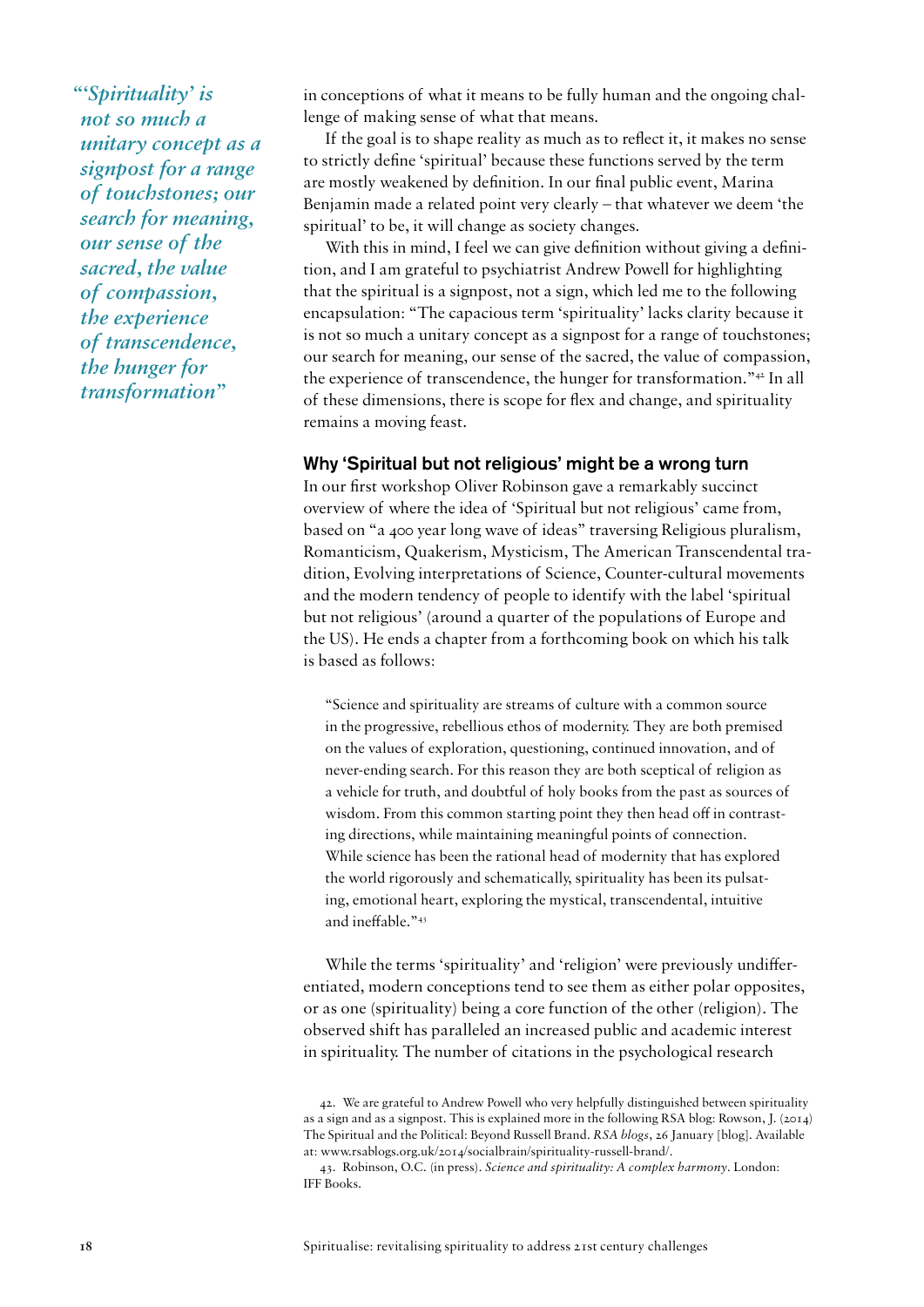literature with the word "religion" in the title doubled between 1970 and 2005, while the number of citations with the word "spirituality" in the title experienced a 40-fold increase over the same time period.44 While we shouldn't ask for too much from a single study, research by Nancy Ammerman in the US indicated that those who self-define as 'spiritual but not religious' are often neither spiritual nor religious in practice because they approach the spiritual outside of an enduring social context.45

In this context of proliferating research on spirituality, Zinnbauer and Pargament presented the following emerging polarities between the modern usages of the terms:<sup>46</sup> Substantive religion vs. functional spirituality; Static religion vs. dynamic spirituality; Institutional objective religion vs. personal subjective spirituality; Belief-based religion vs. emotional/ experiential-based spirituality; Negative religion vs. positive spirituality.

These juxtapositions are useful because they corroborate the felt sense that 'spirituality' is somehow fresh and desirable, with religion moribund and unfashionable, but on closer inspection this seems a shallow analysis. Indeed, Elizabeth Oldfield remarked in our first workshop that there is a danger of spirituality and religion defining one another mutually, such that the more that 'spirituality' starts to look open, inquiring and inclusive the more religion starts to be increasingly dismissed as narrow, sectarian, reactionary, patriarchal; although in recent years prominent thinkers like Terry Eagleton and John Gray have resisted this tendency.<sup>47</sup>

While there has been a growing normalisation of the idea that a person can be 'spiritual but not religious', this designation may actually compound the problem of intellectual embarrassment surrounding the spiritual. What it typically means is, 'I don't wish to identify with an ancient and compromised institution'; or maybe 'I don't want to have any rules set for me by joining in with an institution', ie the rationale shares features in common with not wanting to join political parties or other forms of associations where the binding quality lies in a shared commitment to *something*.

Whatever the theoretical construct underpinning 'spiritual', people self-describing in this category get attacked from both sides; from atheists for their perceived irrationality and wishful thinking, and from organised religion for their rootless self-indulgence and lack of commitment; and meanwhile we overlook the myriad shades of identification and longing within and outside this category, to our loss.

We struggle to speak of the spiritual with coherence mostly because it has been subsumed by historical and cultural contingency, and is now smothered in an uncomfortable space between religion and the rejection of religion, but nonetheless it seems foolish to think of religion as the

45. Brown, M. (2013) Religious vs. spiritual: Study says the truly 'spiritual but not religious' are hard to find. *Deseret News*. [Online] Available at: www.deseretnews.com/article/865584720/ Religious-vs-spiritual-Study-says-the-truly-spiritual-but-not-religious-are-hard-to-find.html

46. Zinnbauer, B. & Pargament, A. (2005) *Handbook of the psychology of religion and spirituality*, Chapter 2: Religiousness and Spirituality, Raymond F. Paloutzian and Crystal L. Park (eds.). New York: Guilford Press.

47. See for instance, Eagleton, T. (2014) *Culture and the Death of God*, Yale University Press, or Gray, J. (2014) A Point of View: the child-like faith in reason. *BBC News Magazine,*  18 July [Online] Available at: www.bbc.co.uk/news/magazine-28341562 (retrieved 16 December 2014).

*"While there has been a growing normalisation of the idea that a person can be 'spiritual but not religious', this designation may actually compound the problem of intellectual embarrassment"*

<sup>44.</sup> Oman, D. (2013) Defining Religion and Spirituality. In R. F. Paloutzian & C. L. Park (eds.) *Handbook of the Psychology of Religion and Spirituality*, (2nd ed.). pp. 23–47. New York: Guilford.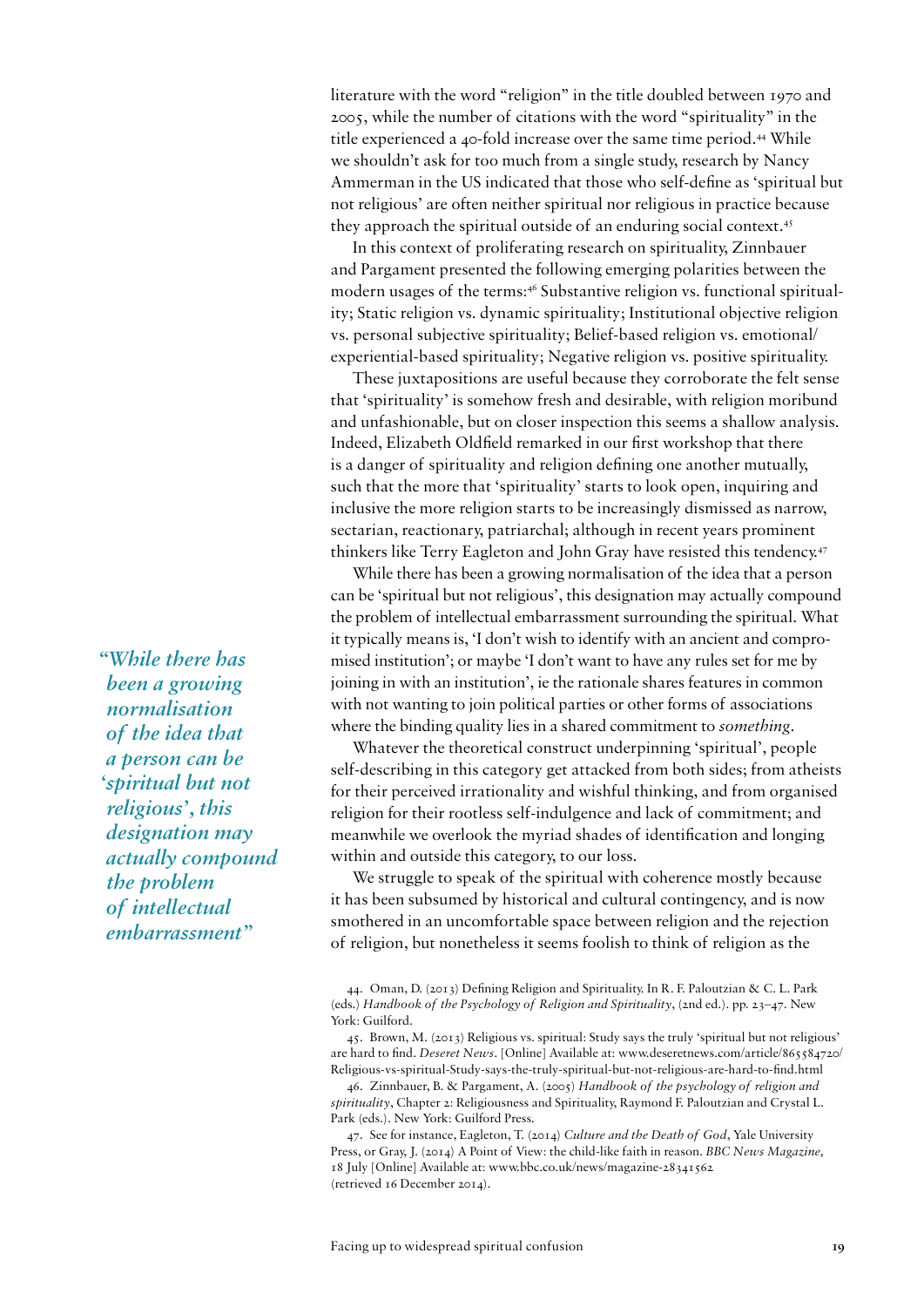*"It seems fair to argue that religions are the particular cultural, doctrinal and institutional expressions of human spiritual needs, which are universal"* 

dispensable 'bathwater' holding the precious 'spiritual baby'. A fuller view highlights the human need for institutional support and guidance, shared myths, rituals and practices, historical perspectives and cultural influence – these are not unimportant things.

It seems fair to argue that religions are the particular cultural, doctrinal and institutional expressions of human spiritual needs, which are universal. Doing so gives us cause to rethink our idea of 'belief' and what it means to be religious rather than reject religion wholesale. In this respect, is it not the sign of a spiritually degenerate society that many feel obliged to define their fundamental outlook on the world in such relativist and defensive terms as 'spiritual but not religious'? Compare the designations: 'educated, but not due to schooling' or 'healthy, but not because of medicine'.

A strong counter-argument is that if the complex relationship with religion is part of the reason 'spirituality' struggles to be clearly defined, and also why some are wary of spirituality more generally, there is a case for trying to pin down spirituality analytically and differentiating it from religion clearly and comprehensively. Many have attempted to build such juxtapositions with religion, suggesting that spirituality is part of a broader 'subjective turn' in the social sciences, in which individualism becomes the norm, and engagement with spiritual matters is de-institutionalised, stripped of doctrine, ritual and communal practice.<sup>48</sup>

Author Sam Harris attempts to do this in his recent impressive account of spirituality for atheists, but his focus is almost exclusively on individual spiritual experience and mindfulness-based-practices as a path towards them. While the expansion of consciousness and self-transcendence are key aspects of spirituality, they are only part of the picture.49

Philosopher David Rousseau's framework of modern-day spirituality is a more thorough and comprehensive attempt.<sup>50</sup> He frames spirituality as a highly complex phenomenon made up of thirteen individual parts and suggests that confusion arises because people tend to refer to each of these highly different parts with the same name: "spirituality", without acknowledging the distinctions between the parts, including spiritual experiences, spiritual behaviour, and spiritual growth. Doing so illuminates a key difference between spirituality and religion, namely that specific doctrines are constitutive of religion but are not constitutive of spirituality, but that begs many questions about how exactly doctrine functions within religion, and whether we can really live without proxy doctrines in secular form.

Good theories can be highly practical, and Rousseau's map of spirituality is one of the best such maps available, but in the case of spirituality there seems to be a fundamental problem with this kind of approach. No matter how well a theory of spirituality coheres theoretically nobody can definitively control what spirituality is, or should be. Words and concepts live, breathe and change as they come into contact with the world and all the more so with spirituality which is a fundamentally reflexive notion. We need an evolving first-person experience or engagement with the

<sup>48.</sup> Flanagan, K. (2007) op. cit.

<sup>49.</sup> Harris, S. (2014) *Waking Up: A Guide to Spirituality without Religion*. Simon & Schuster.

<sup>50.</sup> Rousseau, D. (2014) A Systems Model of Spirituality. Zygon: *Journal of Religion & Science*, 49(2), 476–508.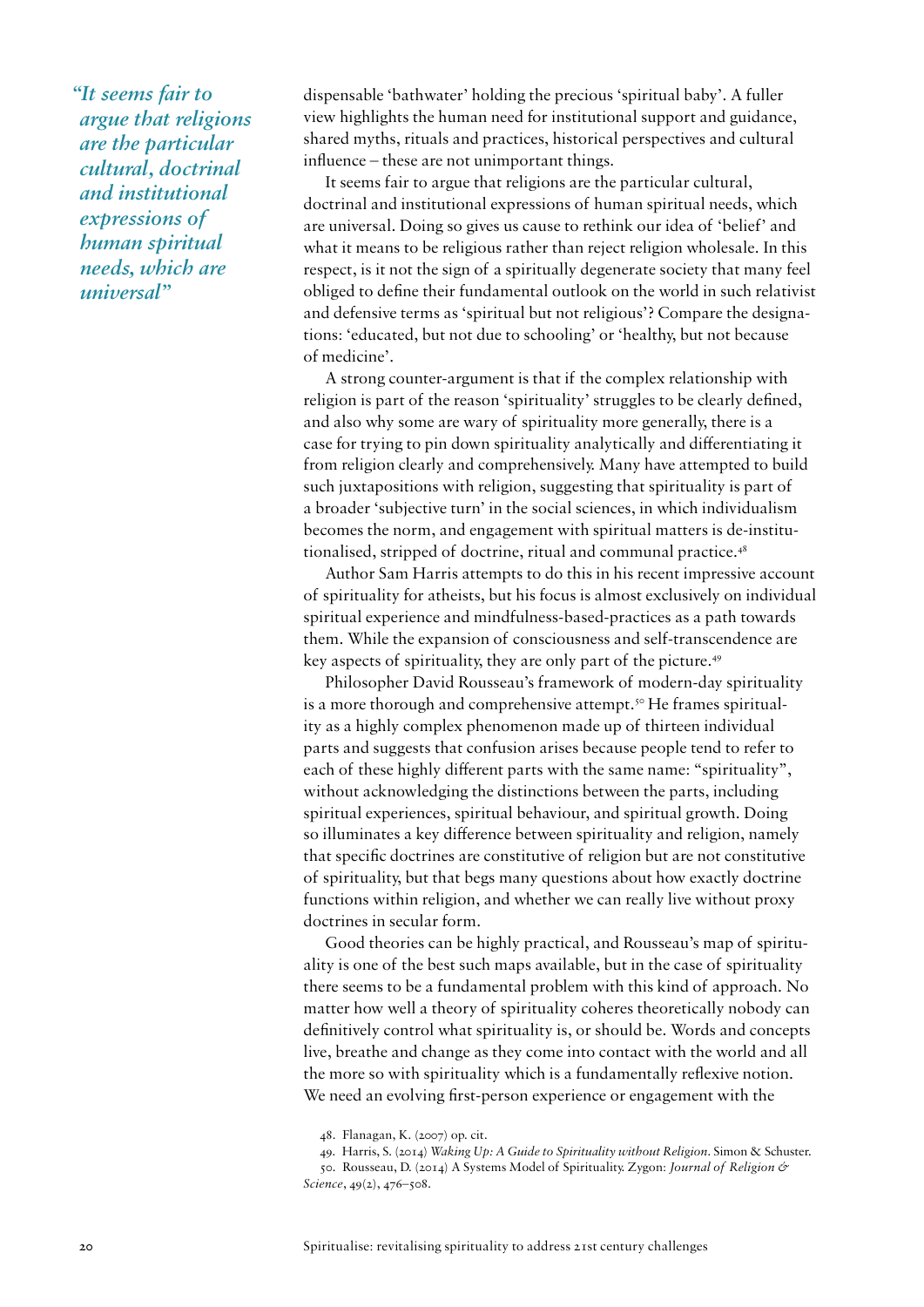spiritual for a personal understanding to emerge, which may again change as one comes into contact with alternate views and practices in other people. $5<sup>T</sup>$ 

#### Spiritual is more about meaning than 'happiness'

"For a civilisation so fixated on achieving happiness, we seem to be remarkably incompetent at the task." Oliver Burkeman<sup>52</sup>

Perhaps the main substantive learning point from the Student Design Award competition was that despite a detailed brief on what spiritual might mean, in their design products and rationales the students aged 20–26 did not seem to differentiate between spirituality and wellbeing. It is not clear whether this was a failure of the brief, or a broader lack of awareness about what the spiritual might refer to other than feeling good.

This conflation contrasts sharply with the (older) participants of the workshops and speakers at the public events, most of whom were very keen to emphasise that the role of spiritual perspectives, practices and experiences is not, as such, to make people happy. Indeed, in our workshops we had many examples to illustrate this point.

Professor Oliver Davies described the commitment and sacrifice of taking two years off his work to support his adopted son who was going off the rails as the most spiritual period of his life. He said it was much more intensely spiritual than other experiences relating to 'bliss', or thrill seeking at other stages of life.

Such commitments can be deeply meaningful and therefore rewarding, but they are not about being 'happy'. This point chimes with research by Baumeister and his team of researchers who asked 400 Americans between the ages of 18 and 78 whether they felt that their lives were meaningful and/or happy; there was a big difference between the two. "Clearly happiness is not all that people seek," the study reads, "and indeed the meaningful but unhappy life is in some ways more admirable than the happy but meaningless one." Baumeister suggested this might be because happiness is often about being a "taker" while meaningfulness in life corresponds with being a "giver".53

Jules Evans complemented this perspective on meaning with his own vivid account of his social anxiety crisis, but argued that as his research work in this area progresses he is drawn less to the importance of discrete experiences and more to the longer-term changes in how we see and relate to the world, of which those experiences are a part: "Thinkers like

52. The full brief 'Speaking of the Spiritual' for the Student Design Awards competition is available online here: www.thersa.org/\_\_data/assets/pdf\_file/0006/706767/RSASDA2012-13\_ SpeakingOftheSpiritual.pdf

53. Baumeister, R. F., Bratslavsky, E., Muraven, M. & Tice, D. M. (1998). Ego depletion: is the active self a limited resource? *Journal of personality and social psychology*, *74*(5), 1252.

*"Clearly happiness is not all that people seek"* 

Roy Baumeister

<sup>51.</sup> The only available evidence of people identifying as "spiritual but not religious" in the UK was based on a sample of 7,403 respondents aged 16-97. The SBNR group had worse mental health than the religious group and the "neither religious nor spiritual". This finding is robust, but the broader implications are questionable, due to the contested definitions of mental health and spirituality used. King, M., Marston, L., McManus, S., Brugha, T., Meltzer, H. & Bebbington, P. (2013). Religion, spirituality and mental health: results from a national study of English households. *The British Journal of Psychiatry,* 202(1), 68–73.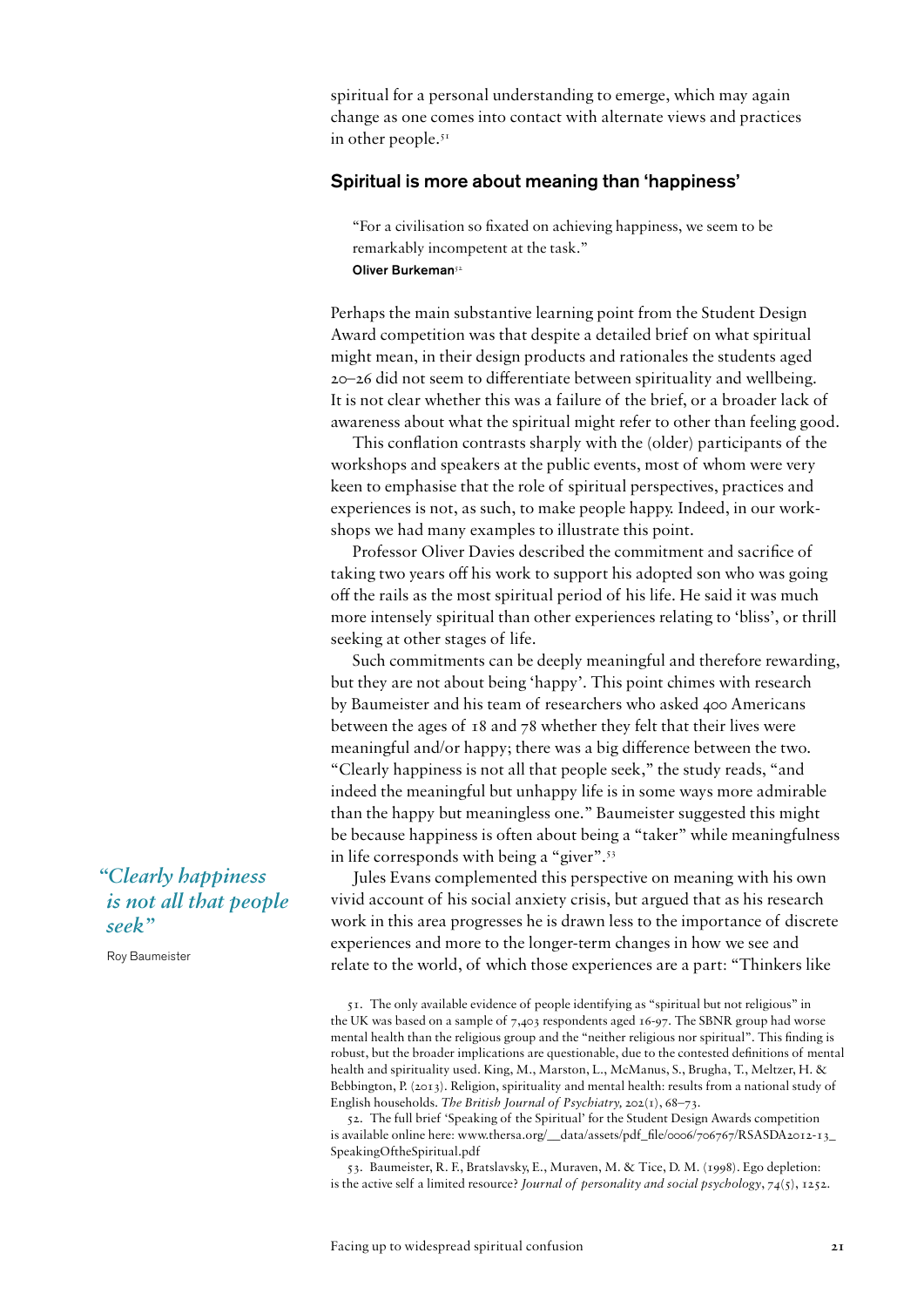*"Very simply, it is out of shared weakness and vulnerability that the healer reaches out to heal"* 

Margaret Holloway

Thomas Keating suggest that there really is no substitute for crisis and humiliation in fuelling our capacity for discernment and practice – he says that he has got to the point where he prays for humiliation as a form of grace."54

Madeleine Bunting refers to the 'aspiration error' that arises from the danger of conflating or confusing the aims of spirituality with those of psychological wellbeing. While we may rightly wish to be happy, the spiritual helps to make sense of why pursuing happiness directly is often self-defeating; it is often fundamentally ungrounded in reality. While happiness is fine as far it goes, and it is true that you are likely to feel better, for instance, by following nef's 'five a day for your mind', human suffering has deep roots in our inherent vulnerability to life's contingent circumstances that we arguably don't face up to as much as we perhaps should.

Mark Vernon deepened this point as follows: "Spiritual commitments in a theological setting are ultimately about a commitment to what might be called Being Itself. The religiously-inclined probably have a sense of the contingency of life, the universe and everything that implies the need for an underpinning of existence – that which is not contingency but necessary, namely God. That is all rather scholastically expressed: perhaps the more human way of putting it is that spiritual commitments offer a way to find consolation and meaning in a world of impermanence and suffering."

Professor Chris Cook has researched the role of the spiritual in various forms of recovery. In his clinical experience of people raped or abused, he finds that they are often healed most effectively by particular forms of human encounter: "Moments of disclosure of this kind of trauma were in some indefinable way 'spiritual' – that is, although not explicitly labelled spiritual/religious – they nonetheless have a 'spiritual' quality about them." Relatedly, Professor Margaret Holloway spoke of "wounded healers" in the context of social work – that those who had been through suffering were often the most effective at allaying suffering in others. In this respect, the sense of the experience of meaning arises from "knowing you are needed". From her research, the following develops this point:

"Very simply, it is out of shared weakness and vulnerability that the healer reaches out to heal. The model teaches us to value rather than avoid our own pain, perhaps from a similar personal experience, as the key element which enables the healer to connect and communicate with the dying or bereaved person."55

While the idea that the spiritual is not so much a path to greater happiness but a way to find meaning in and through suffering sounds Buddhist, there is also a related Christian perspective. In his outstandingly written book, *Unapologetic* Francis Spufford argues that the best modern interpretation of the word 'sin' is "the human propensity to f\*\*k things up", by which he means not merely that things go wrong, but that we actively destroy things that are of value in our lives. He argues that this 'HPtFtU' is fundamental to the human condition, and that acknowledging it does not lead to gloom, but on the contrary to a kind of liberation:

<sup>54.</sup> Fr Thomas Keating, American Trappist monk and spiritual writer.

<sup>55.</sup> Holloway, M. (2007) *Negotiating Death in Contemporary Health and Social Care*. Bristol: Policy Press. p.178.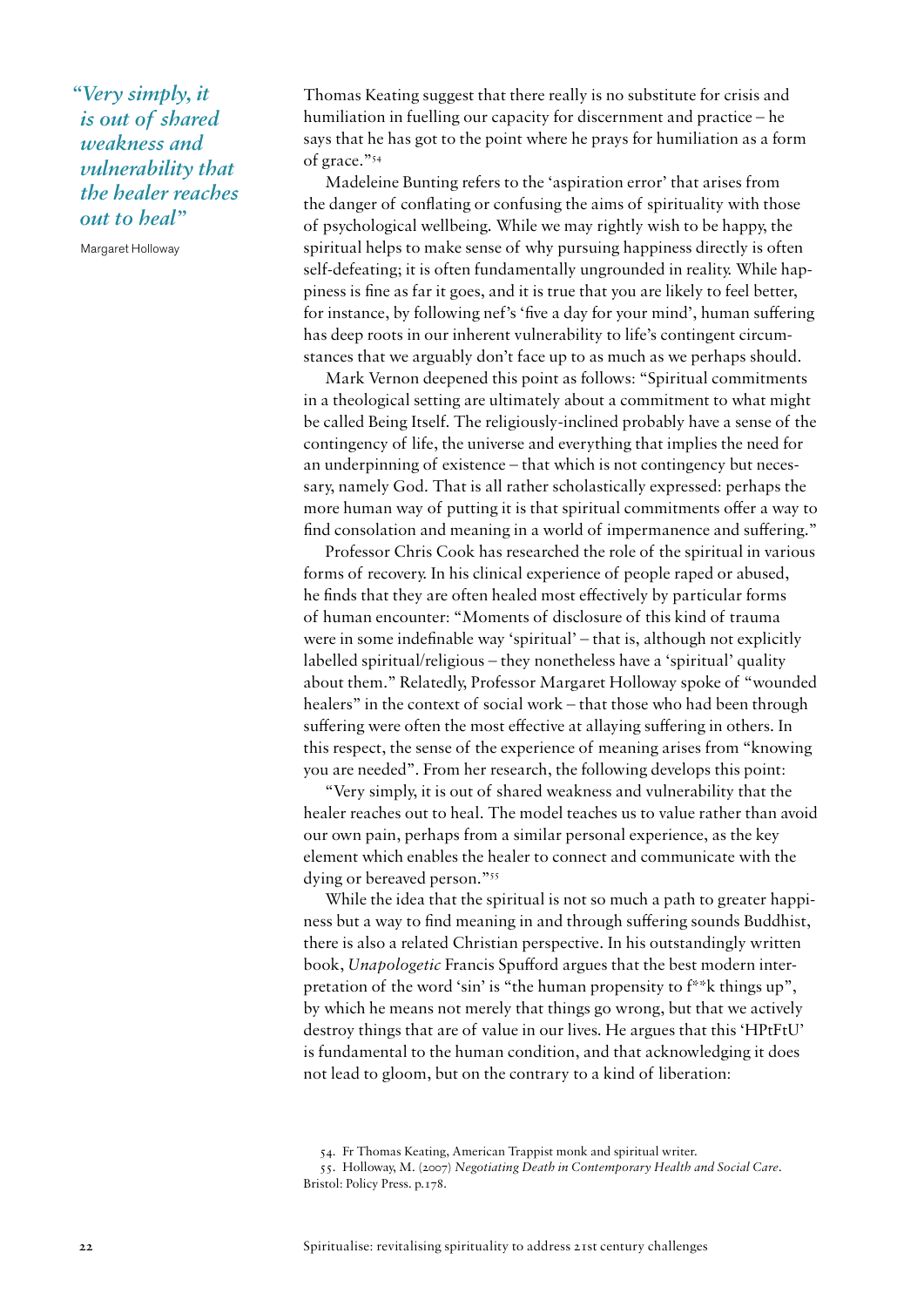"I've found that admitting there is some black in the colour chart of my psyche doesn't invite the block of dark ink to swell, or give a partial truth more power over me than it should have, but the opposite. Admitting there's some black in the mixture makes it matter less. It makes it easier to pay attention to the mixedness of the rest. It helps you stop wasting your time on denial, and therefore helps you stop ricocheting between unrealistic self-praise and unrealistic self-blame. It helps you to be kind to yourself."56

Mindfulness teacher and author Dr Danny Penman suggests that this kind of self-acceptance is a pre-condition of growth, which is also a fundamental aspect of humanistic psychology, captured in the classic saying of Carl Rogers: "The curious paradox is that when I accept myself just as I am, then I can change."



#### RSA Student Design Awards: "Speaking of the Spiritual"<sup>57</sup>

Brief: "Design a service, product, environment, or communications campagin that addressess spiritual needs in contemporary contexts."

Entrants: A total of 49 teams entered the competition, with an average of three students (aged 20–25) per team. Among the universities represented were Kingston University, Buckinghamshire New University, Plymouth University, Norwich University of the Arts, and the Architectural Association in London.

Judges: Dr. Jonathan Rowson, RSA; Melanie Andrews, RSA; Michael Anastassiades, industrial designer; Dinah Casson, environmental and exhibition designer; Rose Sinclair, Programme Leader, Department of Design, Goldsmiths University of London.

Co-winners: Robert Watts, Plymouth University and Alexander Hampl and David Sindlinger, Baden-Wuerttemberg Cooperative State University.

Analysis: While the brief was about using design to help reconceive the spiritual in the modern age, most submissions suggested the students did not significantly differentiate between spirituality and wellbeing. Some of these submissions were still very strong, including the co-winner Robert Watts' walking guides of Plymouth, but the general impression was of a range of good designs that didn't really speak of the spiritual.

56. Spufford, F. (2013) *Unapologetic: Why, despite everything, Christianity can still make surprising emotional sense*. London: Faber & Faber.

57. The full brief for this competition is available online here: www.thersa.org/\_\_data/ assets/pdf\_file/0006/706767/RSASDA2012-13\_SpeakingOftheSpiritual.pdf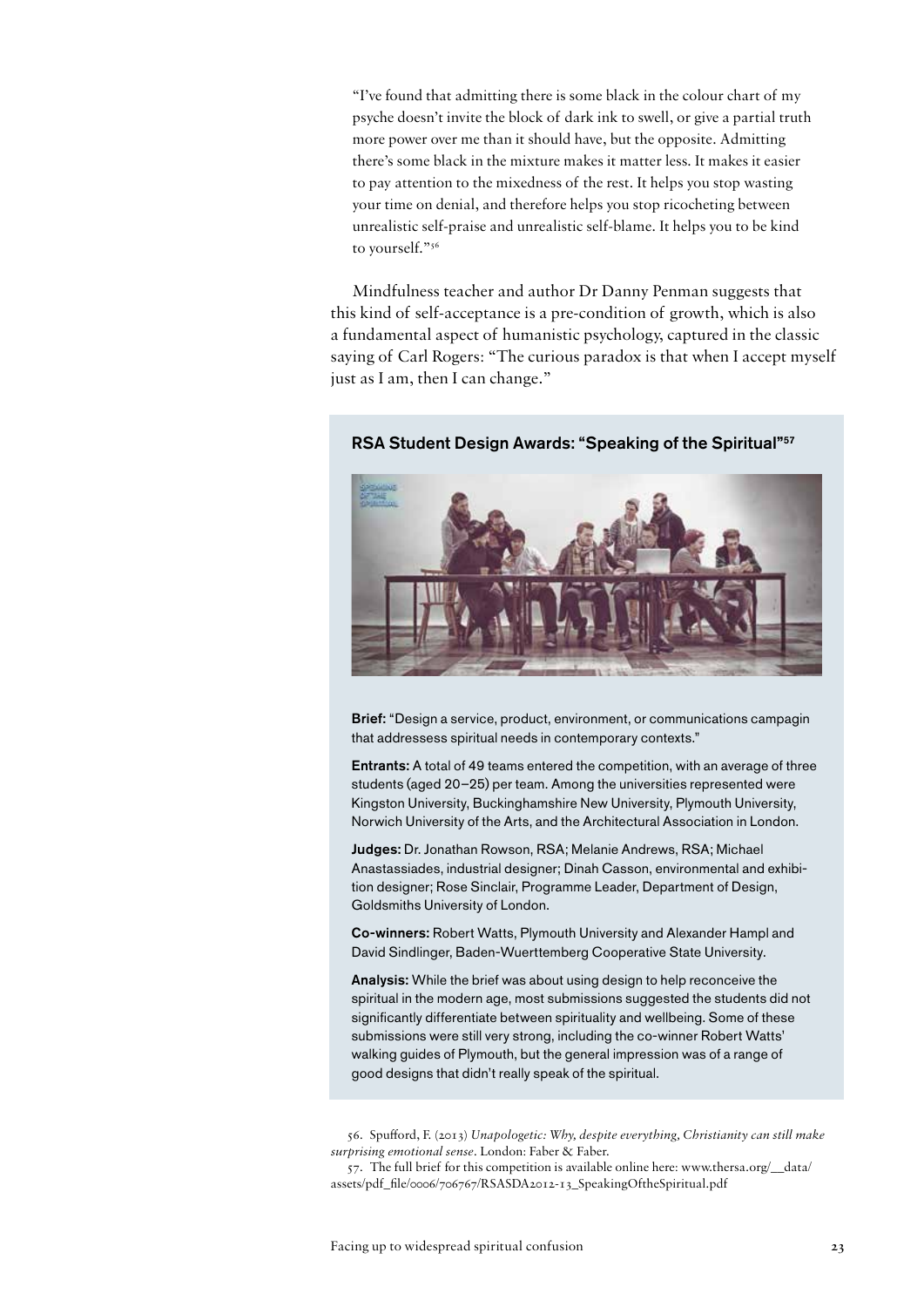

A notable exception were the co-winners Alexander Hampl and David Sindlinger, whose modern representations and reimaginings of famous works of art, including Da Vinci's *The Last Supper* and Michelangelo's *David* (both shown), proposed to redirect public attention from the material to the spiritual via public displays of such pieces. Their modern representation of Michelangelo's *David*, for instance, was intended to spark curiosity and inquiry from passing pedestrians who might initially believe the image to be an advert for the latest fashion or seductive cologne; upon closer examination however, the piece is found to represent the qualities and attributes of the original sculpture, that, in some cases, lie in stark contrast to modern day consumerist values. Similarly with a group huddle in what looks like a creative industry photo shoot, but is in fact a representation of Jesus' last supper.



Summary by Andres Fossas

#### The heart of the spiritual – it's about our 'ground' not our 'place'

"A talent for speaking differently, rather than arguing well, is the chief instrument of cultural change." Richard Rorty<sup>58</sup>

As argued above, spirituality means many different things to many different people, but to illustrate some of its common ground, it is helpful to look at it through the issue that apparently is most divisive – beliefs – on which there are broadly three spiritual perspectives.<sup>59</sup>

58. Rorty, R. (1989) *Contingency, Irony and Solidarity*. Cambridge: Cambridge University Press. p.7.

59. In our second workshop Professor Oliver Davies argued that social cognition suggests language is physical, functioning below culture, and this function is fundamentally bonding. In this sense, we need terms like spiritual to capture our shared predicament, and spirituality is 'radically inclusive'. However, because religions deeply understand that point, those in power have sometimes sought to determine what is to be included within 'the spiritual' as a form of divide and rule.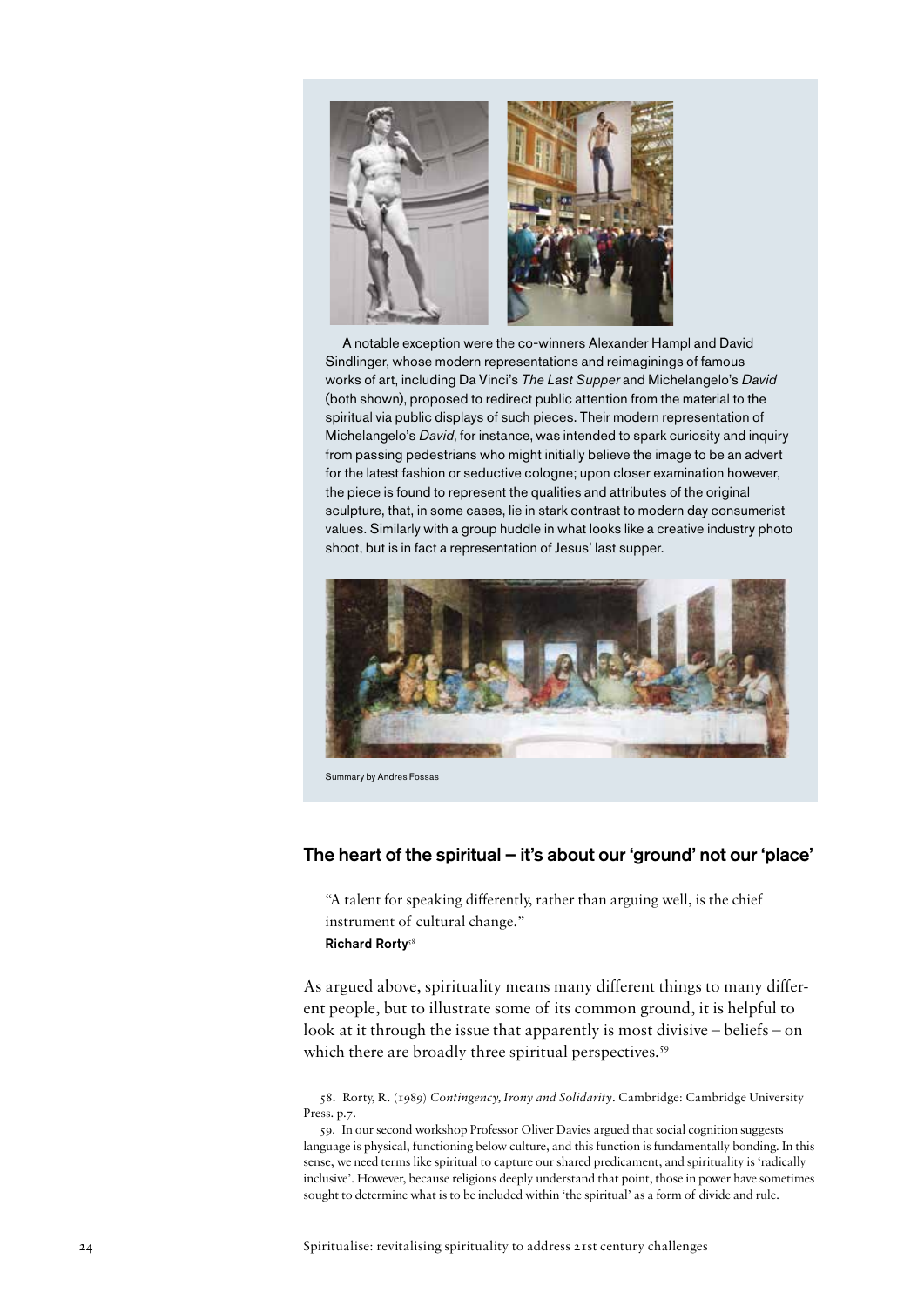First, in religious spirituality, religions are the cultural and institutional expression of the spiritual. Second, although it is a problematic category, as argued above, the 'spiritual but not religious' perspective captures the large and heterogeneous group that does not have settled shared beliefs, nor culturally recognised institutional forms.

Thirdly, and significantly for homing in on the most aspects of the spiritual, there is an emerging 'secular spirituality' which is typically atheistic or humanistic but does not disavow the idea that some forms of experience, ritual or practice may be deeper or more meaningful than others; a perspective that still finds value in the term 'spiritual' as a way to encapsulate that understanding. Consider, for instance, humanist celebrants giving dignity to marriages and funerals, or the completely open nature of the 'higher power' that participants in alcoholics anonymous are asked to place their faith in,<sup>60</sup> or ecstatic dancing, sublime art, the charms of nature, the birth of a child, or even the sexual union that led to it. For all the problems with the word spiritual, there are forms of life where we seem to need it to point towards an appreciation that would otherwise be ineffable.

Do these three perspectives on spirituality share touchstones of any kind? It seems to me that they do, but clearly it's not God, or particular places or stories, practices, or even ethics. What they seem to share, whether the issue in question is the sacred, or transcendence or meaning, is the importance of our 'ground', rather than our 'place'. This distinction stems from Buddhism, but it can also be inferred in existential and phenomenological thought, particularly Tillich's notion that God is Being-itself and therefore our ultimate, not merely partial or proximate concern, ie the concern upon which all our other concerns converge. And the distinction is evident in Heidegger's emphasis on being as such, rather than beings, of the philosophical primacy of the lived experience of being human, or as he puts it, "being-there".<sup>61</sup>

By our ground I mean the most basic facts of our existence: that we are here at all, that we exist in and through this body that somehow breathes, that we build selves through and for others, that we're a highly improbable part of an unfathomable whole, and of course, that we will inevitably die. Another way to characterise the relevance of our ground comes from the psychotherapist Mark Epstein who refers to the spiritual as "anything that takes us beyond the personality".

As anybody who has faced a life threatening illness will know, reflecting on our ground heightens the importance of not postponing our lives, of using the time we have for what really matters to us. And yet, research on the main regrets of the dying indicates the sad fact that we rarely actually do this – most of us do in fact postpone our lives.

And why? Because the world perpetuates our attachment to our place, by which I mean our constructed identities, our fragile reputations, our insatiable desires. We get lost in our identification with our place, and all the cultural signifiers of status that come with it: our dwellings, our salaries, our clothes, our Twitter followers. As T.S. Eliot put it:

*"…humanist celebrants giving dignity to marriages and funerals, the completely open nature of the 'higher power' that participants in alcoholics anonymous place their faith in, or ecstatic dancing, sublime art, the charms of nature, the birth of a child, or even the sexual union that led to it…"*

<sup>60.</sup> I am grateful to Chris Cook for this point.

<sup>61.</sup> Tillich, P. (1952) *The Courage to Be*. Yale University Press; Heiddeger, M. (1978) *Being and Time*. Wiley-Blackwell.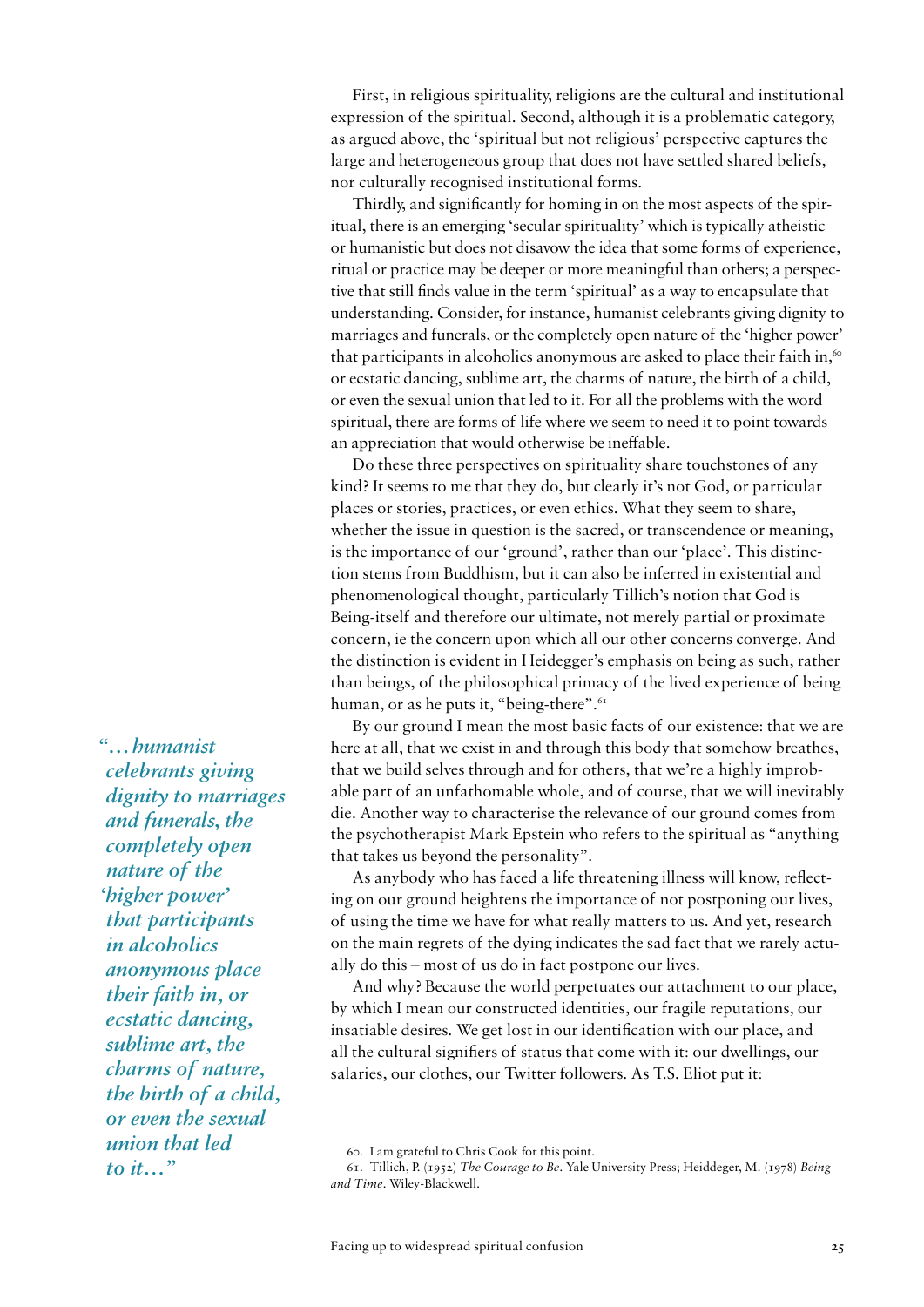*"Our failure to come back to the basic conditions of our existence may also be closely connected to the gradual and relentless shift in the public being described as consumers rather than citizens"*

"We are distracted from distraction by distraction, filled with fancies and empty of meaning."62

And this shouldn't surprise us. In 21st century Britain the average urban adult is exposed to around 300 adverts a day, and we find ourselves caught up in what economist Tim Jackson calls "the social logic of consumption".63 There is no simple causality in such matters, but while our attachment to our place fuels consumption, our experience of our ground may provide immunity to the idea that we need to consume to validate ourselves.

Our failure to come back to the basic conditions of our existence may also be closely connected to the gradual and relentless shift in the public being described as consumers rather than citizens, a shift meticulously documented by the Public Interest Research Centre in national broadsheet references.64 Consumption predates capitalism, and is part of being human, but consumerism is less benign, a vision of human life that takes us away from our existential ground and threatens our ecological ground in the process.

The Buddha put it like this:

"People love their place: they delight and revel in their place. It is hard for people who love, delight and revel in their place to see this ground: this conditionality, conditioned arising."

Secular Buddhist writer Stephen Batchelor comments as follows:

"People are blinded to the fundamental contingency of their existence by attachment to their place. One's place is that to which one is most strongly bound. It is the foundation on which the entire edifice of one's identity is built. It is formed through identification with a physical location and social position, by one's religious and political beliefs, through that instinctive conviction of being a solitary ego. One's place is where one stands, and whence one takes a stand against everything that seems to challenge what is 'mine'. This stance is your posture vis-à-vis the world: it encompasses everything that lies on the side of the line that separates 'you' from 'me'. Delight in it creates a sense of being fixed and secure in the midst of an existence that is anything but fixed and secure. Loss of it, one fears, would mean that everything one cherishes would be overwhelmed by chaos, meaningless, or madness…"65

Much of modern life perpetuates this sense that your place is all you have, and not just in a consumerist way. For example respected sociologist Anthony Giddens refers to the need for "ontological security" in terms of having a job and a place to live,<sup>66</sup> but from a spiritual perspective that

<sup>62.</sup> Eliot, T.S. (1943) *Four Quartets*. Harcourt.

<sup>63.</sup> Jackson, T. (2011) *Prosperity without Growth*. Routledge.

<sup>64.</sup> Shurbsole, G. (2012) Consumers outstrip Citizens in the British media. *openDemocracy*, 5 March [Online] Available at: www.opendemocracy.net/ourkingdom/guy-shrubsole/ consumers-outstrip-citizens-in-british-media

<sup>65.</sup> Batchelor, S. (2010) *Confession of a Buddhist Atheist.* New York: Spiegel and Grau. pp.127–129.

<sup>66.</sup> Giddens, A. (1998) *The Third Way.* Cambridge: Polity Press.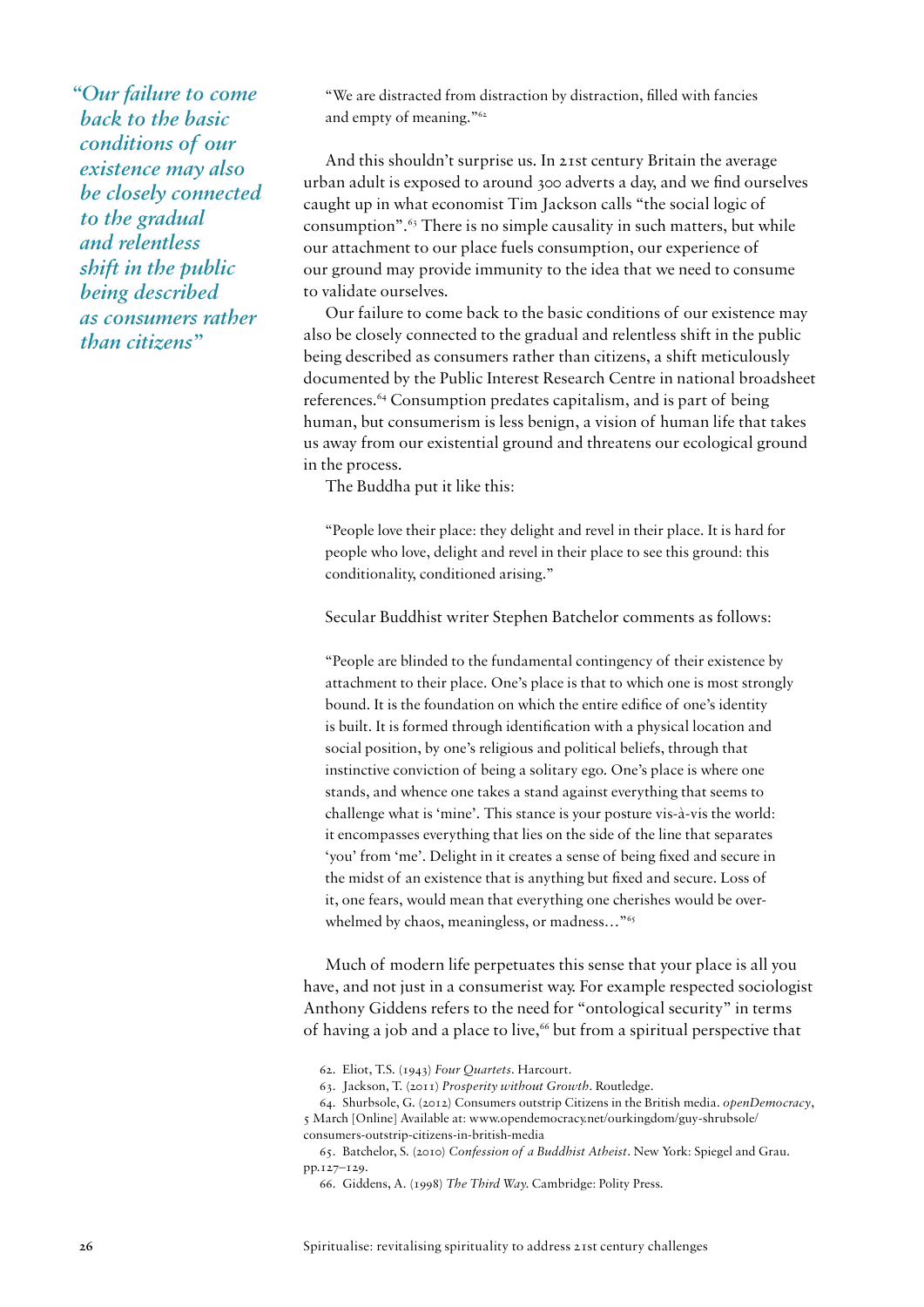is still 'place', not ground. What is radical about spiritual teaching is its insistence to look deeper at the conditions not of existence as such. Batchelor explains as follows:

"Gotama's quest led him to abandon everything to do with his place – his king, his homeland, his social standing, his position in the family, his beliefs, his conviction of being a self in charge of a body and mind – but it did not result in psychotic collapse. For in relinquishing his place (alaya), he arrived at a ground (tthana). But this ground is quite unlike the seemingly solid ground of place. It is the contingent, transient, ambiguous, unpredictable, fascinating, and terrifying ground called 'life'. Life is groundless ground: no sooner does it appear, than it disappears, only to renew itself, then immediately break up and vanquish again."

Taking the spiritual seriously in this way means "an existential readjustment, a seismic shift in the core of oneself and one's relation to others and the world". This is not spirituality as comfort, the 'candles in the bath' we joked about in our first public event, but rather a completely different way of living:

"The groundless ground is not the absence of support. It supports you in a different way. Whereas a place can tie you down and close you off, this ground lets you go and opens you up. It does not stand still for a moment. To be supported by it, you have to be with it in a different way. Instead of standing firmly on your feet and holding tight with both hands in order to feel secure in your place, here you have to dart across its liquid, shimmering surface like a long-legged fly, swim with its current like a fast-moving fish. Gotama compared the experience to 'entering a stream'."67

The take home message from the ground/place distinction is not to give up material life, but to understand more deeply what the spiritual/ material juxtaposition is really about and why what emerges is radically inclusive. Much of our lives are about patterns of identity formation and social reputation in the material world, but there is also a neglected aspect about the contingency of being here at all that the spiritual speaks to, regardless of religious belief.

In Batchelor's account of Buddhism this contingency is expressed in a particular way, above, but similar ideas are implicit in most world religions, in many who identify as 'spiritual but not religious' and in the nascent forms of atheistic spirituality. In each case the spiritual injunction is to look at, know, and feel your existential 'ground' – to know what it is not to be a particular person at a particular place in time, but to be human as such.

It would be unfortunate, however, if people were to feel that all that spirituality is, is captured by this ground/place distinction. As with Andrew Powell's distinction between signpost and sign above,

*"This is not spirituality as comfort, the 'candles in the bath' we joked about in our first public event, but rather a completely different way of living"*

<sup>67.</sup> Batchelor, S. (2010) *Confession of a Buddhist Atheist.* New York: Spiegel and Grau. p.128.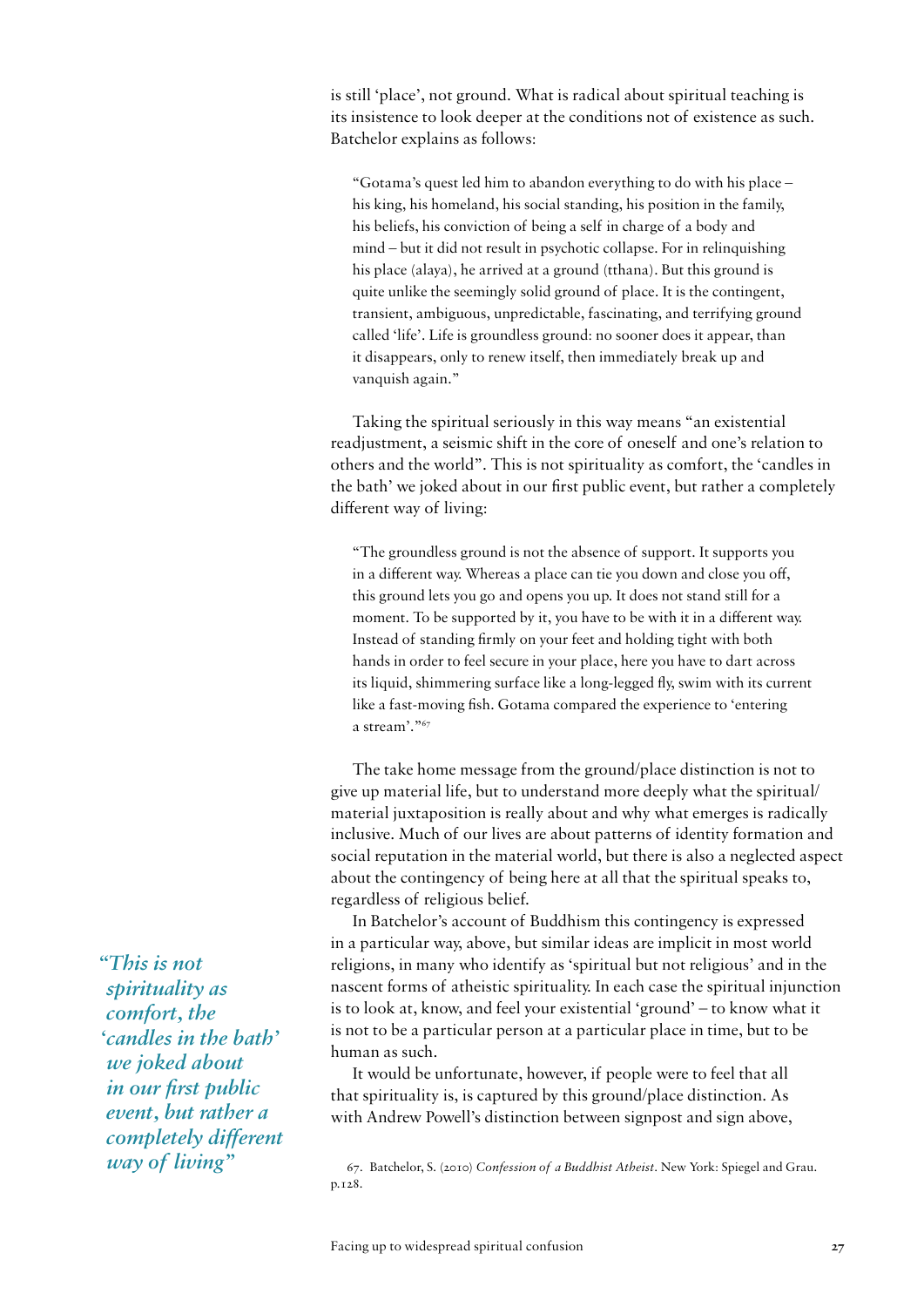the reference to your 'ground' is, to use an old Zen distinction 'the finger pointing to the moon', not 'the moon' as such. Knowing the spiritual is about 'being here' is important, but exploring our ground opens up the diverse aspects of the spiritual; the beliefs, the sacred, the awakening, the experiences, the perspectives and the practices, all of which can be inferred and appreciated from a deeper and fuller understanding of human nature, which we turn to now.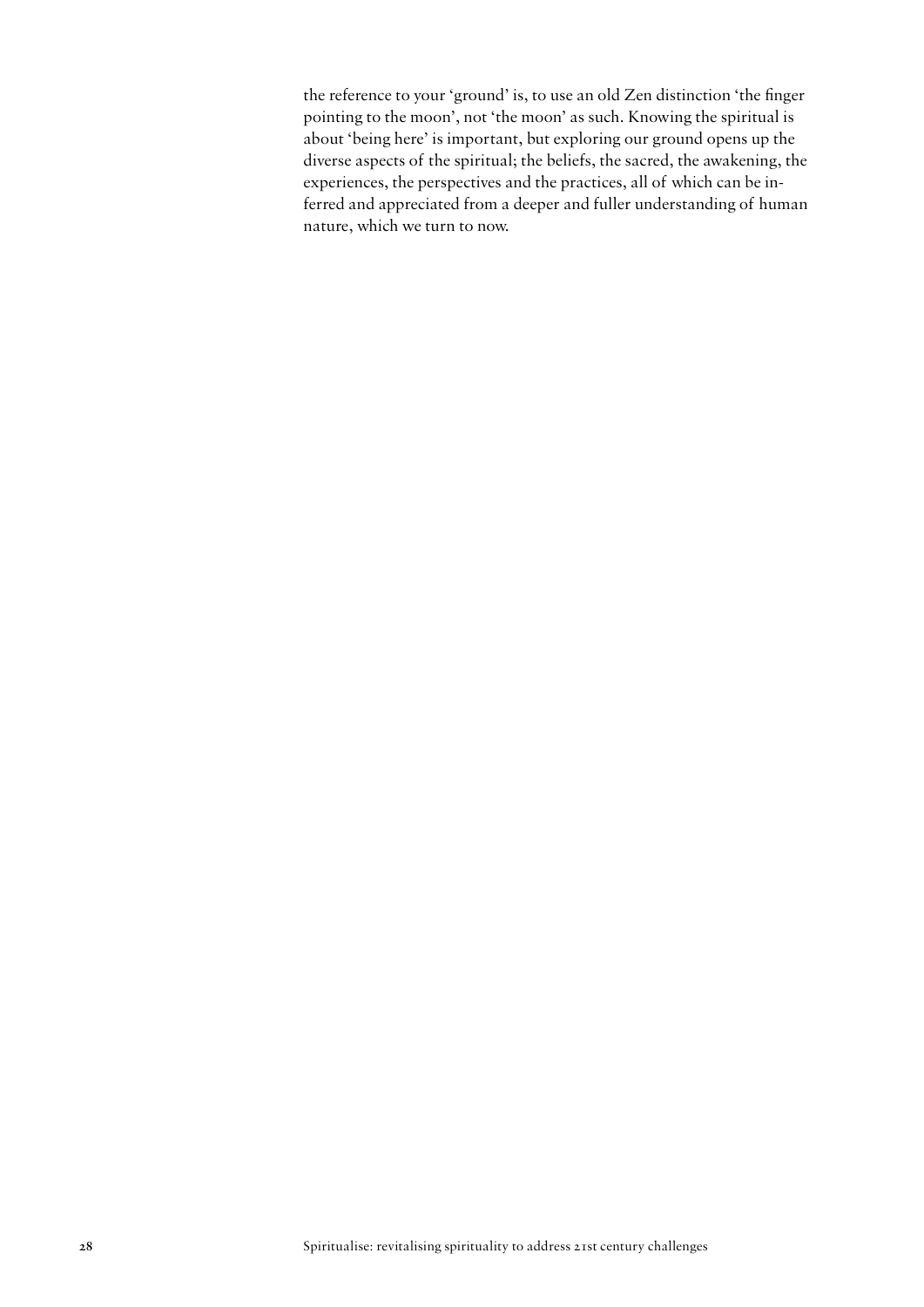## 2. In search of our spiritual 'ground' – what are we?

"…The prevalent sensation of oneself as a separate ego enclosed in a bag of skin is a hallucination which accords neither with Western science nor with the experimental philosophy-religions of the East..." Alan Watts<sup>68</sup>

This second part of the report is about the connection between our understanding of human nature, and our appreciation of the spiritual. From our literature review we distilled six main relationships that we felt were worth unpacking in some depth; between the social brain and the nature of belief, cultural cognition and the sacred, automatic behaviour and the need to 'wake up', embodied cognition and the experience of meaning, hemispheric lateralisation and the need for balance, and neuroplasticity and the role of spiritual practice. The emerging scientific vision of what we are and how we behave arises from a range of disciplines and should not be seen as an axiom for the validity of the spiritual, but more like supporting context for the idea that the spiritual is fundamental to human experience, rather than deviant, niche or outdated.The emerging early 21st century view of our 'ground' indicates we are fundamentally embodied, constituted by evolutionary biology, embedded in complex online and offline networks, largely habitual creatures, highly sensitive to social and cultural norms, riddled with cognitive quirks and biases, and much more rationalising than rational.

Such a shift in perspective is important because every culturally sanctioned form of knowledge contains an implicit injunction. The injunction of science is to do the experiment and analyse the data. The injunction of history is to critically engage with primary and secondary sources of evidence. The injunction of philosophy is to question assumptions, make distinctions and be logical. If spirituality is to be recognised as something with ontological weight and social standing, it also needs an injunction that is culturally recognised, as it was for centuries in the Christian west and still is in many societies worldwide.

The spiritual injunction is principally an experiential one, namely to know what we are as fully as possible. Such self-knowledge is a deeply

68. Watts, A. (1966) *The Book: On the Taboo Against Knowing Who You Are*. London: Sphere Books Ltd. (in the preface).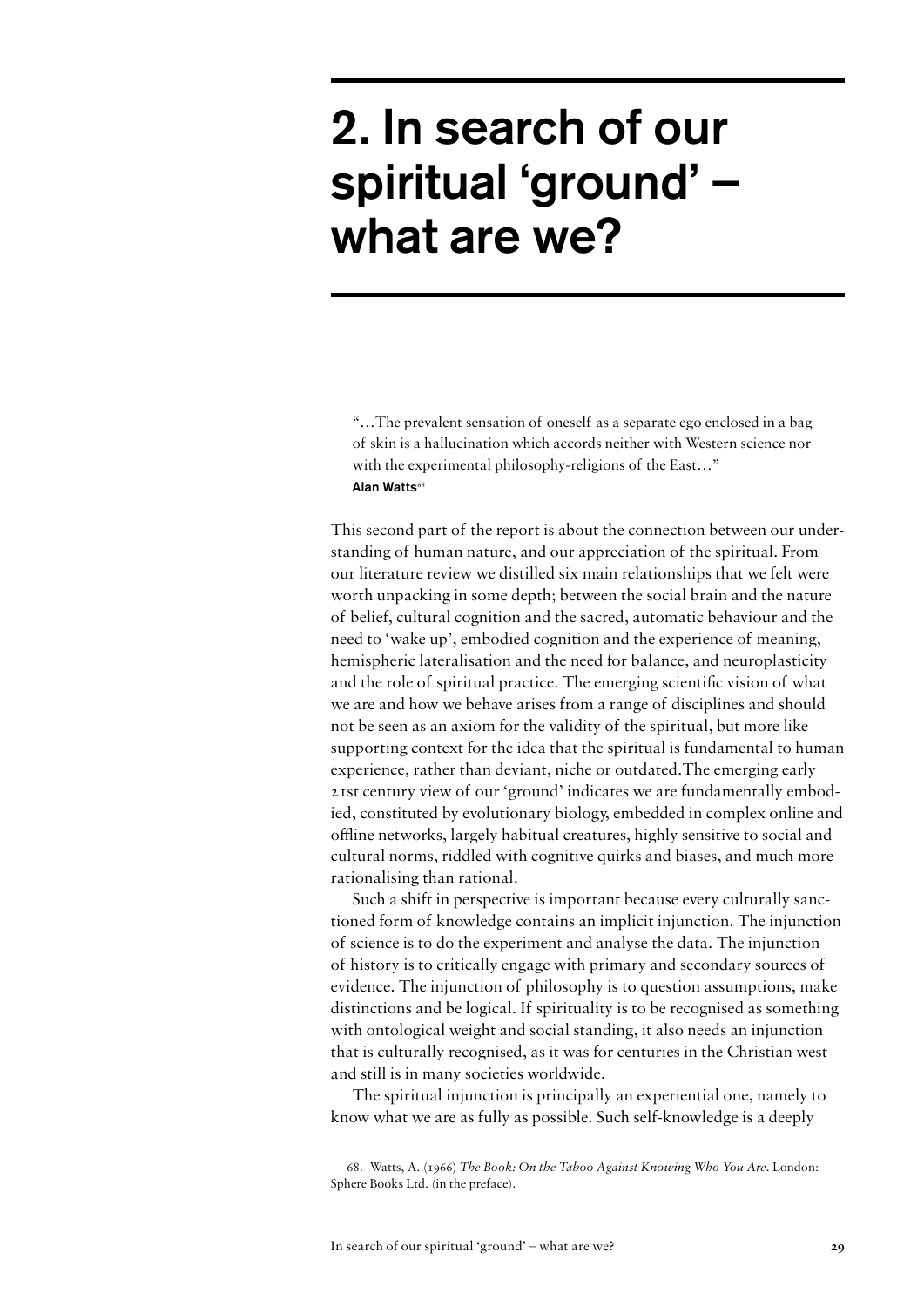*"One major challenge in making the spiritual more tangible and tractable is, therefore, to enrich our currently impoverished idea of what it means to believe"*

reflexive matter. The point is not to casually introspect, but rather to strive to connect our advanced third-person understanding of human nature with a growing skill in observing how one's first-person nature manifests in practice, and to test the validity and relevance of this experience and understanding in second-person contexts. In this sense, spirituality is about I, we and it, and this process of trying to know oneself more fully, both in understanding and experience, is therefore no mere prelude to meaningful social change, but the thing itself.

The point of reconsidering spirituality through such lenses is not to explain away spiritual content. We do not want to collapse our deliciously difficult existential and ethical issues into psychological and sociological concepts. The point is rather to explore the provenance of those questions and experiences with fresh intellectual resources.

#### The social brain: why 'beliefs' are not what we typically assume

"I'm not only agnostic about the answer, I'm agnostic about the question." Jonathan Safran Foer responding to: "what do you believe?" on Radio 469

Immanuel Kant said that the impact of liberal enlightenment on our spiritual life was such that if somebody were to walk in on you while you were on your knees praying, you would be profoundly embarrassed. As indicated above, that imagined experience of embarrassment is still widely felt, and this unease with the spiritual has partly arisen out of secularised Christian epistemological and moral frameworks which were taken up with the enlightenment, particularly the dichotomies between mind and body; reason and desire; and culture and nature; all of which were valueladen and implicated in the political projects of the enlightenment.<sup>70</sup>

Those divisions are relevant to what Andrew Marr suggests may be the position of many if not most people in modern European societies who live in "a tepid confusing middle ground between strong belief and strong disbelief".71 We may experience something resembling 'belief' in our bodies, without being able to make sense of it rationally in our minds, or articulate it clearly in public discourse, and we lack any external reference point to arbitrate on any resulting confusion.

One major challenge in making the spiritual more tangible and tractable is, therefore, to enrich our currently impoverished idea of what it means to believe. To believe something is often assumed to mean endorsing a statement of fact about how things are, but that is both outdated and unhelpful. Consider the story of two rabbis debating the existence of God through a long night and jointly reaching the conclusion that he or she did not exist. The next morning, one observed the other deep in prayer and took him to task. "What are you doing? Last night we established that God does not exist." To which the other rabbi replied, "What's that got to do with it?"

<sup>69.</sup> Andrew Marr (2012) Faith and Doubt: Richard Holloway, Karen Armstrong, Jonathan Safran Foer and Helen Edmundson. BBC Radio 4 *Start the Week*, 27 February [Audio file] Available at: www.bbc.co.uk/programmes/b01cjm4c

<sup>70.</sup> I'm grateful to Ruth Sheldon for this perspective.

<sup>71.</sup> Marr, A. (2012) op. cit. [Audio file] Available at: www.bbc.co.uk/programmes/b01cjm4c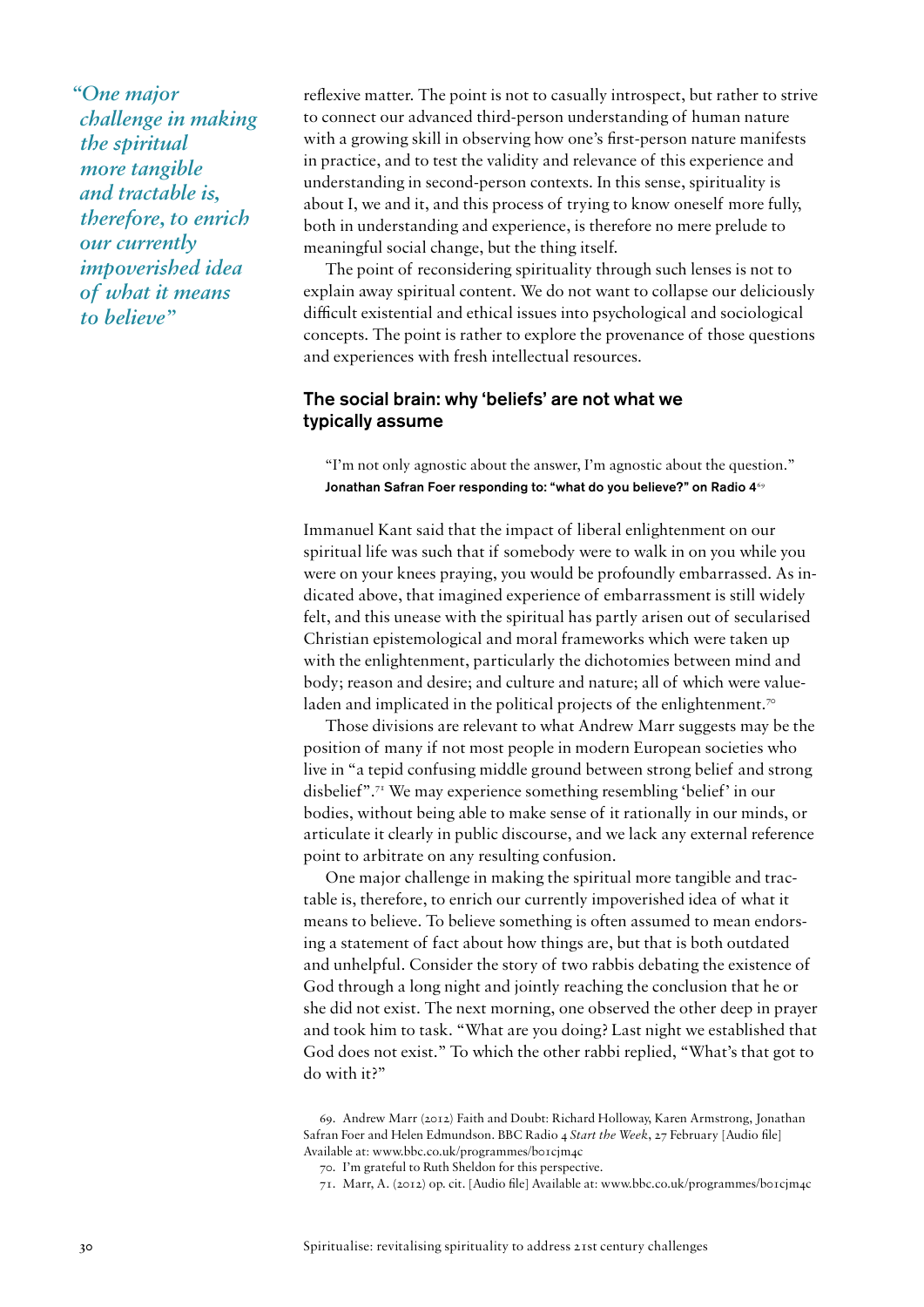The praying non-believer illustrates that belief may be much closer to what the sociologist of religion William Morgan described as "a shared imaginary, a communal set of practices that structure life in powerfully aesthetic terms". Within the same discipline Gordon Lynch suggests this point needs deepening: "The unquestioned status of propositional models of belief within the sociology of religion arguably reflects a lack of theoretical discussion… about the nature of the person as a social agent."72

In this respect, it is notable that David Hay, in his report on the state of spirituality in adults in Britain in 2002, described the key feature of spiritual understanding as 'relational consciousness', of which he says this:

"'Relational consciousness' caught us by surprise, because we had some notion of spirituality as a solitary affair, something very private…In our research we always ask people to tell us in what way their spiritual experience has affected their lives. By far the commonest of all answers is that they say they want to behave better. One way of putting this is to say that the 'psychological distance' between themselves and other people, the environment and (if they are religious believers) God, becomes much shorter. If someone else, or the environment, is harmed they feel that they too are damaged in some way."73

To put the point bluntly, the idea of the individual is not as true to human experience as the idea of individual in relation. This idea of fundamental intersubjectivity goes back to Hegel, but was expressed also by John Macmurray, a Scots philosopher who Tony Blair cited as a major intellectual influence: "The unit of personal existence is not the individual, but two persons in personal relation…we are persons not by individual right, but in virtue of our relation to one another…The unit of the personal is not the 'I' but the 'You and I'."74

In the RSA's Social Brain Centre's November 2011 publication *Transforming Behavior Change*, we examine this issue in detail (pp.10–13) with a full range of references; the case for 'the nature of a person as a social agent' stems from research in a broad range of disciplines in social and natural sciences, and is summarised in that report as follows:

"…From archaeology and anthropology we learn that the relatively large human brain size is a function of the complexity of our social networks, and the role of alloparenting in fostering trust. From social neuroscience, we learn that our nervous systems do not end at our skins but are in constant communication and interchange with other nervous systems. From molecular neuroscience, we learn that humans have a relatively large number of spindle neurons that appear to be important in rapidly resolving social ambiguity. From studies with monkeys we learn of mirror neurons as the neural basis of imitation and empathy, and infer their existence in humans based on corroborating evidence from social psychology. From neuropsychology we learn that consciousness appears to be purpose-built

72. Lynch, G. (2012) *The sacred in the modern world: A cultural sociological approach.*  Oxford: Oxford University Press.

73. Hay, D. (2002) The Spirituality of Adults in Britain *–* Recent Research. *Scottish Journal of Healthcare Chaplaincy,*  $\zeta(\tau)$  [Online] Available at: www.sach.org.uk/journal/0501p04\_hay.pdf 74. Macmurray, J. (1961) *Persons in Relation.* London: Faber & Faber.

*"David Hay, in his report on the state of spirituality in adults in Britain in 2002, described the key feature of spiritual understanding as 'relational consciousness'"*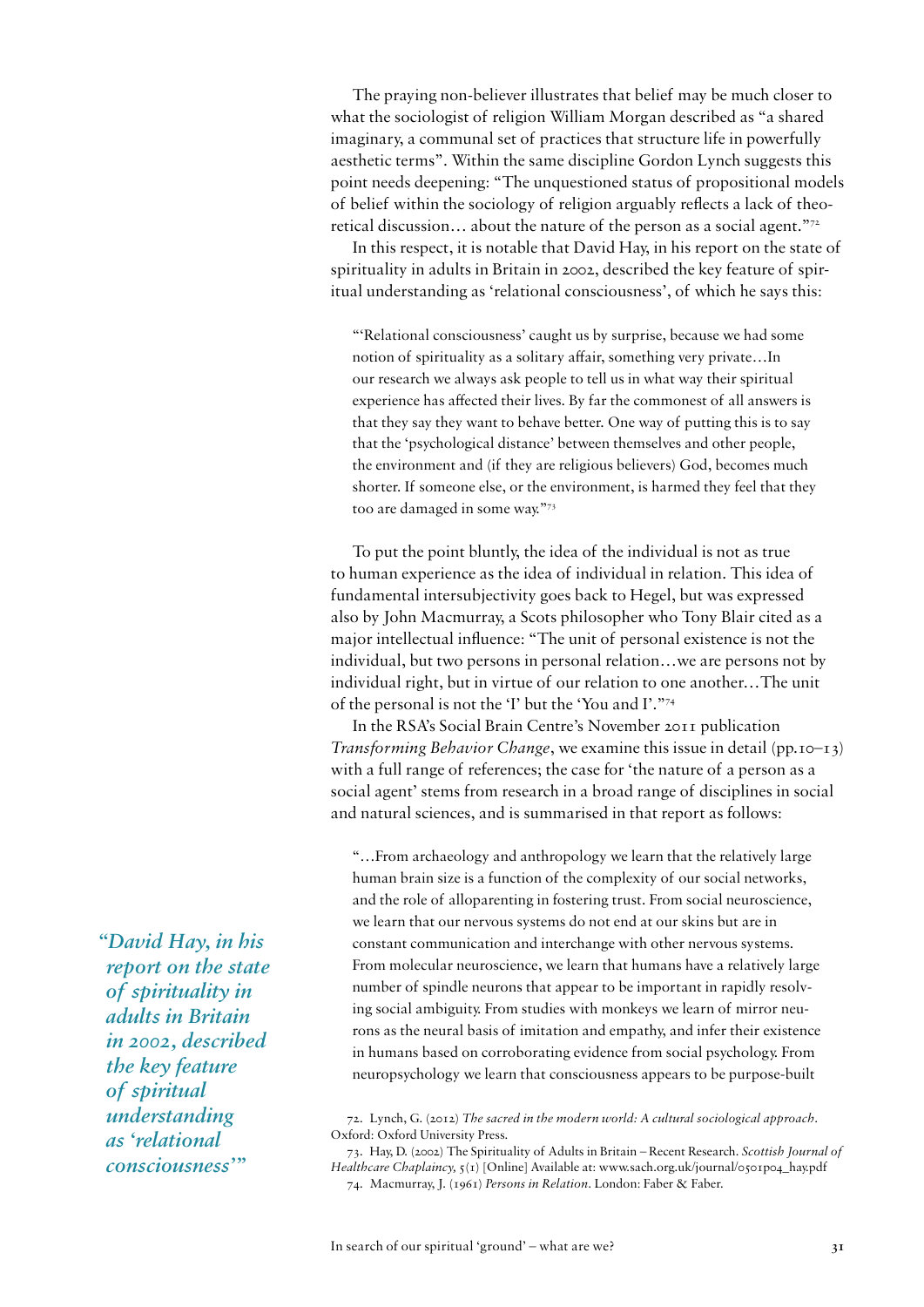*"Such a simplistic view of 'belief' is to spiritual matters what homoeconomicus is to public policy; although we know it can't quite be right, we struggle to shake it off"* 

not for motor control, but for facilitating social interaction by simulating events, processing sentences and sequences, and thereby facilitating social interaction. This knowledge, taken together, contextualises what it means to say that our brains are functionally social."

As a neat way to encapsulate that body of research, one of the world's leading social neuroscientists John Cacioppo uses the following metaphor:

*"*The telereceptors of the human brain have provided wireless broadband interconnectivity to humans for millennia. Just as computers have capacities and processes that are transduced through but extend beyond the hardware of a single computer, the human brain has evolved to promote social and cultural capacities and processes that extend far beyond a solitary brain. To understand the full capacity of humans, one needs to appreciate not only the memory and computational power of the brain but its capacity for representing, understanding, and connecting with other individuals. That is, one needs to recognise that we have evolved a powerful, meaning-making social brain.*"*<sup>75</sup>

In the context of such evidence for the inherently social nature of cognition, alongside relatively ill-tempered debates between new atheists and religious 'believers', it is clearly timely to challenge the folk psychology which leads to such debates apparently offering more heat than light. Belief about the ultimate nature, meaning and purpose of the world is clearly not about an autonomous individual striving to consciously construct their own guide to how they should act in the world. However, such a simplistic view is to spiritual matters what homo-economicus is to public policy; although we know it can't quite be right, we struggle to shake it off.

We continue to talk of belief as if it were a mental representation of the outcome of a deliberation about the nature of reality. But that's not what beliefs feel like, nor is it how they emerge. Belief formation is only partly as an individual making inferences and judgments on the basis of reason. The larger, but currently neglected part of belief formation relates to identity, belonging and shared rituals and practices that we are barely conscious of. As Madeleine Bunting put it in the first public event, we cannot get 'beyond belief' in that richer sense. Belief is not so much the distilled outcome of deliberations to which we consciously assent from an unproblematic vantage point; it is more like the living questioning of the vantage point itself.<sup>76</sup>

A rationalist humanist response to this contention might be to acknowledge that reason emerges through such social influences, but

<sup>75.</sup> Cacioppo, J. & Patrick, W. (2008) *Loneliness: Human Nature and the Need for Social Connection.* London: W.W. Norton and Company. See also Cacioppo, J. (2009) *Connected Minds: Loneliness, Social Brains and the need for community.* RSA Events, 8 September. [Video file] Available at: www.youtube.com/watch?v=iu6RM\_Ib30A

<sup>76.</sup> In our third workshop, there was a wider discussion about the role of beliefs in connection to spirituality, with Gay Watson remarking that Buddhists believe that 'beliefs', as such, tend to screw you up, while Jules countered that Plato had a view of beliefs that was very different – 'theoria'– which is more about a personal journey.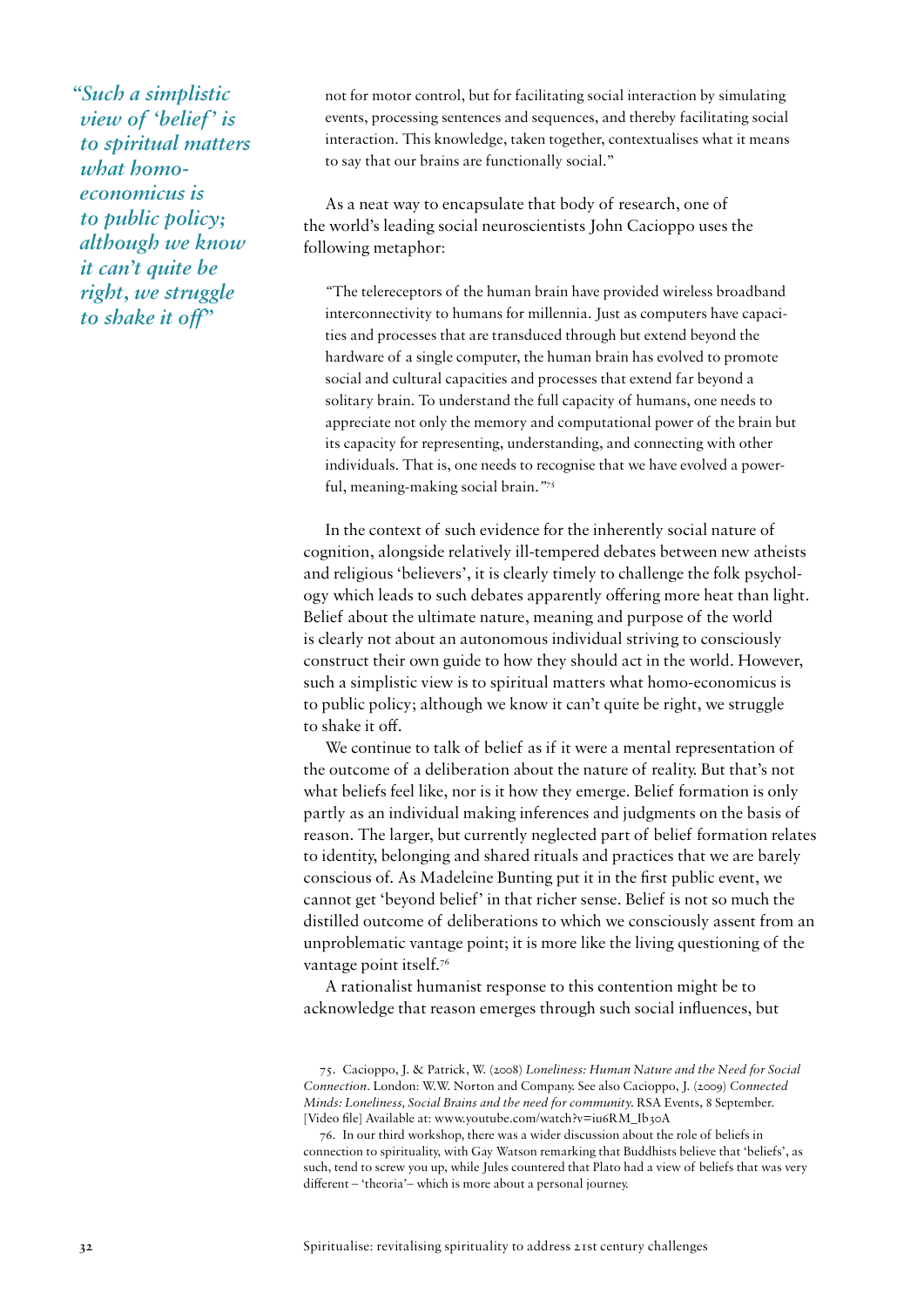to defend the primacy of reason as something that can be refined and developed, allowing it to cut through or transcend them. The idea of individual belief formation is not necessarily naïve, but rather, aspirational. Perhaps sustained inquiry can create levels of individual autonomy that go beyond the social rather than merely ignoring it.

In this respect, anthropologist and humanist Matthew Engelke remarked in our first workshop that humanists are often self-consciously contrarian. They are animated by ethical concerns but part of their love of reason is that many don't want to be 'like-minded' and often want to disagree. He referred to "the militant subject", a concept premised on the idea that commitment to a cause can sometimes eclipse commitments to one's community. In this sense, a humanist may still want to challenge beliefs as things that, in principle, are amenable to rational inquiry, or as Engelke put it: "The humanist focus tends to be on realisation rather than conversion ie 'You are always a humanist. You just don't know it."

Philosopher John Gray might counter that the faith in reason underpinning this idea of realisation is not so different from religious faith, indeed, it might be more far-fetched:"Religious faith is based on accepting that we know very little of God. But we know a great deal about human beings, and one of the things we know for sure is that we're not rational animals. Believing in the power of human reason requires a greater leap of faith than believing in God."77

Nonetheless, a deep recognition of the myriad of social influences on both belief and reason should at least encourage a deeper public discussion on whether our existing terms 'believer', 'non-believer', or atheist, agnostic, theist are serving us well. In a recent email exchange with Theos advisor Ian Christie, he illustrates the importance of this point. Many who might like to go to church feel that they can't because they have a skewed perception of belief:

"One problem the churches have is the perception among many people that you can join only once you believe; in reality, it is joining and being in congregation that leads to belief. And many people also feel that 'belief' requires a) certainty and b) accepting six impossible things before breakfast. But belief is about trust and hope, not certainty; and the impossible things are not equivalent to scientific hypotheses or even statements about the facts of the world – they are metaphors intended to give us a faint hope of grasping some aspect of what we cannot (in our present form) ever fully understand or articulate."78

Viewing 'belief' as an emergent property of social interaction and institutions doesn't mean we should all become religious, but it does open the possibility of religious institutions reforming in ways where 'belief' is less of a barrier to entry, and more like an optional emergent property of participation. Dave Tomlinson's approach, outlined in *How to be a Bad Christian* is an example of this inclusive approach.<sup>79</sup> It will also be

77. Gray, J. (2014) [Online] op. cit.

*"Viewing 'belief' as an emergent property of social interaction and institutions doesn't mean we should all become religious, but it does open the possibility of religious institutions reforming in ways where 'belief' is less of a barrier to entry, and more like an optional emergent property of participation"*

<sup>78.</sup> Personal communication between Ian Christie and Johnathan Rowson.

<sup>79.</sup> Tomlinson, D. (2012) *How to be a Bad Christian and a Better Human Being.* Hodder and Stoughton.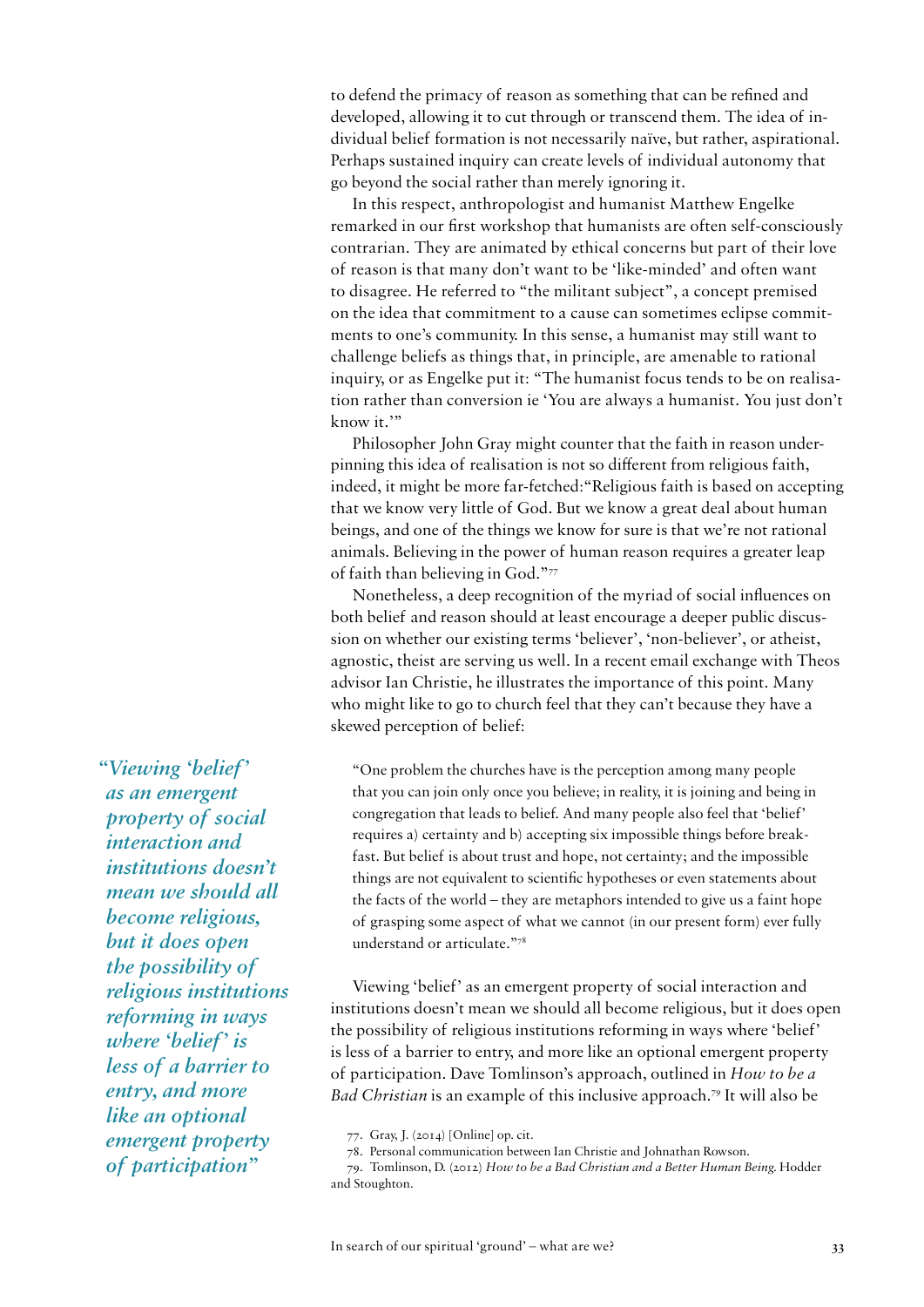interesting to observe the evolution of the Sunday Assembly movement, which purports to be free of 'beliefs', because if the foregoing argument is right, 'beliefs' will soon start to emerge in the process of building and managing a global movement.

#### Cultural psychology: why the sacred won't go away

"The persistence of the sacred is not a symptom of a persistent cultural backwardness that rational Enlightenment can cure, but an inherent structure of morally boundaried societies." Gordon Lynch<sup>80</sup>

"The human mind is a story processor, not a logic processor." Jonathan Haidt<sup>81</sup>

'Social' and 'cultural' are so closely related that that they are often conflated. This conflation is understandable and not always problematic, but it can be useful to distinguish them in the context of the spiritual, because they engender different aspects of the human 'ground'.

The 'social' refers principally to relationships; we evolve through physiological inter-dependence and the psychological need to attach and reciprocate support. Culture is about the ideas that emerge to make sense of that fundamentally social existence. The 'society' that emerges from the social is not a given, but constantly created and recreated through expressive tools that humans have become well adapted to, including language, music and art, and all the stories they seek to tell.

Such narratives are rarely transparent or propositional, and need to be interpreted and debated hermeneutically, as they have been for centuries. If our social need is principally to relate, our principal cultural need is to make meaning, and those two needs are often mutually reinforcing. You could say the cultural is what turns the social into 'society'.

This socio-cultural perspective highlights why a society dominated by the logical and propositional does not fit human culture particularly well. As Labouvie-Vief has argued, we are in danger of overvaluing 'logos' "in which meaning is disembedded from reality of flux and change and related to stable systems of categorisation...".<sup>82</sup> And we risk undervaluing 'mythos' in which "The object of thought is not articulated separately from the motivational and organismic states of the thinker; rather the thinker's whole organism partakes in the articulation of the object and animates it with its own motives and intentions."83

83. Ibid.

<sup>80.</sup> Lynch, G. (2012) *On the Sacred.* From the 'Heretics' Series. Durham: Acumen Publishing. Available from: University Publishing [Online] www.universitypublishingonline.org/ acumen/ebook.jsf?bid=CBO9781844655359 (p.9).

<sup>81.</sup> Haidt, J. (2012) *The Righteous Mind*. London: Penguin Books. p.281.

<sup>82.</sup> Labouvie-Vief, G. Wisdom as Integrated Thought: Historical and Developmental Perspectives. In R. Sternber (ed.) (1990) *Wisdom: Its Nature, Origins and Development*. Cambridge University Press. p.56.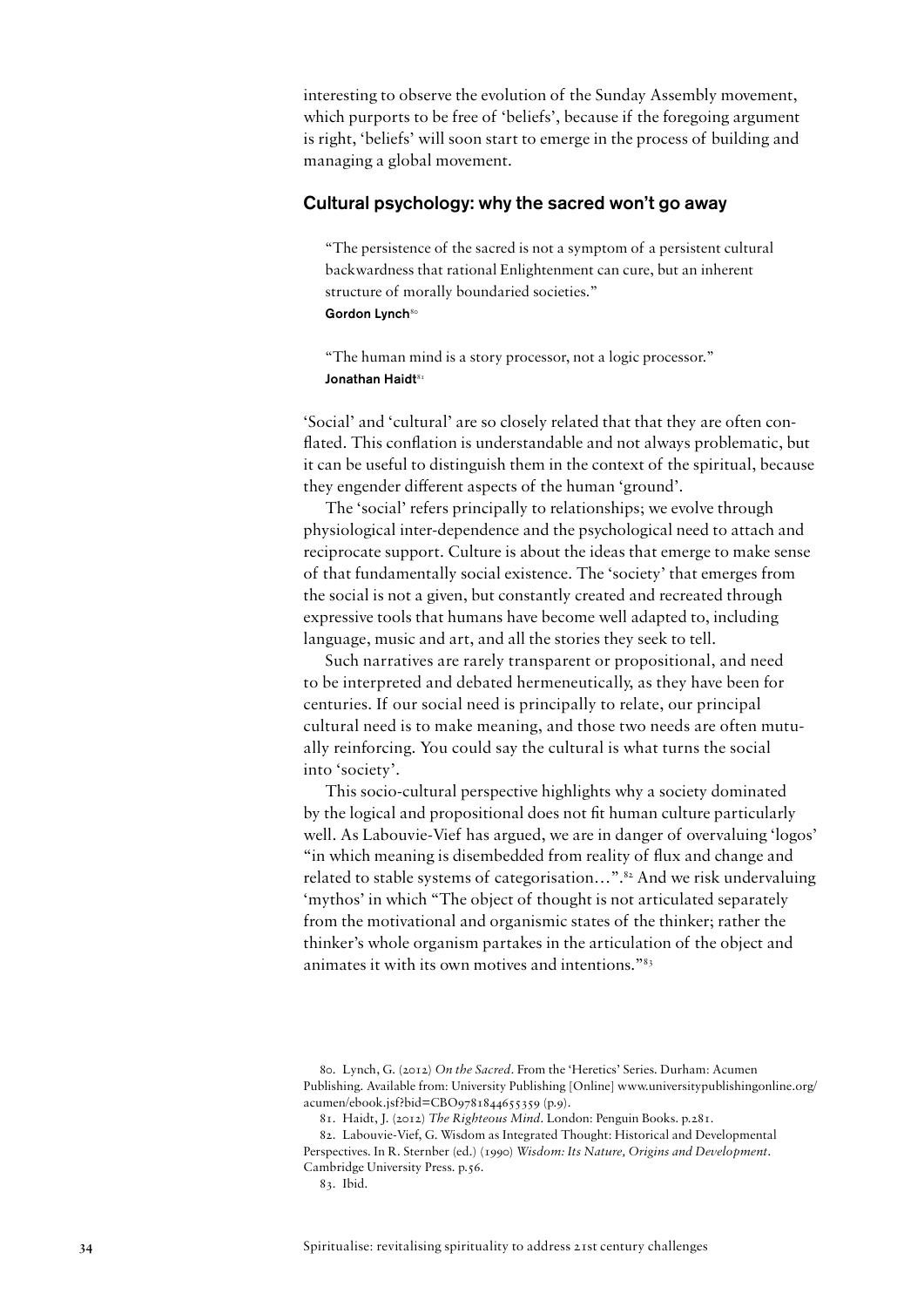

#### Four RSA Workshops: commitment, experiences, practices and power

From October 2013 to September 2014, the RSA hosted four workshops to examine various dimensions of spirituality in public life. A total of 49 people participated and represented a wide range of professional backgrounds ranging from psychotherapy and anthropology to finance and clergy. Following are brief summaries of the discussions and talks from each of these workshops.

#### Workshop 1: Understanding the Spirit of Commitment

| Participant                | Locus of<br>expertise         | <b>Summary</b>                                                 |
|----------------------------|-------------------------------|----------------------------------------------------------------|
| Rabbi Dr<br>Naftali Brawer | Judaism                       | The first v<br>Spirit of C                                     |
| Dr Piers Benn              | Philosophy                    | and value<br>contexts o                                        |
| Prof. Chris Cook           | Psychiatry                    | groups. D<br>with groo                                         |
| Dr Matthew<br>Engelke      | Anthropology                  | participan<br>is also kn<br>engagem                            |
| <b>Jules Evans</b>         | Philosophy                    | Chris Coo                                                      |
| Pippa Evans                | Movement<br>building          | Alcoholic:<br>or more p<br>struggling                          |
| <b>Toby Flint</b>          | Christianity                  | to the pro<br>that "wea                                        |
| Dr Christopher<br>Harding  | <b>Asian History</b>          | recognise<br>leads to p                                        |
| Prof. Margaret<br>Holloway | Social Work                   | between<br>usually ex<br>awkward,                              |
| Elizabeth<br>Oldfield      | Public policy                 | concern is<br>even in no<br>Pippa Eva                          |
| Dr Andrew<br>Powell        | Psychiatry                    | Assembly<br>by challer<br>rather tha                           |
| Dr Jonathan<br>Reams       | Leadership                    | suggest).<br>a greater                                         |
| Juliane Reams              | Counseling                    | Sam Sulli<br>shared a<br>skiing acc<br>wheelcha<br>a spiritual |
| Dr Oliver<br>Robinson      | Psychology                    |                                                                |
| Dr David<br>Rousseau       | Philosophy                    | him to pul<br>meaningfu<br><b>Mark Verr</b>                    |
| Dr Jonathan<br>Rowson      | Philosophy                    | commitme<br>and mean                                           |
| Nathalie<br>Spencer        | <b>Behavioural</b><br>Science | suffering."<br>spirituality<br>relationsh                      |
| Sam Sullivan               | <b>Public Policy</b>          | meaningfu                                                      |
| Dr Mark Vernon             | Psychotherapy                 |                                                                |

Naftali Brawer Judaism The first workshop, entitled 'Understanding the Spirit of Commitment', explored the meaning value of spiritual commitment in the shared texts of institutions, communities, and ps. Despite some popular associations groovy emotions and scented candles, icipants quickly pointed out that spirituality so known to catalyse greater social agement. The workshop's first speaker, s Cook, attributed the effectiveness of holics Anonymous to its spiritual element, ore precisely, "the human experience of ggling together and a shared commitment e process". Margaret Holloway mentioned "weakness and vulnerability", when gnised and shared openly with others, s to profoundly meaningful connections veen people. Such *darker* elements are ally experienced as socially and personally ward, but handling them with care and cern is a requisite for spiritual commitment in non-religious societies, explained a Evans, co-founder of the Sunday embly. Spirituality can unify us in this way, hallenging us to acknowledge our pain er than avoid it (as common practice may gest). Spirituality can also help us establish eater connection with ourselves too. Sullivan, the former mayor of Vancouver, ed a moving personal account of a g accident that left him paralysed and elchair-bound. His suffering then triggered iritual experience and realisation that drove to public service, disability activism, and ningfulness. In light of Sam's experience, Wernon remarked that: "Spiritual mitment offers a way of finding consolation meaning in a world of impermanence and ering." Overall, this first workshop framed tuality as a process that can shape one's ionship with oneself and others in highly ningful ways.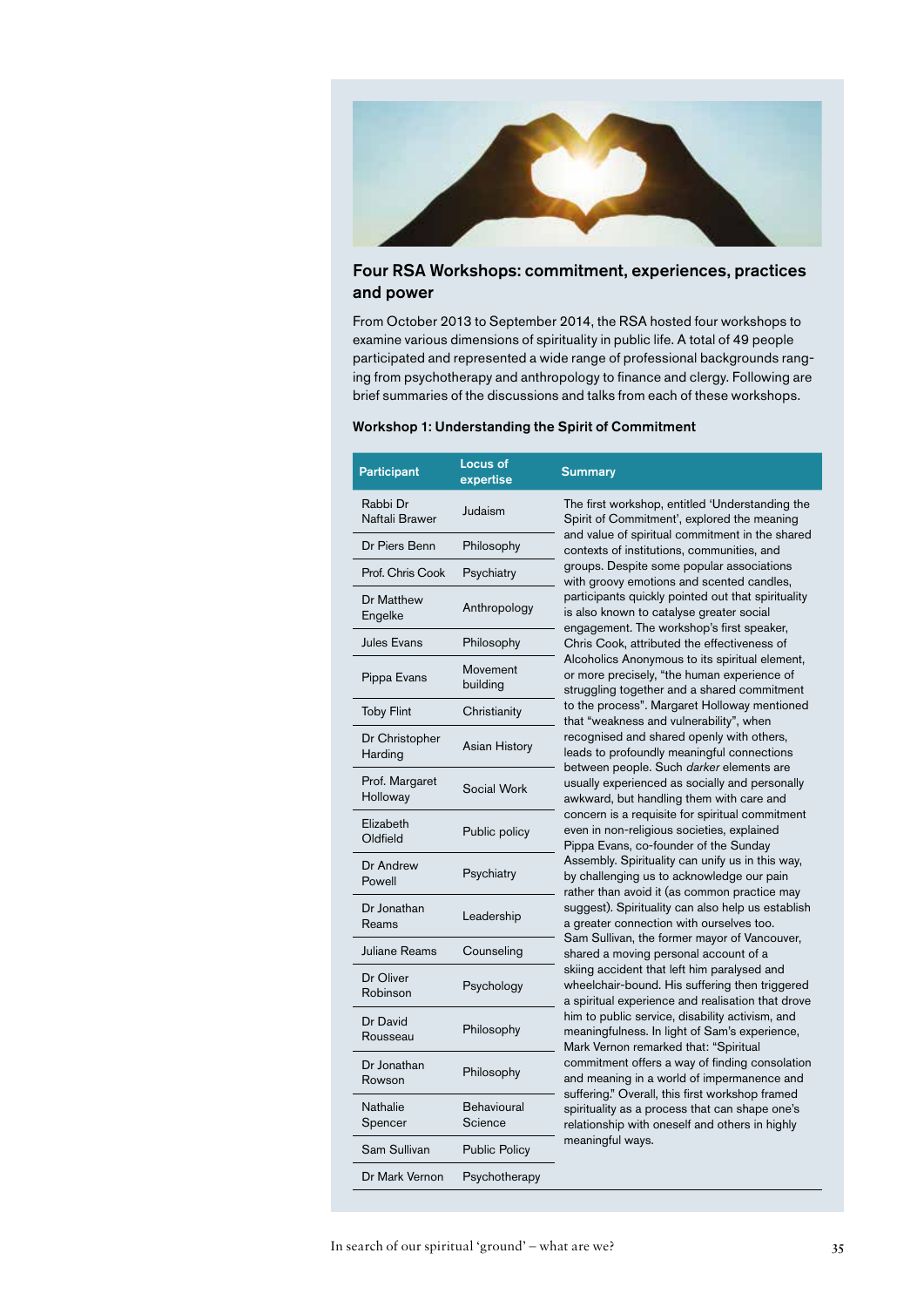## Workshop 2: The Nature and Value of Spiritual Experience

| <b>Participant</b>                | <b>Locus of</b><br>expertise | <b>Summary</b>                                                                                                                                                                                                                                                                                                                                                                                                                                                                                                                                                                                                                                                                                                                                                                                                                                                                                                                                                                                                                                                                                                                                                                                                                                                                                                                                                                                                                                                                                                                                                                                                                                                                                                                                                                                                                                                                                                                                                                                                                                                                                                              |
|-----------------------------------|------------------------------|-----------------------------------------------------------------------------------------------------------------------------------------------------------------------------------------------------------------------------------------------------------------------------------------------------------------------------------------------------------------------------------------------------------------------------------------------------------------------------------------------------------------------------------------------------------------------------------------------------------------------------------------------------------------------------------------------------------------------------------------------------------------------------------------------------------------------------------------------------------------------------------------------------------------------------------------------------------------------------------------------------------------------------------------------------------------------------------------------------------------------------------------------------------------------------------------------------------------------------------------------------------------------------------------------------------------------------------------------------------------------------------------------------------------------------------------------------------------------------------------------------------------------------------------------------------------------------------------------------------------------------------------------------------------------------------------------------------------------------------------------------------------------------------------------------------------------------------------------------------------------------------------------------------------------------------------------------------------------------------------------------------------------------------------------------------------------------------------------------------------------------|
| Dr Robin<br>Carhart-Harris        | Neuroscience                 | The second workshop narrowed its focus on<br>the nature and value of spiritual experience<br>itself. The overarching question asked, "What<br>do spiritual experiences tell us, if anything,<br>about who we are and how we might best<br>live our lives." Bettina Schmidt opened by<br>clarifying that, contrary to popular belief,<br>any individual regardless of their particular<br>religion or lack thereof is capable of having<br>a spiritual experience. Robin Carhart-Harris,<br>the first scientist in over 40 years permitted<br>to test LSD on humans, followed up by<br>sharing his research on spiritual experiences<br>triggered by psychedelics. Study participants<br>who underwent spiritual experiences in the<br>laboratory characterised them as a deep<br>sense of unity, oneness, and of a door being<br>wide open. There are also elements, lain<br>McGilchrist stated, of profound uncertainty,<br>non-utility, and not-knowing that are native to<br>spiritual experiences. In fact, Robert Rowland<br>Smith linked the spiritual to a movement<br>beyond our personality - that which we use<br>ceaselessly and unconsciously to make sense<br>of the world. "To be spiritual in a radical<br>sense" Robert continued, "means not to<br>be oneself." This notion of non-self is what<br>Buddhists refer to as emptiness, Gay Watson<br>remarked. This realisation of emptiness via<br>spiritual practices and experiences leads<br>paradoxically to a sense of connection and<br>interdependence with our bodies, with others,<br>and with the contexts in which we live. The<br>workshop closed with a talk by Raphael<br>Underwood, a PhD candidate in psychiatry at<br>King's College studying spiritual experience<br>and mental health. Said experiences are often<br>erroneously interpreted as signs of mental<br>illness rather than spiritual insight, but the<br>distinction lies in how they are subjectively<br>interpreted: mentally ill individuals can see<br>them as intrusive and threatening, while<br>healthy individuals may seem them as fulfilling<br>and life-enriching. |
| Prof. Chris Cook                  | Psychiatry                   |                                                                                                                                                                                                                                                                                                                                                                                                                                                                                                                                                                                                                                                                                                                                                                                                                                                                                                                                                                                                                                                                                                                                                                                                                                                                                                                                                                                                                                                                                                                                                                                                                                                                                                                                                                                                                                                                                                                                                                                                                                                                                                                             |
| Prof. Oliver<br><b>Davies</b>     | Theology                     |                                                                                                                                                                                                                                                                                                                                                                                                                                                                                                                                                                                                                                                                                                                                                                                                                                                                                                                                                                                                                                                                                                                                                                                                                                                                                                                                                                                                                                                                                                                                                                                                                                                                                                                                                                                                                                                                                                                                                                                                                                                                                                                             |
| <b>Jules Evans</b>                | Philosophy                   |                                                                                                                                                                                                                                                                                                                                                                                                                                                                                                                                                                                                                                                                                                                                                                                                                                                                                                                                                                                                                                                                                                                                                                                                                                                                                                                                                                                                                                                                                                                                                                                                                                                                                                                                                                                                                                                                                                                                                                                                                                                                                                                             |
| Dr Chris<br>Harding               | <b>Asian History</b>         |                                                                                                                                                                                                                                                                                                                                                                                                                                                                                                                                                                                                                                                                                                                                                                                                                                                                                                                                                                                                                                                                                                                                                                                                                                                                                                                                                                                                                                                                                                                                                                                                                                                                                                                                                                                                                                                                                                                                                                                                                                                                                                                             |
| Prof. Margaret<br>Holloway        | Social Work                  |                                                                                                                                                                                                                                                                                                                                                                                                                                                                                                                                                                                                                                                                                                                                                                                                                                                                                                                                                                                                                                                                                                                                                                                                                                                                                                                                                                                                                                                                                                                                                                                                                                                                                                                                                                                                                                                                                                                                                                                                                                                                                                                             |
| Dr David Luke                     | Psychology                   |                                                                                                                                                                                                                                                                                                                                                                                                                                                                                                                                                                                                                                                                                                                                                                                                                                                                                                                                                                                                                                                                                                                                                                                                                                                                                                                                                                                                                                                                                                                                                                                                                                                                                                                                                                                                                                                                                                                                                                                                                                                                                                                             |
| Prof. Gordon<br>Lynch             | Sociology                    |                                                                                                                                                                                                                                                                                                                                                                                                                                                                                                                                                                                                                                                                                                                                                                                                                                                                                                                                                                                                                                                                                                                                                                                                                                                                                                                                                                                                                                                                                                                                                                                                                                                                                                                                                                                                                                                                                                                                                                                                                                                                                                                             |
| Dr Iain<br><b>McGilchrist</b>     | Psychiatry                   |                                                                                                                                                                                                                                                                                                                                                                                                                                                                                                                                                                                                                                                                                                                                                                                                                                                                                                                                                                                                                                                                                                                                                                                                                                                                                                                                                                                                                                                                                                                                                                                                                                                                                                                                                                                                                                                                                                                                                                                                                                                                                                                             |
| Amelia Peterson                   | Education                    |                                                                                                                                                                                                                                                                                                                                                                                                                                                                                                                                                                                                                                                                                                                                                                                                                                                                                                                                                                                                                                                                                                                                                                                                                                                                                                                                                                                                                                                                                                                                                                                                                                                                                                                                                                                                                                                                                                                                                                                                                                                                                                                             |
| Dr Oliver<br>Robinson             | Psychology                   |                                                                                                                                                                                                                                                                                                                                                                                                                                                                                                                                                                                                                                                                                                                                                                                                                                                                                                                                                                                                                                                                                                                                                                                                                                                                                                                                                                                                                                                                                                                                                                                                                                                                                                                                                                                                                                                                                                                                                                                                                                                                                                                             |
| Dr Robert<br><b>Rowland Smith</b> | Philosophy                   |                                                                                                                                                                                                                                                                                                                                                                                                                                                                                                                                                                                                                                                                                                                                                                                                                                                                                                                                                                                                                                                                                                                                                                                                                                                                                                                                                                                                                                                                                                                                                                                                                                                                                                                                                                                                                                                                                                                                                                                                                                                                                                                             |
| Dr Jonathan<br>Rowson             | Philosophy                   |                                                                                                                                                                                                                                                                                                                                                                                                                                                                                                                                                                                                                                                                                                                                                                                                                                                                                                                                                                                                                                                                                                                                                                                                                                                                                                                                                                                                                                                                                                                                                                                                                                                                                                                                                                                                                                                                                                                                                                                                                                                                                                                             |
| Prof. Bettina<br>Schmidt          | Anthropology                 |                                                                                                                                                                                                                                                                                                                                                                                                                                                                                                                                                                                                                                                                                                                                                                                                                                                                                                                                                                                                                                                                                                                                                                                                                                                                                                                                                                                                                                                                                                                                                                                                                                                                                                                                                                                                                                                                                                                                                                                                                                                                                                                             |
| Nathalie<br>Spencer               | Behavioural<br>Science       |                                                                                                                                                                                                                                                                                                                                                                                                                                                                                                                                                                                                                                                                                                                                                                                                                                                                                                                                                                                                                                                                                                                                                                                                                                                                                                                                                                                                                                                                                                                                                                                                                                                                                                                                                                                                                                                                                                                                                                                                                                                                                                                             |
| Nick Spencer                      | Theology                     |                                                                                                                                                                                                                                                                                                                                                                                                                                                                                                                                                                                                                                                                                                                                                                                                                                                                                                                                                                                                                                                                                                                                                                                                                                                                                                                                                                                                                                                                                                                                                                                                                                                                                                                                                                                                                                                                                                                                                                                                                                                                                                                             |
| Dr Steven Taylor                  | Psychology                   |                                                                                                                                                                                                                                                                                                                                                                                                                                                                                                                                                                                                                                                                                                                                                                                                                                                                                                                                                                                                                                                                                                                                                                                                                                                                                                                                                                                                                                                                                                                                                                                                                                                                                                                                                                                                                                                                                                                                                                                                                                                                                                                             |
| Louisa<br>Tomlinson               | Therapy                      |                                                                                                                                                                                                                                                                                                                                                                                                                                                                                                                                                                                                                                                                                                                                                                                                                                                                                                                                                                                                                                                                                                                                                                                                                                                                                                                                                                                                                                                                                                                                                                                                                                                                                                                                                                                                                                                                                                                                                                                                                                                                                                                             |
| Raphael<br>Underwood              | Psychology                   |                                                                                                                                                                                                                                                                                                                                                                                                                                                                                                                                                                                                                                                                                                                                                                                                                                                                                                                                                                                                                                                                                                                                                                                                                                                                                                                                                                                                                                                                                                                                                                                                                                                                                                                                                                                                                                                                                                                                                                                                                                                                                                                             |
| Dr Mark Vernon                    | Psychotherapy                |                                                                                                                                                                                                                                                                                                                                                                                                                                                                                                                                                                                                                                                                                                                                                                                                                                                                                                                                                                                                                                                                                                                                                                                                                                                                                                                                                                                                                                                                                                                                                                                                                                                                                                                                                                                                                                                                                                                                                                                                                                                                                                                             |
| Dr Gay Watson                     | <b>Buddhism</b>              |                                                                                                                                                                                                                                                                                                                                                                                                                                                                                                                                                                                                                                                                                                                                                                                                                                                                                                                                                                                                                                                                                                                                                                                                                                                                                                                                                                                                                                                                                                                                                                                                                                                                                                                                                                                                                                                                                                                                                                                                                                                                                                                             |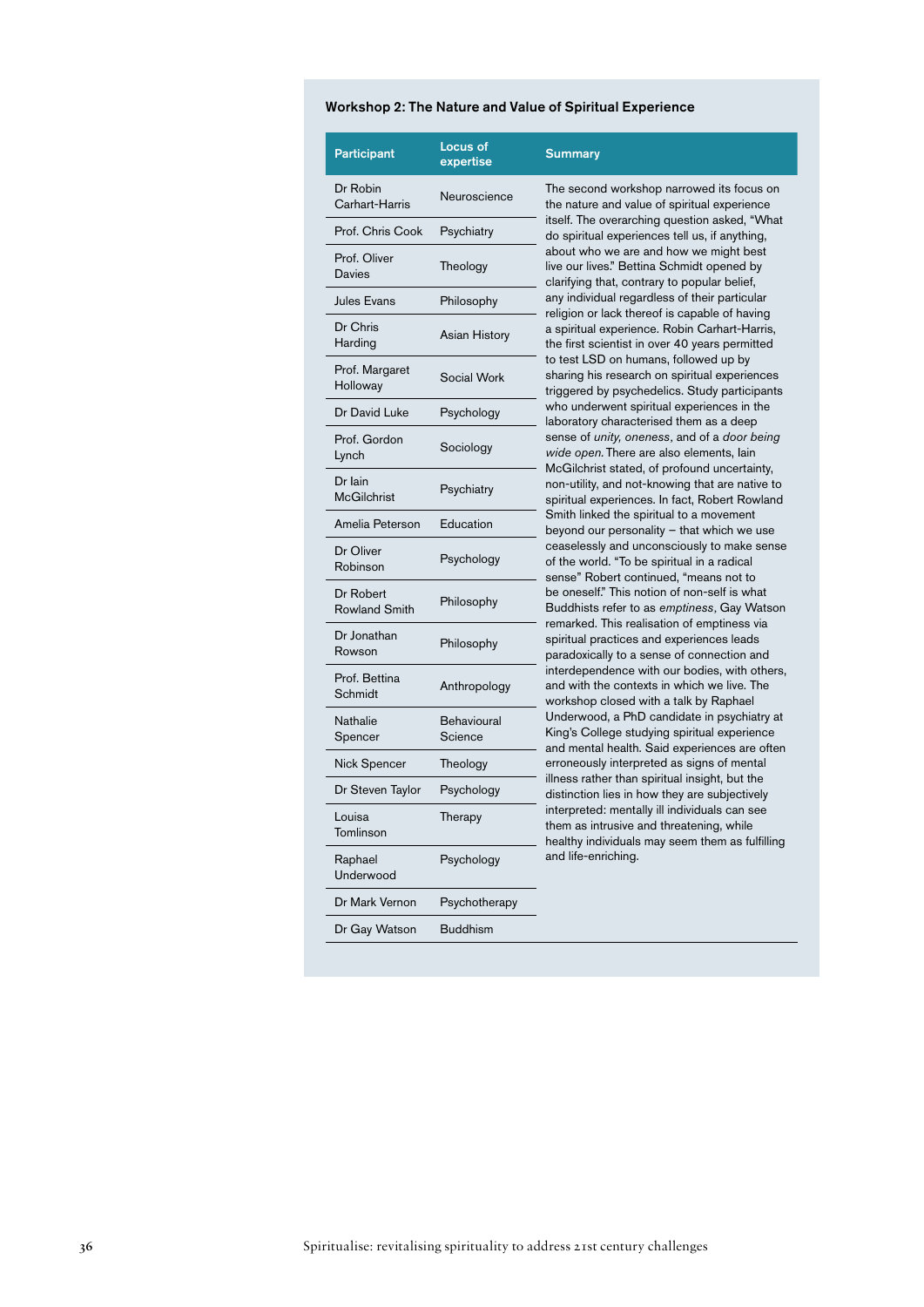## Workshop 3: The Nature and Purpose of Spiritual Practice

| <b>Participant</b>         | Locus of<br>expertise | <b>Summary</b>                                                                                                                                                                                                                                                                                                                                                                                                                                                                                                                                                                                                                                                                                                                                                                                                                                                                                                                                                                                                                                                                                                                                                                                                                                                                                                                                                                                                                                                                                                                                                                       |
|----------------------------|-----------------------|--------------------------------------------------------------------------------------------------------------------------------------------------------------------------------------------------------------------------------------------------------------------------------------------------------------------------------------------------------------------------------------------------------------------------------------------------------------------------------------------------------------------------------------------------------------------------------------------------------------------------------------------------------------------------------------------------------------------------------------------------------------------------------------------------------------------------------------------------------------------------------------------------------------------------------------------------------------------------------------------------------------------------------------------------------------------------------------------------------------------------------------------------------------------------------------------------------------------------------------------------------------------------------------------------------------------------------------------------------------------------------------------------------------------------------------------------------------------------------------------------------------------------------------------------------------------------------------|
| Rabbi Dr Naftali<br>Brawer | Judaism               | The third spirituality workshop explored<br>spiritual practice and the importance of<br>habit. Throughout the workshop, participants                                                                                                                                                                                                                                                                                                                                                                                                                                                                                                                                                                                                                                                                                                                                                                                                                                                                                                                                                                                                                                                                                                                                                                                                                                                                                                                                                                                                                                                 |
| Dr Clare Carlisle          | Philosophy            |                                                                                                                                                                                                                                                                                                                                                                                                                                                                                                                                                                                                                                                                                                                                                                                                                                                                                                                                                                                                                                                                                                                                                                                                                                                                                                                                                                                                                                                                                                                                                                                      |
| Prof. Guy Claxton          | Psychology            | emphasised the great value of adding spiritual<br>practice to one's daily life. Danny Penman,                                                                                                                                                                                                                                                                                                                                                                                                                                                                                                                                                                                                                                                                                                                                                                                                                                                                                                                                                                                                                                                                                                                                                                                                                                                                                                                                                                                                                                                                                        |
| Prof. Chris Cook           | Psychiatry            | for instance, commented that the practice of                                                                                                                                                                                                                                                                                                                                                                                                                                                                                                                                                                                                                                                                                                                                                                                                                                                                                                                                                                                                                                                                                                                                                                                                                                                                                                                                                                                                                                                                                                                                         |
| <b>Jules Evans</b>         | Philosophy            | mindfulness was really about living and being<br>alive, and he compared not doing your daily                                                                                                                                                                                                                                                                                                                                                                                                                                                                                                                                                                                                                                                                                                                                                                                                                                                                                                                                                                                                                                                                                                                                                                                                                                                                                                                                                                                                                                                                                         |
| Dr Mark Harris             | Theology              | mindfulness meditation to not taking your                                                                                                                                                                                                                                                                                                                                                                                                                                                                                                                                                                                                                                                                                                                                                                                                                                                                                                                                                                                                                                                                                                                                                                                                                                                                                                                                                                                                                                                                                                                                            |
| David Lorimer              | Philosophy            | "meds". David Lorimer framed a spiritual dance                                                                                                                                                                                                                                                                                                                                                                                                                                                                                                                                                                                                                                                                                                                                                                                                                                                                                                                                                                                                                                                                                                                                                                                                                                                                                                                                                                                                                                                                                                                                       |
| Claudia Nielsen            | Psychotherapy         | known as Paneurhythmy slightly differently.<br>In this practice, people use different body                                                                                                                                                                                                                                                                                                                                                                                                                                                                                                                                                                                                                                                                                                                                                                                                                                                                                                                                                                                                                                                                                                                                                                                                                                                                                                                                                                                                                                                                                           |
| Elizabeth Oldfield         | Public policy         | movements to express human virtues such<br>as love, wisdom, and truth. The movements<br>become highly meaningful and can lead to<br>"tremendous theological discussion". Elizabeth<br>Oldfield, director of the religious and social<br>think tank <i>Theos</i> , then gave a moving first-<br>person account of her experience of prayer.<br>She began by describing it as "a telephone<br>conversation with a much longer wire and<br>much more static", and as being with "a trusted<br>friend who knows the very worst of you". In this<br>way, spiritual practices lead to authenticity and<br>a closer appreciation of one's unfavourable<br>qualities. For example, Jules Evans discovered<br>an "inner critic" within himself when deciding<br>to deal with his acute social anxiety. He then<br>set off to interview several proponents of<br>those leading psychological therapies that<br>aim to change the nature of our inner voice<br>and improve our lives. These sorts of personal<br>insights seem to either lead one to adopt a<br>spiritual practice, or be a result of the practice.<br>Whatever practice one adopts however,<br>Clare Carlisle stressed the importance of<br>consistency and habit. It is only through habit,<br>she described, that real change and benefits<br>emerge. The workshop concluded that when<br>we yearn for spiritual practice we yearn for a<br>richer conception of human freedom that helps<br>cultivate our better natures, promote concern<br>beyond the self, and cultivate "an orientation<br>towards truth and goodness". |
| Dr Danny<br>Penman         | <b>Mindfulness</b>    |                                                                                                                                                                                                                                                                                                                                                                                                                                                                                                                                                                                                                                                                                                                                                                                                                                                                                                                                                                                                                                                                                                                                                                                                                                                                                                                                                                                                                                                                                                                                                                                      |
| Dr David<br>Rousseau       | Philosophy            |                                                                                                                                                                                                                                                                                                                                                                                                                                                                                                                                                                                                                                                                                                                                                                                                                                                                                                                                                                                                                                                                                                                                                                                                                                                                                                                                                                                                                                                                                                                                                                                      |
| Dr Jonathan<br>Rowson      | Philosophy            |                                                                                                                                                                                                                                                                                                                                                                                                                                                                                                                                                                                                                                                                                                                                                                                                                                                                                                                                                                                                                                                                                                                                                                                                                                                                                                                                                                                                                                                                                                                                                                                      |
| Dr Mark Vernon             | Psychotherapy         |                                                                                                                                                                                                                                                                                                                                                                                                                                                                                                                                                                                                                                                                                                                                                                                                                                                                                                                                                                                                                                                                                                                                                                                                                                                                                                                                                                                                                                                                                                                                                                                      |
| Dr Gay Watson              | <b>Buddhism</b>       |                                                                                                                                                                                                                                                                                                                                                                                                                                                                                                                                                                                                                                                                                                                                                                                                                                                                                                                                                                                                                                                                                                                                                                                                                                                                                                                                                                                                                                                                                                                                                                                      |
| Dr Jacqueline<br>Watson    | Education             |                                                                                                                                                                                                                                                                                                                                                                                                                                                                                                                                                                                                                                                                                                                                                                                                                                                                                                                                                                                                                                                                                                                                                                                                                                                                                                                                                                                                                                                                                                                                                                                      |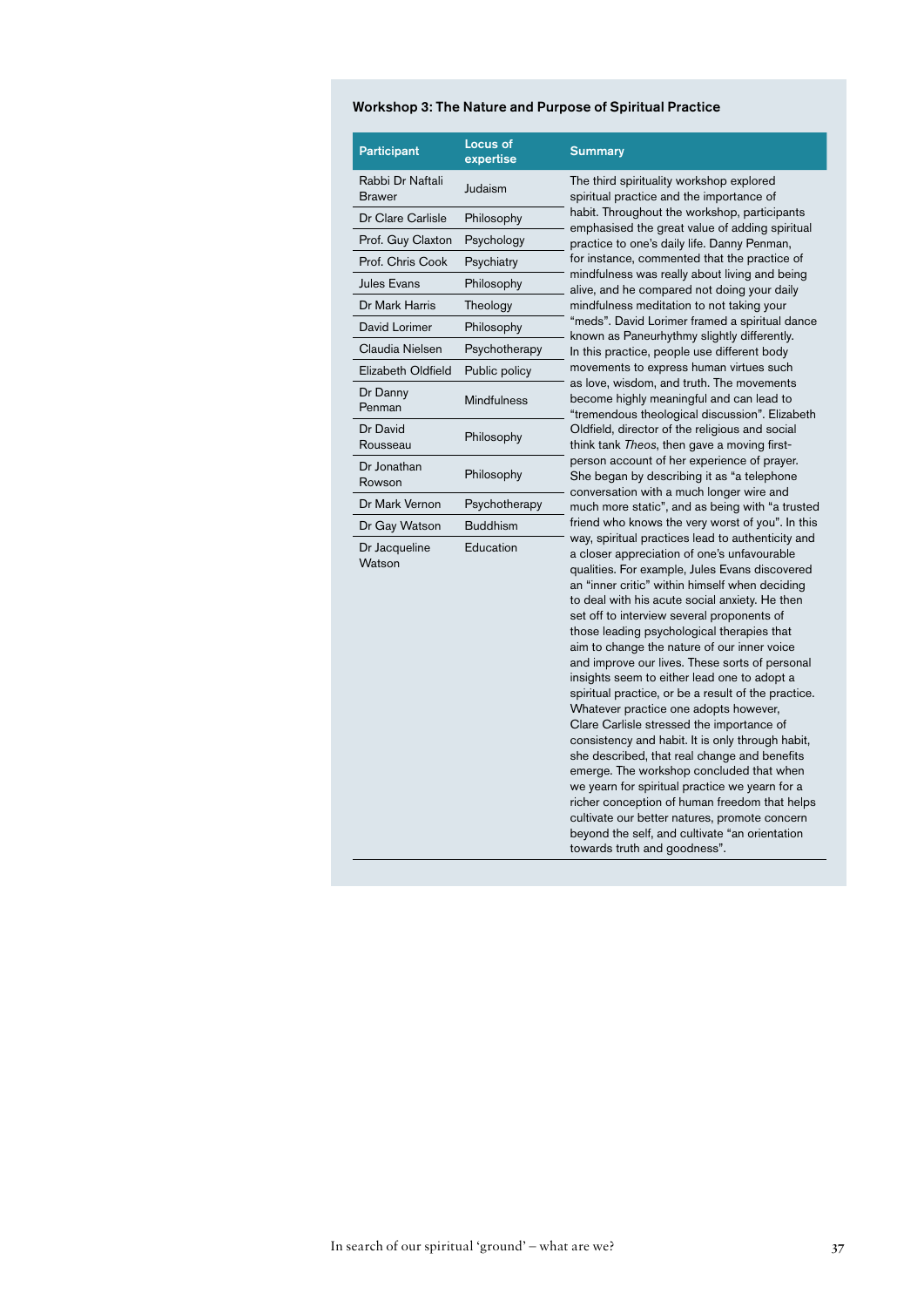#### Workshop 4: Personal Transformation and Social Transformation

| Participant                       | Locus of<br>expertise | <b>Summary</b>                                                                                                                                                                                                                                                                                                                                                                                                                                                                                                                                                                                                                                                                                                                                                                                                                                                                                                                                                                                                                                                                                                                                                                                                                                                                                                                            |
|-----------------------------------|-----------------------|-------------------------------------------------------------------------------------------------------------------------------------------------------------------------------------------------------------------------------------------------------------------------------------------------------------------------------------------------------------------------------------------------------------------------------------------------------------------------------------------------------------------------------------------------------------------------------------------------------------------------------------------------------------------------------------------------------------------------------------------------------------------------------------------------------------------------------------------------------------------------------------------------------------------------------------------------------------------------------------------------------------------------------------------------------------------------------------------------------------------------------------------------------------------------------------------------------------------------------------------------------------------------------------------------------------------------------------------|
| Indra Adnan                       | Psychotherapy         | The final workshop shifted its gaze outward to<br>investigate the relationship between personal<br>transformation and social transformation.<br>The quiding question was, "In what ways<br>does changing your conception of who you<br>are shape how you think the world should<br>be?" Jules Evans began by calling for a<br>greater social provision of opportunities<br>for self-transcendence. Transcendent and<br>spiritual experiences, he argues, open us<br>up to new possibilities for life, policy, etc.<br>And while such experiences may benefit us<br>all, means for cultivating them are sparse in<br>the public realm. Oliver Davies reoriented<br>attention to science and what he named the<br>"second major reconceptualisation of human<br>nature" we are currently in the midst of.<br>Emerging psychological and neuroscientific<br>evidence should be combined to draw a<br>new understanding of what it means to be<br>deeply social human beings. Mindfulness<br>meditation, a popular contemplative practice<br>at the moment, may give us first-hand insight<br>into our social nature and Madeleine Bunting<br>then spoke about the challenges in integrating<br>it into western culture. While some fear that<br>mindfulness may lead to passivity, Madeleine<br>asserted that it can actually lead to fuller |
| Madeleine<br><b>Bunting</b>       | Journalism            |                                                                                                                                                                                                                                                                                                                                                                                                                                                                                                                                                                                                                                                                                                                                                                                                                                                                                                                                                                                                                                                                                                                                                                                                                                                                                                                                           |
| lan Christie                      | Environment           |                                                                                                                                                                                                                                                                                                                                                                                                                                                                                                                                                                                                                                                                                                                                                                                                                                                                                                                                                                                                                                                                                                                                                                                                                                                                                                                                           |
| Prof. Guy<br>Claxton              | Psychology            |                                                                                                                                                                                                                                                                                                                                                                                                                                                                                                                                                                                                                                                                                                                                                                                                                                                                                                                                                                                                                                                                                                                                                                                                                                                                                                                                           |
| Prof. Oliver<br>Davies            | Theology              |                                                                                                                                                                                                                                                                                                                                                                                                                                                                                                                                                                                                                                                                                                                                                                                                                                                                                                                                                                                                                                                                                                                                                                                                                                                                                                                                           |
| Jules Evans                       | Philosophy            |                                                                                                                                                                                                                                                                                                                                                                                                                                                                                                                                                                                                                                                                                                                                                                                                                                                                                                                                                                                                                                                                                                                                                                                                                                                                                                                                           |
| Pippa Evans                       | Movement<br>building  |                                                                                                                                                                                                                                                                                                                                                                                                                                                                                                                                                                                                                                                                                                                                                                                                                                                                                                                                                                                                                                                                                                                                                                                                                                                                                                                                           |
| Andres Fossas                     | Psychology            |                                                                                                                                                                                                                                                                                                                                                                                                                                                                                                                                                                                                                                                                                                                                                                                                                                                                                                                                                                                                                                                                                                                                                                                                                                                                                                                                           |
| Claire Foster-<br>Gilbert         | Christianity          |                                                                                                                                                                                                                                                                                                                                                                                                                                                                                                                                                                                                                                                                                                                                                                                                                                                                                                                                                                                                                                                                                                                                                                                                                                                                                                                                           |
| Dr Chris<br>Harding               | <b>Asian History</b>  |                                                                                                                                                                                                                                                                                                                                                                                                                                                                                                                                                                                                                                                                                                                                                                                                                                                                                                                                                                                                                                                                                                                                                                                                                                                                                                                                           |
| Sanderson<br>Jones                | Movement<br>building  |                                                                                                                                                                                                                                                                                                                                                                                                                                                                                                                                                                                                                                                                                                                                                                                                                                                                                                                                                                                                                                                                                                                                                                                                                                                                                                                                           |
| Jennifer<br>Kavanagh              | Quakerism             |                                                                                                                                                                                                                                                                                                                                                                                                                                                                                                                                                                                                                                                                                                                                                                                                                                                                                                                                                                                                                                                                                                                                                                                                                                                                                                                                           |
| David Lorimer                     | Philosophy            | engagement with the world. Indra Adnan<br>supported this paradoxical notion of change-                                                                                                                                                                                                                                                                                                                                                                                                                                                                                                                                                                                                                                                                                                                                                                                                                                                                                                                                                                                                                                                                                                                                                                                                                                                    |
| <b>Matthew Mezey</b>              | Civic innovation      | through-acceptance by contrasting the<br>"hard" power of force and the "soft" power of<br>ethics and values. Particularly, soft power is<br>really about conveying and embodying those<br>values that are meaningful to people, rather<br>than influencing others by force, status, or<br>wealth. Charlotte Millar shared her success<br>in integrating mindfulness concepts into her<br>finance profession, and Guy Claxton similarly<br>advocated introducing virtues and values<br>closely associated with spiritual practices (eg,<br>compassion, humility, honesty, generosity, etc)<br>into schools. In brief, the final workshop made<br>bare the important point: social transformation<br>naturally follows from personal transformation.                                                                                                                                                                                                                                                                                                                                                                                                                                                                                                                                                                                        |
| <b>Charlotte Millar</b>           | <b>Mindfulness</b>    |                                                                                                                                                                                                                                                                                                                                                                                                                                                                                                                                                                                                                                                                                                                                                                                                                                                                                                                                                                                                                                                                                                                                                                                                                                                                                                                                           |
| Dr Danny<br>Penman                | <b>Mindfulness</b>    |                                                                                                                                                                                                                                                                                                                                                                                                                                                                                                                                                                                                                                                                                                                                                                                                                                                                                                                                                                                                                                                                                                                                                                                                                                                                                                                                           |
| Dr Oliver<br>Robinson             | Psychology            |                                                                                                                                                                                                                                                                                                                                                                                                                                                                                                                                                                                                                                                                                                                                                                                                                                                                                                                                                                                                                                                                                                                                                                                                                                                                                                                                           |
| Dr Robert<br><b>Rowland Smith</b> | Philosophy            |                                                                                                                                                                                                                                                                                                                                                                                                                                                                                                                                                                                                                                                                                                                                                                                                                                                                                                                                                                                                                                                                                                                                                                                                                                                                                                                                           |
| Dr Mark Vernon                    | Psychotherapy         |                                                                                                                                                                                                                                                                                                                                                                                                                                                                                                                                                                                                                                                                                                                                                                                                                                                                                                                                                                                                                                                                                                                                                                                                                                                                                                                                           |
| Dr Gay Watson                     | <b>Buddhism</b>       |                                                                                                                                                                                                                                                                                                                                                                                                                                                                                                                                                                                                                                                                                                                                                                                                                                                                                                                                                                                                                                                                                                                                                                                                                                                                                                                                           |
| Dr Jacqueline<br>Watson           | Education             |                                                                                                                                                                                                                                                                                                                                                                                                                                                                                                                                                                                                                                                                                                                                                                                                                                                                                                                                                                                                                                                                                                                                                                                                                                                                                                                                           |
| Sarah Wiggins                     | Christianity          |                                                                                                                                                                                                                                                                                                                                                                                                                                                                                                                                                                                                                                                                                                                                                                                                                                                                                                                                                                                                                                                                                                                                                                                                                                                                                                                                           |

Summary by Andres Fossas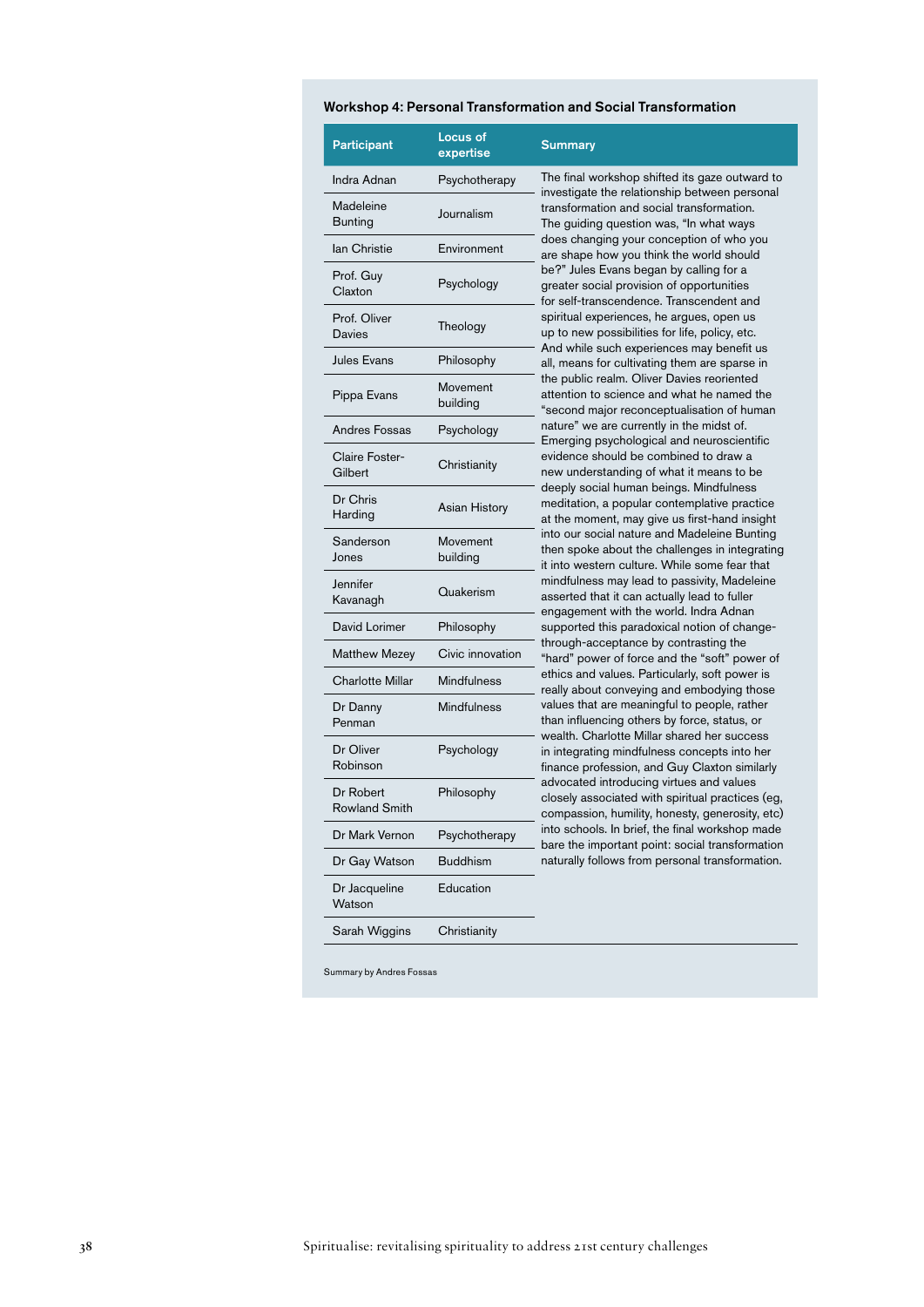Our need for mythos is closely related to the social function of the sacred, because it highlights the need for shared cultural touchstones that are not reducible to logos. As a leading scholar in this domain, Gordon Lynch puts it, the sacred "is a way of communicating about what people take to be absolute realities that exert a profound moral claim over their lives". He adds that notions like protection of children, truth telling and the integrity of nations are key modern manifestations of the sacred.<sup>84</sup>

If the message from research relating to the Social Brain is that beliefs are not principally propositional, and that public debates about belief therefore often miss the point, the message from cultural psychology and cultural sociology is this: The sacred is not an old fashioned sociological construct or a thinning religious ambience in a vanishing corner of the public realm, but rather a fundamental part of how humans make meaning and form bonds, and the unacknowledged undercurrent in most political debates.

Cultural psychologist Jonathan Haidt puts it like this:

"The key to understanding tribal behaviour is not money, it's sacredness. The great trick that humans developed at some point in the last few hundred thousand years is the ability to circle around a tree, rock, ancestor, flag, book or god, and then treat that thing as sacred. People who worship the same idol can trust one another, work as a team and prevail over less cohesive groups. So if you want to understand politics, and especially our divisive culture wars, you must follow the sacredness…A good way to follow the sacredness is to listen to the stories that each tribe tells about itself and the larger nation."85

Where Haidt says 'tree, rock, ancestor, flag, book or god' we might add that conceptual ideas also have sacred content, for instance ideas like 'the heroic individual', 'the independent nation', 'the free market', 'Europe' and 'immigration' all contain sacred content. Alas, most political debates fail to acknowledge these moral foundations, which is why they are often unsatisfying for the public to endure. Still, it is worth highlighting that while our allegedly secular culture prizes logos it remains awash in mythos in service of the sacred. We struggle to acknowledge this point, because it highlights the limited role of reason in, for instance, rational voter deliberation over policy in elections. It is too strong to say that democracy is premised on a lie, but it is no secret that political campaigners understand that elections are not won on issues, but rather on the capacity to tap into moral foundations relating to the sacred, by framing narratives with a judicious use of root metaphors.<sup>86</sup>

84. Lynch, G. (2002) *After Religion: 'Generation X' and the Search for Meaning*. Darton, Longman & Todd Ltd. p.11.

85. Haidt, J. (2012) Forget the Money, Follow the Sacredness. *The New York Times*, The Opinion Pages, 17 March [Online] Available at: www.campaignstops.blogs.nytimes.  $com/2012/03/17/$ forget-the-money-follow-the-sacredness/?  $r=0$ 

<sup>86.</sup> Rowson, J. (2014) If the case for independence is so strong, why isn't Yes winning? *Bella Caledonia*, 14 August [blog] Available at: www.bellacaledonia.org.uk/2014/08/14/if-the-casefor-independence-is-so-strong-why-isnt-yes-winning/ and Rowson, J. (2014) The UK Paradox: Why the party that needs to get serious will suffer when it does. *RSA blogs*, 4 March [blog]. Available at: www.rsablogs.org.uk/2014/socialbrain/ukip-paradox-party-suffer/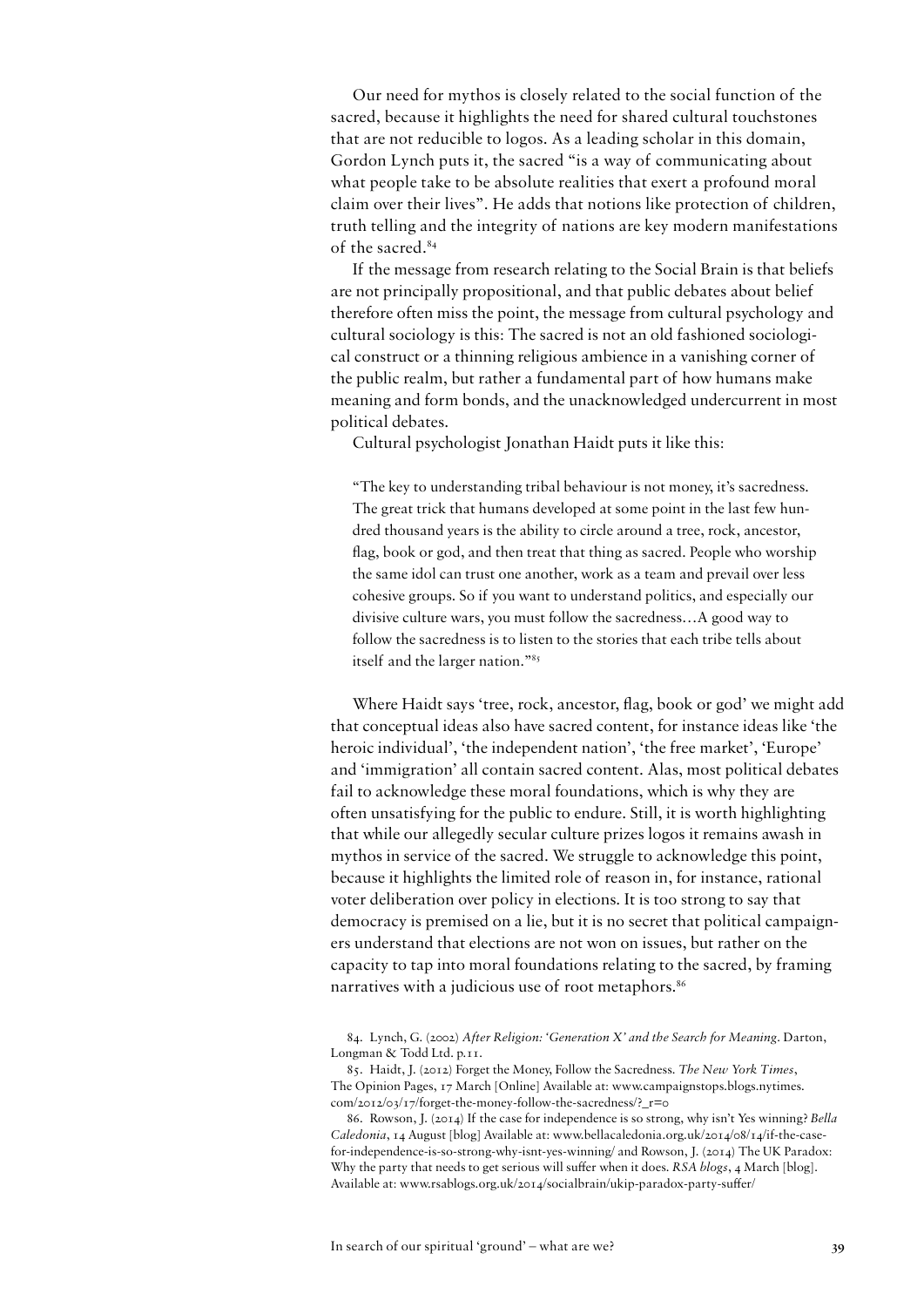*"Social psychologist John Bargh suggests approximately 99 percent of psychological and bodily processes are automatic"*

In a deeper analysis of this point in *The Sacred in the Modern World,* sociologist Gordon Lynch argues that the sacred does not apply to a discrete universal entity (eg a deity), but rather to social and cultural constructions that have come to be made sacred.<sup>87</sup> In this sense, the sacred is closely associated to our sense of moral reality, and is thus present in religious and secular contexts alike.

A striking contemporary example is technology which exemplifies a complex symbol of the sacred in modern life because it inspires dichotomous fantasies of both the salvation and the extinction of humanity.<sup>88</sup> Lynch argues that identifying with sacred forms can have both positive and negative consequences, the latter of which could be mitigated by engaging in "moral reflexivity", or rather, critical reflection on a sacred form. Uncovering the modern landscape of the sacred is therefore important because sacred forms and symbols give rise to "powerful tides of moral emotion around our individual and collective lives" and we need the language of the sacred to "make sense of it".<sup>89</sup>

The social constitution of belief and the cultural function of the sacred both highlight the degree to which human cognition is unconscious, but neither speaks directly to the fact that it is also automatic and habitual to an unnerving extent.

# Automatic processing: why the spiritual injunction to 'wake up' matters

*"*Oh, I've had my moments, and if I had to do it over again, I'd have more of them. In fact, I'd try to have nothing else. Just moments, one after the other, instead of living so many years ahead of each day.*"* Nadine Stair, 85 years old<sup>90</sup>

After a range of recent popular books on the phenomenon, it is no longer controversial to state that most of a person's daily life is governed by automatic processes triggered by features of the environment.<sup>91</sup> While cognition and consciousness are too complex to give precise measures of exactly *how* automatic we are, social psychologist John Bargh suggests approximately 99 percent of psychological and bodily processes are automatic<sup>92</sup> while Baumeister and colleagues suggest conscious thought may be causal (and important) for overall behaviour only 5 percent of the time.93

91. See, for example: Bargh, J. A. & Chartrand, T. L. (1999) The Unbearable Automaticity of Being. *American Psychologist, 54(7), 462;* Kahneman, D. (2011) *Thinking Fast and Slow.*  London: Penguin Books; Thaler, R. & Sunstein, C. (2008) *Nudge.* New Haven: Yale University Press; Ariely, D. (2008) *Predictably Irrational.* Harper Collins.

92. Evans, J. (2009) Interview with John Bargh. *And Other Dangerous Situations. The Website of Jules Evans*, 1 July. [Web Log Post]*.* Accessed 17 April 2014 from: www.philosophyforlife.org/interview-with-john-bargh/.

93. Baumeister, R. F., Bratslavsky, E., Muraven, M. & Tice, D. M. (1998) op. cit.

<sup>87.</sup> Lynch, G. (2012) *The sacred in the modern world: A cultural sociological approach.*  Oxford: Oxford University Press.

<sup>88.</sup> Lynch, G. & Alexander, J. (2011) The Power of the Sacred [Video file]. Available at: www.youtube.com/watch?v=V64d4h\_U-jI

<sup>89.</sup> Lynch, G. (2012) op. cit.

<sup>90.</sup> Nadine Stair, 85-years-old, quoted in: Kabat-Zinn, J. (1996) *Full Catastrophe Living.*  London: Piatkus.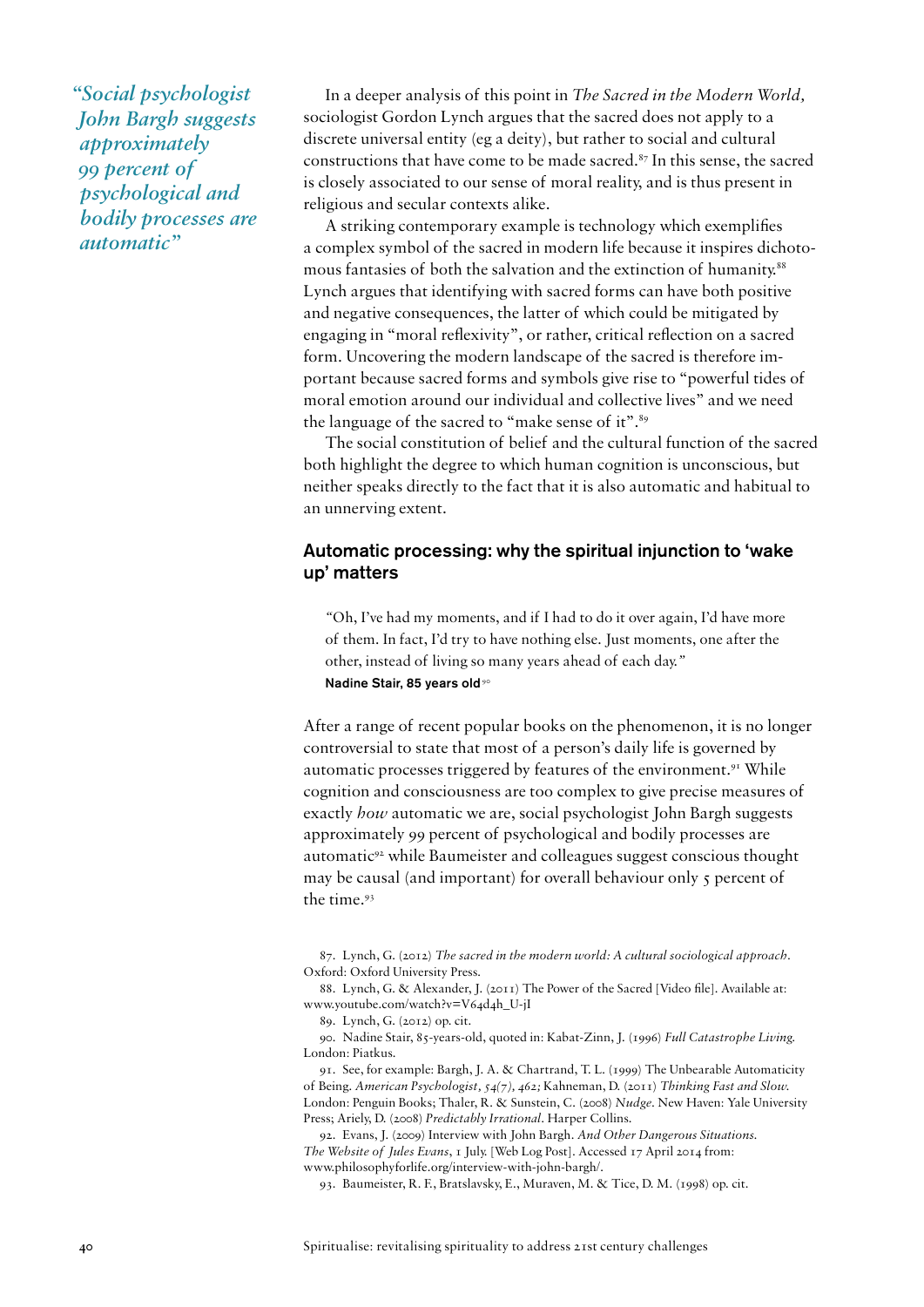Conscious thought only really comes into its own in novel situations, since once a situation is repeated and previous expectations and patterns are activated, conscious thought becomes unnecessary.94 A blow to self-esteem through a failure or an insult for example, mobilises previously rehearsed patterns of thought and behaviour to automatically restore the sense of self-worth. Bargh and Chartrand comically refer to these automatic processes as 'mental butlers' who know our tendencies and preferences so well that they anticipate and take care of them for us, without having to be asked.<sup>95</sup>

The spiritual implications of automaticity are not self-evident because automaticity is not bad in itself, as the philosopher Whitehead articulated so vividly:

"It is a profoundly erroneous truism, repeated by all copy-books and by eminent people when they are making speeches, that we should cultivate the habit of thinking of what we are doing. The precise opposite is the case. Civilisation advances by extending the number of important operations which we can perform without thinking about them. Operations of thought are like cavalry charges in a battle – they are strictly limited in number, they require fresh horses, and must only be made at decisive moments."96

The point is that we are not merely 'creatures of habit' but also habit-forming creatures. You could even say that we are built to put ourselves to sleep. While this trait has adaptive value in that we use our cognitive resources efficiently, it can also render us vulnerable in certain ways.

One potential problem area arises when attempts are made to solve an adaptive challenge as a technical one, which some believe to be the most common source of leadership failure in all professional domains.<sup>97</sup> Adaptive challenges refer to those that require us to problematise our own role in the problem and require re-imagining and reshaping our worlds; in contrast, technical challenges can generally be solved quickly with few superficial changes, often on the basis of expert advice. Our vulnerability to automatic processing can lead individuals to apply rote technical solutions (eg taking medication to lower blood pressure) to fix a problem that would benefit from a more adaptive response (eg adopting a healthier diet and lifestyle to lower blood pressure). In other words, the human tendency for automatic action, while useful in stable or routine circumstances, can become maladaptive and even harmful when something complex or particular is happening.98

96. Whitehead, A. N. (1911) *An Introduction to Mathematics*. Project Gutenberg eBook. [Online] Available at: www.gutenberg.org/ebooks/41568 Chapter 5.

98. Hunter, J., & Chaskalson, M. (2013) Making the Mindful Leader: Cultivating Skills for Facing Adaptive Challenges. In H.S. Leonard, R. Lewis, A.M. Freedman & J. Passmore (eds.) *The Wiley-Blackwell Handbook of the Psychology of Leadership, Change, and Organizational Development.* Wiley-Blackwell. p.195.

*"The point is that we are not merely 'creatures of habit' but also habitforming creatures"*

<sup>94.</sup> Bargh, J. A. & Chartrand, T. L. (1999) op. cit.

<sup>95.</sup> Ibid.

<sup>97.</sup> Heifetz, R.A. & Linsky, M. (2002) *Leadership on the Line*. Boston: Harvard School Press.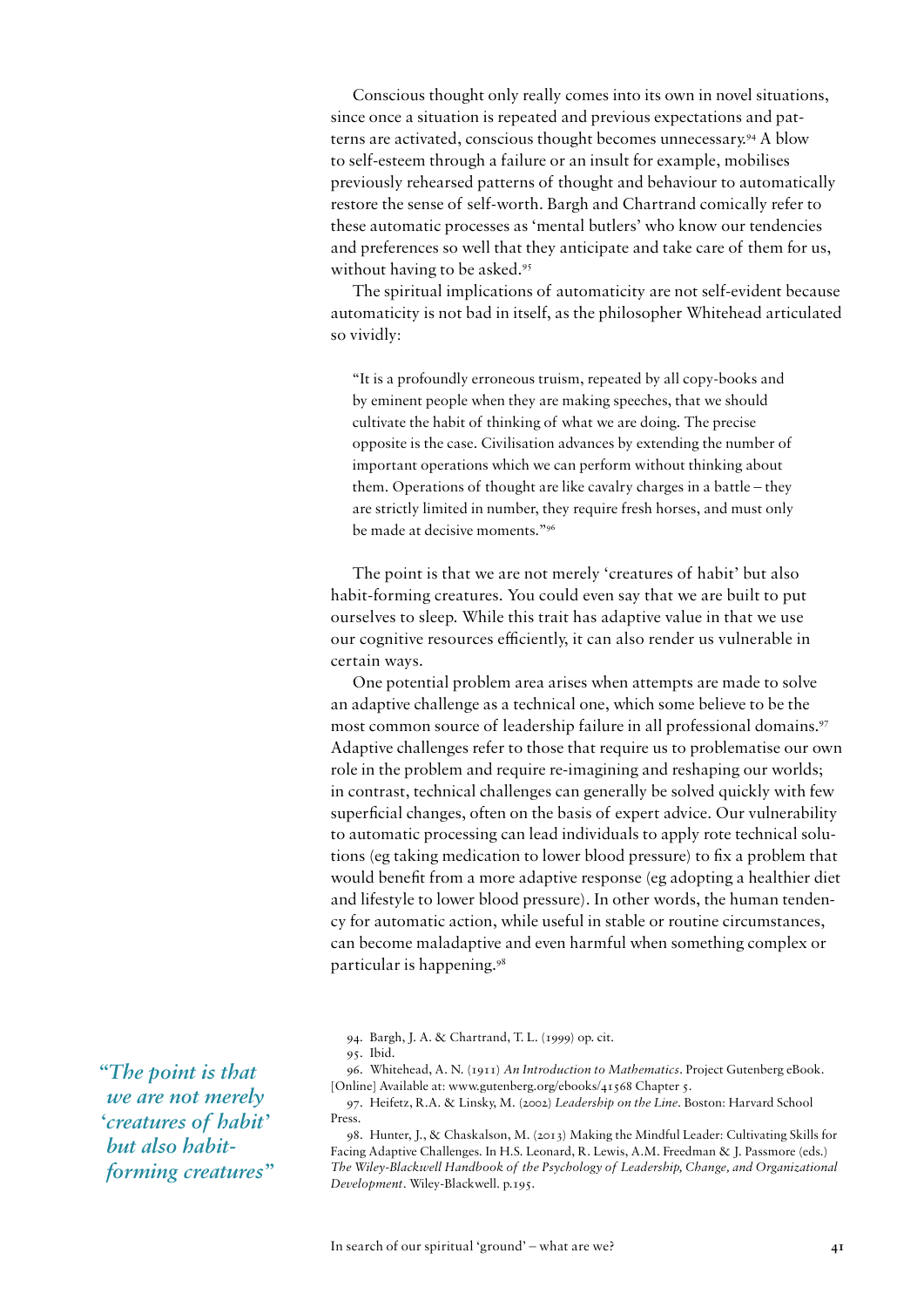*"The good news is that it is possible to become more conscious of automatic processes"* 

A second problem is that we become defined by our 'situations'. Two infamous psychological experiments on obedience to authority, one by Milgram in 1974 and another by Haney et al in 1973, represent extreme cautionary tales of unquestioned automatic processing. In both controversial studies, participants willingly engaged in harmful behaviours towards others and/or themselves, likely as a result of their automatic responses to the external demands placed upon them by an authority figure (as in Milgram's study) or by a simulated role they were asked to fill (as in Haney et al's study, made famous by Zimbardo). Initial pre-study inquiries revealed that participants did not expect to behave in the manner they did99 which is a useful reminder that we don't really know how our automatic systems will respond ahead of time.

The good news is that it is possible to become more conscious of automatic processes. One of the main ideas to emerge from the Social Brain Steering Group in year one of our project (2009) is that the dynamics of human behaviour are better captured in a three-part rather than two-part relationship.

"At the neuroscientific level, it is accurate to divide our brains into a controlled system and an automatic system, in which our automatic and largely unconscious behaviours are supplemented and informed by occasional conscious deliberation. However, when you consider the relationship of these two systems operating within the environment, our behaviour is mostly habitual, which means that we act without thinking in situations that appear familiar."<sup>100</sup>

Habits are important because they define who we are, but also because they can be changed. We breathe automatically, we see automatically, but we think, decide and act habitually. Habits are driven by our automatic (principally limbic) system, and often feel automatic due to the way our brains predict events, and reward us when those predications are accurate, principally through the release of the 'feel good factor' in the form of dopamine. Karl Friston has built a general theory of cognition out of this idea, which contends that our brain is continually interpreting information contextually with a view to acting in the world. We do not perceive as a prelude to considering how to act, but rather perceive in the context of available actions, and our interpretation of the world is suffused with our prediction of what we are expected to do next.<sup>101</sup>

Deliberation and reflection occurs when the world does not immediately conform to our predictions. The intriguing aspect of Friston's theory is that we predict in different ways, and our predictions are coloured by our self-concept and social conditioning. The ways in which our automatic and habitual processes contextualise the world below consciousness directly circumscribes our ability to learn, because it affects our openness to experience – a key determinant of our interest in spiritual matters.

Francisco Varela makes a similar claim arguing that it is principally at 'breakdowns' – moments where we do not have a habitual reaction available

<sup>99.</sup> Moore, D. A. & Loewenstein, G. (2004) Self-interest, automaticity, and the psychology of conflict of interest. *Social Justice Research, 17(2), 189–202.*

<sup>100.</sup> Rowson, J. (2011) *Transforming Behaviour Change*. London: RSA. 101. Ibid.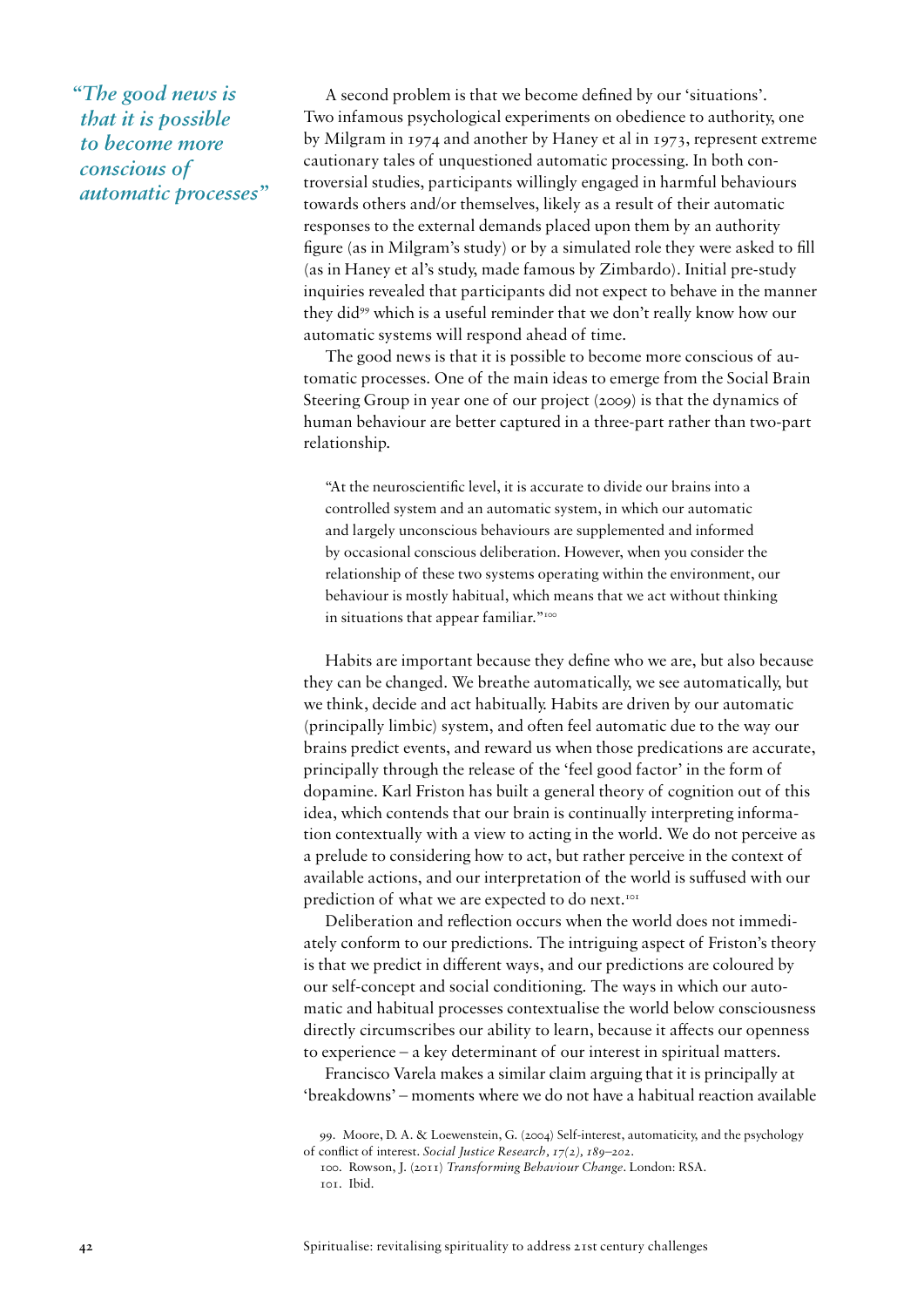to respond to an unexpected stimulus, that consciousness is brought forth to reconstitute our 'micro-worlds' – to refashion our interpretation of the lived environment so that we can intelligibly act within it.<sup>102</sup> Spiritual training can therefore be thought of as what we need to be ready for such moments – we need not only the capacity to make ourselves present to what is happening, but also to mobilise the better aspects of our selves.

The difficulty in becoming aware of automatic processing is attributed to the high speed at which it occurs, concealing it from conscious monitoring and reflection. Research psychologist Maja Djikic posits that slowing the mind down, or "cultivating stillness", creates a gap between one's awareness and the contents of that awareness.<sup>103</sup> Mindfulness practices have been posited as means for cultivating such qualities. Hunter and Chaskalson explain:

"The power of mindfulness arises from systematically developing a person's attention so that she can recognise in the moment how she identifies with her implicit, habitual and automated patterns of thinking, feeling and acting and the results they bring about. By recognising these patterns, she can elect to change course. As a result mindfulness endows – 'an adaptability and pliancy of mind with quickness of apt response in changing situations*'."*<sup>104</sup>

Some quibble with language, and suggest "heartfulness" or "recollection" might be a better word than mindfulness, but the core point is pretty fundamental and is not about a mindfulness 'fad'.<sup>105</sup> American author Thoreau described this kind of cultivated awareness as the "only way of living" and Jonathan Swift famously said: "May you live every day of your life." In more explicitly spiritual literature, Gurdjieff is quoted as saying:

"Man is asleep…he has no real consciousness or will. He is not free; to him, everything 'happens'. He can become conscious and find his true place as a human being in the creation, but this requires a profound transformation."<sup>106</sup>

In our third workshop Dr Danny Pennman said mindfulness can be thought of as a daily mental health 'vaccination': "It is a doseresponse relationship." Not doing your daily practice is like "not taking your meds". To work with this level of interest in your own automaticity, you need repeated practise, and to find a way to keep motivation high.

There is an irony here of course. The challenge is to make spiritual practise a habit so that we become less habitual in our encounters with daily life. This approach recognises that there is no ultimate escape

104. Hunter, J. & Chaskalson, M. (2013) op. cit.

*"There is an irony here of course. The challenge is to make spiritual practice a habit so that we become less habitual in our encounters with daily life"* 

<sup>102.</sup> Ibid.

<sup>103.</sup> Djikic, M. (2014) Art of Mindfulness: Integrating Eastern and Western Approaches. In *The Wiley Blackwell Handbook of Mindfulness*. Chichester: John Wiley & Sons. pp.139–148 [Online] Available at: www-2.rotman.utoronto.ca/facbios/file/(2014)%20Djikic.pdf

<sup>105.</sup> Rowson, J. (2014) Mindfulness: more than a fad, less than a revolution. *RSA blogs*, 30 April [blog]. Available at: www.rsablogs.org.uk/2014/socialbrain/mindfulness/

<sup>106.</sup> Located at The Gurdjieff Society: www.gurdjieff.com/about.php. George Ivanovich Gurdjieff was an influential Greek-Armenian spiritual teacher, who began to share his 'The Fourth Way' in Moscow in 1912. He argued that it was neither a religion, nor a philosophy, but a practical teaching to be lived and verified by direct experience.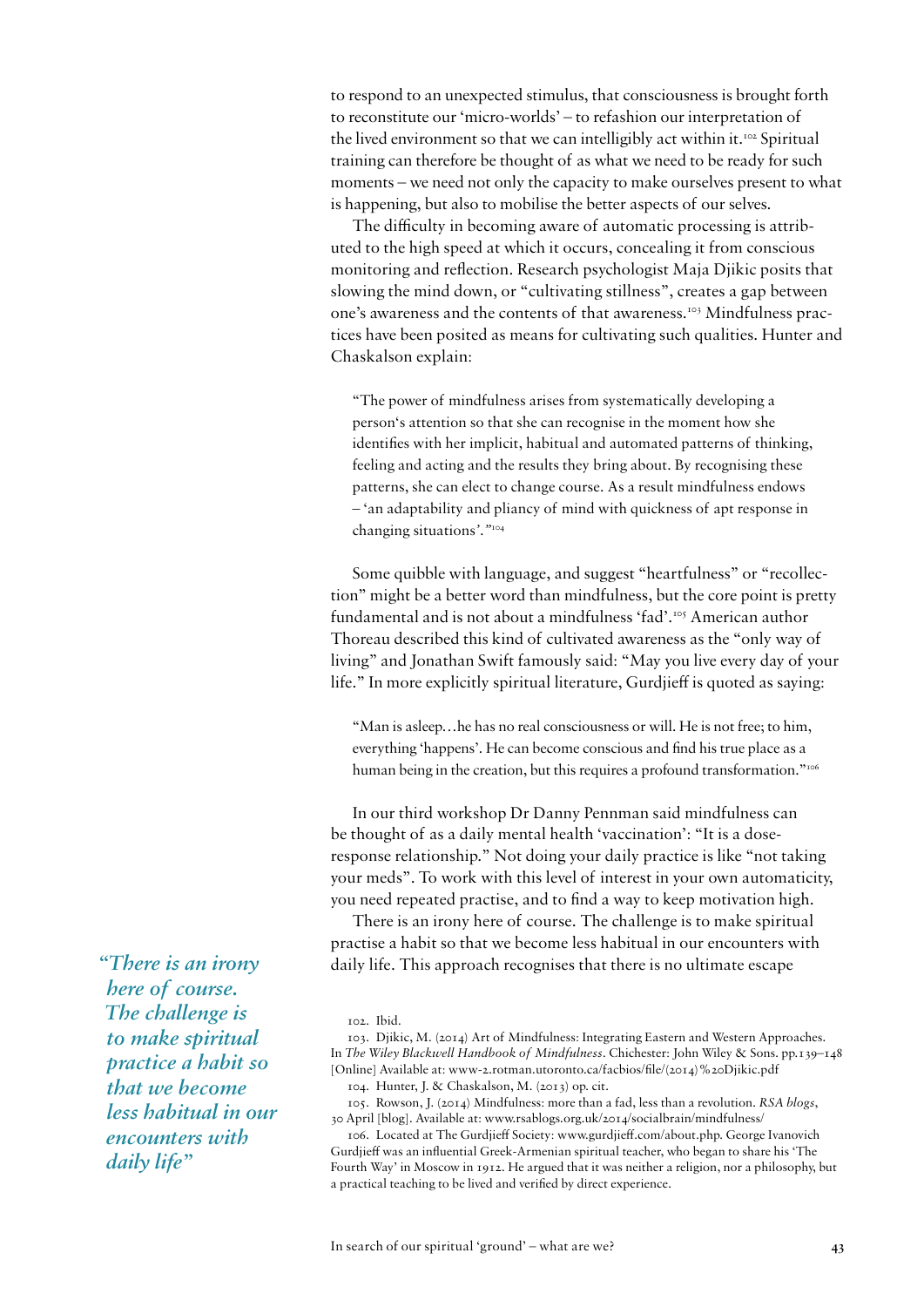*An orientation to truth and goodness is what gives a practice meaning and makes one want to continue*

Dr Clare Carlisle

from habituation, just greater control over the habits we choose to have, and a greater awareness of how they arise and how they can change.

We rarely succeed in changing our habits and thereby shaping our lives in the way we want to if we 'go it alone'. Instead we tend to need what Avne Offer called 'commitment devices'. Offer argues that humans have unhitched themselves from the institutions that are protective against the inherent short-sightedness of the human condition, including religious institutions.107

Dr Clare Carlisle suggested that "An orientation to truth and goodness" is what gives a practise meaning and makes one want to continue, but this is a challenge for those who believe you can, for instance, completely secularise mindfulness meditation, turn it into 'attention training' and strip it of all ethical content. A related challenge is that, as social beings, we tend to need support or inspiration from others. Canadian magician Doug Henning once elegantly put the overall challenge like this:

"The hard must become habit. The habit must become easy. The easy must become beautiful."

For the hard to become habit, we need social reinforcement, for the habit to become easy we need to shape our habitats accordingly – places to practise and people to teach us or work with, and for the 'easy to become beautiful' we need social rewards, such that the new-found habit is socially endorsed. The issue is therefore not so much to change people's habits, but to make the social process of habituation more consciously shared. One way to do that is to pay closer attention to something we all share: our bodies.

# Embodied cognition: why the experience of meaning is visceral and important

"Coming to grips with your embodiment is one of the most profound philosophical tasks you will ever face." Mark Johnson108

"I don't think any one of us can begin to discover again what religion might mean unless we are prepared to expose ourselves to new ways of being in our bodies." Rowan Williams<sup>109</sup>

While western approaches to spirituality have often seen the body's desires and appetites as a distraction or barrier to spiritual life (think of film images of self-flagellation), it is also possible to see the body as the best place to start the inquiry.

107. Offer, A. (2006) *The Challenge of Affluence: Self-Control and Well-Being in the United States and Britain since 1950.* Oxford: Oxford University Press.

108. Johnson, M. (2007) *The meaning of the body – the aesthetics of human understanding.* Chicago: University of Chicago Press. p.1.

109. Williams, R. (2014) The Physicality of Prayer. *New Statesman*, 8 July, [Online] Available at: www.newstatesman.com/culture/2014/07/after-god-how-fill-faith-shaped-holemodern-life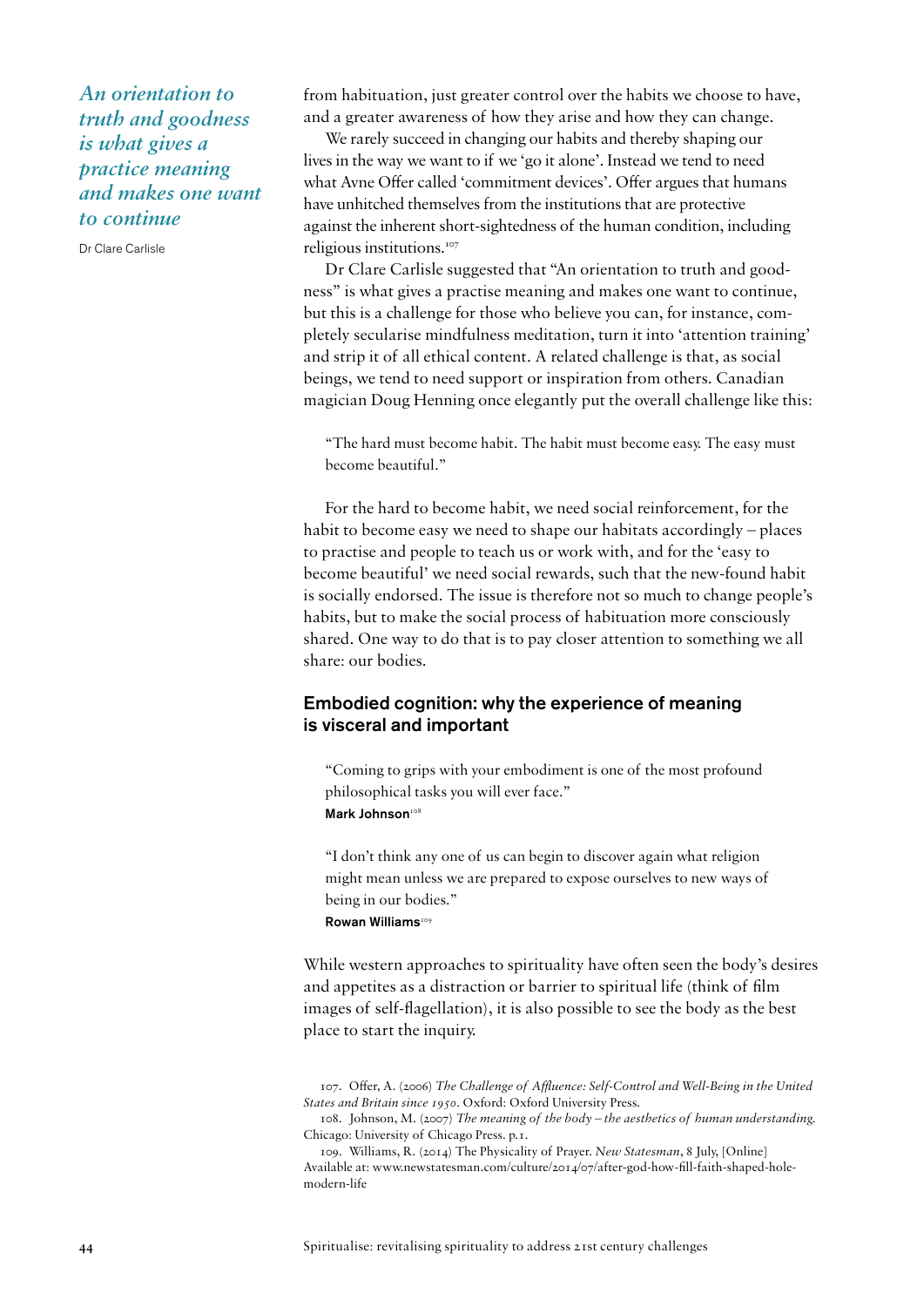In the context of this ambivalence towards the body, it's not an accident that many in the west begin spiritual journeys with Yoga, nor that Yoga begins with *asanas* (bodily postures) moves on to *pranayama* (breathing exercises) and only then deals with meditation or any discussion of divinity.

While the body may not be a spiritual end in itself, it is helpful to recognise that all experience comes through it.<sup>110</sup> The simple fact is that *the body is always present*, while the mind is invariably elsewhere, and much of spiritual inquiry begins with the simple reconnection of body and mind through the breath that we tend to take for granted.<sup>111</sup>

According to neuroscientist Mario Beauregard, spiritual experiences relate to a fundamental dimension of human existence and are frequently reported across all cultures.112 There is a strong consistency in the reported characteristics of such experiences, which seem to occur in spiritual and religious contexts, $113$  after ingestion of psychedelics, $114$  upon viewing Earth from space,<sup> $115$ </sup> or even spontaneously by the religious and non-religious alike.116 A myriad of common underlying themes suggest that spiritual experiences, regardless of their particular cognitive or emotional content, are all woven of the same psychological fabric.

Despite some notable claims of out-of-body experiences – and perhaps even then – spiritual experiences are bodily experiences. Guy Claxton argues that religions are extensions of our bodies, in the sense that they originated not from elaborate frameworks of beliefs intended to provide

110. The idea of 'experience' as such is not straightforward, and the subject of a huge literature that is beyond our scope here. Robert Rowland Smith's main inquiry in our second workshop was into the nature of experience as such, and the role of the 'I' in interpreting that experience. He referred to Freud's 'Das Eich' – 'the I' as that which is "unable to destroy itself." A useful clarification is that while ego is often confused with "self-identity", for Freud Ego means "I want". In this respect, spirituality can be thought of as the interruption of desire, the interruption of the gratifying urge and "the selflessness that sits alongside the need for a self". As scholarship on Husserl and other phenomenologists has highlighted, self-reflection is captured in reflexive words somewhat lost in English eg "Je me, nous nous". Without those reflexive terms it is easy to lose sight of the key feature of something to have 'otherness' ie the felt sense that communication can be purloined. Robert argued that "There is an other within ourselves which opens out to experience" and this idea was contextualised through a reference to the work of Levinas who said the relationship with God is a relationship with otherness ie it has to be an asymmetrical relationship. In this sense Robert argued: "To be spiritual in a radical sense means not to be oneself."

111. Gay Watson presented ideas from her book on Emptiness: what is 'empty of' essence, permanence, singularity, and closely related to interdependence. The sense of 'emptying out' has western connections in Heraclitus, Stoicism, Postmodernism, Science, indeterminacy and metanarratives. What makes this philosophically rich account of emptiness visible is silence: the art of the unseen. This purpose serves to draw our attention to 'The complacency of the seen.' Emptiness is about the lenses through which we look, rather than what we look at. What does an appreciation of emptiness point towards? The human challenge to know oneself as "Embodied, embedded, connected."

112. Beauregard, M. (2011) Neuroscience and Spirituality–Findings and Consequences. In *Neuroscience, Consciousness and Spirituality*. Springer Netherlands. pp.57–73.

113. Beauregard, M. & Paquette, V. (2006) Neural correlates of a mystical experience in Carmelite nuns. *Neuroscience letters, 405(3), 186–190.*

114. MacLean, K. A., Johnson, M. W. & Griffiths, R. R. (2011) Mystical experiences occasioned by the hallucinogen psilocybin lead to increases in the personality domain of openness. *Journal of Psychopharmacology*, 25(11), 1453–1461.

115. White, F. (1998) *The Overview Effect: Space exploration and human evolution*. American Institute of Aeronautics and Astronautics (AIAA).

116. Taylor, S. Spontaneous Awakening Experiences: Beyond Religion and Spiritual Practice. *Journal of Transpersonal Psychology*, 44(1), 73–91.

*"The simple fact is that the body is always present, while the mind is invariably elsewhere"*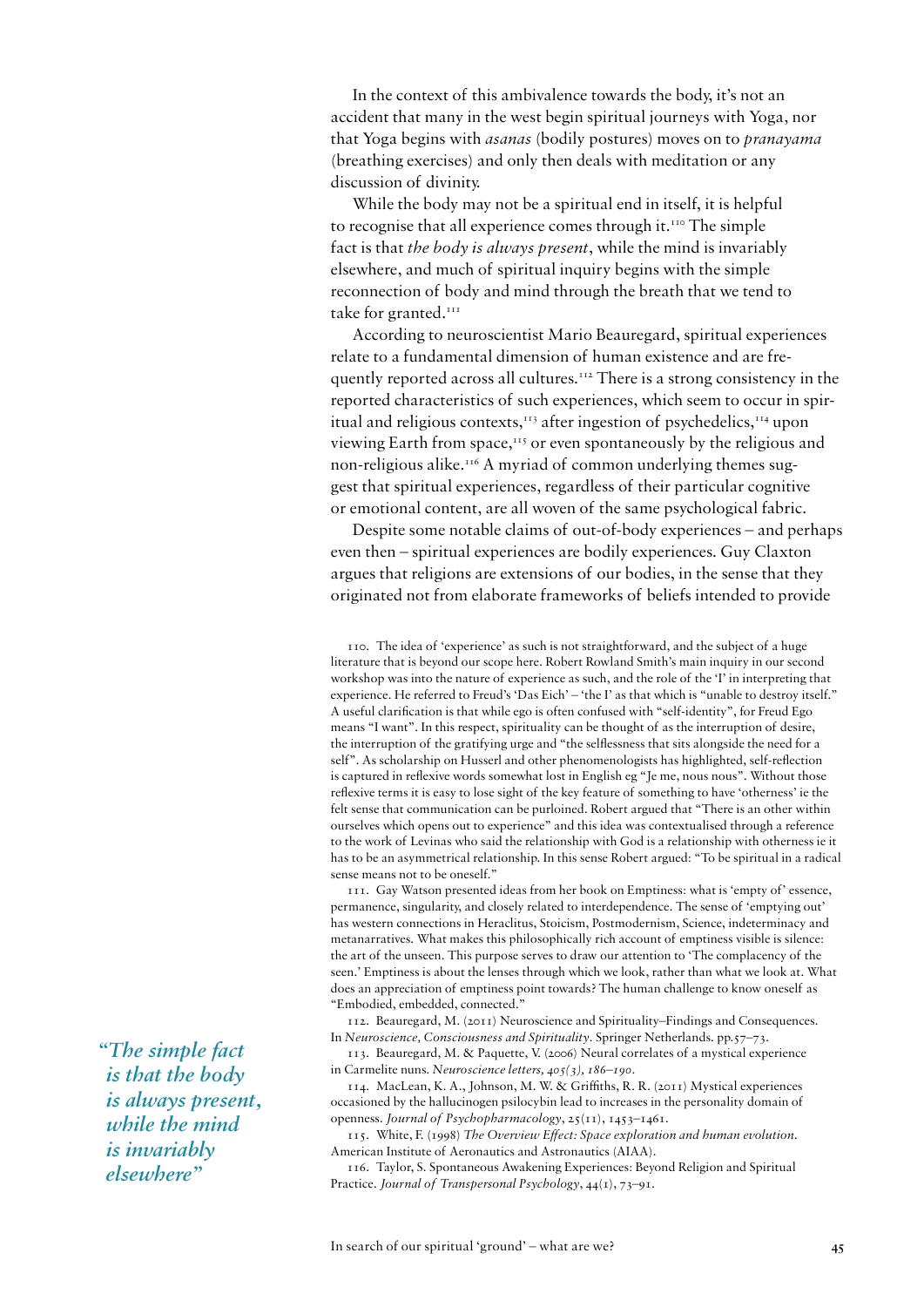*"According to survey data, about half of adults have had at least one spiritual experience in their lifetimes"*

comfort and meaning, but rather from experiences that were actually seen, felt, and thereby, embodied. These experiences, warmly referred to as "glimpses" by Claxton when he spoke here at the RSA, are described by him as follows:<sup>117</sup>

Spirituality concerns a particular transformation in the quality of human experience. Spiritual experience (SE), as recorded across history and culture, has a number of core features:

- A degree of aliveness and intensity that makes 'normal experience' (NE) seem vapid and attenuated.
- A sense of belonging and connectedness, of being part of a larger whole, of being naturally 'at home', that highlights a common background feeling of loneliness or alienation in NE.
- A sense of caring and compassion towards other people in general, and even aspects of nature and the environment, that makes their well-being matter in a non-possessive way, and compared to which NE seems apathetic or of less meaning.
- A feeling of depth; of calm connectedness and open involvement with mystery and uncertainty without any insecurity, compared with a rather anxious dogmatism – a need to feel right or certain – that attends NE.
- A feeling of ease and lightness, of peace, acceptance and harmony, that contrasts with a background sense of agitation, restlessness or unsatisfactoriness that seems often to accompany NE.

Although precise measurements on such matters are difficult, such experiences are actually quite common. According to survey data, about half of adults have had at least one spiritual experience in their lifetimes. In the United Kingdom, the prevalence of such experiences among adults ranges from 31 percent to 48 percent across surveys (see Castro, 2010), while in the United States the number is closer to 50 percent (Smith, 2006). Even in China, where more than half (52.2 percent) of the population is unaffiliated with any religion (Pew Research Centre, 2012), 56.7 percent of adults report having had a spiritual experience (Yao and Badham, 2007).<sup>118</sup>

The renowned polymath and writer Ken Wilber has consistently argued for the broader importance of spiritual experience in the modern scientific paradigm. In the book, *Sense and Soul*, Wilber argues that if spirituality is to merge with 21st century science, the study of spirituality must be based on falsifiable evidence.<sup>119</sup> While something important will always be lost in the measurement process, spiritual experience can in principle lend itself to scientific scrutiny and falsifiability and it is no

<sup>117.</sup> Claxton, G. (2013) Science and Spirituality: 'Effing the Ineffable.' *RSA blogs*, 10 February [blog]. Available at: www.rsablogs.org.uk/2014/socialbrain/touched-movedspirituality-essentially-embodied/.

<sup>118.</sup> In our workshop on spiritual experiences, Bettina Schmidt gave an overview of the work of the Alister Hardy Religious Experience Research Centre in Lampeter, which includes descriptions of over 60,000 spiritual experiences, and is soon to be available online.

<sup>119.</sup> Wilber, K. (2011) *The marriage of sense and soul: Integrating science and religion*. Random House LLC.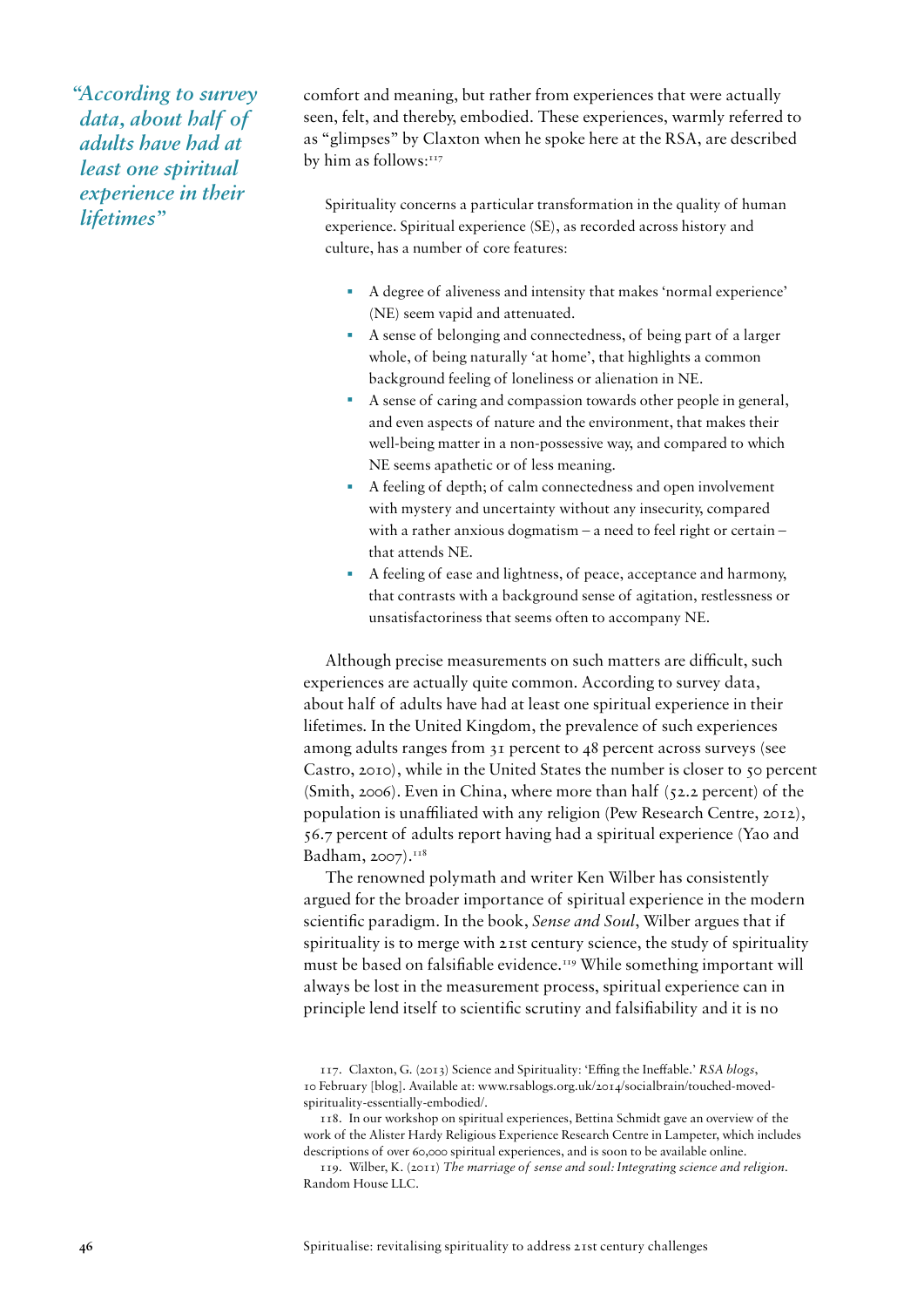coincidence that empirical research into spiritual experiences is currently underway on multiple fronts in psychology and neuroscience.<sup>120</sup>

Wilber further explains, "It is only when (spirituality) emphasises its heart and soul and essence – namely direct mystical experience… – that (it) can both stand up to modernity and offer something for which modernity has desperate need: a genuine, verifiable, repeatable injunction to bring forth the spiritual domain" (2011).

While there are perennial problems with definitions and taxonomies, a critical point is that such experiences do not feel deviant, on the contrary they feel more real, just as waking consciousness feels *more real* than dreaming. And part of the reason they feel real, is that they are experienced viscerally, through our bodies.

This point is supported by the fact that the importance attributed to the human body in psychological processes has been steadily on the rise.121 Embodied cognition research has significantly increased in the past decade as the body's manifold roles in cognition and affect are systematically unpacked.122 Cognitive linguists Mark Johnson and George Lakoff take the strongest position, arguing *all* concepts originate in bodily metaphors.123 Moreover, research on bodily feelings corresponding to emotions suggests that when they are experienced in concentrated form, positive emotions such as happiness, wonder, awe, and joy, result in increased openness to transcendence and a more spiritual conception of the self, world, and others.<sup>124</sup>

Despite the potential joys of bodily experience, there is a good reason for spiritual ambivalence towards the body, which is that it represents an existential threat. The body aches, bleeds, grows old and weak, and eventually dies. In this way, the body acts as a constant reminder of one's mortality, and, consequently, as a supremely reliable trigger of existential anxiety.<sup>125</sup> Attempts are made across cultures to regulate bodily phenomena that may serve to remind people of their physical nature, evidenced

121. To contain the scope, I say little about 'the extended mind' here, in which the mind and cognitive processes of an individual extend beyond the boundaries of both skull (as is traditionally believed) and body (as proposed by the embodied cognition thesis). As Clark & Chalmers succinctly put it in their seminal paper: "…once the hegemony of skin and skull is usurped, we may be able to see ourselves more truly as creatures of the world" Chalmers, D. & Clark, A. (1998) The Extended Mind. *Analysis* 58(1), 7–19. [Online] Available at: www.consc.net/papers/extended.html

122. Examples include *power posing* (adopting an open and expansive body posture) increasing testosterone, decreasing cortisol, and increasing feelings of power and risk tolerance; touching a hard surface triggers abstract notions of difficulty; holding a warm cup of coffee satisfies the need for social warmth; (see Bargh et al., 2012, for a review).Other perspectives suggest that the process of meaning-making itself is contingent on the memory of the body's physical responses to past sensory input (Taylor & Lamoreaux, 2008).

123. Johnson, M. & Lakoff, G. (2002) Why cognitive linguistics requires embodied realism. *Cognitive linguistics*, 13(3), 245–264.

124. Saroglou, V., Buxant, C. & Tilquin, J. (2008) Positive emotions as leading to religion and spirituality. *The Journal of Positive Psychology*, 3, 165–173; and Van Cappellen, P., Saroglou, V., Iweins, C., Piovesana, M. & Fredrickson, B. L. (2013) *S*elf-transcendent positive emotions increase spirituality. *Cognition and Emotion* 27(8) [Online] Available at: www.tandfonline.com/doi/abs/1 0.1080/02699931.2013.787395?url\_ver=Z39.88-2003&rfr\_id=ori:rid:crossref.org&rfr\_dat=cr\_ pub%3dpubmed#.VOXmM3kYS70

125. Hart, J. & Goldenberg, J. L. (2007) A terror management perspective on spirituality and the problem of the body. In A. Tomer, G. T. Eliason & P. T .P. Wong (eds.), *Existential and Spiritual Issues in Death Attitudes*. Mahwah, NJ: Lawrence Erlbaum. pp.91–113*.*

*"Such experiences do not feel deviant, on the contrary they feel more real, just as waking consciousness feels more real than dreaming"*

<sup>120.</sup> See, for example: Beauregard & Paquette, 2006; 2008; Davis & Vago, 2013; Greyson et al., 2014; Hood, 2005; Josipovic, 2013; MacLean et al., 2011; Newberg, 2014; Tang & Tang, 2013; Urgesi et al., 2010.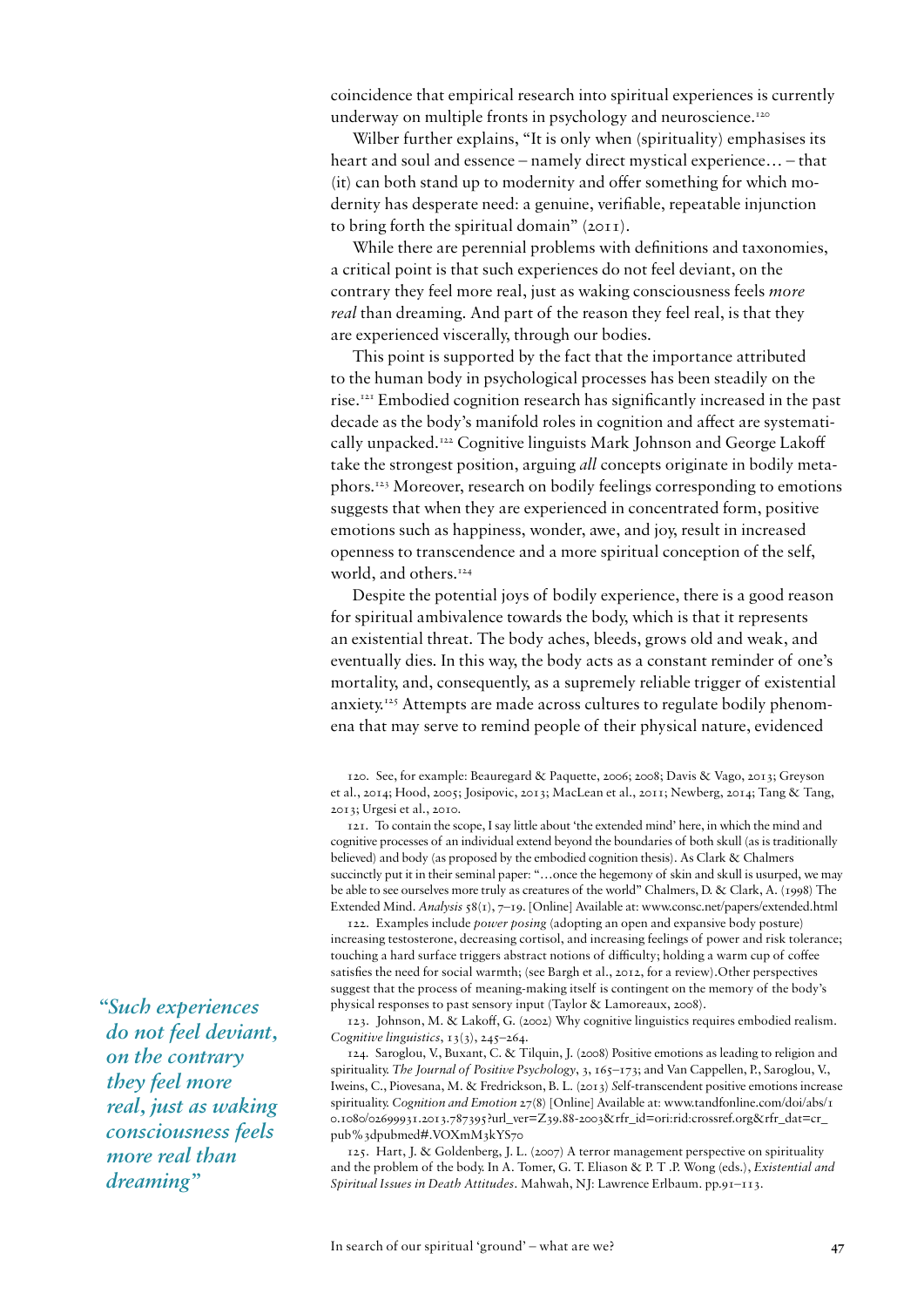*"If you say you are your body, you are wrong. If you say you are not your body, you are also wrong"* 

B.K.S Iyengar

by the disgust and embarrassment commonly directed at common bodily functions, the extensive efforts and elaborately imposed rules for both concealing and enhancing the body's appearance.<sup>126</sup>

The body is the central aspect of our 'ground', but we need not think of it as all we have or all are we are. Perhaps the most celebrated Yogi in the west, Iyengar, puts it like this:

"If we abandon or indulge our bodies, sickness comes, and attachment to it increases. Your body can no longer serve as a vehicle for the inward journey…If you say you are your body, you are wrong. If you say you are not your body, you are also wrong. The truth is that although body is born, lives and dies, you cannot catch a glimpse of the divine except through your body."<sup>127</sup>

## Divided brain: why our need for perspective and balance is greater than ever

With the possible exception of the heart, the brain is arguably the most important part of the body, and the structural and functional division of hemispheres is one of the most significant features of the brain.

Scientist and philosopher Iain McGilchrist's acclaimed work *The Master and his Emissary* significantly builds on and enhances prior research by neuropsychologists Sperry and Gazzaniga into functional differences between the brain hemispheres in split-brain patients, $128$  by Hirstein into confabulation,<sup>129</sup> and by Gallagher into the philosophical conception of the narrative sense of self.<sup>130, 131</sup>

The essence of McGilchrist's argument might be summarised like this: We all live in two worlds and one of our worlds is under threat. A proper understanding of the relationship between the right and left hemispheres of the brain draws attention to two very different and often competing

126. Goldenberg, J. L., Pyszczynski, T., Greenberg, J. & Solomon, S. (2000) Fleeing the body: A terror management perspective on the problem of human corporeality. *Personality and Social Psychology Review, 4(3),* 200–218*.*

127. Iyengar, B.K.S (2005) *Light on Life*. Rodale Press.

128. Gazzaniga, M. S. & Sperry, R. W. (1967) Language after section of the cerebral commissures. *Brain,* 90(1), 131–148; and Sperry, R. W., Gazzaniga, M. S. & Bogen, J. E. (1969) *Interhemispheric relationships: the neocortical commissures; syndromes of hemisphere disconnection.* Handbook of Clinical Neurology, 4, 273–290; and Wolman, D. (2012) A tale of two halves. *Nature*, 483(7389), 260–263.

129. Hirstein, W. (2005) *Brain fiction: Self-deception and the riddle of confabulation.*  Boston: MIT Press.

130. Gallagher, S. (2000) Philosophical conceptions of the self: implications for cognitive science. *Trends in cognitive sciences*, 4(1), 14–21.

131. The brain is divided into two asymmetrical halves – the left and right hemispheres – in humans and many other species including fish, amphibians, birds, and other mammals. This lateralisation of the brain has been traced back to early vertebrates (Rogers et al., 2013). Contrary to conventional belief, both hemispheres are involved in reason, emotion, language, and a number of other psychological functions. The hemispheres differ, however, in how they participate in such functions. The left hemisphere, for instance, is specialised in categorising stimuli, managing routine patterns of thought and action, and deploying a narrow, sharp, and focused form of attention. In contrast, the right hemisphere exhibits a specialisation for the processing of novel stimuli, metaphor, body language, embodiment, context, intense emotions and emotional expression, and for broad and sustained open awareness or attention (McGilchrist, 2009). The two hemispheres communicate through and are physically connected by a bundle of neural fibers called the corpus callosum. While the reason for the hemispheric division of the brain is unclear, some neuroscientists suggest that the purpose is inhibitory, such that the corpus callosum allows one hemisphere to inhibit the other to, in turn, facilitate normal human functioning (McGilchrist, 2009).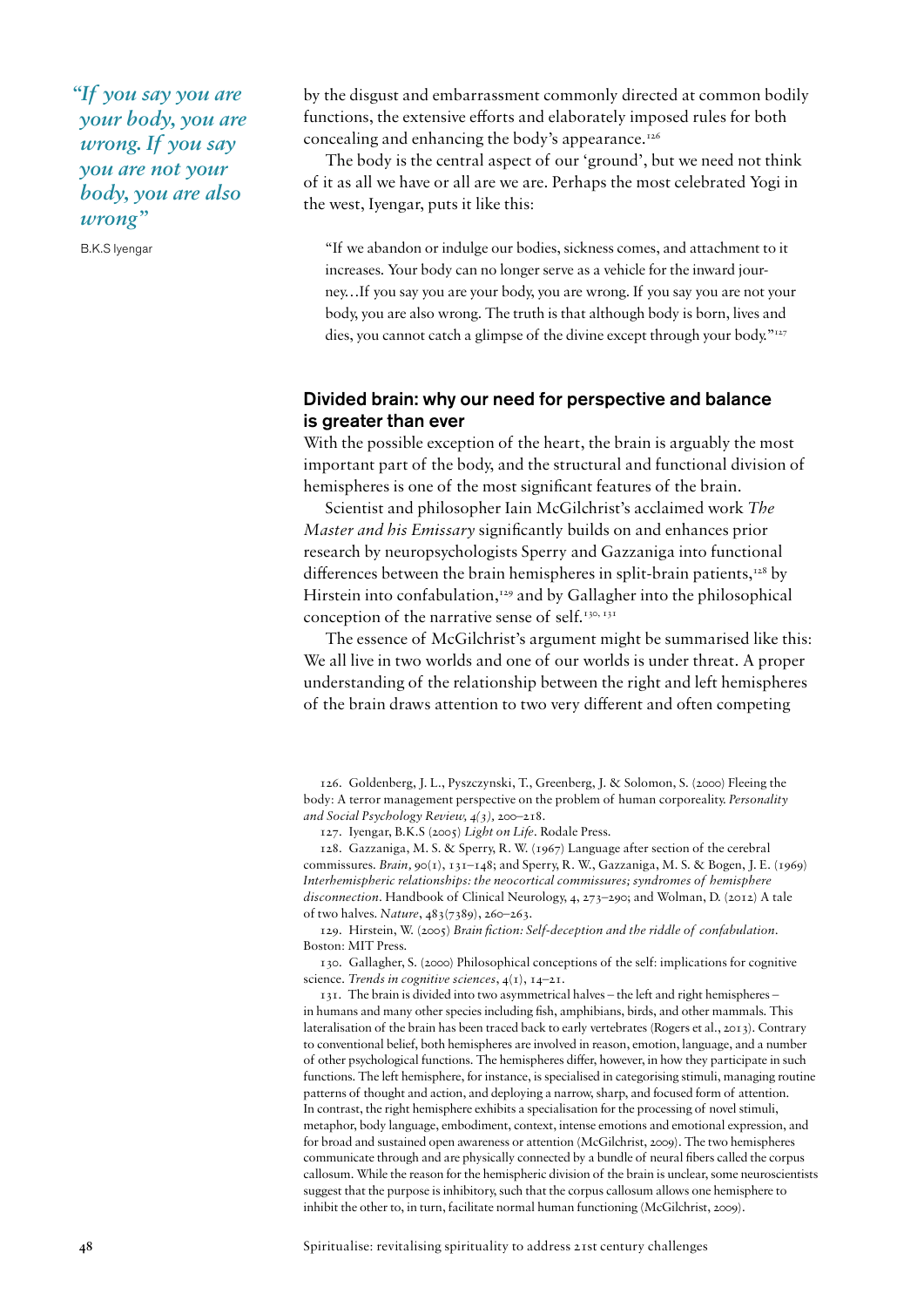forms of perception and cognition, and makes the challenge of achieving 'balance' and perspective in life more palpable.<sup>132</sup>

McGilchrist puts it at follows: "Because we thought of the brain as a machine, we were asking 'what does it do?' and getting the answer 'they both do everything'. If instead we had thought of the brain as part of a person, rather than a machine, we might have asked a different question: 'what's he or she like?' How, in other words – with what values, goals, interests, in what manner and in what way – did this part of a person do what he or she did? And we would have got quite another answer. For each hemisphere has a quite consistent, but radically different, 'take' on the world. This means that, at the core of our thinking about ourselves, the world and our relationship with it, there are two incompatible but necessary views that we need to try to combine. And things go badly wrong when we do not."<sup>133</sup>

There are some signs that things are going badly wrong along these lines: "The left hemisphere's obsession with reducing everything it sees to the level of minute, mechanistic detail, is robbing modern society of the ability to understand and appreciate deeper human values," McGilchrist claims. "Appeals to the natural world, to the history of a culture, to art, to the body, and to spirituality, routes that used to lead out of the hall of mirrors have been cut off, undercut and ironised out of existence." 134

This lack of perspective is no mere cognitive blip, but feeds in to broader patterns of social breakdown. While we cannot infer direct cause and effect, the growth in 'left-hemisphere overreach', what McGilchrist believes to be the trend for cultural expression of the qualities of abstraction, measurement and algorithm, can be inferred from urbanisation and its broader effects, for instance, levels of loneliness in the UK are increasing, and it has been argued that the rising rates of illness are a result of an evolutionary mismatch between past human environments and modern-day living.<sup>135</sup>

On 25 October 1925, Mahatma Gandhi published a list of seven social sins that, if not corrected, could potentially destroy societies and individuals and this list seems to be more relevant than ever with respect to our need for perspective and balance. The seven social sins are: "Wealth without work, pleasure without conscience, knowledge without character, commerce without morality, science without humanity, worship without sacrifice, and politics without principle."<sup>136</sup>

McGilchrist's research is invaluable because it shows that the part of us that is concerned with restoring that balance through context, meaning

132. The full expression of the argument can be found at McGilchrist, I. (2009) *The Master and His Emissary: The Divided Brain and the Making of the Western World*. Yale University Press, and a summary of the argument in dialogue form is included in Rowson, J. & McGilchrist, I. (2013) *Divided Brain, Divided World: Why the Best part of us Struggles to be heard*. RSA. [Online] Available at: www.thersa.org/discover/publications-and-articles/reports/ divided-brain-divided-world/

133. In our second workshop, McGilchrist was keen to emphasise that one implication of thinking of the brain in this way is that 'attention' should not so much be seen as something one does, but rather as an aspect of consciousness itself.

134. McGilchrist, I. (2012) *The Divided Brain and the Search for Meaning: Why Are We So Unhappy?* Yale University Press.

135. See, for instance, Lederbogen, F. et al. (2011) City living and urban upbringing affect neural social stress processing in humans. *Nature*, 474(7352), 498–501; Griffin, J. (2010) *The lonely society?* London: Mental Health Foundation.

136. Rajput, J. S. (ed.) (2012) *Seven Social Sins: The Contemporary Relevance* (Vol. 1). Allied Publishers.

*"Spirituality is about not 'knowing'. it is often in places where we are not looking directly; in the background, the in-between"* 

Iain McGilchrist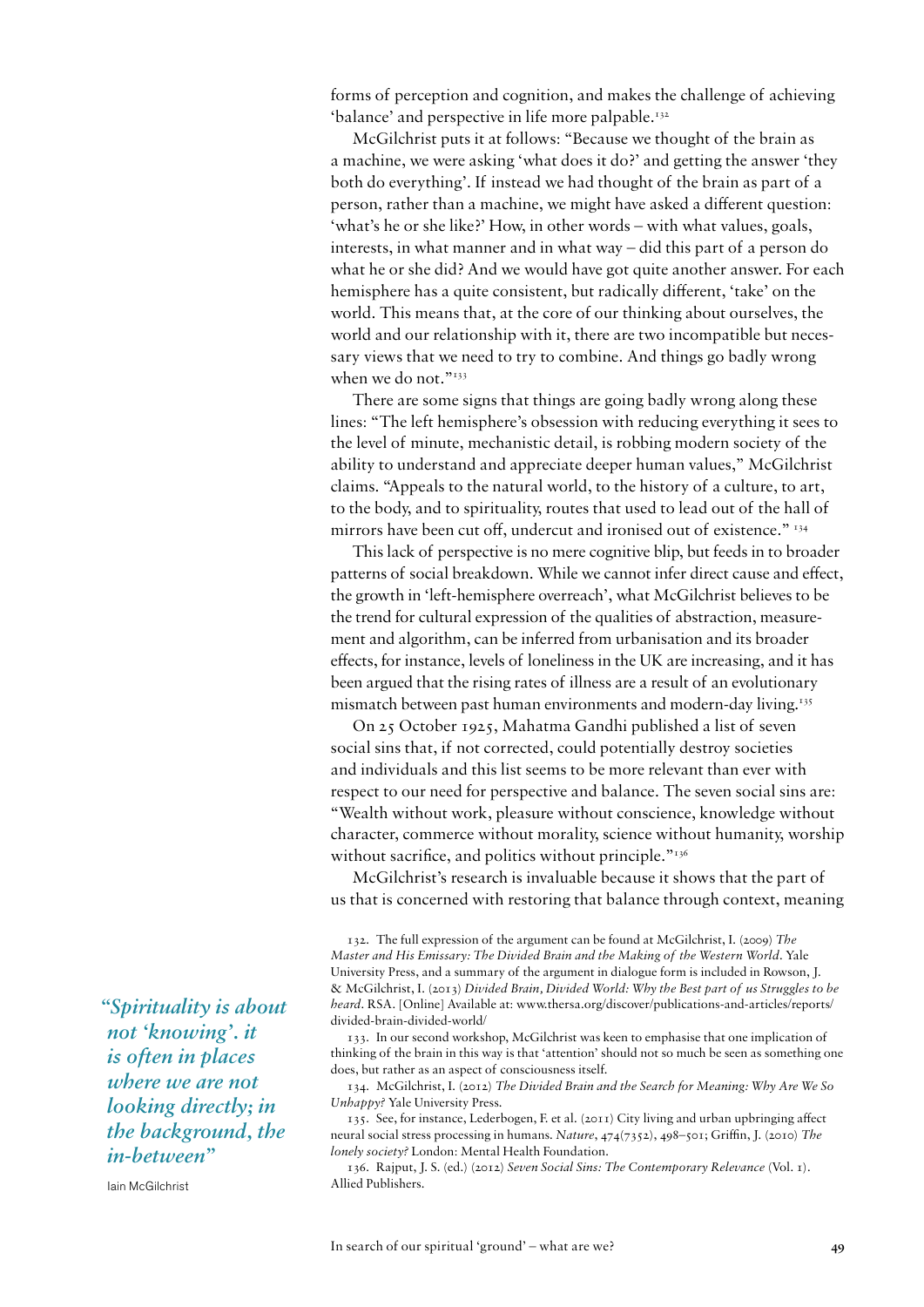and wholeness is more tentative and less articulate than the part of us that is concerned with decontextualising, measurement and precision, which means we have to fight that bit harder and better for the things that are difficult to articulate and measure. The point applies to the public use of 'spirituality' and 'soul', and is more broadly relevant for those who believe society's ills stem from our public language being excessively explicit and over-concerned with measurement. The case for the implicit and what physicist David Bohm called 'the implicate order' arises from a deeper understanding of the primary division in our brain. $137$ 

While speaking at the second RSA workshop, McGilchrist's core contention was that, at heart, spirituality is about *not* "knowing". He added that the spiritual is often in places where we are not looking directly; in the background, the in-between. We tend to neglect that which is not in the foreground of experience, and we know this empirically from research on perception, *not* from research on cognition, reinforcing the point about attention being better understood as an aspect rather than function of consciousness.

The point is that making things more explicit does not make them better. In ritual, we see an embodied metaphor in which meaning is beyond the explicit, and this is precious. If we lose sight of the value of such rituals we are in danger of losing the distinction between mythos and logos. Iain emphasised that narrative, metaphor and implicit meaning are key to spirituality and that spirituality at its heart is about modesty, about not knowing, ending his talk with the evocative line: "Life is a superfluous gift calling for gratitude and tenderness."

# Neural plasticity: why we need to take spiritual practice seriously

"The brain is a far more open system than we ever imagined, and nature has gone very far to help us perceive and take in the world around us. It has given us a brain that survives in a changing world by changing itself." Norman Doidge<sup>138</sup>

"In truth, the crossing from nature to culture and vice versa has always stood wide open. It leads across an easily accessible bridge: the practising life." Peter Sloterdijk<sup>139</sup>

The idea of 'neuroplasticity' is relatively mainstream, and simply stated it refers to the brain's capacity to change itself. We can do this much more than we previously thought, but it is not often understood that plasticity significantly declines with age, nor do we typically appreciate the extent of effort required to make significant changes in general or the effort to maintain the requisite effort, or what Claxton calls 'the habit habit'.140

<sup>137.</sup> Bohm, D. (1980) *Wholeness and The Implicate Order.* Routledge and Kegan Paul.

<sup>138.</sup> Doidge, N. (2014) *The Brain That Changes Itself: Stories of Personal Triumph from the Frontiers of Brain Science.* New York: Penguin.

<sup>139.</sup> Sloterdijk, P. (2013) *You Must Change your Life*. Cambridge: Polity Press. p.11

<sup>140.</sup> Doidge, N. (2014) *The Brain That Changes Itself: Stories of Personal Triumph from the Frontiers of Brain Science.* New York: Penguin.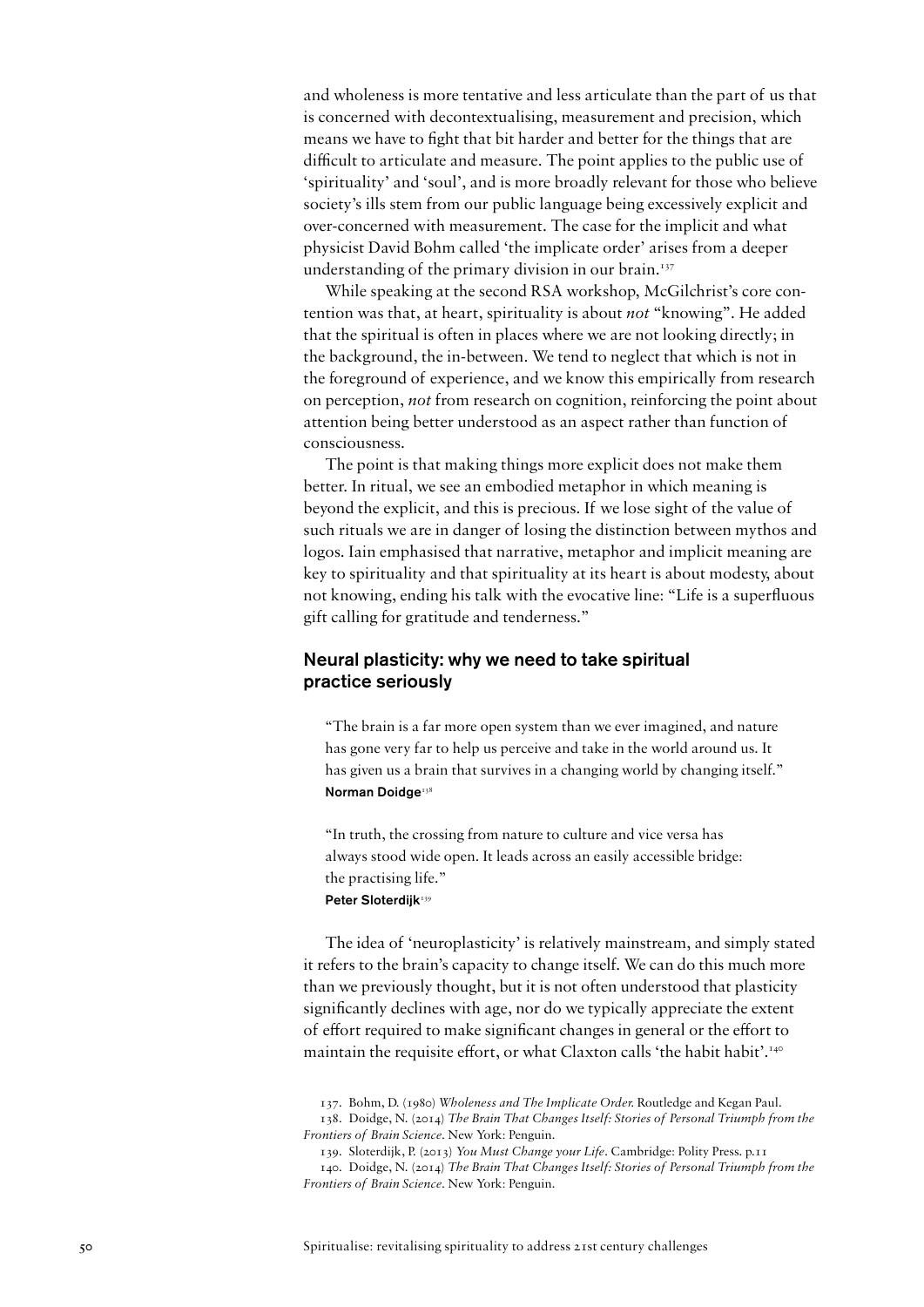It is now a truism in sports psychology that practice doesn't make perfect, rather, practice makes permanent.<sup>141</sup> You become what you repeat, and what you repeat may not always be optimal or consciously chosen. The idea of practice, or practise, or praxis differ in emphasis, but they all point to the idea of self-reinforcing patterns of behaviour, and the value of a practice often grows in a kind of compound interest.

The core idea is captured by the distinguished social theorist Sloterdijk: "Practice is defined here as any operation that provides or improves the actor's qualification for the next performance of the same operation, whether it is declared practice or not."142

There is a huge literature now on 'social practice theory' and how it informs our use of natural resources, particularly energy,<sup>143</sup> but public awareness of the range of contemplative practices seems to be somewhat underdeveloped. The Center for Contemplative Mind in Society presents a wide range of available contemplative practices that can be grouped into seven families, each facilitating the expression of a broad fundamental human need or capacity eg creativity, physicality, relationships, cyclical rituals and ethical generativity.<sup>144</sup>

In this respect, emerging evidence from psychological and neuroscientific research helps to contextualise the value of such practices. Studies have found significant evidence that repeating a certain experience over an extended period of time (a *habit*, in other words) actually changes the size of the brain region(s) associated with that experience, but the point is not so much about neuroanatomical size, rather it is about connections between existing neurons, and to some extent the creation of new ones.<sup>145</sup>

It follows that accessing the "fruits" of spiritual practice may only be accessible through habit and consistency. If part of spiritual practice is about seeking "a transformation that can ultimately alter and orient one's life"146 and such transformation entails the development of several elusive qualities and human virtues like empathy, compassion, humility, patience, sacrifice, and others, then the case for fostering a culture of practice is very strong.

141. Waitzkin, J. (2008) *The Art of Learning*. New York: Free Press; and Sayed, M. (2010) *Bounce*. New York: Harper Perennial.

142. Sloterdijk, P. (2013) op. cit. p.4

143. See, for instance, Shove, E. (2011) *How the social sciences can help climate change policy.* Lecture at the British Library, 17 January. [Online] Available at: www.lancaster.ac.uk/ staff/shove/lecture/filmedlecture.htm

144. Our capacity for creativity, for instance, is addressed by a family of contemplative arts including improvisation, journaling, music, and singing. Physical movement via walking meditation, yoga, dance, Qigong, and others. Our capacity to form relationships with others via deep listening, storytelling, and dialog, while our capacity for stillness is cultivated via meditation, silence, and centering; retreats, ceremonies, and rituals can address our deeper cyclical needs for consistency and repetition; pilgrimages, volunteering, work, and vigils address our needs for activism and effecting change; loving-kindness, lectio divina, beholding, and visualisation can refine our long-term generative capacities. Despite their various forms, however, all contemplative practices share two vital elements: awareness and connection/ communion. See Center for Contemplative Mind in Society (2014) The Tree of Contemplative Practices. [Online] Available at: www.contemplativemind.org/practices/tree.

145. London taxi cab drivers, for instance, have a larger hippocampus (the brain region associated with navigation, amongst other things) than non-taxi drivers (Maguire et al., 2000). In fact, this brain region was larger in the most experienced drivers. The brain seems to function very much like a muscle in this regard, growing slowly through repetition.

146. Dibert, F. (2009) Mindfulness, Compassion, and the Nature of Self: A study of Vipassana meditation in context. *ProQuest Dissertations*. [Online] Order from: www.proquest. com/products-services/dissertations/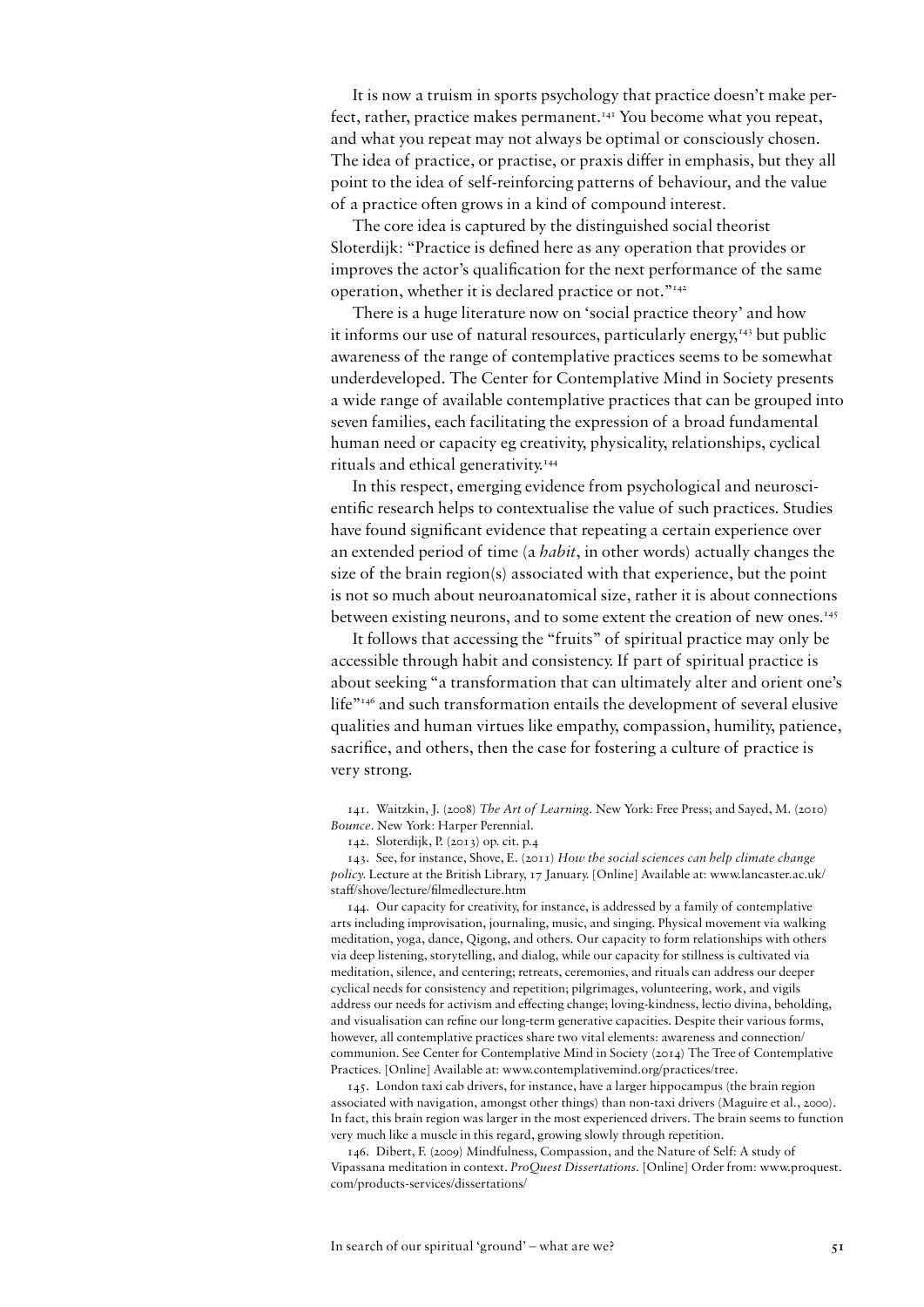

## Public Event 2. On Being Touched and Moved: why spirituality is really about the body

RSA Public Event Series on Spirituality (2 of 6) 26 November 2013

Spirituality and religion start not from belief... Not [from] a wish, or thought, or an interpretation, but [from] direct experience. It can be seen and felt, not construed or imagined. It is embodied. Professor Guy Claxton, keynote speaker

In the second of six public RSA events on reappraisving the spiritual, Professor Guy Claxton poetically described the role and importance of the body in spirituality. Specifically, Claxton attributed the origin of religious traditions to a unique type of physical phenomenon he calls a Glimpse.

Glimpses are variably known by the names: mystical experience, peak experience, satori, grace of God, Nirvana, etc, and are commonly characterised as "surprising, short-lived, uncontrollable, highly significant, highly attractive," and embodied. In this context, he views spiritual practices as attempts to recapture and stabilise such experiences, with religions coalescing around those individuals who manage to "crack the quest for stabilisation" and lead others to the same end (eg, Jesus Christ, Mohammed, the Buddha). Though Glimpses are generally underreported on basis of their ineffability, highly personal or subjective nature, and utter strangeness, 50–60 percent of people mention having experienced such an event.

Professor Claxton states that a Glimpse is not an illusion or hallucination, but rather a concrete felt sense of reality "unmasked, unusually accurate, and intensely perceived". He goes on to provide an example of an actual Glimpse that took place in London on a commuter train, originally reported to the Alister Hardy Religious Experience Research Centre:

Vauxhall station on a murky November Tuesday evening is not the setting one would choose for a revelation of God. The carriage was full. I cannot remember any particular thought process which may have led up to that great moment. For a few seconds only, I suppose, the whole carriage was filled with light. I felt caught up in a tremendous sense of being within a loving shining purpose. In a few moments, the glory had faded, all but one curious lingering feeling: I loved everyone in the seats around me. It sounds silly now, and indeed I blush to write it, but in that moment I think I would have died for any one of those people. I seemed to sense the golden worth in all of them.

Guy then asks a burning question: are Glimpses distortions of reality or are they more accurate depictions of reality than we can otherwise perceive? Research emerging from the areas of embodied and extended cognition suggests the latter is true. Claxton highlights that our minds and bodies, like clouds, are semi-stable and constantly interacting with wider internal and external forces, allowing us to concoct an image of our world that is far from an accurate representation of it. "Hills look steeper to tired people," he says, "coins look bigger to hungry children." Like Glimpses, our understanding and intentions well up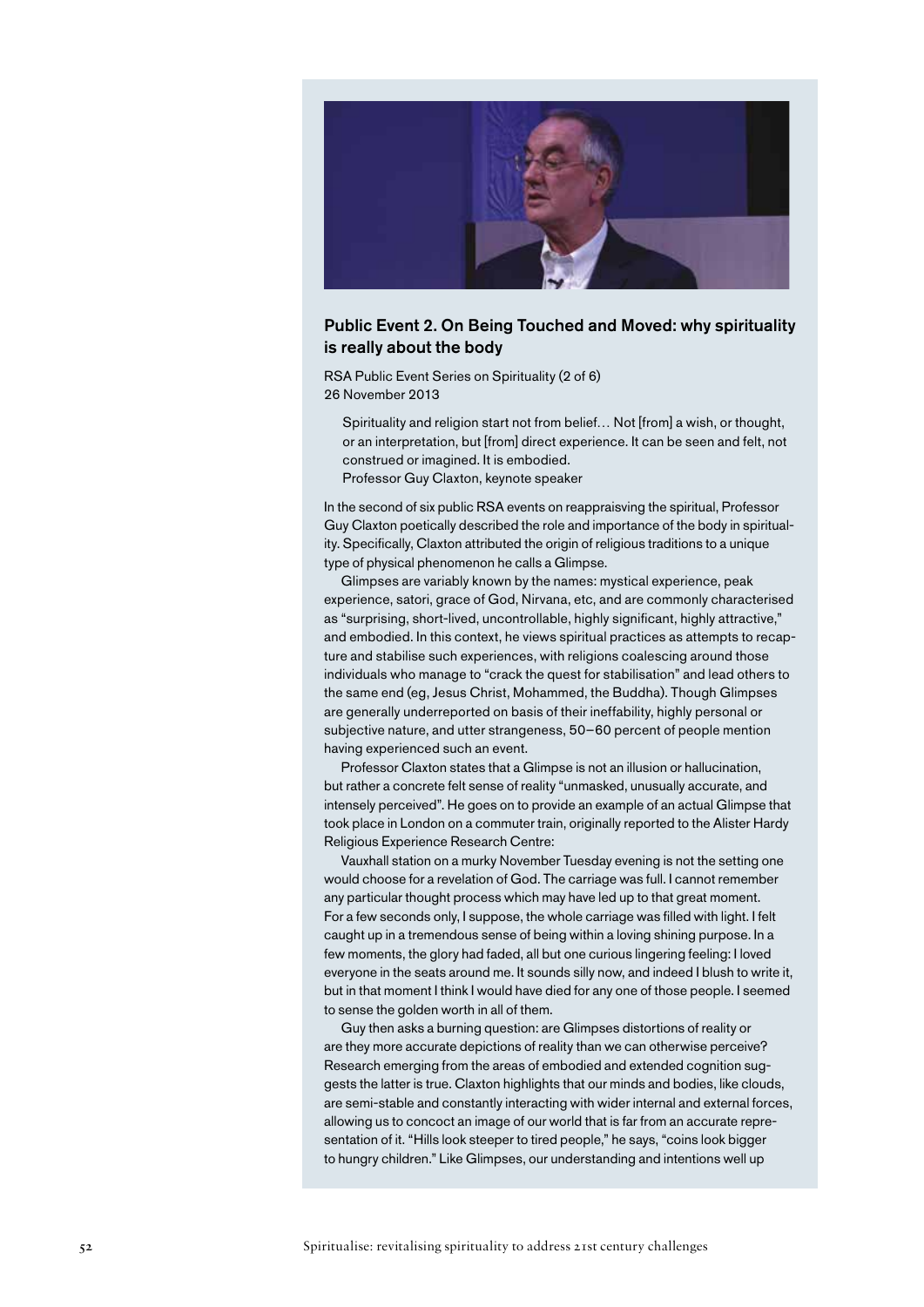from deep inside of us, "catching us by surprise" because the process unfolds too fast to consciously notice. As a result of this sheer speed and subtleness, we can and do misconstrue ourselves along with our connections to other phenomena. Being profoundly moved and touched through an embodied Glimpse might offer, even if just for a few moments, a glance "behind the mirror" into the way things truly are.

www.thersa.org/events/audio-and-past-events/2013/On-Being-Touched-and-Moved Summary by Andres Fossas

In this regard, research is already indicating that mindfulness meditation serves as a means for developing compassion and empathy. Other studies support the requirement of long-term habitual practice to develop these deeper emotional qualities.147 Over time, spiritual practices appear to effect the structural changes in our brains that likely reflect the forms of spiritual transformation recounted by various spiritual leaders and sacred texts.

This evidence tallies with the general verdict of workshop participants; the value of spiritual practice largely depends both on the perspective of the practitioner and on the persistence with which it is practised. In addition to Danny Penman's reference to 'dose-response relationship', Clare Carlisle argued that continual spiritual practice gives natural and spontaneous rise to other beneficial habits.

There is a key paradox at work in spiritual practice, however, such that practice must become consistent and habitual in order to fulfil the spiritual aim of moving beyond the practice itself. In our second workshop, Rabbi Naftali Brewer says habits can be seen as "duties of the heart" rather than activities of the body, and the creation and maintenance of habits are at least partly about socialising a faith community ie "there is something more sacred than the habit".

Naftali quoted H.J. Eschel's quote in this regard, "Prayer is a window, not a screen," as the key to prayer is the development of a capacity to feel beyond the words.

The point is that habits often remain even after the rationale for the habit is forgotten or superseded. In this respect, over-fastidious attention to rituals can undermine the very values they are espousing eg mind and heart in state of submission to higher power.

On the other hand, Naftali added that habits can also be the trigger ie the relatively mindless repetition of the practice is the thing that brings one's mind to a more open, receptive, 'non habitual' space. In other words, spiritual practice is partly about cultivating that discrimination between doing things by rote out of the habit of doing them by rote, and doing so with a deeper appreciation for the liberating qualities of repetition Naftali made reference to "pre- and post-meaning naivetés" and wished people 'a second naiveté'.

147. Allen, M., Dietz, M., Blair, K. S., van Beek, M., Rees, G., Vestergaard-Poulsen, P., Lutz, A. & Roepstorff, A. (2012) Cognitive-affective neural plasticity following active-controlled mindfulness intervention. *The Journal of Neuroscience*, 32(44), 15601–15610; and Brefczynski-Lewis, J. A., Lutz, A., Schaefer, H. S., Levinson, D. B. & Davidson, R. J. (2007) Neural correlates of attentional expertise in long-term meditation practitioners. *Proceedings of the National Academy of Sciences of the United States of America*, 104(27), 11483–11488.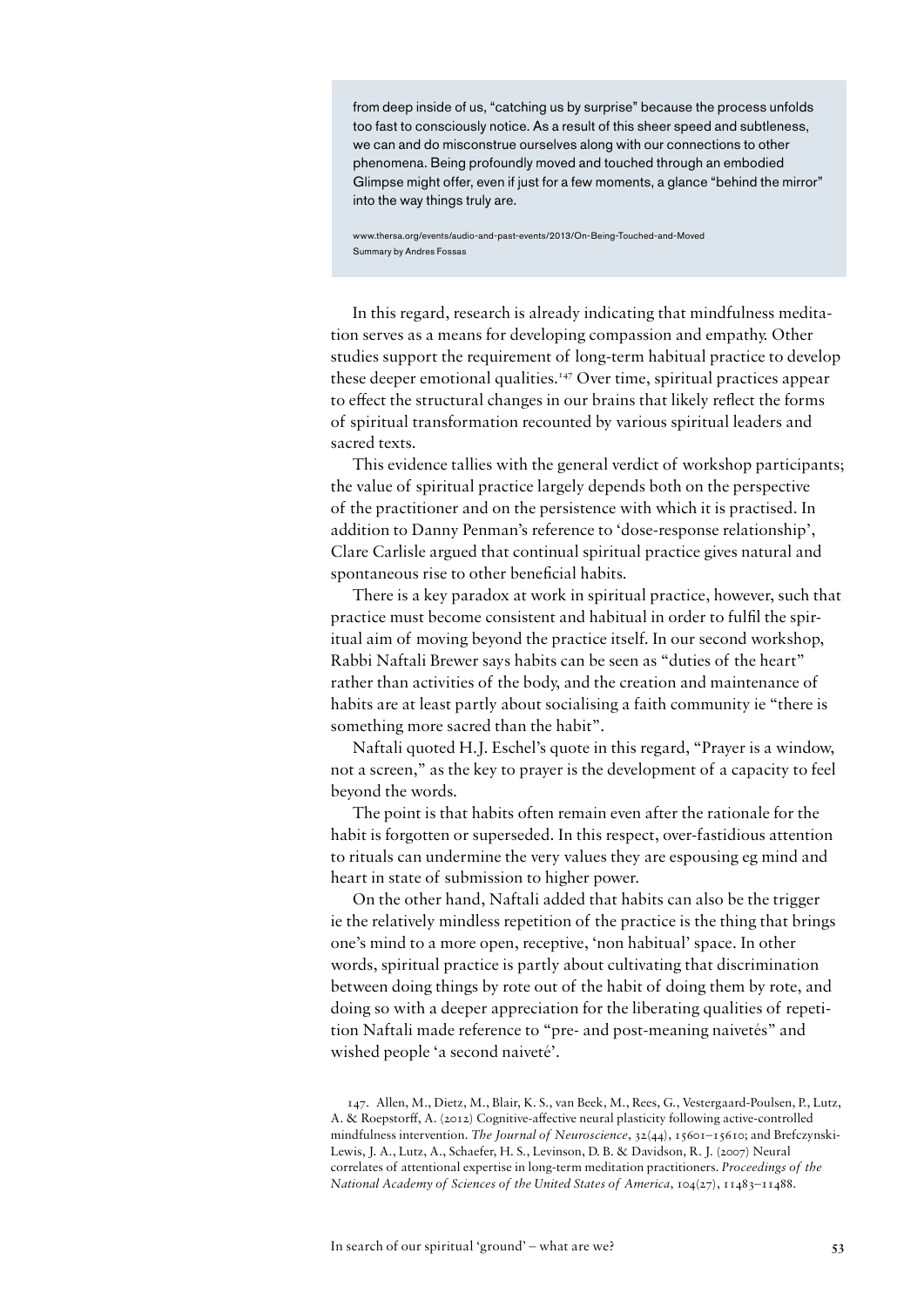*"The more one engages with spiritual practice, the more it seems to develop, deepen and complexify"*

The more one engages with spiritual practice, the more it seems to develop, deepen and complexify as a result. For instance, Elizabeth Oldfield compared the development of Christian prayer to the deepening of a friendship, although she emphasised that there is a sense of asymmetrical wisdom in the actual experience of prayer.

Clare Carlisle<sup> $148$ </sup> argued that one's attitude to habits is very closely connected to one's idea of freedom. However, for something to be habitual does not mean it is unfree: "Freedom is the uninhibited expression of our own nature. Not rational choice." The point was developed through the thought of Ravission: "Practice wills the repetition." The interplay of receptivity and resistance shapes our ethical and religious life, so meditation, for instance, is both about becoming receptive to some things and resistant to others.

Sloterdijk puts the point forcibly: "It is time to reveal humans as the beings who result from repetition. Just as the 19th century stood cognitively under the sign of production and the 20th under that of reflexivity, the future should present itself under the sign of the exercise."<sup>149</sup>

## Conclusions to section 2

The six relationships outlined in this section, connecting scientific findings with aspects of spiritual life or experience, form an important part of any argument for spirituality playing a larger role in the public realm. Taken together, these features of human nature show that the human need for the spiritual arises out of basic aspects of our physiology, psychology and sociology.

Spirituality does not thereby become a monolith. Believing is fundamentally social, but beliefs will differ, the sacred is universal, but lines of the sacred will be drawn differently, we are all an auto-pilot by default, but people will be relatively 'awake' or 'asleep' to differing extents, we can all taste the numinous, but spiritual experiences will range in frequency, meaning, duration and intensity; we all live in two different perceptual worlds, but some balance these worlds better than others; and we would all benefit from some form of spiritual practice, but nobody can say exactly where we should begin.

Spirituality therefore has some universal forms and structures but varying content. The challenge for us now is how to deepen the discussion in that context. How can we best speak of the spiritual in a way that helps us understand how best to live?

<sup>148.</sup> Clare outlined three principles of habits: 1.Repetition; 2.Receptivity to change and resistance to change (stable constant pattern); 3. Pathways, the path quality of habit formation and change.

<sup>149.</sup> Sloterdijk, P. (2013) op. cit. p.11.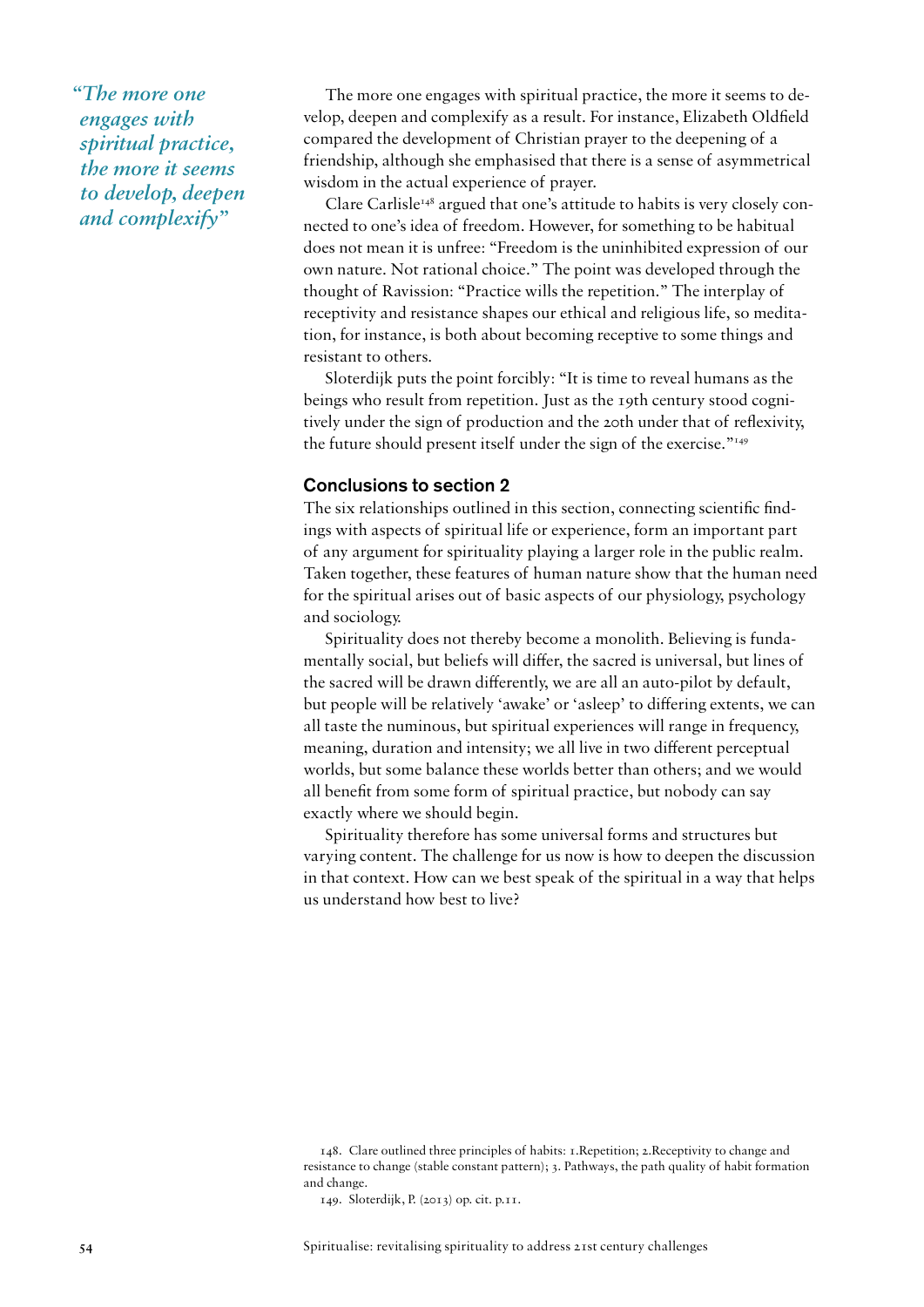# 3. Living from our ground, not our place

"We should find the centre of our spiritual lives beyond the code (of morals and laws) deeper than the code, in networks of living concern which are not to be sacrificed to the code, which must even from time to time subvert it." Charles Taylor<sup>150</sup>

Arising out of the foregoing understanding of the human 'ground', there is a cultural challenge to restructure our understanding of how the spiritual manifests, and why it matters. The task is to prevent our shared understanding of the spiritual collapsing into those more familiar and comfortable ideas that hover around it: the theological, cultural, ethical, aesthetic, emotional, scientific, mystical, psychological, and sociological; even though it contains elements of all of them, it is important to give spirituality conceptual integrity of its own that can be spoken of in accessible ways.

My suggestion is to think of spirituality in terms of four main aspects of human existence that are consistently distorted or misrepresented, but can and should be a larger part of the public conversation. From our workshops, literature review and public events it became clear we need to try work within certain core cultural discourses about themes that connect us at the deepest, most universal level. Love, death, self and soul were selected, not as an exhaustive or exclusive map, but to illustrate why the spiritual is not fringe or niche but right at the heart of our lives.

### Love (the promise of belonging)

"'God is Love' became 'love is God'."<sup>151</sup> Simon May

The centrality of love emerges from the emphasis on relationships arising from the social brain, the moral function of the sacred, and the role of practice in strengthening patterns of affect and behaviour.

Love has become almost synonymous with attraction and desire and romance, but these points of emphasis obscure a much deeper phenomenon. Jules Evans was one among a number of workshop participants

<sup>150.</sup> Taylor, C. (2007) *A Secular Age*. Cambridge, MA: Belknap Press. p.743.

<sup>151.</sup> May, S. (2011) *Love: A History*. London: Yale University Press.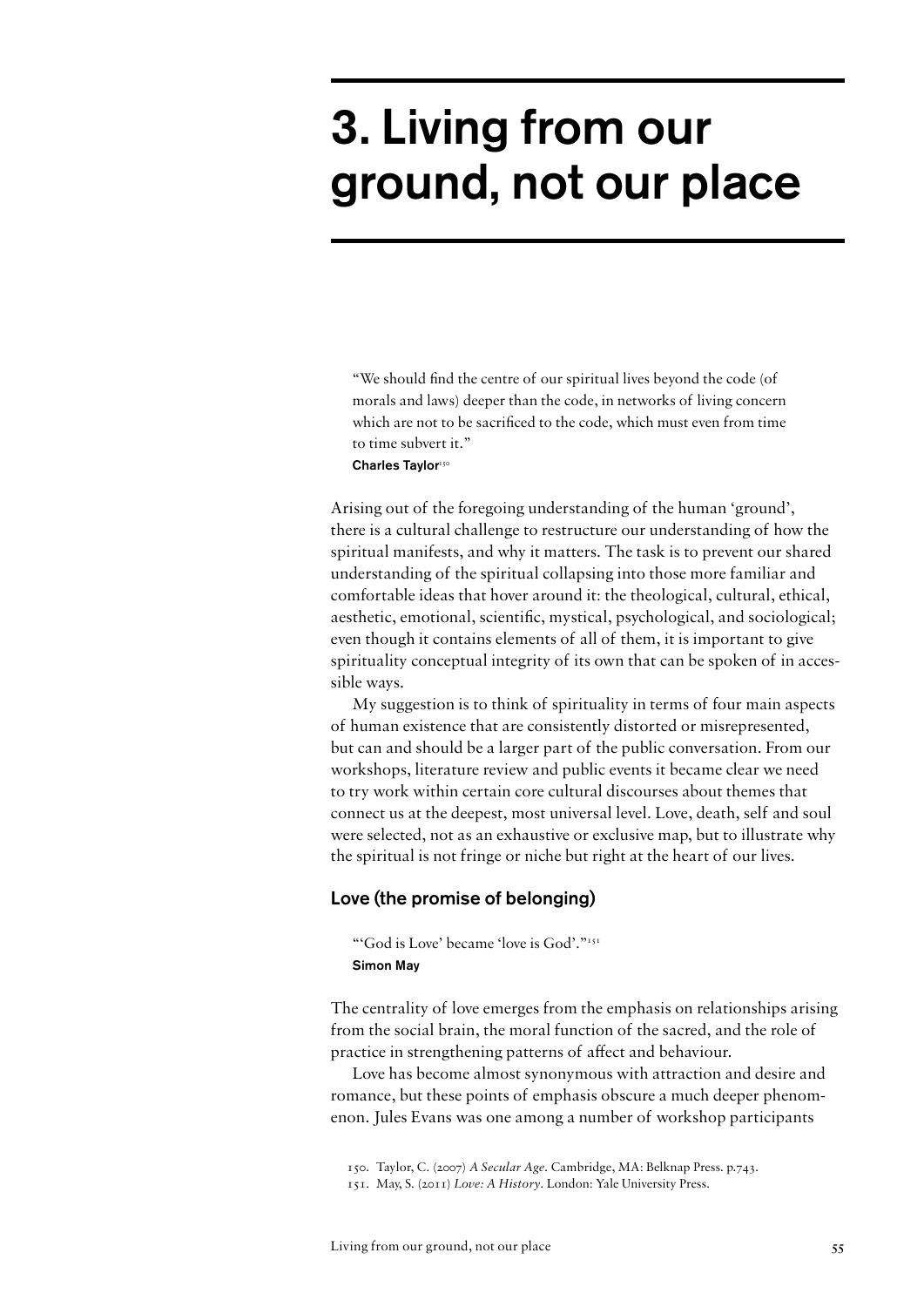*"The human longing for love has been described as a quest to fill a deeply profound void"*

who felt that love was an under-discussed element of spirituality. Speaking of his own transformative experiences, recounted in his book *Philosophy for Life*, Evans spoke of how the experience of love sometimes allows for a 'reset' of everything in one's life. Andrew Powell and Robert Rowland Smith alluded to the timeless quality of the experience of love, and indicated that we can't give depth to the spiritual without a direct appreciation of its role in our lives.

But how does that come about? The anthropologist Helen Fisher has come to think of love as "one of the most powerful brain systems on earth for both great joy and great sorrow". The human longing for love has also been described as a quest to fill a deeply profound void. In the book *Love: A History*, philosopher Simon May describes love as, "the rapture we feel for people and things… [that] sets us off on – and sustains – the long search for a secure relationship between our being and others".<sup>152</sup>

Love is associated with the desire to belong, which various psychologists view as an integral part of what makes us human.153 May further explains: "If we all have a need for love, it is because we all need to feel at home in the world." The erosion of religious affiliation and the sense of displacement in a globalising world place increased pressures on our capacity to "feel at home in the world" and, by definition, to love.

Among the many forms of love that a person can experience, the 'highest' form of love is often associated with spirituality. Religions, for instance, are known to attribute unconditional love exclusively to divine beings. For instance, the Bible states: "Whoever does not love does not know God, because God is love."154 According to Simon May, our modern idealised notion of romantic love is actually based on the unconditional form of divine love that is evident throughout the Bible – though perhaps most recognisably in Corinthians:

Love is patient, love is kind. It does not envy, it does not boast, it is not proud. It is not rude, it is not self-seeking, it is not easily angered, it keeps no record of wrongs. Love does not delight in evil but rejoices with the truth. It always protects, always trusts, always hopes, always perseveres. Love never fails.

These biblical conceptions of a "love that never fails" can be found in the present day notions of "eternal love" and "living happily ever after". May explains that modern ideas of romantic love have been hijacked from religious contexts, suffering a fundamental distortion in the process. Personal relationships are thus burdened by tacit expectations of unconditional love, ultimately resulting in dissatisfaction and disillusionment with the relationship. "To its immense cost" May argues, "human love has usurped a role that only God's love used to play." In further support of this view, various scholars on the subject view the notion of unconditional love as "mythical" and practically unattainable by humans. This then begs the question of why we find the notion of unconditional love so compelling that we judge our relationships by it.

<sup>152.</sup> Ibid.

<sup>153.</sup> Baumeister, R. & Leary, M. (1995) The Need to Belong: Desire for Interpersonal Attachments as a Fundamental Human Motivation. *Psychological Bulletin*, 117(3) 497–529*.* 154. 1 John 4:8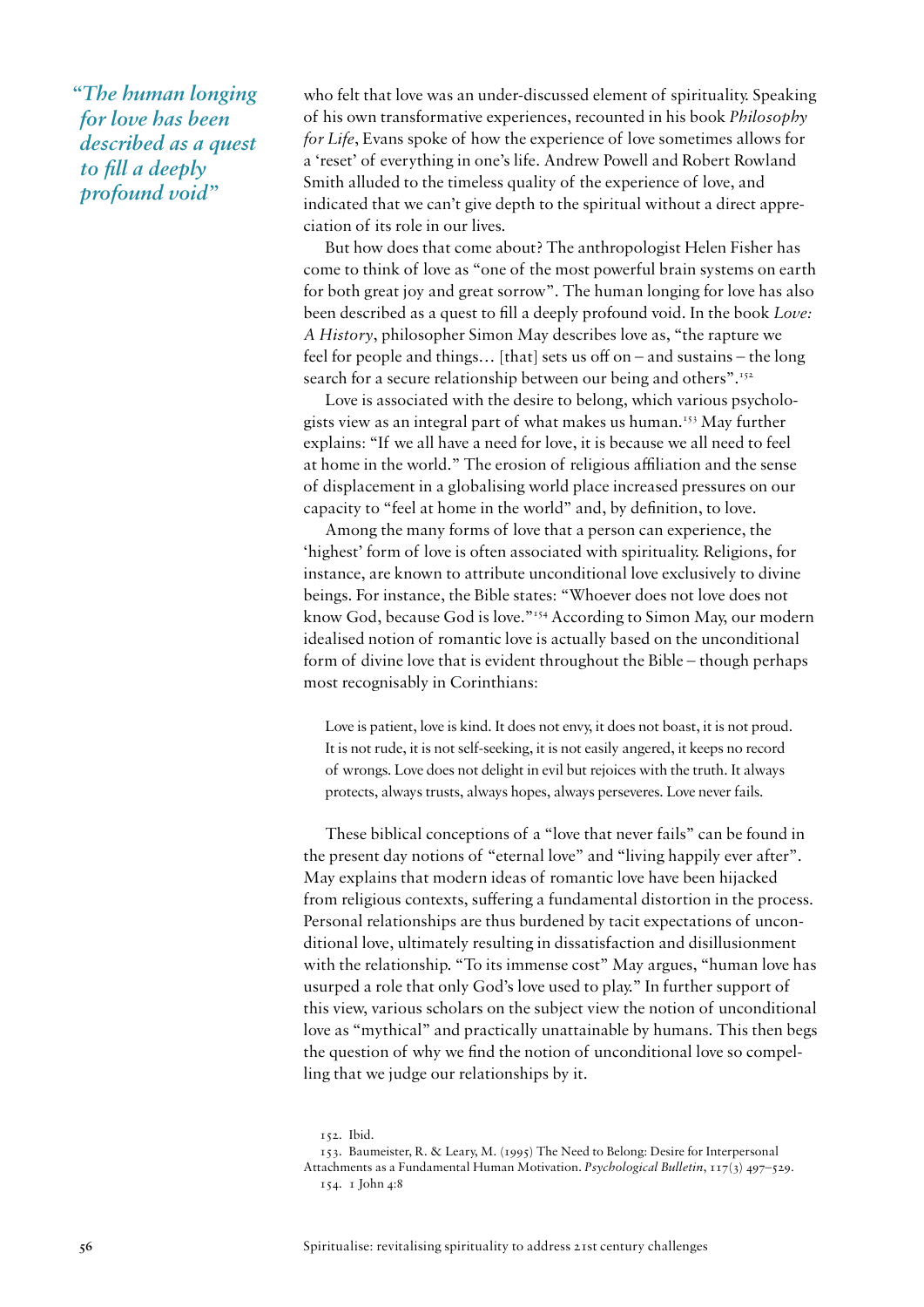The search for unconditional love may in fact be a manifestation of a deeper human longing for what Simon May calls "ontological rootedness". Life is naturally bereft of certainty and our bodies and personalities undergo several evolutions, to the point that recognising the person we were several years ago becomes a challenge. With the passage of time, our friends and loved ones undergo the same processes of change. Change is perpetual and pervasive and a love that is unfailing, everlasting, and unconditional represents an antidote to the transient nature of life, holding the promise of providing what May calls "an indestructible grounding for one's life".

Historically, such grounding was originally found in religion, spirituality, and the sacred. In his book, *We: Understanding the Psychology of Romantic Love,* Robert Johnson writes,

"So much of our lives is spent in a longing and a search – for what, we do not know. So many of our ostensible "goals", so many of the things we think we want, turn out to be the masks behind which our real desires hide; they are symbols for the actual values and qualities for which we hunger. They are not reducible to physical or material things, not even to a physical person; they are psychological qualities: love, truth, honesty, loyalty, purpose – something we can feel is noble, precious, and worthy of our devotion. We try to reduce all this to something physical – a house, a car, a better job, or a human being – but it doesn't work. Without realising it, we are searching for the sacred. And the sacred is not reducible to anything else."155

In our public event on love, Mark Vernon, echoing CS Lewis, offered four conceptions of love, but offered a developmental perspective.<sup>156</sup> The earlier transitions bring the realisation that another person exists, who not just gives, but receives love as well (from the first to second forms of love), and that people can nourish and be supported by various forms of love (from the second to third forms of love). The final and most complex form of love is spiritual in nature. Saint Augustine described this capacity for love as one that "reaches not just for others or for life, but for nothing less than the infinite". In other words, the fourth form of love relates to those elements that transcend people, things, and the self; the individual may realise that love is not dependent on any one person or thing, but rather that love is "already flowing through us", and has "in a sense, already *made* us." As in Corinthians above, this is a love that does not seek to possess or create, but just is.

We can catch a glimpse of this experience of love when we find ourselves welling up with emotion about things we deeply identify with. The centrality of love is closely connected to our extended period of infancy when we need to rely on others for so long, and perhaps we feel that deep interdependence more than we are allowed to express in an individualistic culture.

*"Change is perpetual and pervasive and a love that is unfailing, everlasting, and unconditional represents an antidote to the transient nature of life"* 

Simon May

<sup>155.</sup> Johnson, R. (1983) *We: Understanding the Psychology of Romantic Love*. New York: Harper Collins.

<sup>156.</sup> C.S. Lewis also described four types of love: (1) Affection (Storge); (2) Friendship (Philia); (3) Romance (Eros); and (4) Unconditional love (Charity or Agape). Lewis, C.S. (1960) *The Four Loves*. Geoffrey Bles.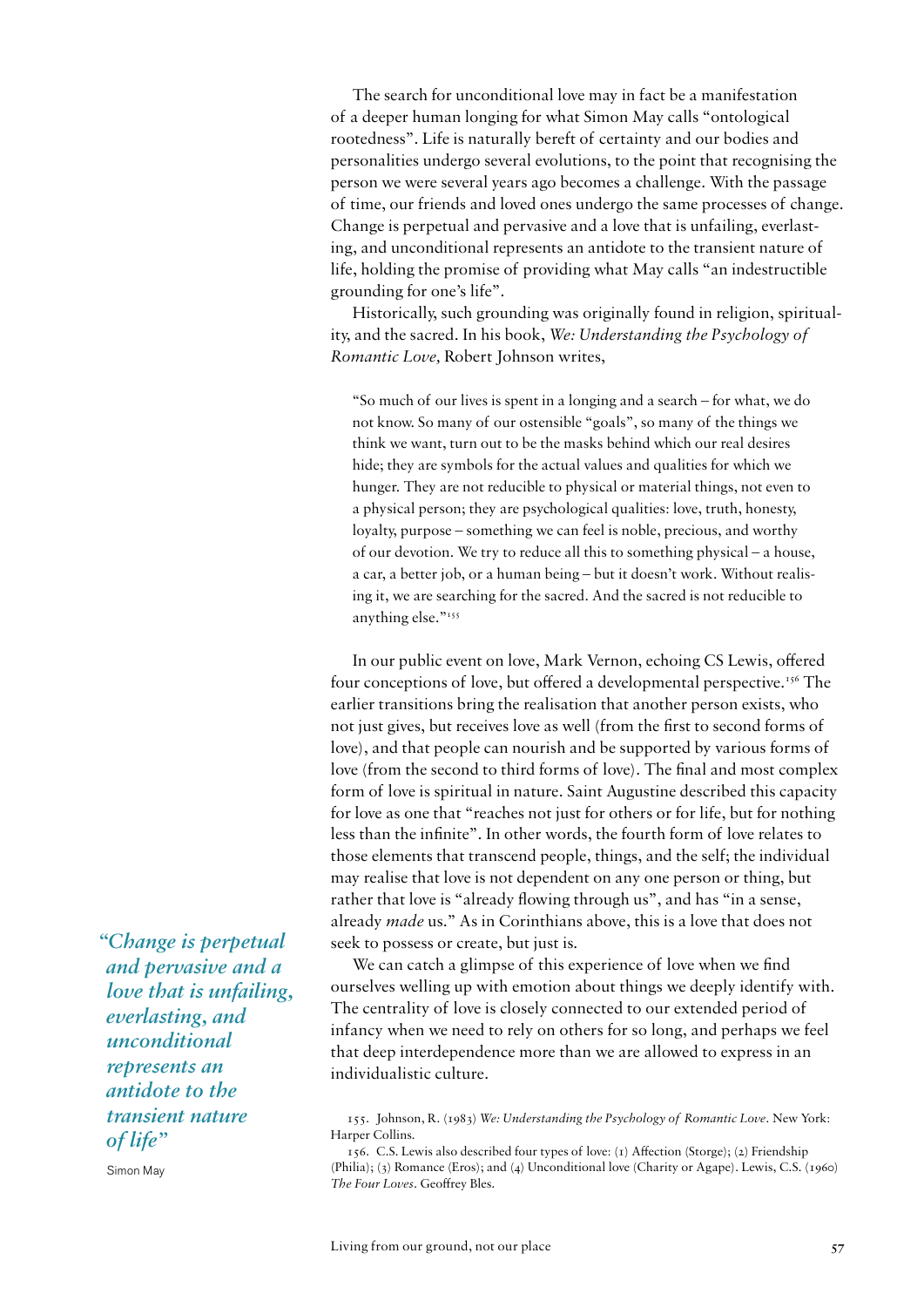What appears to be missing are discussions of how love and will come together, a key theme in the growing Psychosynthesis movement. As Devorah Baum indicated, maternal love has a ferocity; it's not passive or even particularly peaceful. Simon May argues that it is thanks to our desire for ontological rootedness that we can "unleash the will to value, defend, affirm, empathise with, and give to the supremely loved one in the most intense way possible".<sup>157</sup>

If we allow our experience of love to make our existential 'ground' clear to us, and even move us to tears, how do we harness that deep wellspring of meaning and power to act in the world? Martin Luther King seemed to recognise that this was our fundamental challenge:

"Power properly understood is …the strength required to bring about social, political, and economic change… One of the great problems of history is that the concepts of love and power have usually been contrasted as opposites – polar opposites – so that love is identified with the resignation of power and power with the denial of love. Now we've got to get this thing right…Power without love is reckless and abusive, and love without power is sentimental and anaemic… It is precisely this collision of immoral power with powerless morality which constitutes the major crisis of our time."<sup>158</sup>

The spiritual injunction here is to tap into the deep sources of our own power and love, and embark on the lifelong challenge of bringing them together in practice. In many ways that challenge is the overarching spiritual challenge that this report seeks to draw attention to.

<sup>157.</sup> May, S. (2011) op. cit. p.31.

<sup>158.</sup> Sourced from Kahane, A. (2010) *Power and love: A theory and practice of social change*. Berrett-Koehler Publishers.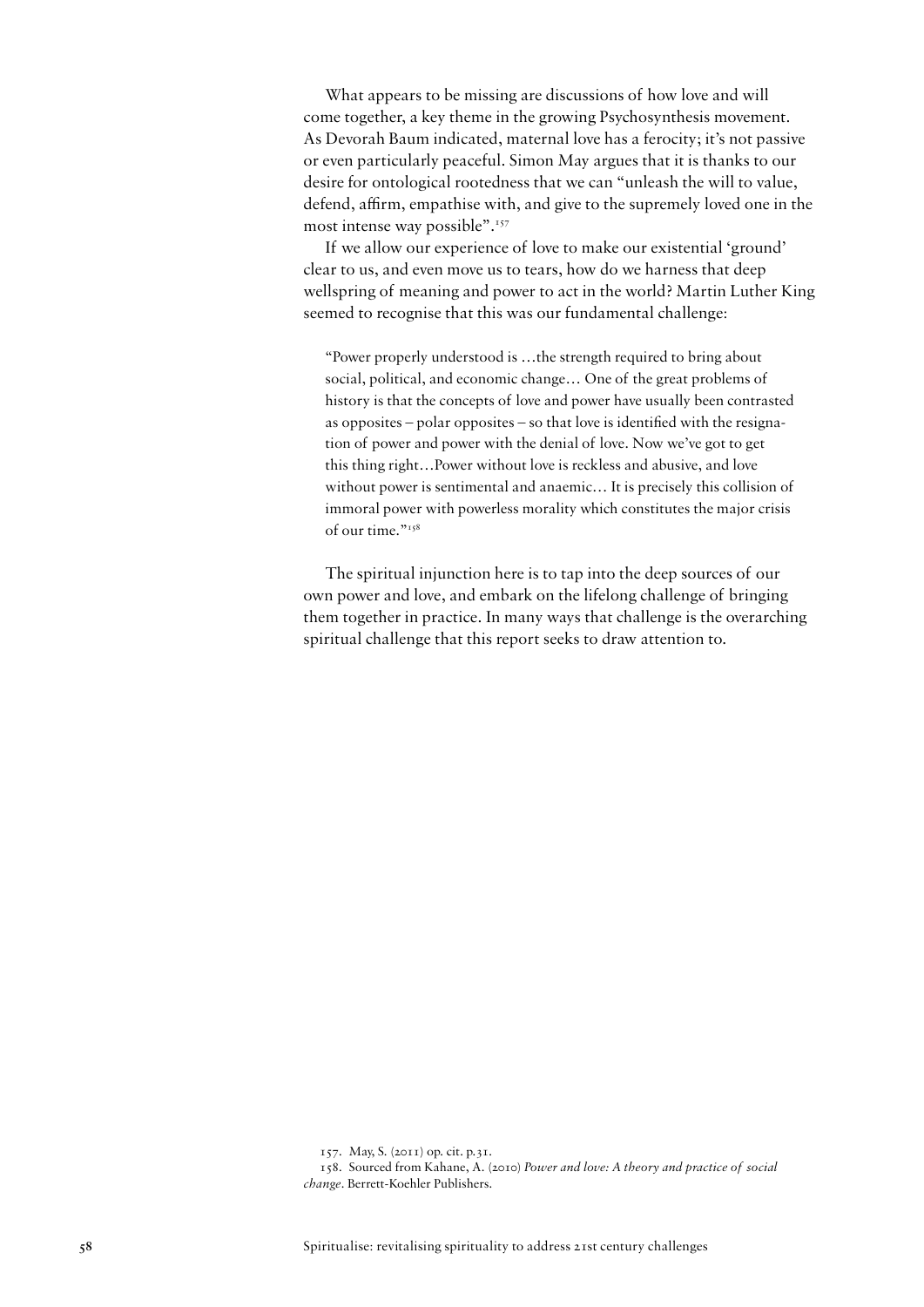

#### What Kind of Love Do We Need?

RSA Public Event Series on Spirituality (5 of 6) 17 July 2014

- Dust what seems to be the least important matter in the world, the absence of meaning – continually appears in religious and in literary texts as love itself. In other words, there is nothing but love.
- Dr Devorah Baum, English lecturer and panellist at the RSA event What Kind of Love Do We Need?

Love was the focal point of the RSA's fifth of six public events on spirituality. Dr Jonathan Rowson opened the event by describing a recent instrumental and concerning shift in global consciousness: from intrinsic values to extrinsic values, from evidence to data, from mythos to logos, from wisdom to an overabundance of information, and, perhaps more simply, to an increasing sense of losing touch with the roots of meaning. This latter shift, concerning the loss and erosion of meaning, seems to plague spirituality and love alike. Jonathan quoted Lebanese poet Khalil Gibran to illustrate a deeper meaning of love that lies in stark contrast to modern notions of love-as-comfort, pleasure, and/or happiness:

"When love beckons to you, follow him, Though his ways are hard and steep."

"And think not you can direct the course of love, for love, if it finds you worthy, directs your course."

Psychotherapist Mark Vernon followed up with a rich intellectual exploration of how our understanding and expression of love can evolve over the lifespan. Four different and increasingly complex developmental positions, or stages, of love are identified. Most adults experience and have developed positions one through three, but interestingly, it is the final position (fourth) that involves spirituality implicitly. Narcissistic love, the first position, is most evident in the newborn whose needs are quickly fulfilled shortly after his or her desire is expressed (ie, via crying, screaming, etc). As the child develops, he or she begins to realise that they are not the only creature in the universe. "Life expands as a result" and shifts to the second position: dyadic love. This can be seen in the exclusive or insular type of love between mother and child, young infatuated lovers, pious believer and God, etc, where little or nothing beyond the dyad seems to matter. The third position – romantic love – involves a "triangulation", in which the dyadic relationship expands to include other people, interests, and values. "Friendship is the love of this phase," Mark explains. The fourth and final position, transpersonal love, is described as spiritual and "beyond language." A person at this position may have a capacity for love, or for relating, to another shortly after meeting. "Love as the ground of being itself", Mark concludes.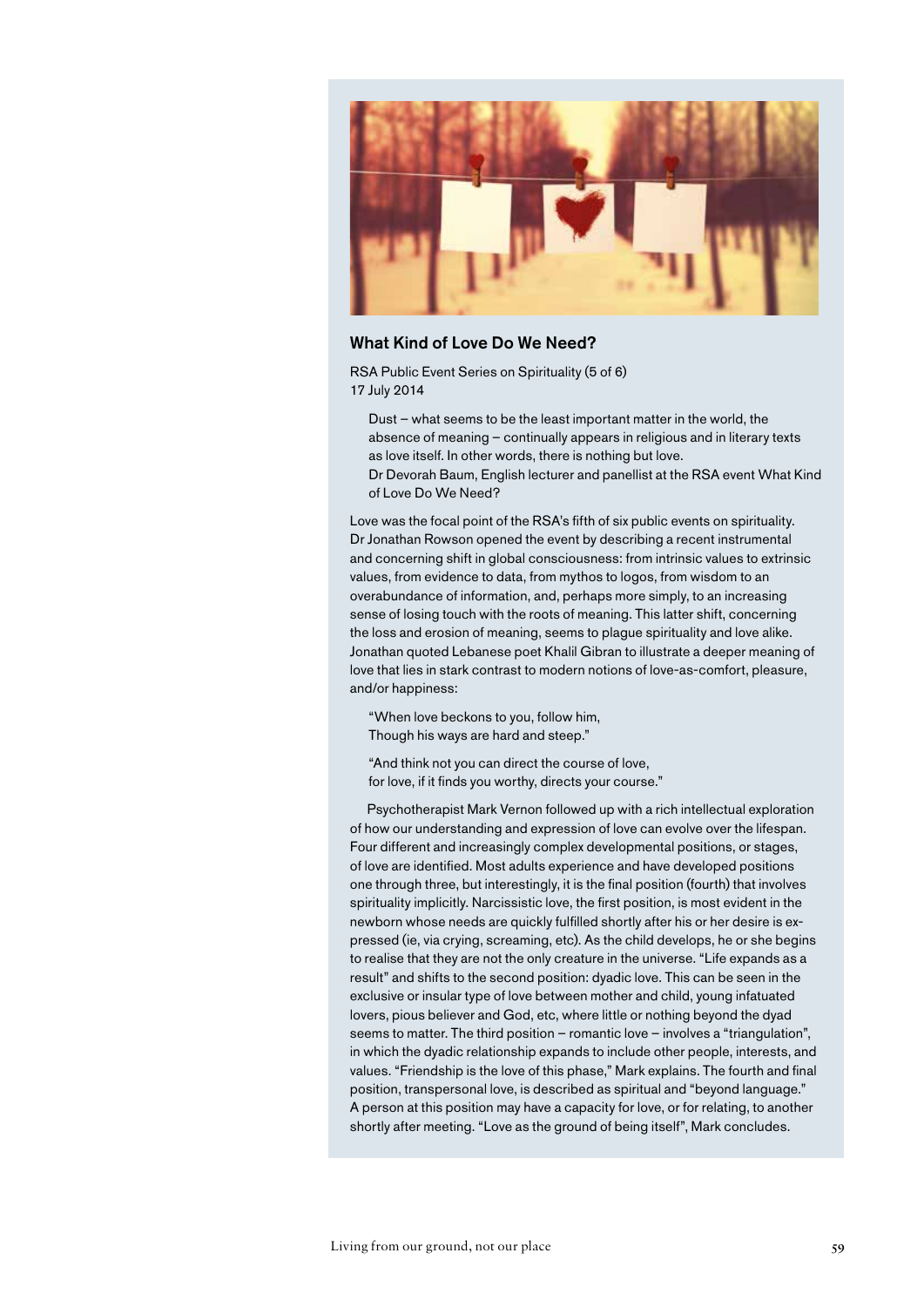Dr Devorah Baum wove a rich and elaborate picture of love as a profound force that propels us toward union, growth, separation, and suffering. "Freedom is the word that love conjures up… a mirage of blissful unity, of satiated desires, of Eden" but paradoxically, "to 'fall' in love is the sinful, the criminal, the anarchic, the loss of innocence, the agony of separation, and the exile from Eden". She describes love as an unruleable emotion, sometimes characterised by "ferocity, desire, and madness". "Loving someone" she states, "or even caring for someone doesn't mean that you're not going to screw them or yourself up in unforeseeable ways." Delving further into complexity and ambiguity, Devorah describes love as a force that "hurtles us into the other, the stranger, the unknown". In this sense, passionate love attempts to merge with the other, breaking down the barriers that separate our minds, bodies, and souls. Love profoundly challenges us with the "inevitability of loss" and the inability to fully or forever possess the object of one's love. For love to mature, she explains, "the love we need must be transformed into the love we want", or rather into the "kind of love that we can live without". Evolution entails not the renunciation of desire, but simply the recognition that "living without, is at the heart of it".



From left to right: Mark Vernon, Dr Jonathan Rowson, Dr Devorah Baum at the RSA event: What Kind of Love Do We Need? www.thersa.org/events/audio-and-past-events/2014/what-kind-of-love-do-we-need Summary by Andres Fossas

## Death (the awareness of being)

"I face up to death but then I flip back into denial. Surely that's what it's like? I lie in bed in the small hours of the morning, absolutely terrified by the apprehension of my own dissolution…And then I go to sleep and wake up in the morning and make toast." Will Self159

Given that the etymological root of spirituality means vitality or aliveness, it may seem paradoxical to argue that death is at the heart of it. Still, death becomes an unavoidable subject of inquiry when you reflect on the fact we live and age mostly on auto-pilot (as described in section 2, Automatic processing), and that our bodies are mortal (explored further in section 2, Embodied cognition). Death is the quintessential feature of our existential 'ground', and the discomfort we have in facing up to it is a large part of the reason we prefer to focus our lives on our social or economic 'place'. Moreover, as the greatest human

159. Self, W. (2014) Let's Talk About Death. RSA public event, 23 June. [Video file] Available at: www.youtube.com/watch?v=7lE0uT5Kyt4 (circa 51:28)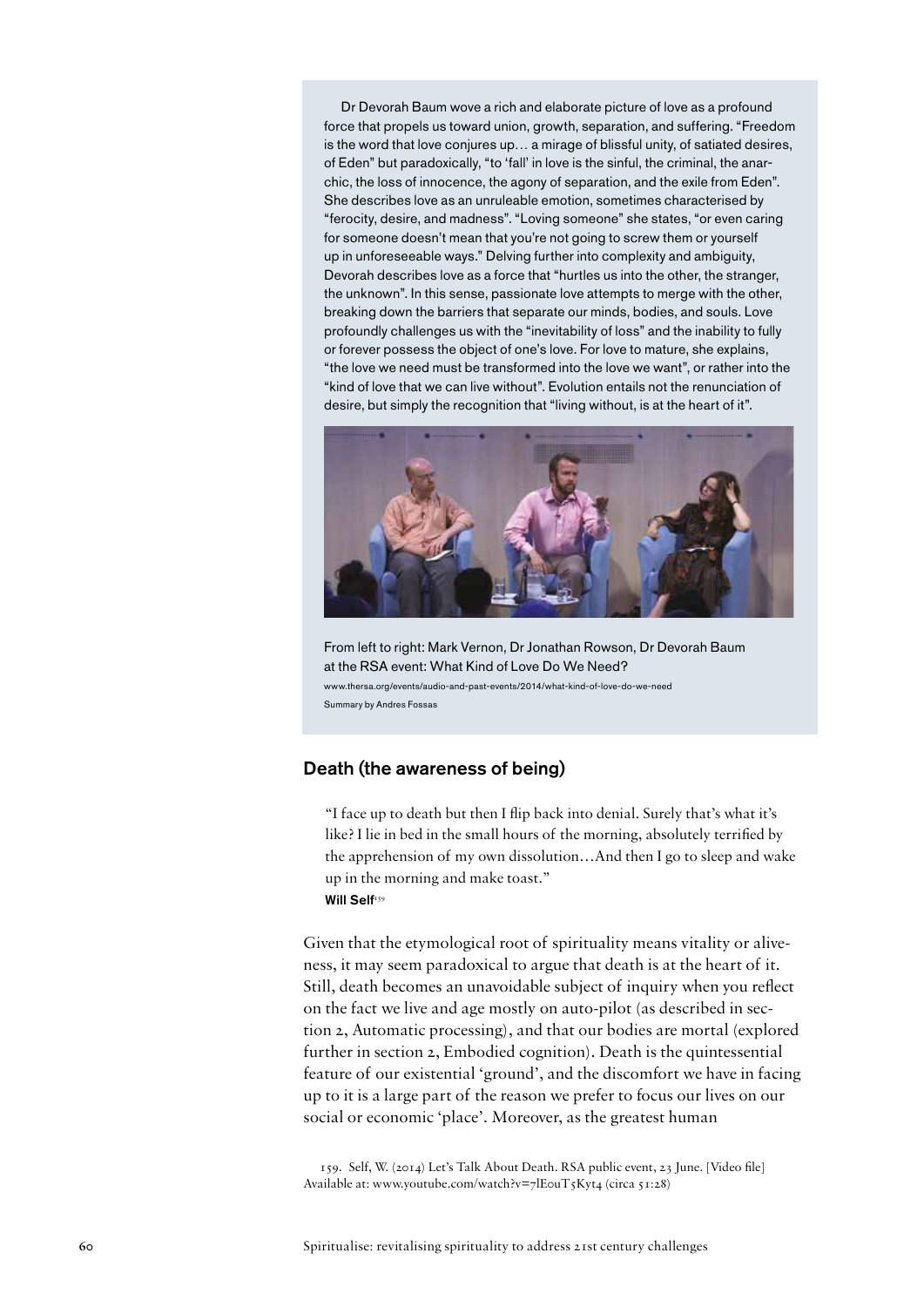uncertainty, death is often regarded as a major stimulus for the origin of religion.<sup>160</sup>

In our first workshop we experienced perhaps the most intense moment of the entire project when our guest speaker Sam Sullivan, President of Global Civic Policy Society and former Mayor of Vancouver offered a captivating account of the spiritual dimensions of his sustained political commitment. He suffered a skiing accident when he was nineteen, which left him quadriplegic, in a wheelchair for life. Soon after the accident, while contemplating suicide, he imagined his own death in vivid, visceral and bloody terms. After meticulously simulating the gunshot in his imagination, he described how he felt, now as the witness to his own continued breathing, noticing with singular intensity the sensation that remained in his disabled body, but highly functional mind; only now from a renewed, life-affirming perspective: "There seems to be some helpful movement, I thought…Somebody could do something with that. Hey, *I* could do something with that."

This simulated death experience brought him out of despair, and sustained spiritual practice related to stoicism helped him forge a celebrated career in disability activism and public service, which continues.<sup>161</sup>

Sam Sullivan's case is striking, but there is a large literature on neardeath experiences (NDEs) and post-traumatic growth (PTG) that suggests it is part of a familiar pattern. Close encounters with death are often referred to as "spiritual catalysts" that can result in surprisingly positive outcomes for the individual.162 Those who report NDEs, for instance, by either coming close to dying or actually reaching 'clinical death', describe profound shifts in deeply-held views. The most common shifts are characterised as: greater appreciation for life, concern for others, acceptance of death/mortality, concern for meaning, heightened sense of spirituality, and lack of concern for materialism and impressing others.<sup>163</sup>

In his celebrated Stanford commencement speech, Steve Jobs contextualised why death is a spiritual catalyst as follows:

"Remembering you are going to die is the best way of avoiding the trap of thinking you have something to lose. You are already naked. There is no reason not to follow your heart." Steve Jobs164

Beyond all the great contributions, my main reflection concerns the connection between the public salience of death and research in the social psychology of values championed by the 'Common Cause' approach to

<sup>160.</sup> Hood, R. W., Jr., Hill, P. C. & Spilka, B. (2009) *The psychology of religion: An empirical approach* (4th edition). New York, NY: Guilford.

<sup>161.</sup> I am very grateful to Jules Evans for arranging this, and for Sam Sullivan for sharing so openly.

<sup>162.</sup> See, for example: Cozzolino, P. J., Staples, A. D., Meyers, L. S. & Samboceti, J. (2004) Greed, death, and values: From terror management to transcendence management theory. *Personality and Social Psychology Bulletin*, 30(3), 278–292.

<sup>163.</sup> Ring, K. (1980) *Life at death: A scientific investigation of the near-death experience*. New York: Coward, McCann, & Geoghegan. As cited in Cozzolino et al., (2004).

<sup>164.</sup> Jobs, S. (2005) Stanford Commencement address. [Video File] Available at: www. youtube.com/watch?v=UF8uR6Z6KLc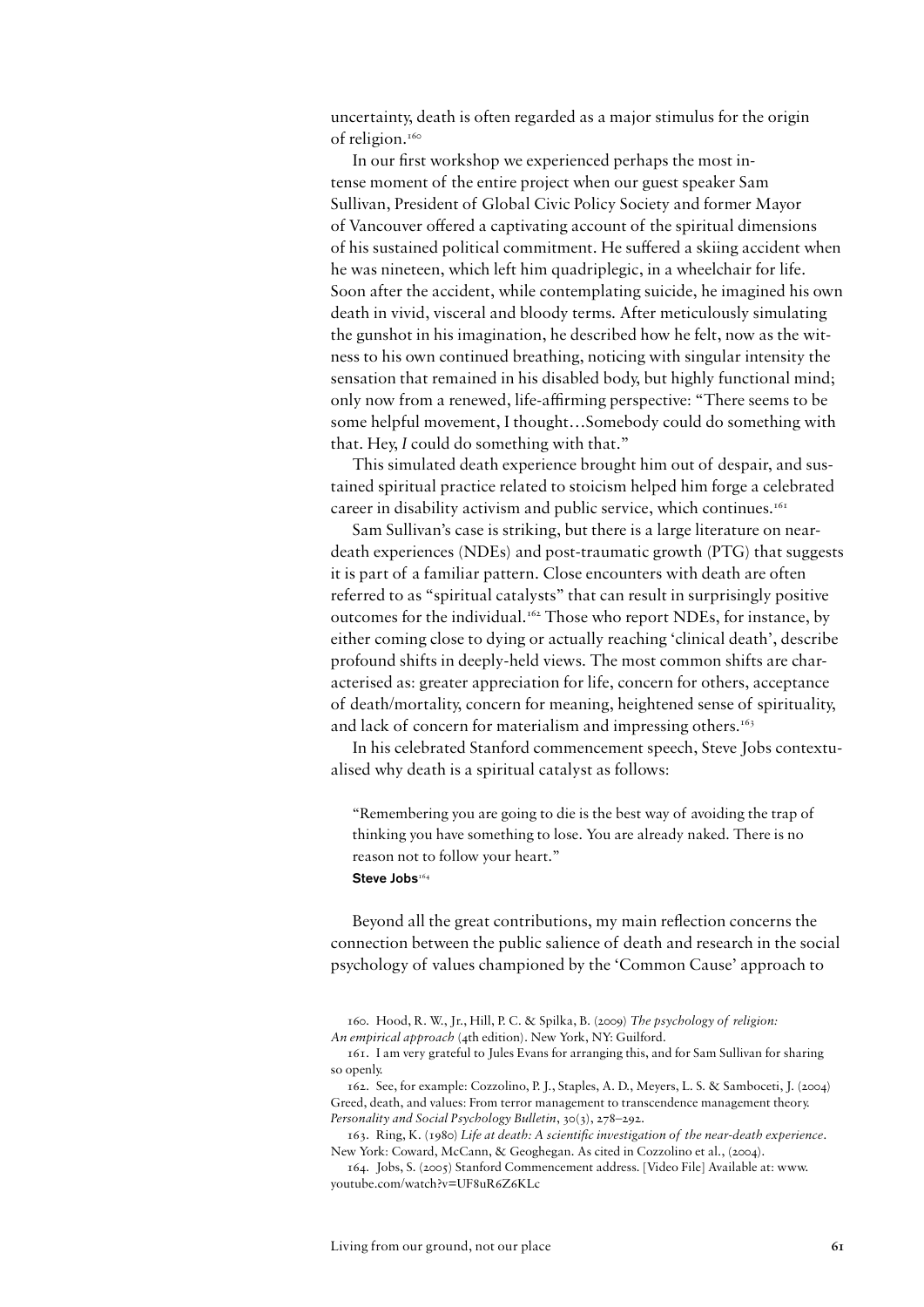*"If reflecting on our own deaths tends to promote intrinsic values and weaken extrinsic values, and concealing death has the opposite effect, our cultural representations of death clearly have political and economic implications"*

social change.<sup>165</sup> One of their leading tenets is that appealing to extrinsic motivations (fame, money, status) can be a technical solution to short term behaviour change, but it will undermine long term behaviour change which requires an alignment of intrinsic values (love, nature, craft) with the desired change. If reflecting on our own deaths tends to promote intrinsic values and weaken extrinsic values, and concealing death has the opposite effect, our cultural representations of death clearly have much greater political and economic implications than we tend to realise.

So why don't we do just that? Because death is terrifying, and facing up to it requires extraordinary courage. In the Pulitzer-Prize winning book, *The Denial of Death*, cultural anthropologist Ernest Becker writes:

"The idea of death, the fear of it, haunts the human animal like nothing else; it is a mainspring of human activity – designed largely to avoid the fatality of death, to overcome it by denying in some way that it is the final destiny of man."166

In social psychology, terror management theory (tmt) originated as an empirical framework for Ernest Becker's ideas and has since spawned hundreds of published studies.<sup>167</sup> The theory holds that reminders of one's own death (ie, *mortality salience*) trigger existential anxiety and give rise to a host of unsavory unconscious behaviours and defenses to alleviate it.<sup>168</sup>

In general, thoughts of death prompt individuals to hold on more rigidly to their current worldviews and beliefs. In over 300 peer-reviewed scientific studies, participants responded to reminders of death by more strongly holding onto and defending their cultural worldviews, whatever they happen to be. For instance, when examined through a political lens, death anxiety promoted aggression towards people with rival political beliefs and support for charismatic leaders with shared beliefs.<sup>169</sup> More generally, increased mortality salience leads to more favourable judgments of similar others, less favourable views of dissimilar others, greater discomfort when one personally violates a cultural norm, harsher penalties prescribed for the cultural transgressions of others, and an increased sense of greed.<sup>170</sup> The increased in-group bias and out-group prejudice observed in Americans during the aftermath of 9/11 provides a real-world

165. Crompton, T. (2010) *Common Cause: the case for working with our cultural values*. COIN; Campaign to Protect Rural England; Friends of the Earth; Oxfam; WWF. See also broader work of Public Interest Research Centre, which builds on this report.

166. Becker, E. (1973) *The Denial of Death.* New York: Simon & Schuster.

167. Burke, B. L., Martens, A. & Faucher, E. H. (2010) Two decades of terror management theory: A meta-analysis of mortality salience research. *Personality and Social Psychology Review, 14(2), 155–195.*

168. Greenberg, J. Solomon, S. & Pyszczynski, T. (1997) *Terror management theory of self-esteem and cultural worldviews: Empirical assessments and conceptual refinements*. Academic Press.

169. Cohen, F. & Solomon, S. (2011) The politics of mortal terror. *Current Directions in Psychological Science, 20(5), 316–320.*

170. For reviews, see Burke, B. L., Martens, A. & Faucher, E. H. (2010) Two decades of terror management theory: A meta-analysis of mortality salience research. *Personality and Social Psychology Review*, 14(2), 155–195; and Tritt, S. M., Inzlicht, M. & Harmon-Jones, E. (2012) Toward a biological understanding of mortality salience (and other threat compensation processes). *Social Cognition*, 30(6), 715–733.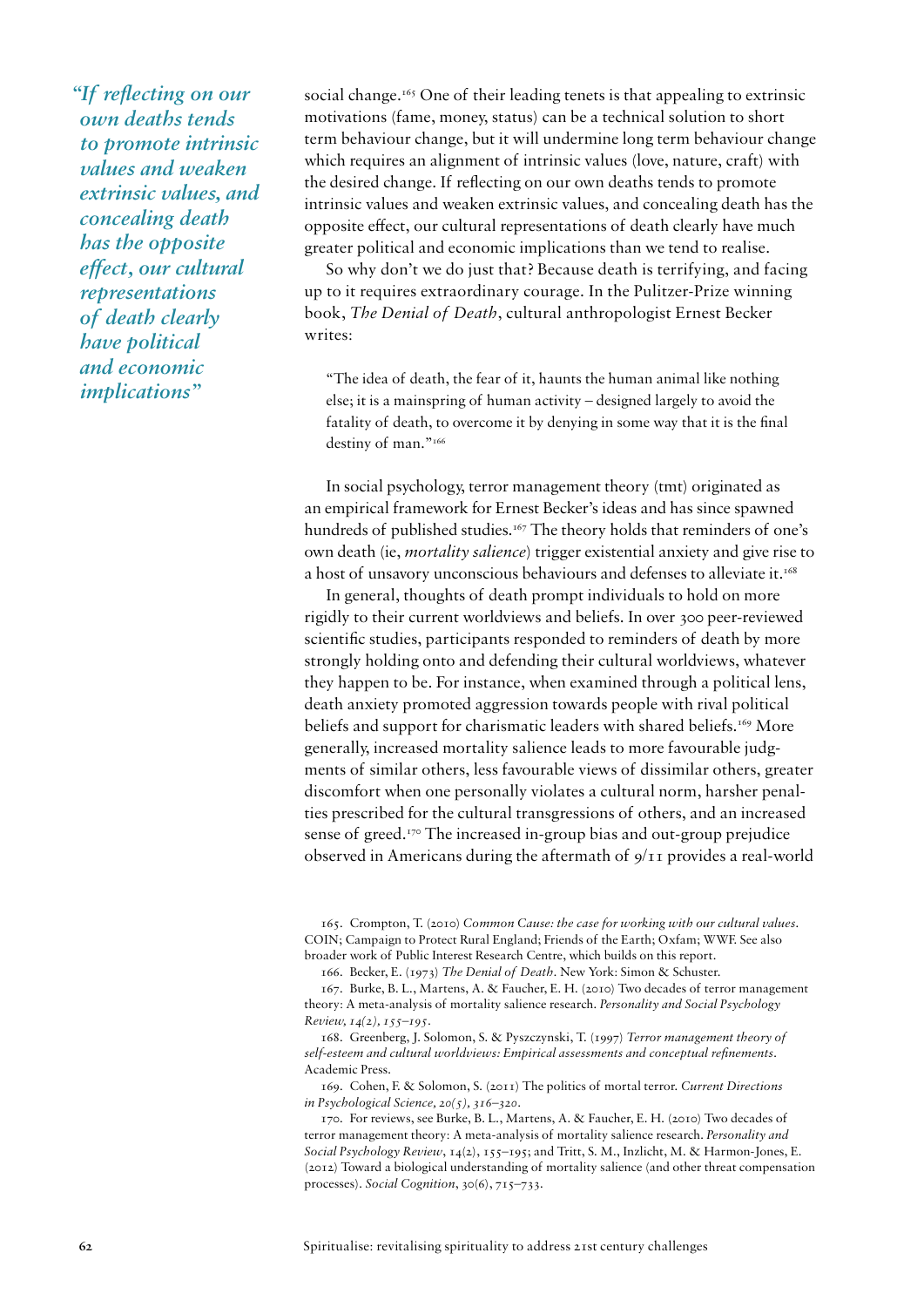illustration of these effects.171 Surprisingly, even very subtle or indirect reminders of mortality, such as mere attention to one's own body<sup>172</sup> or a comparison of humans to animals,<sup>173</sup> can activate our defences against the threat that death represents.

As our first speaker in the public event on death, philosopher Stephen Cave spoke to the audience as follows:

"Death is a Taboo, maybe our last taboo<sup>174</sup>...Death shifts you into a different gear…If you are religious you'll now be feeling more religious. If you are patriotic you'll now be feeling more patriotic. Whatever the core of your worldview is, because we've mentioned the death word, you'll now be holding on to it more tightly and will more aggressively defend it."

At face value, there is therefore conflicting evidence; awareness of death appears to focus our lives for the better, but it also leads to a kind of toxic tribal entrenchment. This is where the emphasis on experience and practice that spirituality offers has explanatory power and social significance. The psychological defences just described apply to cognitive reminders of death but not to actual lived encounters with death. In an excellent e-book *Meeting Environmental Challenges*, Tom Crompton and Tim Kasser review the evidence from social psychology to make the point very clearly: brief reminders of mortality tend to activate values of self-interest and destructive impulses (pp.19–22) but the most striking example came from participants in writing in a simulated forestry-management scenario, in which briefly writing about their own deaths lead them to want to chop down more trees. However, a sustained, reflective meditation on death can increase concern for others (human and non-human) (pp.  $48-49$ ).<sup>175</sup>

This modern evidence chimes well with spiritual traditions. In our public event on death, Dr. Joanna Cook gave a vivid account of an experience that formed part of being a Buddhist nun in Thailand: "I was given a photographic atlas of the body and I was asked to meditate on it. So the idea here is that one sits with the images of dissected corpses and then imaginatively extends one's understanding of the photos into one's understanding of one's own person. Now at first it was really frightening, and then exhilarating and then quite transformative. But initially I had to leave the book outside at night."

172. Goldenberg, J. L. (2005) The Body Stripped Down An Existential Account of the Threat Posed by the Physical Body. *Current Directions in Psychological Science*, *14*(4), 224–228.

174. In his comments on this report, Ian Christie made an interesting challenge to this point: "Whose last taboo, though? 'Our' here seems to mean: 'liberal atheist-humanists' last taboo. It is not a taboo in the religious traditions. As with the other categories, we are confronting a situation in which liberal humanism, agnostic at least and atheist at most, is struggling to find answers to ultimate questions that the faith traditions have tackled for millennia, but cannot bring itself to look at the process and findings they have come up with. Perhaps the last taboo for liberal humanism is the acknowledgement that it has a lot to learn from traditions whose premises and goals it wishes to deny?"

175. Crompton, T, and Kasser (2009) Meeting Environmental Challenges: The Role of Human Identity. Surrey: WWF-UK. Available at: www.assets.wwf.org.uk/downloads/meeting\_ environmental\_challenges\_\_\_the\_role\_of\_human\_identity.pdf

*"Awareness of death appears to focus our lives for the better, but it also leads to a kind of toxic tribal entrenchment"* 

<sup>171.</sup> Pyszczynski, T., Solomon, S. & Greenberg, J. (2003) *In the wake of 9/11: The psychology of terror*. Washington DC: American Psychological Association.

<sup>173.</sup> Beatson, R. M., & Halloran, M. J. (2007) Humans rule! The effects of creatureliness reminders, mortality salience and self-esteem on attitudes towards animals. *British Journal of Social Psychology*, *46*(3), 619–632.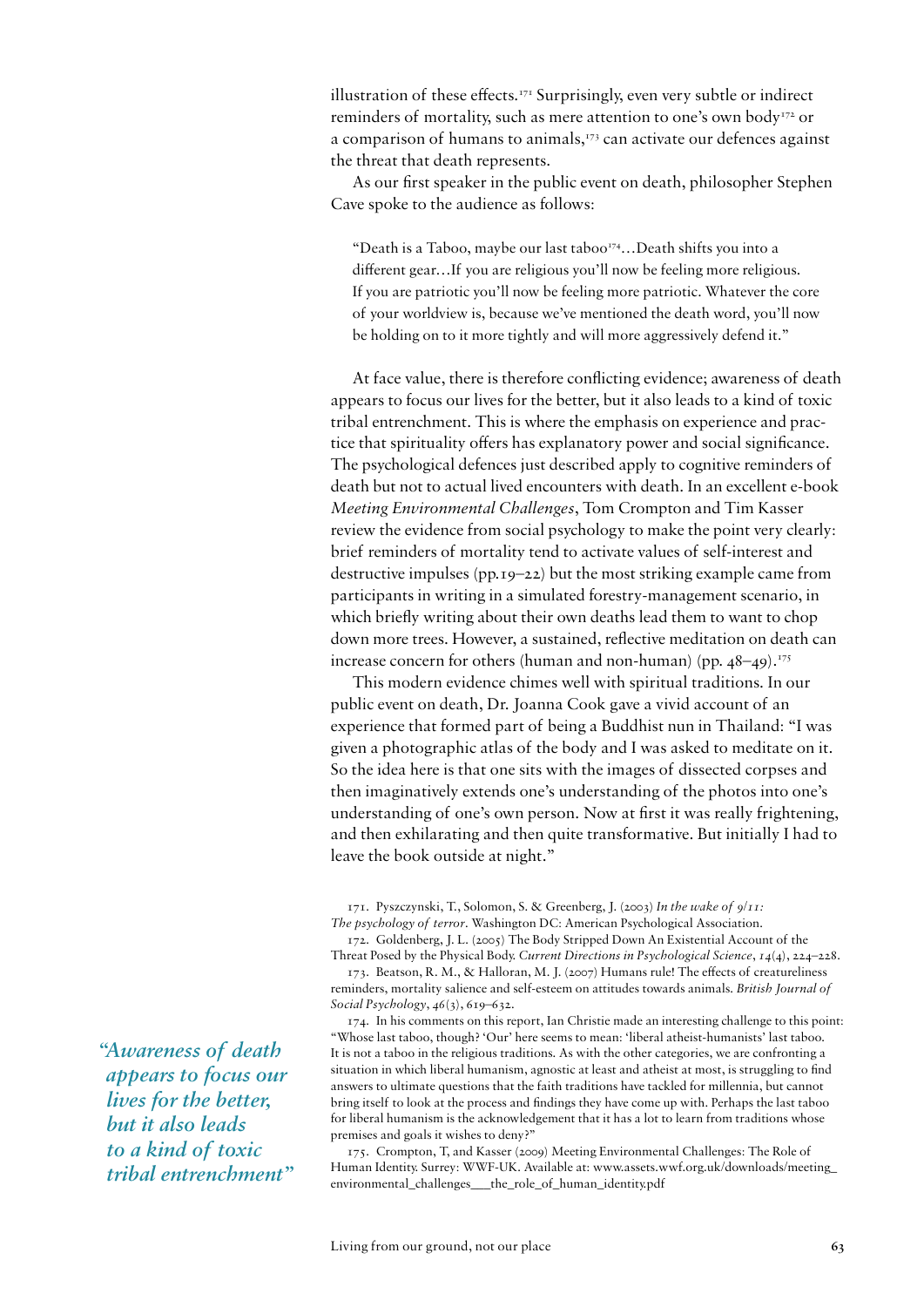Such practices may seem bizarre or morbid by western social standards, but they allow human minds to reach a sort of psychological truce with our mortal enemy in the most literal sense. Dr. Cook elegantly articulates this notion: "…there's no cheating death here; the meditator learns to stare down the vertiginous fact of her own mortality, unflinchingly and intentionally. And it's in so doing that religious principles move from propositional beliefs into experiential reality…".

Echoing this point about religions grasping the need to know death experientially, Will Self remarked that Christianity "does death well", even to the extent of engendering belief in God:<sup>176</sup>

"When I say, as an agnostic, that religion does death well, what I mean is, that the part of me that is a genuine agnostic is swayed, under the influence of a Christian funeral. I couldn't believe I think they do it well if I was sitting there thinking this is obviously…Sky-God nonsense, clearly part of me is responding."177

The point is that if you are going to 'do' death, it is important to do it well, and not least because doing so offers clarity into what is most meaningful in life. Consider that Bronnie Ware, a palliative nurse, distilled the five most common regrets of dying individuals from numerous firsthand accounts (Ware, 2012a):

- **1.** I wish I'd had the courage to live a life true to myself, not the life others expected of me.
- **2.** I wish I didn't work so hard.
- **3.** I wish I'd had the courage to express my feelings.
- **4.** I wish I had stayed in touch with my friends.
- **5.** I wish that I had let myself be happier.

Insofar as the five listed regrets are considered to be "emotionally meaningful", they may all be mediated by the construct of authenticity (even the second goal, "I wish I didn't work so hard" was reported to work in service of nourishing interpersonal relationships). Authenticity has been defined as the unhindered expression of one's true or core self in daily life.<sup>178</sup> The essence of this construct is plainly described in Kübler-Ross and Kessler's book, *Life lessons: Two experts on death and dying teach us about the mysteries of life and living.* The authors write: "Deep inside all of us, we know there is someone we were meant to be. And we can feel when we're becoming that person. The reverse is also true. We know when something's off and we're not the person we were meant to be" (2001).

Realising that one is approaching death seems to have a significant impact on the types of goals people pursue. According to socio-emotional

<sup>176.</sup> In his feedback on the paper, Ian Christie wrote: "But doing it well in the Christian sense is not just about having a good style of send-off and a gift for striking the right note of depth and solemnity….'Doing Death' is not just about process but also about trust, hope and conviction about things which are actually the ultimate facts of the matter in existence.

<sup>177.</sup> Self, W. (2014) Let's Talk About Death. RSA public event, 23 June. [Video file] Available at: www.youtube.com/watch?v=7lE0uT5Kyt4 (circa 37:10)

<sup>178.</sup> Kernis, M. H., & Goldman, B. M. (2006) A multicomponent conceptualisation of authenticity: Theory and research. *Advances in experimental social psychology,* 38, 283–357.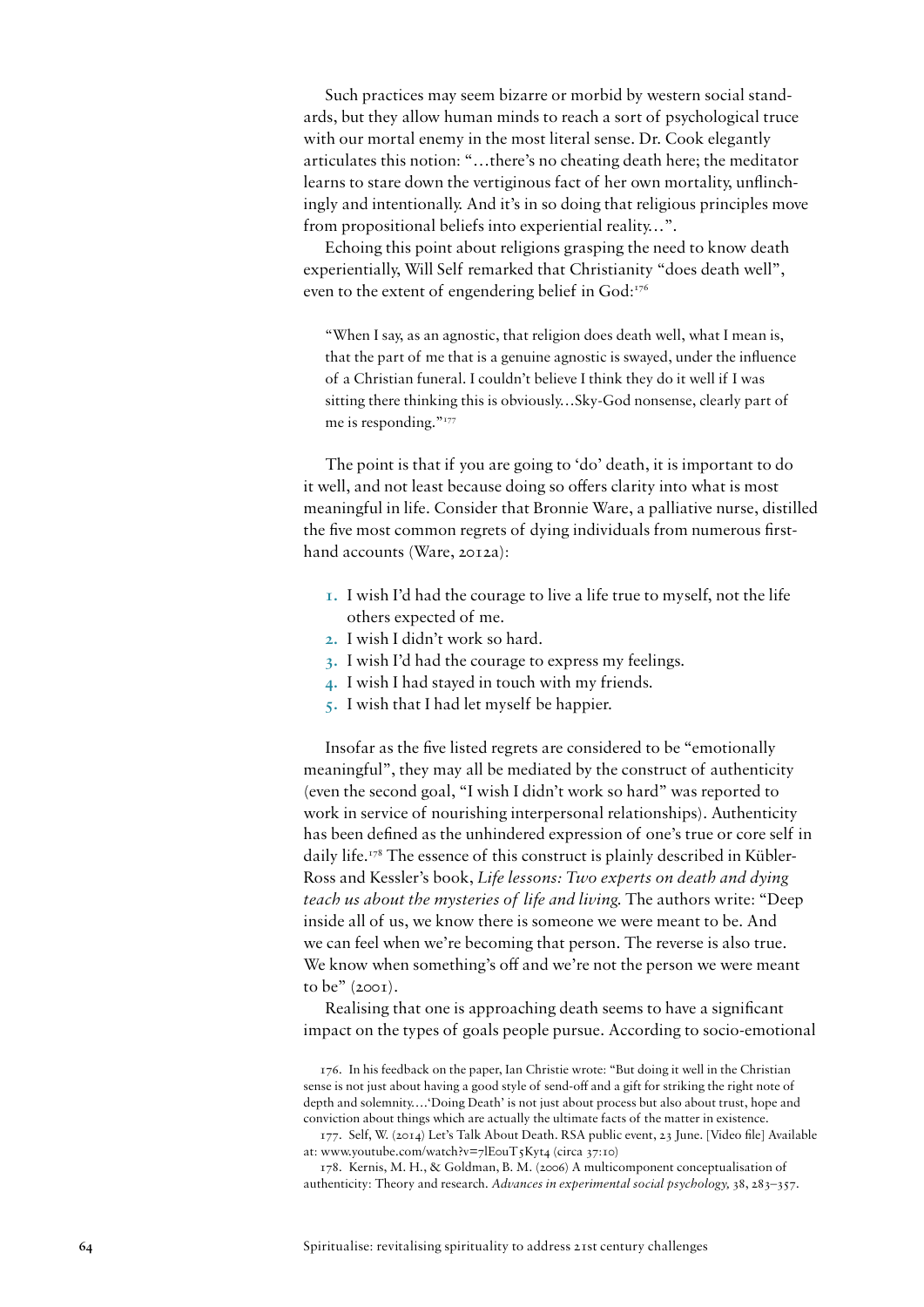selectivity theory (SST), as a person begins to view their time as limited (rather than abundant or open-ended), the types of goals they pursue change from acquisition of knowledge/resources to the regulation of emotion.<sup>179</sup> In other words, when we realise that our time in life is finite, we prioritise emotionally meaningful goals and experiences. In these circumstances, people tend to forego maintaining many superficial relationships in favour of deepening the few deemed most significant. This general family of shifts has been correlated with increased emotional experiences and wellbeing in late life.<sup>180</sup>



#### Let's Talk About Death

RSA Public Event Series on Spirituality (4 of 6) 23 June 2014

What's the strangest thing about the world? Anybody may die at any moment, but everyone behaves as if they'll live forever. Will Self, novelist, journalist, and panelist at the Let's Talk About Death RSA event

The fourth of six public RSA events on spirituality focused on the disturbing yet fascinating topic of death. A panel of four speakers, including the director of the Social Brain Centre at the RSA, Dr Jonathan Rowson, offered various rich perspectives on approaching, contemplating, and, perhaps paradoxically, growing from the inevitable truth of our own mortality.

Jonathan Rowson began by drawing light on the relationship between death and the spiritual: "…in nine months of doing this [spirituality] project, it's become clear to me that [death] is really at the heart of it". Furthermore, experiencing a felt sense for death and its subsequent impact on our lives might even be considered a prerequisite for understanding any notion of spirituality. Empirical research has shown that many or most individuals who come close to death are psychologically and positively transformed as a result, often reporting profound shifts in their personal values, worldviews, and life priorities. "It's like we don't already know we're going to die" and "curiously, [we] don't seem to feel it unless [we're] given a warning" he concluded.

179. Carstensen, L. L., Isaacowitz, D. M., & Charles, S. T. (1999) Taking time seriously: A theory of socioemotional selectivity. *American Psychologist*, 54(3), 165.

180. Carstensen, L. L., Turan, B., Scheibe, S., Ram, N., Ersner-Hershfield, H., Samanez-Larkin, G. R., Brooks, K.P. & Nesselroade, J. R. (2011) Emotional experience improves with age: evidence based on over 10 years of experience sampling. *Psychology and aging*, 26(1), 21.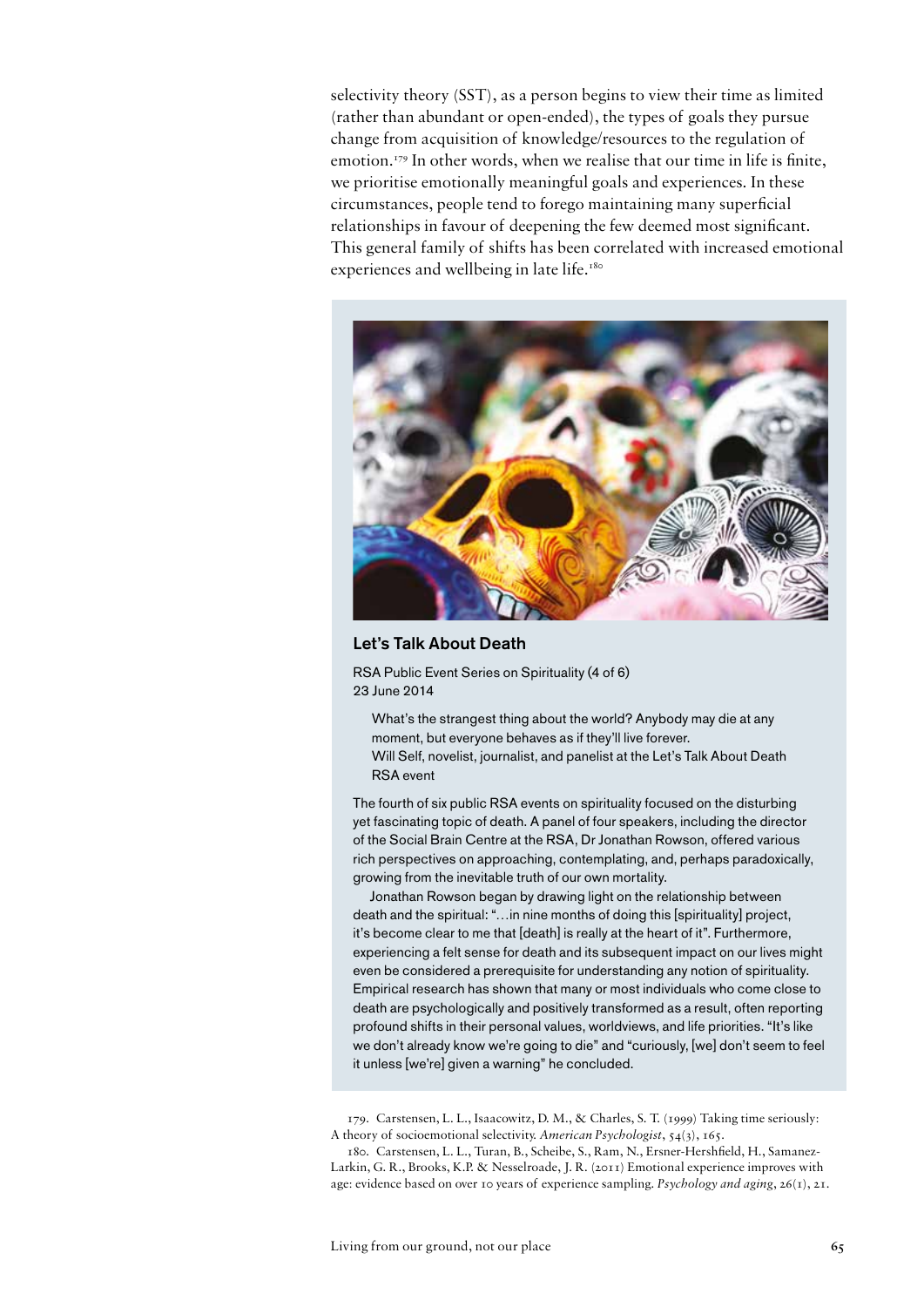Philosopher, critic, and author Steven Cave described death as a powerful social and personal "taboo" that, even upon verbal mention, can effect rapid changes in one's state of mind. He referenced research findings from over 400 experiments in Terror Management Theory showing that people more strongly attach to and aggressively defend their particular worldviews when they think about death. In alignment with Jonathan's previous statements, Steve highlighted the sharp distinction between thinking about death and actually engaging with death. While thinking can trigger a sort of psychological narrowing or constriction, engaging with death can trigger a psychological opening or expansion, such that socially-imposed goals fall away and a new "vivid appreciation for life" emerges. In several ancient civilisations this keen awareness of death was equated with wisdom. Steve aptly closed his talk by underlining the value of intimately knowing our mortality and quoting Psalm 90:12: "Lord, teach us to number our days so that we may gain a heart of wisdom." Joanna Cook, researcher and lecturer in medical anthropology, echoed the previous speakers in that explicit experience with death – ie, an experience that is directly seen and felt – "becomes constitutive of who one is" and results in a fuller engagement with life. To illustrate this, Joanna described her profound experiences as an ordained Buddhist nun in Thailand, where she meditated extensively on various manifestations of death and human mortality. Part of her training involved contemplating images of dissected human corpses, meditating alongside terminally ill patients in hospitals, and chanting at wakes. She left the audience with the following hard-earned insight: "…there's no cheating death here, the meditator learns to stare down the vertiginous fact of her own mortality, unflinchingly, and intentionally. And it's in so doing that religious principles move from propositional beliefs into experiential reality".

According to journalist and novelist Will Self, modern society undermines the reality of death by portraying it as spectacle or entertainment. In doing so, our collective ability to confront the reality of death is significantly diminished. Evidence for the pervasiveness of this social monopoly on death is present in numerous disparate examples: characterising the death of a military service member as a "sacrifice", creating anniversary dates for historically significant deaths, the negative stigma surrounding unassisted suicide in case of terminal illness or severe incapacity, and the advancement of "scientifically-brokered immortality" in various guises (eg, cryogenics). Religions seem predicated on similar notions of immortality that, ultimately, shield us psychologically from confronting death directly. Unlike modern day institutions, Will refuses to draw sharp distinctions between death and life, opting instead to view them as a single entity he calls "death-life" – a notion comparable to Einstein's concept of space-time.



From left to right: Will Self, Dr Jonathan Rowson, Dr Joanna Cook, Steven Cave at the RSA event: Let's Talk About Death www.thersa.org/events/audio-and-past-events/2014/lets-talk-about-death Summary by Andres Fossas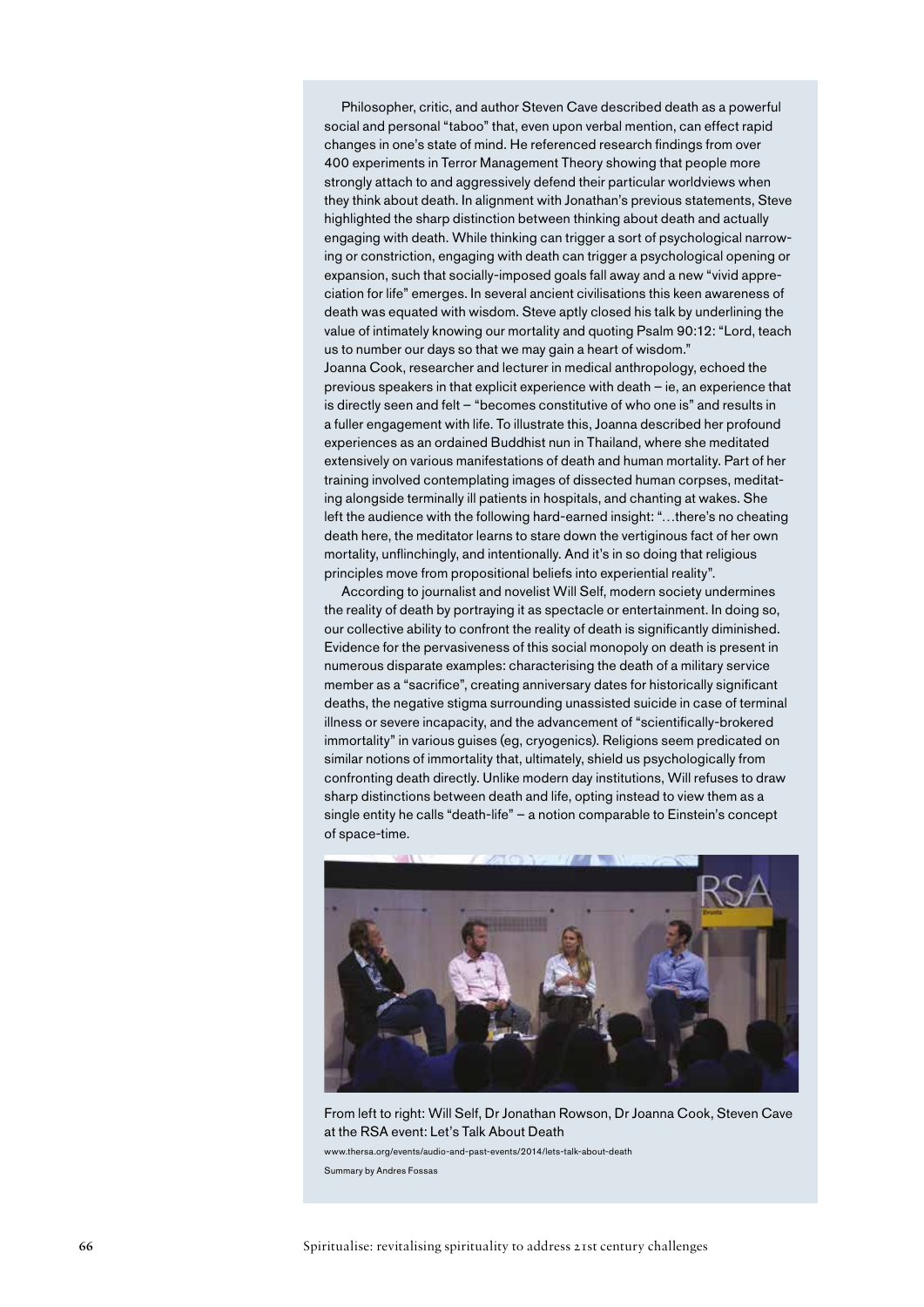## Self (the path of becoming)

"What the advertiser needs to know is not what is right with the product but what is wrong about the buyer." Neil Postman<sup>181</sup>

"Why are you unhappy? Because 99.9 percent of everything you think, and of everything you do, is for yourself – and there isn't one." Wei Wu Wei<sup>182</sup>

There appear to be four main perspectives on the spiritual significance of the self, all of which contain implicit injunctions that appear to pull us in different directions.

#### Let go!

First, and most fundamental, there is the metaphysical idea that the self is not real, which entails an injunction to reduce our attachment to particular ideas of who and what we are. This could be thought of as the injunction to: let go! As Robert Rowland Smith put it in our second workshop: "To be spiritual, in a radical sense, means not to be oneself."

#### Grow!

Second, there are models in humanistic-, developmental- and transpersonal psychology, and in psychotherapy, that point to pathways for the maturation and integration of the self, namely: grow! As Labour MP Chris Ruane put it: "People speak about one world. My party speaks about one nation. I think we need to be *one person*."183

#### Be yourselves!

Third, in theoretical sociology and psychology the self is presented as being subject to a proliferation of contexts and expectations through urbanisation, globalisation and social media, and some have argued that these external changes are so fundamental that we are advised *not* to seek to integrate, but, like Walt Whitman's saying "I contains multitudes", to accept this 'multiphrenia' as an essential feature of modern life, namely: Be yourselves!<sup>184</sup> Buddhist psychotherapist Mark Epstein may not share this theoretical tradition, but his captures are attuned to it: *"We are all engaged in a futile struggle to maintain ourselves in our own image."*<sup>185</sup>

181. Postman, N. (2006) *Amusing ourselves to death: Public discourse in the age of show business.* Penguin.

182. Wei Wu Wei. (1963) *Ask The Awakened*. Routledge-Kegan Paul Ltd.

183. Ruane, C. (2013) Mindfulness in the Political Life. [Video file]. Available at: www.youtube.com/watch?v=5AcAaUIRpzE /

184. For more on the modular self, and how our ultimate judgments and behaviour depend on which one of our "selves' is in the driving seat (working towards a given evolutionary goal), see Kurzban, R. (2010) *Why everyone (else) is a hypocrite: Evolution and the modular mind.*  Princeton University Press, and Kenrick, D. T. & Griskevicius, V. (2013) *The rational animal: How evolution made us smarter than we think.* Basic Books.

185. Epstein, M. (2004) *Thoughts without a thinker: Psychotherapy from a Buddhist perspective.* Basic Books. p.44*.*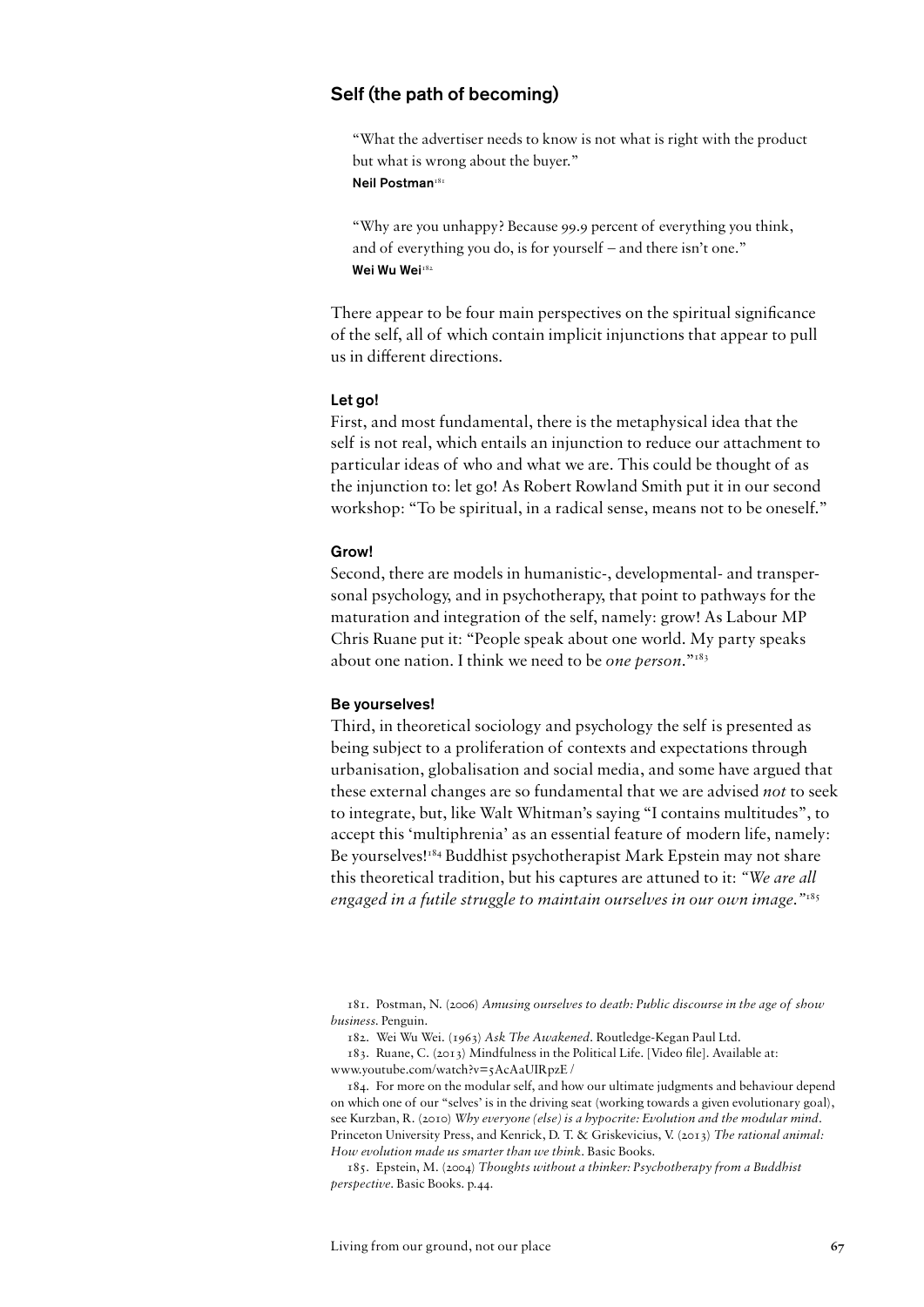*"We live in a culture built around the needs of the self, but we are not particularly clear on what the self is, or what it really needs"* 

#### Be still!

Fourth, there is the phenomenological or narrative perspective of selfconsciousness, referred to by social psychologist Mark Leary as the most distinctive feature of being human, and what he calls "the curse of the self".<sup>186</sup> This chatter of self-creation and self-concern is something that spiritual practice is often directly targeted at reducing, with the injunction amounting to: be still! As writer Tim Parks puts it: "As words and thought are eased out of the mind, so the self weakens. There is no narrative to feed it… 'Self' it turns out, is an idea we invented, a story we tell ourselves. It needs language to survive."<sup>187</sup>

While we cannot analyse or integrate all of these perspectives in detail, they all inform what follows. What is clear is that we live in a culture built around the needs of the self, but we are not particularly clear on what the self is, or what it really needs. We speak of self-confidence, self-esteem, self-centred behaviour, self-righteousness, self-help, selfishness, selflessness and so forth. There are theories of the ecological self, the saturated self, the divided self, the protean self, the quantified self and in 2013, 'selfie' was even voted word of the year by Oxford Dictionaries. And if this world of literal and figurative selfies sometimes seems a bit unreal, it might be because the self is a bit unreal too.

Dr. Sam Harris, neuroscientist, atheist and experienced Buddhist meditator writes: "There is no discrete self or ego living like a minotaur in the labyrinth of the brain. And the feeling that there is – the sense of being perched somewhere behind your eyes, looking out at a world that is separate from yourself – can be altered or entirely extinguished." $1888$ 

That's an important statement, echoing the theory of 'annata' in Buddhist psychology and western philosophy going back at least to Hume, but it's not the full picture.<sup>189</sup> Even if the self is not objectively 'real' in the sense of being substantial, stable and unchanging, the idea of the self has personal and cultural meanings that are subjectively and intersubjectively important. 'Self', 'personality' and 'identity' have slightly different points of emphasis, but you can sense the central importance of the self to spirituality by considering psychoanalyst Erik Ericson's credible statement: "In the social jungle of human existence there is no feeling of being alive without a sense of identity."<sup>190</sup> Then juxtapose that idea with Mark Epstein's remark that the spiritual is "whatever takes us beyond the personality".

Across different philosophical and religious traditions it seems that spiritual growth is partly about the development and integration of what we think of as the self, but also a progressive awareness that the self we are working with, and through, and for, is in an important sense unreal; in light of this fundamental equivocation, there is value in thinking of the self as 'virtual'.191

186. Leary, M. R. (2004) *The curse of the self: Self-awareness, egotism, and the quality of human life*. Oxford University Press.

187. Parks, T. (2012) *Teach Us to Sit Still: A Skeptic's Search for Health and Healing*. Rodale. 188. Harris, S. (2014) *Waking Up: A Guide to Spirituality Without Religion*. New York: Simon and Schuster.

189. Baggini, J. (2011) *The ego trick*. Granta Books.

190. Erikson, E. H. (1988) Youth: Fidelity and diversity. *Daedalus*, 1–24.

191. Varela, F. (1997) Ethical Know How, Action. In Varela F. (ed.) *Sleeping, Dreaming and Dying – An exploration of consciousness with the Dalai Lama*. Wisdom Publications.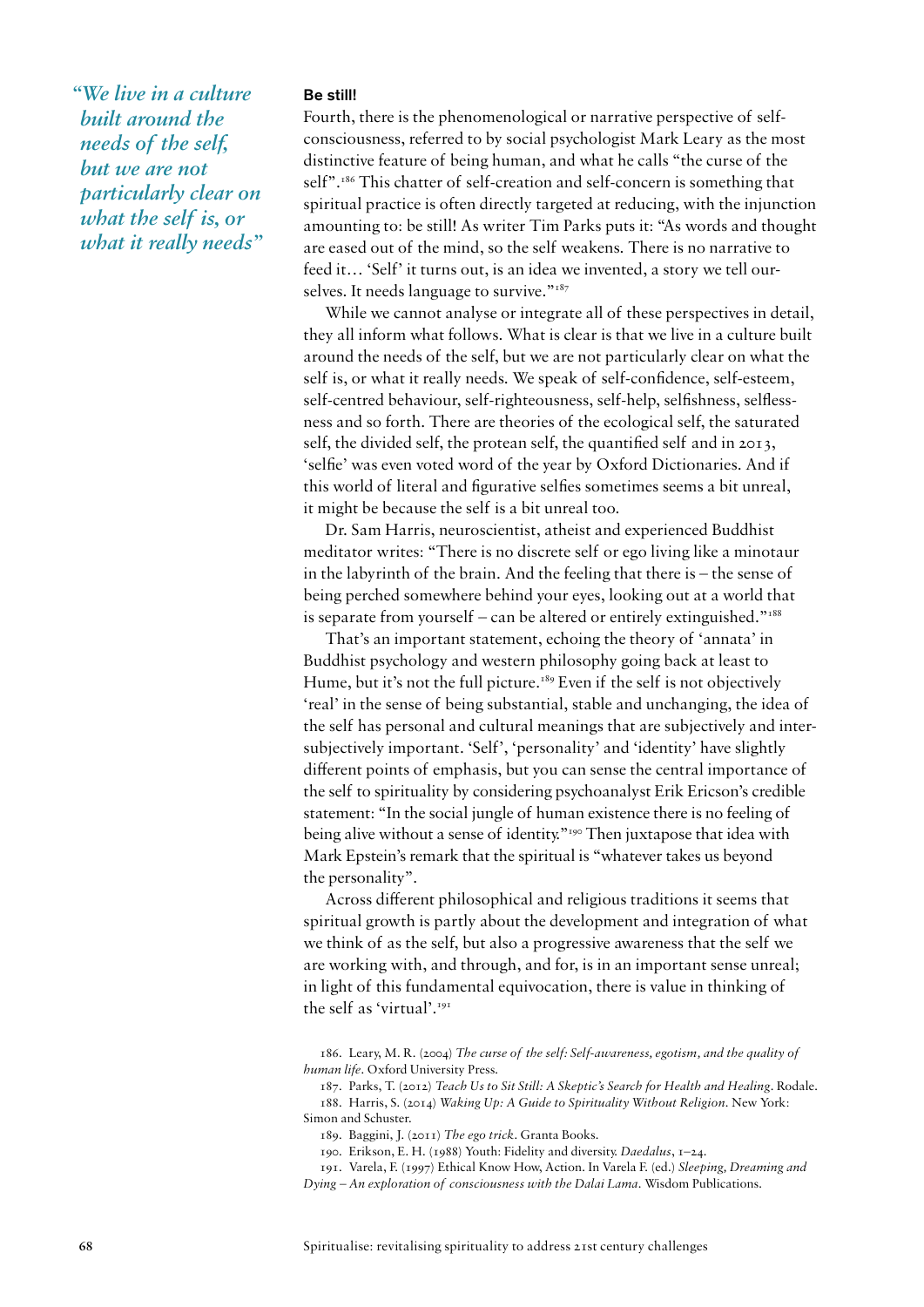We are most familiar with the term virtual from the idea of 'virtual reality' and 'virtually' typically means 'almost real'. Francisco Varela, a neuroscientist, meditator and continental philosopher argues that the self can be thought of as 'virtual' in the sense that it seems real, and functions as if it were real, but on closer inspection it turns out to be insubstantial, without any ontological substratum. The self is experienced as a totality, and this illusion matters because many of our maladaptive behaviours arise from our attempts to grasp and construct this totality, thereby making it difficult for our truer, better but more contingent natures to emerge. One analogue that gives this claim some initial plausibility is the selfless nature of the experience of expertise, particularly the experience of 'flow',<sup>192</sup> which is often associated with the absence of self-consciousness:

"When one is the action, no residue of self-consciousness remains to observe the action externally. When non-dual action is ongoing and wellestablished, it is experienced as grounded in a substrate both at rest and at peace.

To forget one's self is to realise one's emptiness, to realise that's one's every characteristic is conditioned and conditional. Every expert knows this sensation of emptiness well."193,194

If we think of the self as virtual, then "whenever we find regularities such as laws or social roles and conceive of them as externally given, we have succumbed to the fallacy of attributing substantial identity to what is really an emergent property of a complex, distributed process mediated by social interactions".195 Buddhist theorist David Loy explains why this matters:

"Our deepest problem is a spiritual one. Since that word is not respectable in some circles and too respectable in some others, let me emphasise the special sense of the word as it is employed in the interpretation of Buddhism that follows. Our problem is spiritual insofar as what is necessary is a metanoia, a turning around or rather a letting-go, at our empty core…That sense of separation from the world is what motivates me to try to secure myself within it, but according to Buddhism the only satisfactory resolution is to realise I am not other than it."<sup>196</sup>

*"Even if the self is not objectively 'real' in the sense of being substantial, stable and unchanging, the idea of the self has personal and cultural meanings that are subjectively and inter-subjectively important"* 

192. Csikszentmihalyi, M. (1991) *Flow: The psychology of optimal experience*. New York: Harper Perennial.

193. Varela, F. & Shear, J. (eds.) (1999) *The View from Within: First person approaches to the study of consciousness*. Imprint Academic. pp.34–35.

194. In Varela's terms, to say that the self is virtual is to say that *biologically* the self is: "a coherent global pattern that emerges from the activity of simple local components, which seems to be centrally located, but is nowhere to be found, and yet is essential as a level of interaction for the behaviour of the whole" (Varela 1999: 53). *Linguistically*: "What we call 'I' can be analysed as arising out of our recursive linguistic abilities and their unique capacity for self-description and narration" (Varela 1999: 61). *Socially*: "'I' can be said to be for the interactions with others, for creating social life. Out of these articulations come the emergent properties of social life for which the selfless 'I' is the basic component…"

195. Varela, F. & Shear, J. (eds.) (1999). op. cit. p.62.

196. Loy, D. (2000) *Lack and Transcendence: The Problem of Death and Life in Psychotherapy, Existentialism and Buddhism*. Humanity Books. p.xvii.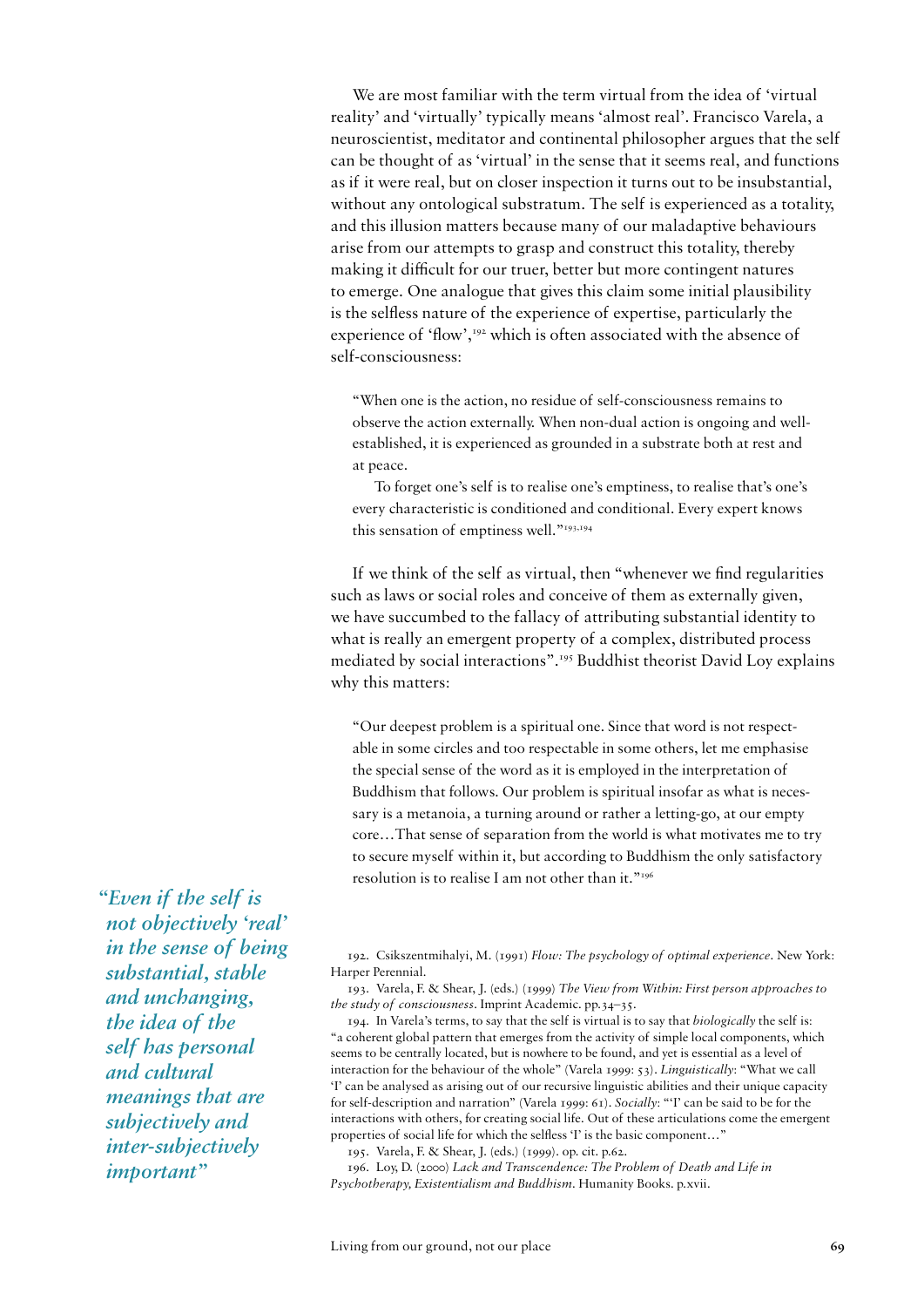*"Our self becomes real through our relationships with others"* 

Buddhism is not for everybody, but a very similar idea is evident in western thought and 'succumbing to the fallacy' is precisely what cultural and market influences often lead us to do by treating us not only as 'consumers', but as consumers with particular consumption preferences that serve to prop up more or less coveted identities. Indeed much of social and economic life is about scrambling to make real and whole something that can perhaps only ever be virtual and patched together. Theoretical psychologist Kenneth Gergen puts it like this:

"As the traditional individual is thrust into an ever-widening array of relationships, he or she begins increasingly to sense the self as a strategic manipulator. Caught in often contradictory or incoherent activities, one grows anguished over the violation of one's sense of identity."197

That type of fragmented experience of self may be familiar to many, but Gergen's point is that it may be we have to go through this experience of feeling 'saturated' by the strain of curating all these identities to reach a richer equilibrium:

"As Saturation continues, this initial stage is superseded by one in which one senses the raptures of multitudinous being. In casting 'the true' and 'the identifiable' to the wind, one opens an enormous world of potential… The final stage in this transition to the postmodern is reached when the self vanishes fully into a stage of relatedness. One ceases to believe in a self independent of the relations in which he or she is embedded."<sup>198</sup>

Ray Lifton goes further, developing this point directly in opposition to the idea that the self is unreal:

"Whatever the claim of Eastern disciplines or Western mysticism, there is no real 'escape from self'. Our very experience of high states in which we seem to move beyond the self are testimony to its range and possibility. And the quest (in Zen Buddhism, for instance) for formlessness is, in actuality, an effort to have achieved, upon one's 'return', changes or alterations in the self's forms. Those forms always include what (Charles) Taylor calls 'common space' with other human beings – shared structures having to do with family, ethnic groups, society, and culture, as well as with innate psychobiological tendencies that are the 'common space' of humankind."199

Gergen and Lifton's remarks are consonant with the argument above about the social brain and relational consciousness being a key aspect of the spiritual. Perhaps the best answer to the abstract metaphysical question of whether we have a self, is the conviction, through our experience, that our self becomes real through our relationships with others.

<sup>197.</sup> Gergen, K. (1991) *The saturated self: Dilemmas of identity in contemporary life.* Basic books. p.17.

<sup>198.</sup> Gergen, K. (1991) Ibid.

<sup>199.</sup> Lifton, R. J. (1999) *The protean self: Human resilience in an age of fragmentation*. Chicago: University of Chicago Press.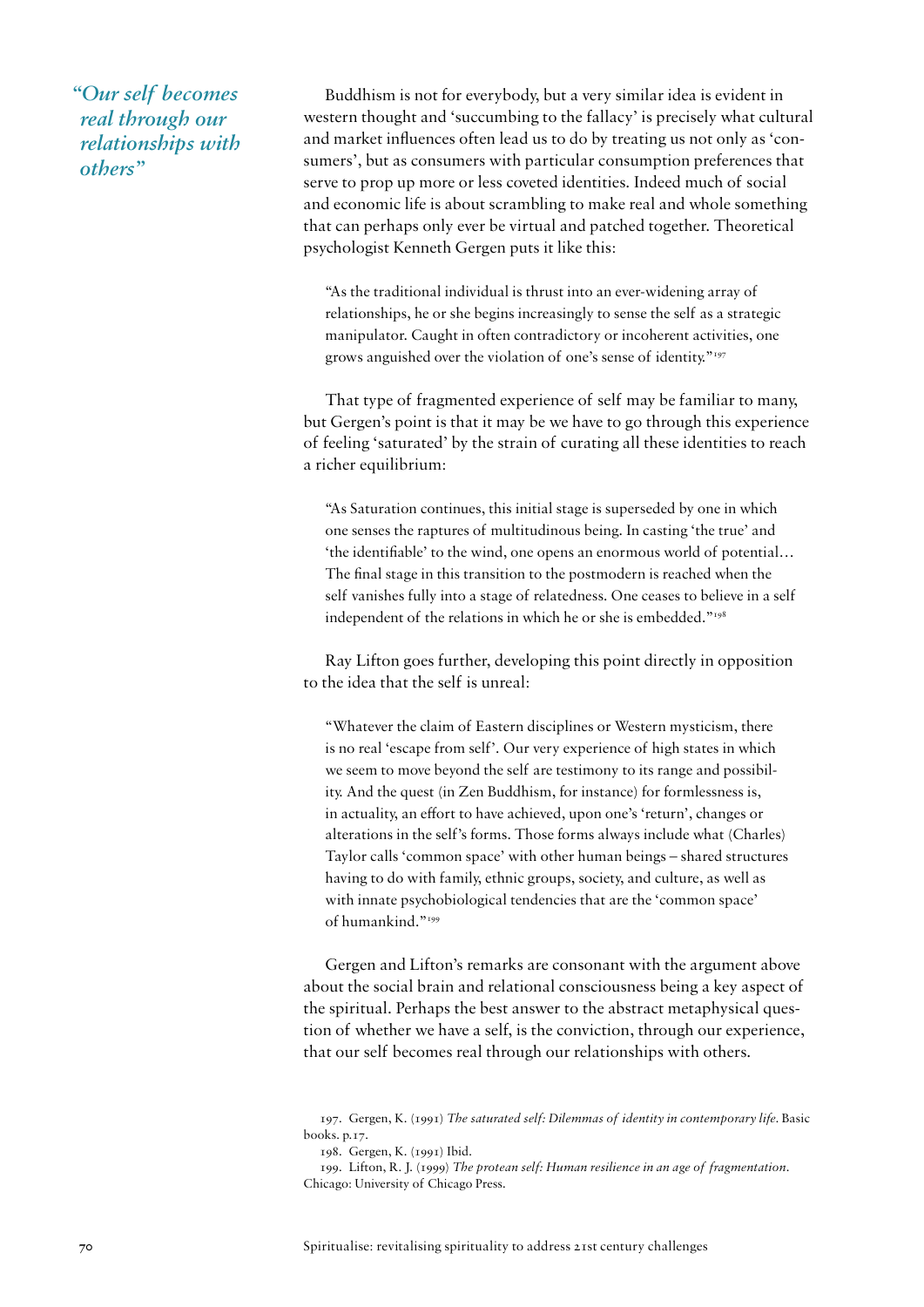Coming to know your self as virtual in experience, for instance through certain forms of meditation, therefore has a transformative effect because we (rightly) cease to think of 'I' as our true centre, and the resulting shift in our view of who we are changes how we function in relation to others. In this context, Buddhist psychotherapist John Welwood's warnings about 'spiritual bypassing' are important, namely the danger of trying to shore up a shaky sense of self with personal spiritual practices alone, rather than through the complex emotional and psychological work involved in improving human relationships.<sup>200</sup>

While we may glimpse the self's virtuality in fleeting moments, to live it experientially may require a prior integration of the psyche that is built not upon meditation but rather upon life experience, relational work, even therapy. On this account, self is the territory where spiritual progress depends on strengthening and integrating on the one hand (even if what is integrated is a more resilient multiphrenia) but seeking to transcend on the other. As psychiatrist and meditator Jack Engler says: "You have to be somebody before you can be nobody."

The spiritual problem is that both – being somebody and being nobody – are easier said than done. The process of trying to be somebody is partly about your actions in the world, but these are always accompanied by an inner monologue. We have built a culture and an economy that requires us to curate and choreograph an identity for the world, but this process of construction has a live commentary – an ongoing cacophony of self-concern and self-justification that undermines the quality of our lives and our capacity to be present for others. In our third workshop Jules Evans calls this judgmental inner monologue his 'inner Fox News'.

Our culture praises and encourages people to create their own personal 'brand image', and once this story is cast, it becomes locked-in. With this problematic inner life in mind, Matthew Taylor's suggestion that we need "an idea of individual aspiration linked to self-discipline and self-knowledge as well as self-expression" seems timely.<sup>201</sup> There are such ideas, of course, as we argued in *Beyond the Big Society: Psychological Foundations of Active Citizenship.* The idea that we grow in 'mental complexity' – our capacity to disembed our perspective from our immediate experience – is familiar from Piagetian theories of childhood development, and informs education policy, but is strangely absent from the behavioural turn in policy and public discourse more generally, perhaps because the notional hierarchy within adulthood, rather than between adults and children, is politically sensitive.<sup>202</sup>

But on that point, we really need to grow up. The literature on post-formal thinking (ie beyond the mental development of an eighteenyear-old) indicates that a meaningful change in the quality and efficacy of at least some forms of social productivity will require people to be able to disembed themselves from certain social and psychological influences that

<sup>200.</sup> Welwood, J. (2014) *Toward a psychology of awakening: Buddhism, psychotherapy, and the path of personal and spiritual transformation*. Shambhala Publications.

<sup>201.</sup> Taylor, M. (2014) 'Creative communities with a cause'. *Matthew Taylor's blog*, RSA, 29 April [blog]. Available at: www.matthewtaylorsblog.com/thersa/creative-communities-witha-cause/?\_ga=1.260026573.679069808.1418204749

<sup>202.</sup> For fuller details of these perspectives, see Rowson, J., Mezey, M., Dellot, B. (2012) *Beyond the Big Society*. London: RSA. [Online] Available at: www.thersa.org/action-researchcentre/learning,-cognition-and-creativity/social-brain/reports/beyond-the-big-society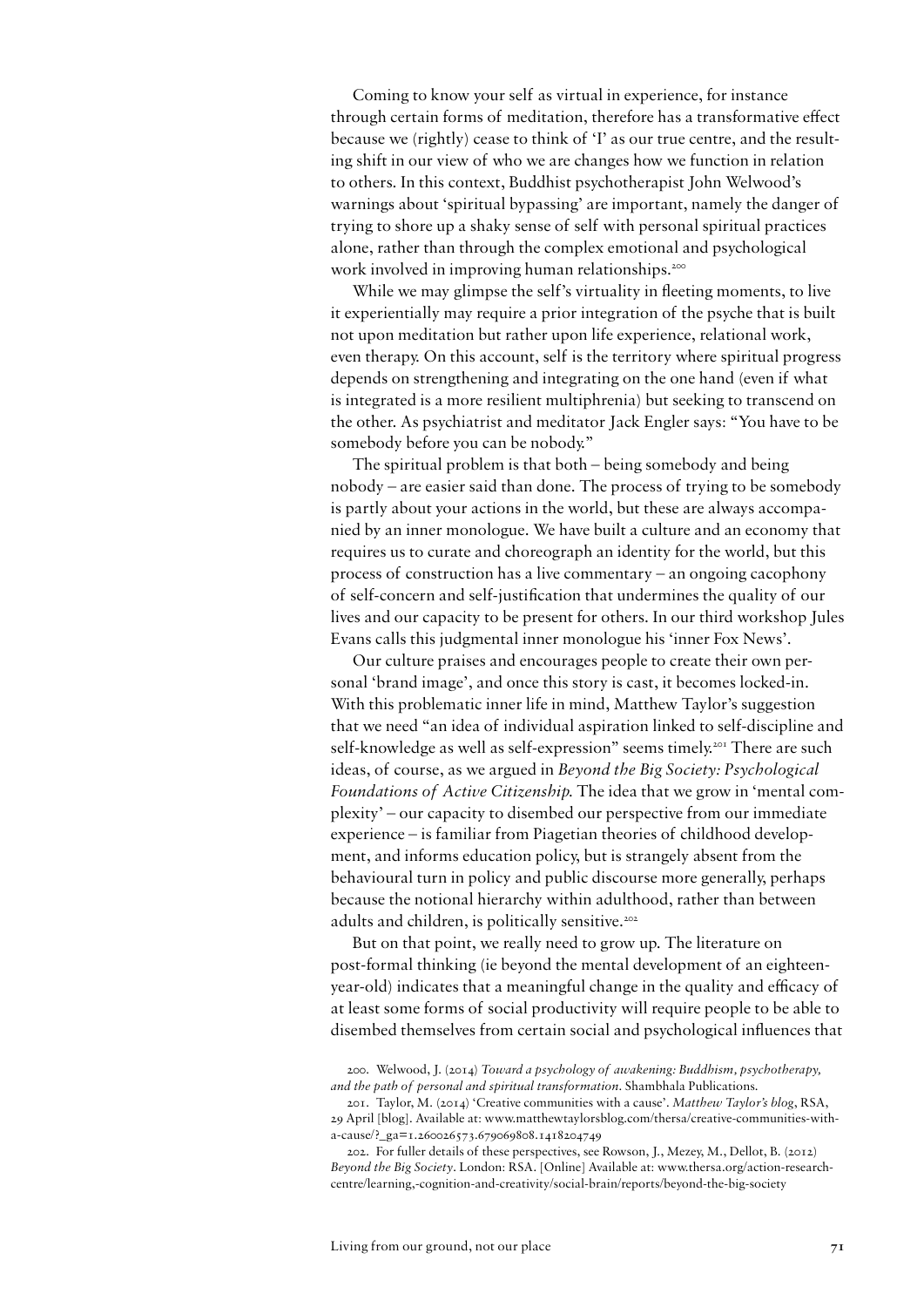*"Development in the modern world has been generally conceived as increase; enhancing complexity, accretion of new ideas, growth, scaling up, but the origins of the word mean a taking off"* 

Oliver Robinson

undermine autonomy, responsibility and solidarity, so that they can relate to those influences more flexibly and constructively. This kind of growth is 'vertical' in the sense that it changes *how* we know the world rather than 'horizontal' in the sense of changing *what* we know about the world. Such models of mental complexity are theoretically highly developed, and amenable to empirical measurement.

In light of the explanatory power of this perspective, when policy makers try to change behaviour through conventional policy instruments like incentive structures, environmental influences and choice architectures, Harvard Professor Robert Kegan argues they show "an astonishingly naïve sense of how important a factor is the level of mental complexity".

Notions of human growth and transformation are deeply rooted in both spirituality and psychology. Some psychologists have devoted their careers to researching how people can, and sometimes do, transform psychologically throughout their lives, while religious scholars have suggested that the ultimate purpose of spirituality is to transform the individual – from one kind of person into another kind of person. Strikingly, the Buddha referred to meditation practice as *bhavana,* which literally means "development."

In our third workshop, Oliver Robinson noted that the literal opposite of develop (fold out) is to envelop (fold in). When asked to elaborate by email he wrote: "The word development means to reveal, the opposite of envelop, which means to conceal or wrap up. Development in the modern world has been generally conceived as increase; enhancing complexity, accretion of new ideas, growth, scaling up, but the origins of the word mean a taking off. In contrast to the general modern trend towards development as more-ness, spirituality has (to a degree) remained allied to that original meaning of the word development, emphasising things like: reduce thought chatter, find your inner light, stop talking so much, unlearn things, become still and simple, take off your social mask, be spontaneous, and allow your creative impulses and emotions spontaneous release."

Nobel-prize winning physiologist Albert Szent-Gyorgi recently said he found it impossible to explain the mysteries of biological development "without supposing an innate 'drive' in living matter to perfect itself".<sup>203</sup> This drive, he believed, led organisms to grow and achieve greater levels of complexity, organisation, order, and harmony. Carl Rogers, a founding figure of psychotherapy, observed this "innate drive" in his clinical work. "We can say that there is in every organism, at whatever level, an underlying flow of movement toward constructive fulfilment of its inherent possibilities".204 Rogers refers to this underlying flow toward growth as an organism's "actualising tendency".

The picture of the self as spiritual terrain is therefore rich and complicated and hard to distill, but at its heart there is a process of becoming, and it is up to us to speak more clearly of that process, and consider the educational and cultural antecedents of what we become.

<sup>203.</sup> Szent-Györgi, A. (1977) Drive in living matter to perfect itself. *Synthesis* 1 1(1):14–26. 204. Rogers, C. (1995) *A way of being*. Houghton Mifflin Harcourt.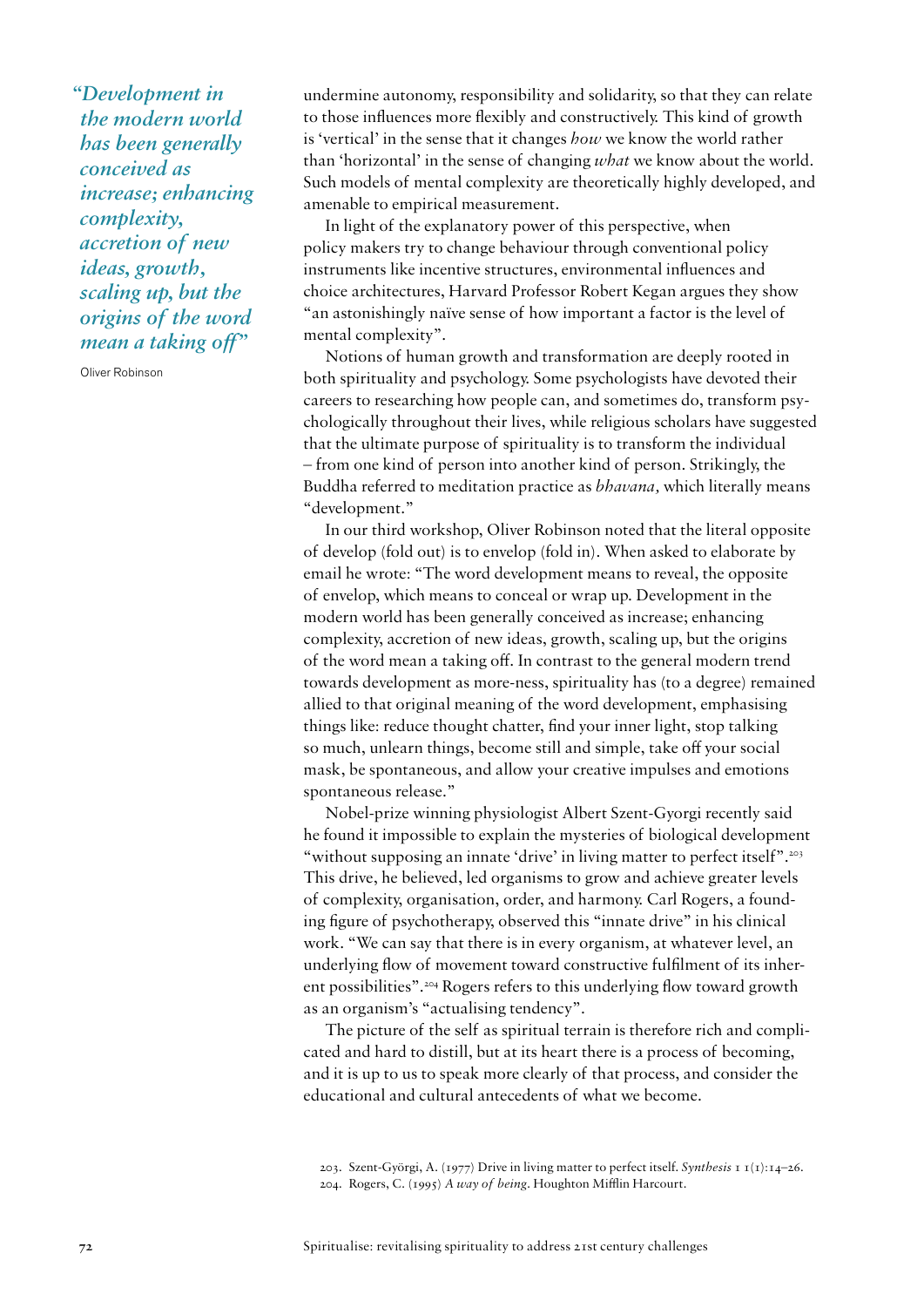#### Soul (the sense of beyondness)

"Whatever our souls are made of, his and mine are the same." Kathy in Wuthering Heights<sup>205</sup>

"That's the point: we need a word that's hard to define, because, if we define it, we'll probably miss the point altogether." Iain McGilchrist on 'the soul'206

If the self is a complicated subject – difficult to understand, the soul is a complex one – difficult to articulate. It is about human experience in its broadest possible context, and that breadth militates against precision. As RD Laing put it:

"I cannot experience your experience. You cannot experience my experience. We are both invisible men. All men are invisible to one another. Experience used to be called The Soul."207

The soul gets at the idea of being human in the context of the depth and breadth of humanity, rather than being a particular person in the context of a single life. The soul is about our experience as such, while the self is about the commentary we give to experience.

While this distinction between self and soul is helpful, McGilchrist's point about the limitations of defining the soul is fundamental to understanding what the soul is. It's not just that we can't define it, but that the value of the concept is precisely to show up the limitations of the mentality that seeks definitions. As James Hilman put it: "The soul is less an object of knowledge than it is a way of knowing the object, a way of knowing knowledge itself." In McGilchrist's terms, the soul is dispositional, more of a process than an entity, and more of a 'how' than a 'what'.

This point bears repeating, because it is easy to nod in assent without really feeling it. Again Hillman puts it succinctly: "The soul is a deliberately ambiguous concept, resisting all definition, in the same manner as do all ultimate symbols which provide the root metaphors for the systems of human thought." McGilchrist lists a few: "Mind, matter, nature, gravity, time, energy and God, all fall into this category. We can't really say what they are at all."

This embrace of ambiguity is transgressive in important ways. In a late capitalist culture that has become ever more fixated on definition, measurement and financialisation, the soul serves as a crucial bulwark to preserve intrinsic meaning and value. McGilchrist puts it like this: "There's a danger, in my terms, of the left hemisphere having to collapse things too quickly into something familiar, 'what is it precisely?', leaving, therefore, no place for the intuited and the implicit, through which

205. Brontë, E. (1847: 2007) *Wuthering Heights*. Broadview Press.

206. McGilchrist, I. (2014) [online] op. cit. What happened to the soul? (2014) RSA public event, 31 March. Transcribed in 'What is the soul and why does it matter?'. *RSA blogs*, 14 December [blog] Available at: www.rsablogs.org.uk/2014/socialbrain/the-soul-matter/

207. Laing, R. D. (1990) *The politics of experience and the bird of paradise*. Penguin UK. p.16.

*"The soul is about our experience as such, while the self is about the commentary we give to experience"*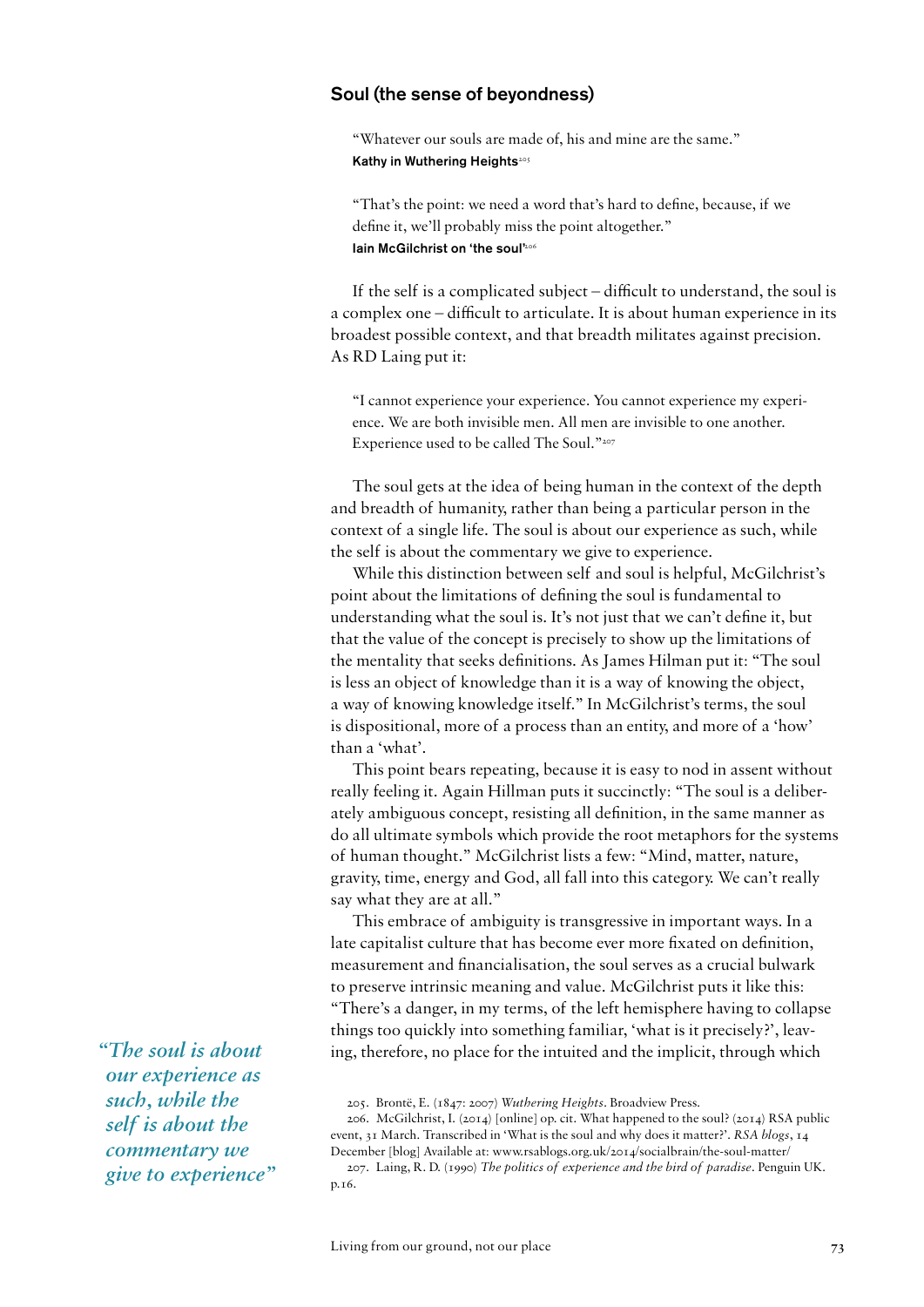*"We already know what the soul is, it's only when asked to make that knowledge explicit that we run into trouble"* 

alone all great ideas in art, in religion, and in our lives are communicated. Making things more explicit doesn't actually make them easier to understand: it means we understand something *other than what it is we are seeking to know*."

With this implicate understanding in mind, it seems safe to say that we already know what the soul is, it's only when asked to make that knowledge explicit that we run into trouble. The challenge is that the conventional wisdom among most scientists and analytic philosophers is that the soul is mostly a religious and pre-modern folksy notion that makes no sense with respect to modern understandings of our evolved bodies and brains.

However, if you don't move in those kinds of sanitised intellectual orbits – and most people don't – the apparent death of the soul might cause bemusement. Even if we don't adhere to a religious or even philosophical (technically 'ontological') account of individual souls, it's not so easy just to discard the notion. Sometimes words capture elements of experience that we lose forever when those words disappear. As Iain McGilchrist put it in his talk at the RSA:

"Nowadays it's become a kind of embarrassment to talk about the soul; *and yet until now it has been central to most cultures.* The word has disappeared. And language is an aspect of reality*. If it's true, as Wittgenstein said, that philosophy is a battle against the bewitchment of our intelligence by language,* making something disappear by language could bewitch us into thinking it didn't exist."

Our awkwardness towards speaking of the spiritual may be quite closely related to the loss of authority we feel in the meaning of the soul. The idea of immaterial substances inhering in individuals is still held by some, but the notion that if you don't subscribe to that particular idea of the soul, you can't speak of the soul at all is deeply problematic. Losing 'the soul' means losing an essential reference point for qualities of human experience that are deeply valuable not just despite but *because* they are inherently difficult to articulate.

The point of distinguishing between self and soul is to put clear water between something we take for granted that is actually problematic or even unreal; something we need to work on – the self, and something we tend to neglect and undervalue, but which should become a much more salient part of our lives; something we need to be receptive to and deeply grateful for – the soul.

Theologian Keith Ward puts it like this:

"The whole point of talking of the soul is to remind ourselves constantly that we transcend all the conditions of our material existence; that we are always more than the sum of our chemicals, our electrons, our social roles or our genes…We transcend them precisely in being indefinable, always more than can be seen or described, subjects of experience and action, unique and irreplaceable."

In this respect, 'Soul' is not anti-scientific, it's anti-scientistic; it is consistent with a respect for the scientific method but challenges scientific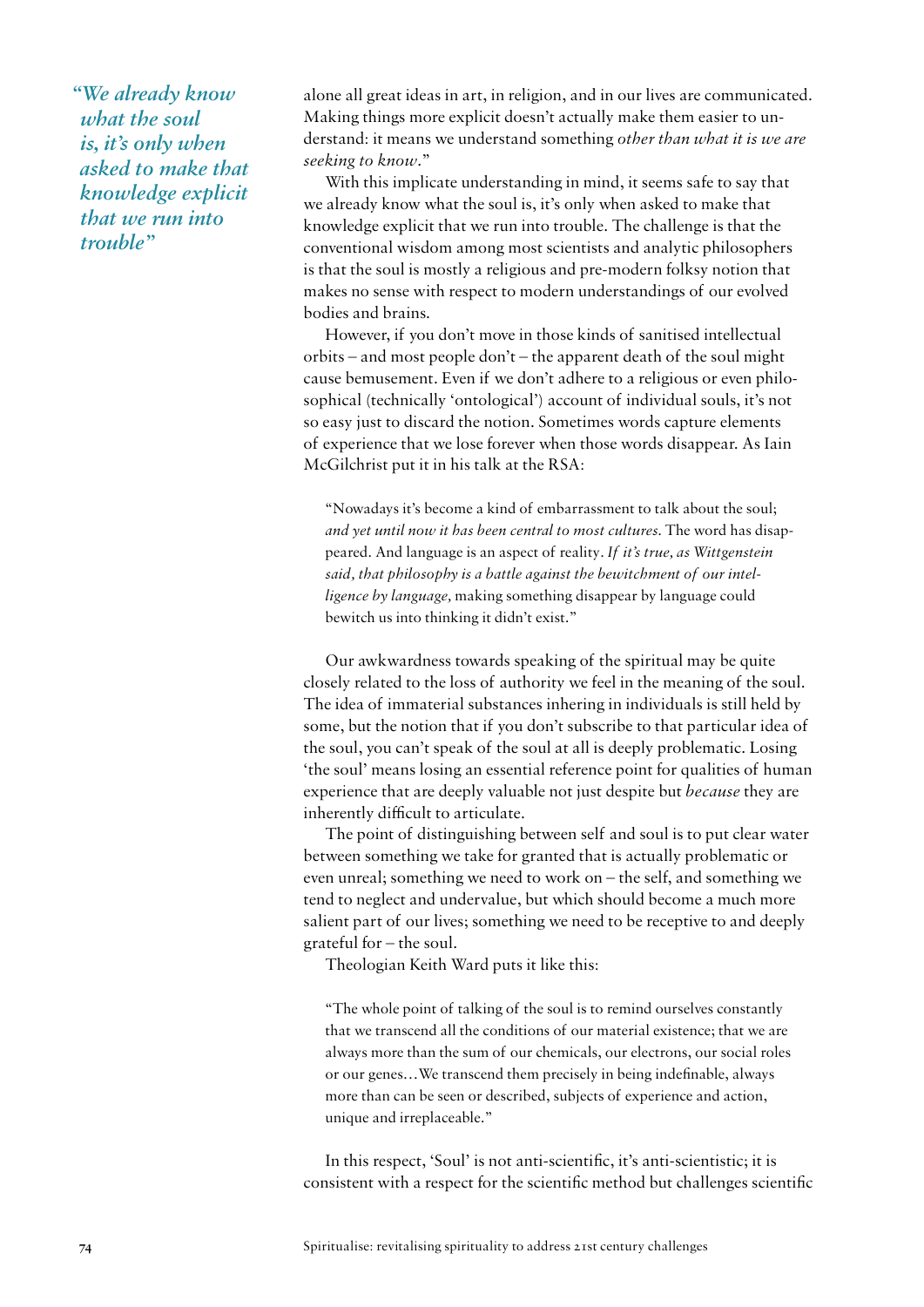overreach into philosophy and ideology. From a materialist perspective Nicholas Humphrey argues that humans actually live in 'the soul niche' and he means niche in the conventional ecological sense of the term – the environment to which we are adapted. "Trout live in rivers, gorillas in forests, bedbugs in beds. Humans live in soul land."208

Humphrey adds that 'soul land' is a territory of the spirit and also that this spiritual territory is not only where humans live, but also where they give of their best. Reclaiming the soul is also therefore partly about placing creative expression at the centre of people's lives. Consider the expression of artist Edward Hopper: "If you could say it, there would be no need to paint it"209 or as the poet and dramatist Victor Hugo put it: "Music expresses that which cannot be said and on which it is impossible to be silent."<sup>210</sup>

The language of soul and soulfulness has enormous value for the arts broadly conceived and part of the reason we need to find the courage to speak of the soul, is because it is the authentic language of the arts in a way that cost-benefit social return on investment calculations never can be.

The final point about the soul is what follows from this analysis for individual souls, and here we can be unequivocal: we have souls! They are not separate from our material conditions, but they are no less real for that:

"The whole of creation is about the making of things particular out of things that are whole…the soul is that which seems to me not to be in any way opposed to material existence, but transcends it. It's not separate from the material, in the way that a wave is not separate from the water; and yet the form, the force field, the thing that shapes it, the thing in which it's instantiated, is something concrete and not concrete at the same time."211

Reclaiming the language of the soul in general, and of our own souls, therefore gives us greater capacity to fight for aspects of life that have intrinsic value. When Sting sings "Let your soul be your pilot", we know what he means, and that may be partly because, as Tracy Chapman sings:

"All that you have is your soul."

The main point of this section was to draw out the features of human need, evasion, identification and context in languages that are universal: love, death, self and soul. In each case, an examination seems to yield an implicit injunctive message. With love, it is: know me, and belong. With death: know me, and live a deeper life. With self: know me, and transform. With soul: know me and create.

It is time to consider what might follow from the spread of such spiritual knowledge.

*"Reclaiming the soul is also therefore partly about placing creative expression at the centre of people's lives"* 

<sup>208.</sup> Humphrey, N. (2011) *Soul dust: the magic of consciousness*. Princeton University Press.

<sup>209.</sup> Edward Hopper.

<sup>210.</sup> Victor Hugo.

<sup>211.</sup> McGilchrist, I. (2014) [Online] op. cit.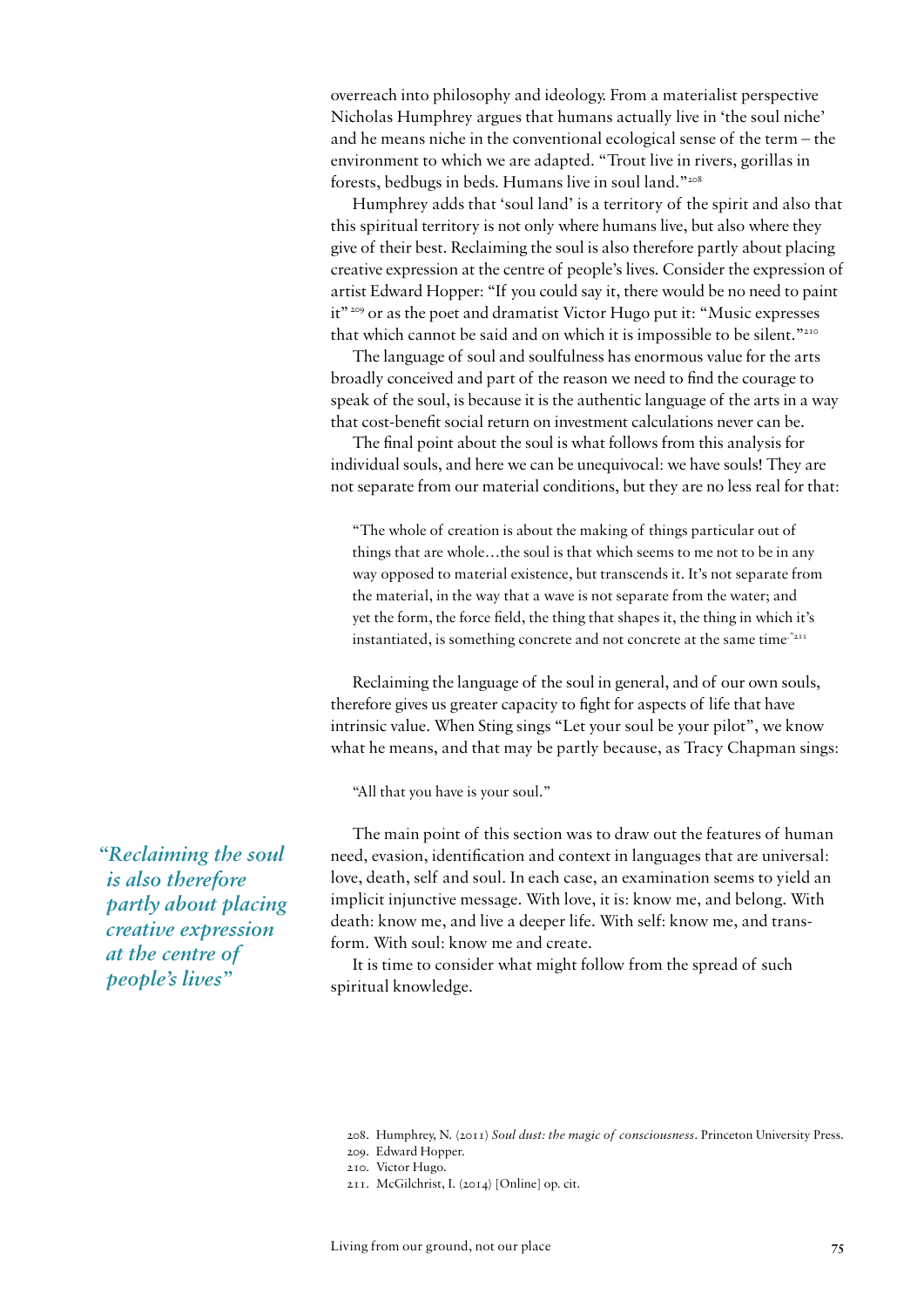

#### What happened to the soul?

RSA Public Event Series on Spirituality (3 of 6) 31 March 2014

The soul seems to me to be process… perhaps we have to grow our souls… a latent function that needs to be nourished to grow and expand. Dr Iain McGilchrist, keynote speaker

Attendees of the third of six public RSA events on spirituality witnessed the psychiatrist and author Dr Iain McGilchrist weave the invisible and delicate lines between which the soul may reside. He begins his exploration with two guiding questions: what use is the soul as an idea, and what might the soul be like?

The soul, according to McGilchrist, is a deliberately ambiguous concept that resists precise definitions like other "metaphors of human thought", such as mind, matter, nature, gravity, God. Unlike other concepts however, the soul places the person in the widest possible context, beyond the confines of immediate time, space, and the person him or herself. It seems to involve the idea of a destiny as well. Furthermore, Carl Jung believed that the soul may be what makes meaning possible, deepening events into experiences and granting authenticity to the world. McGilchrist quotes Iris Murdoch's play, *Above the Gods*, in this regard:

In a way, goodness and truth seem to come out of the depths of the soul. And when we really know something we feel we've always known it. And also, it's terribly distant, farther than any star. We're sort of stretched out. It's like beyond the world, not in the clouds or in Heaven, but a light that shows the world – this world – as it really is.

So what might the soul be like? McGilchrist suggests that it is less like matter and more like an elusive energy process or potentiality that is constantly unfolding in living beings. He then wonders: "Perhaps not all souls are equal, perhaps we have to grow our souls, perhaps souls can be so thwarted that they're almost extinguished" such that depression, for instance, may be seen as a form of "soul sickness". Tying the previous concepts together, McGilchrist believes that suffering in general may help the soul to grow. In this sense, a soul might be a disposition towards life, "a disposition that is both rapt and reflective and makes a living process possible… that opens a space".

Thinking and moral reasoning are parts of the soul too, though deeper and more transcendent aspects, over which we have less power, are present as well. In regard to emotion, McGilchrist played an excerpt of a moving musical piece, *Le Roi*, by Sir John Tavener, to illustrate that we can respond to music and art in a way "to which the word 'emotion' is wrong", and to which the words 'spiritual' or 'soulful' are closer to the mark.

While the soul is sometimes considered to be separate from the body, in that it moves on and endures after our death, in life, the two seem inextricably linked. In what seems like paradoxical wisdom, McGilchrist suggests that though the soul is not the same as the body, it is not opposed to it either. In other words, the soul is simultaneously intangible as well as embodied, or rather, in the world but also beyond it. The idea of the soul encapsulated by the body is also evident in the popular adage "the eyes are the windows to the soul" and similarly in the words of 20th century philosopher Ludwig Wittgenstein: "The human body is the best picture of the human soul."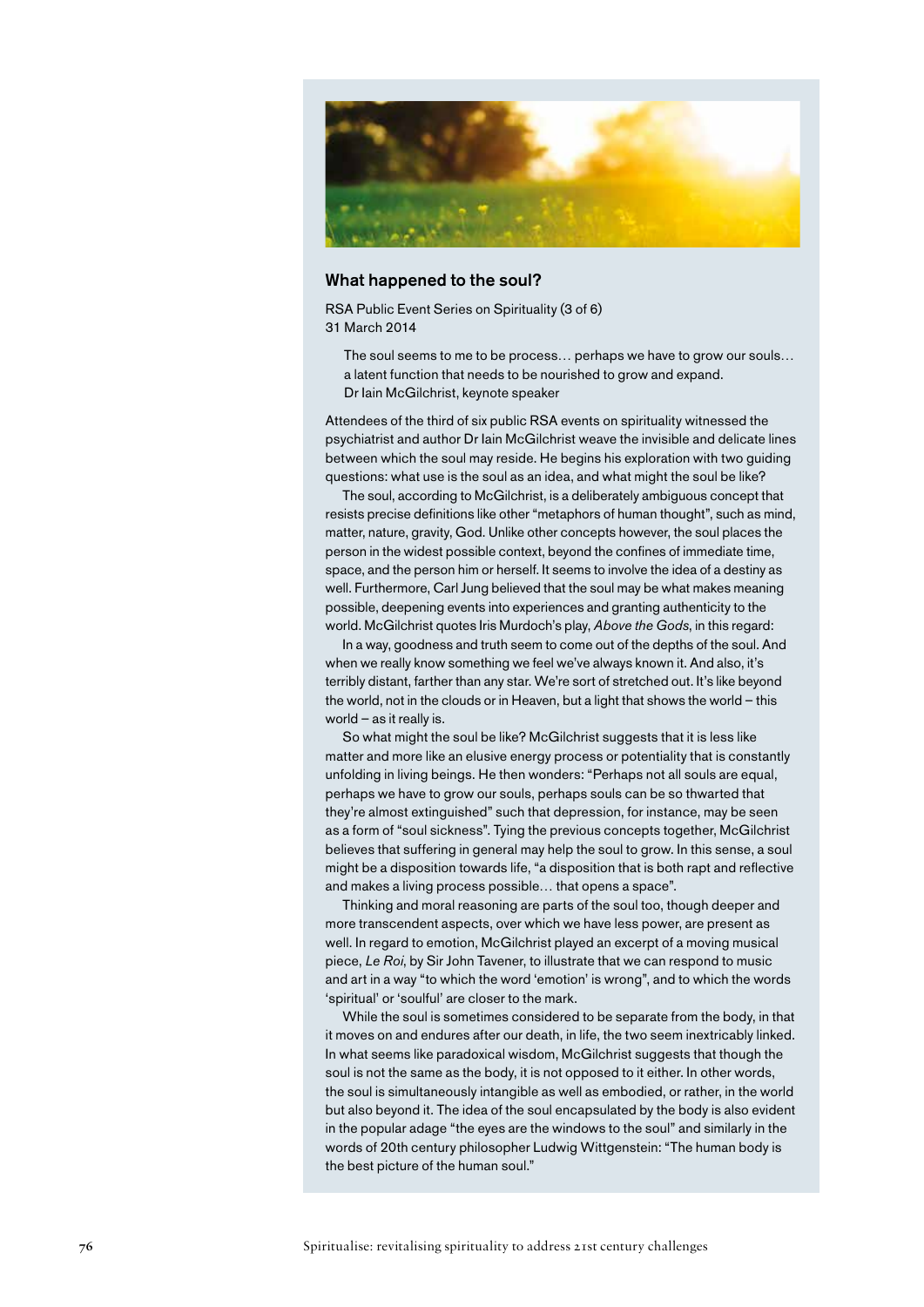McGilchrist concluded his spiritual exploration in poetic fashion with an insightful quote from Eugene Gendlin: "We think more than we can say, we feel more than we can think, we live more than we can feel, and there is much else besides." And perhaps, McGilchrist suggests, the "much else besides" is what we mean by the soul.



Dr. Iain McGilchrist at the RSA event: What Happened to the Soul? www.thersa.org/events/audio-and-past-events/2014/what-happened-to-the-soul Summary by Andres Fossas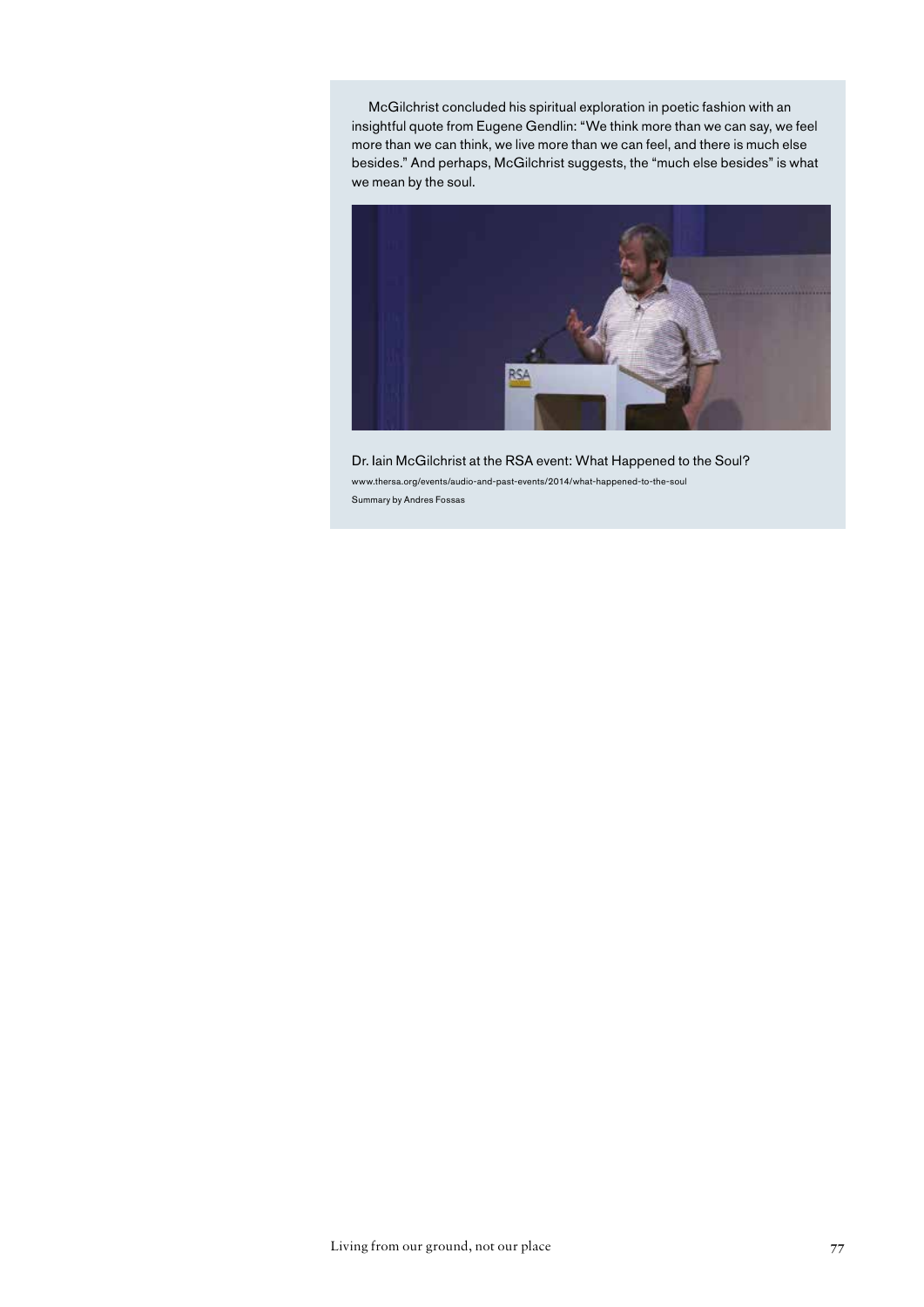# 4. Spiritual pathways to personal, social and political transformation

"If spirit is a name for the resistant and transcending faculties of the agent, we can spiritualise society. We can diminish the distance between who we are and what we find outside of ourselves." Roberto Unger<sup>212</sup>

In section one it was argued that while the spiritual cannot be strictly defined, it has a complex relationship with both religion and wellbeing; it is a signpost for a range of touchstones, particularly meaning, the sacred and transcendence; and its purpose is to reorient our attention away from our social and economic 'place', and towards our existential 'ground'. In section two some scientific and social-scientific evidence helped illuminate why 'beliefs' are not what we typically assume, why the sacred won't go away, why the spiritual injunction to 'wake up' matters, why the experience of meaning is visceral, why our need for perspective and balance is greater than ever, and why we need to take spiritual practice seriously. And in section three it was argued that the concerns of our human ground should be explored through revitalised public discussions with respect to love, death, self and soul.

With all that in mind, what then is the place of the spiritual in the public realm?

In the course of this project, we have tried to answer this question several times in a range of blog posts. We initially made a case for spirituality as the key bridge between personal and social transformation, arguing that we need spiritual practices, perspectives and experiences to help us in our "lifelong challenge to embody our vision of human existence and purpose" because human immunity to change is otherwise too strong.213

We also argued that we need spirituality to deepen our understanding of the public wellbeing debate by placing greater emphasis on meaning and growth, rather than pleasure; and the political adoption of behaviour change, by challenging conventional wisdom about unchangeable human traits, particularly relating to our automatic natures. We also drew

*"Reclaiming the language of the soul in general, and of our own souls, therefore gives us greater capacity to fight for aspects of life that have intrinsic value"*

<sup>212.</sup> Unger, R. M. (2007) *The self awakened: Pragmatism unbound*. Harvard University Press. p<sub>38</sub>.

<sup>213.</sup> Rowson, J. The Brains Behind Spirituality. (2013) *RSA Journal*, Summer. [Online] Available at: www.thersa.org/discover/publications-and-articles/rsa-blogs/2013/07/the-brainsbehind-spirituality/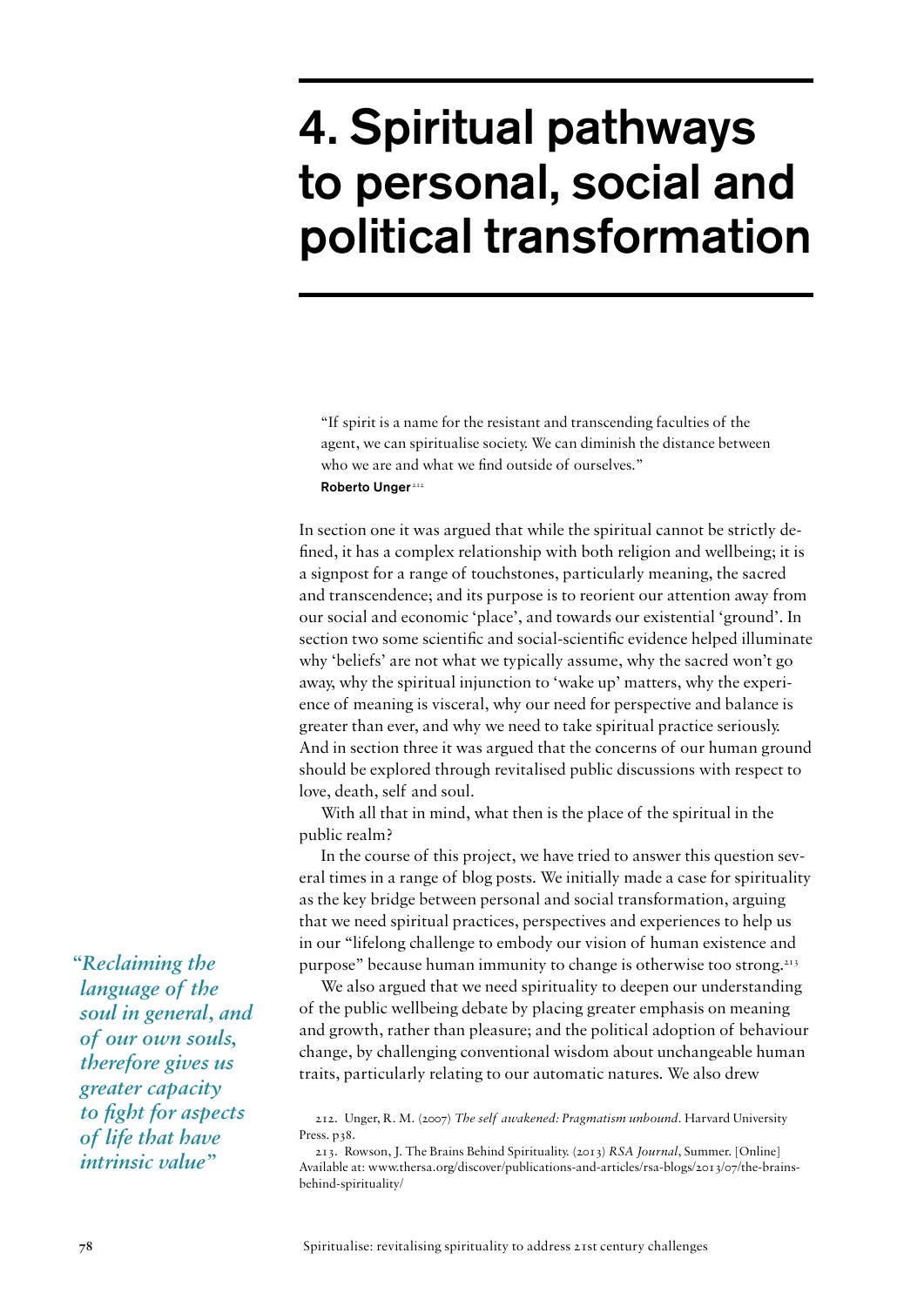attention to the role of the spiritual in existing practice within education, social work, nursing and psychiatry.<sup>214</sup>

More recently, in the context of global inequality and acute ecological problems, combined with a rise in mental health problems and loneliness, we argued the public role of the spiritual was to help us to imagine a society with a better balance between intrinsic and extrinsic motivation.<sup>215</sup>

And in our work on climate change last year, the spiritual was implicit in the call to get over what we call 'stealth denial' – knowing while acting as if one didn't know – and 'wake up', even if that means some kind of ritual process in which we grieve for our lost habitat, an idea suggested by various others who sense that the climate crisis has spiritual roots, including philosopher Clive Hamilton and *The Guardian's* Jo Confino.216

While all of that, and more, helps make the utilitarian case for spirituality, the real value of the spiritual may be even deeper.

Some have argued that spirituality and utility are like oil and water – they are not supposed to mix. For instance, in his commencement address at Stanford, Zen Priest Norman Fischer was adamant that spiritual practice must be "Useless, absolutely useless":

"You've been doing lots of good things for lots of good reasons for a long time now" he said, "for your physical health, your psychological health, your emotional health, for your family life, for your future success, for your economic life, for your community, for your world. But a spiritual practice is useless. It doesn't address any of those concerns. It's a practice that we do to touch our lives beyond all concerns – to reach beyond our lives to their source."<sup>217</sup>

This sentiment is echoed by Iain McGilchrist, partly in his talk on the soul at the RSA, but also in an earlier workshop. Just as we don't ask of people "What's he/she *for*?" Nor should we approach spirituality in the spirit of its use value.

On this account, the very nature of spirituality is antithetical to policy because it is not utilitarian, and calls the whole utilitarian philosophy that underpins most policy into question.

In our final workshop, Oliver Robinson drew attention to a helpful distinction of Evelyn Underhill to resolve this tension. Spirituality has both mystical aims (ie, spirituality as end in itself) and instrumental aims (ie, spirituality as means of attaining other goals). As an analogy, Oliver mentioned Art and Design as complementary features of a similar perspective, with one emphasising intrinsic value, and the other more extrinsic application; but no sense of them being in fundamental conflict.

214. Rowson, J. (2013) Taking Spirituality Seriously. *RSA blogs*, 2 October [blog] Available at: www.rsablogs.org.uk/2013/socialbrain/spirituality/

215. Rowson, J. (2014) Towards a Post-Extrinsic Society. *RSA blogs*, 26 November [blog] Available at: www.rsablogs.org.uk/2014/socialbrain/postextrinsic-society/

216. See for instance, Confino, J. (2014) Grieving could offer a pathway out of a destructive economic system. *The Guardian*, sustainable business section, 2 October [Online] Available at: www.theguardian.com/sustainable-business/2014/oct/02/grieving-pathway-destructive-economicsystem; and Rowson, J. (2013) *A New Agenda on Climate Change*, [Online] Available at: www. thersa.org/\_\_data/assets/pdf\_file/0004/1536844/RSA\_climate\_change\_report\_03\_14.pdf

217. Sullivan, K. (2014) Zen Buddhist priest urges Stanford graduates to cultivate spiritual practices. *Stanford News*, 14 June. [Online] Available at: www.news.stanford.edu/news/2014/ june/baccalaureate-event-fischer-061414.html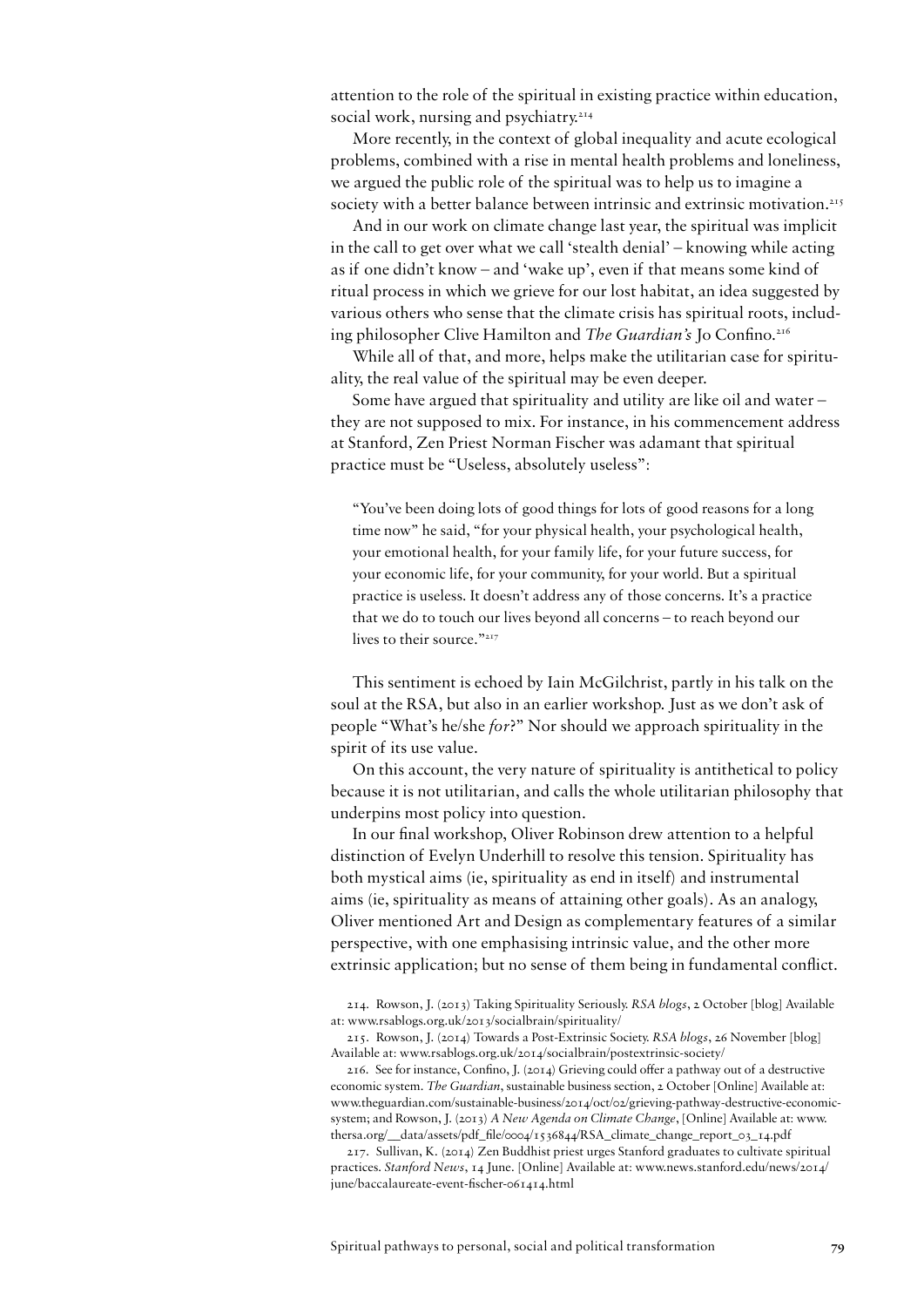*"The potential prize is what Roberto Unger calls 'A larger life' for every man and woman"* 

With this in mind, it would be completely counter-productive to help ourselves to a particular notion of the spiritual to serve as an axiom to further political ends. Instead it seems most fitting then to end with some suggestions that are about restoring a sense of balance between 'ground' and 'place', between spiritual and material, between extrinsic and intrinsic, to show them as fundamentally integrated aspects of our lives and purposes.

The twelve points that follow should therefore be read as calls to action, but not of the conventional injunctive 'do this!' variety. In each case the suggestion is that most issues in the public realm have spiritual roots that we need to acknowledge, engage with, and 'bring to the table' when our personal and professional roles oblige us to think more instrumentally. In this respect, they are our first attempt at a template for Martin Luther King's claim that we need to bring love and power together in practice. The potential prize is what Roberto Unger calls "a larger life" for every man and woman.<sup>218</sup>

#### From political power to personal power and back again

"There was an uneasy calm about the post-millennial world - shattered by 9/11. Then we were talking about the 'Clash of Civilisations' rather than 'The End of History'. Strangely, despite apocalyptic predictions, two failed wars and a loss of life on a terrifying scale, 9/11 seems to mark a diversion rather than a fundamental change. There is actually something bigger that is going on. Then came the crash. At the time, we were worried about man-made climate change. Suddenly, we were worried about our entire economic structure. We no longer feel able to control our destiny. Complex systems – economic, cultural and environmental – surround us. Yet we have lost a sense of agency. There is a reason for that. We have." Anthony Painter<sup>219</sup>

Our idea of power is in flux. Moses Naim speaks of "the end of power", arguing that because of technological developments, globalisation and shifts in mentalities, power is now "easier to get, harder to use and easier to lose". 220 Benjamin Barber argues that national governments are now "too big for the small problems and too small for the big problems".221 After a range of failures and partial successes, NGOs are losing faith in the power of multi-national institutions like the UN to solve international problems, not least on the slow-burning planetary emergency that is climate change. While we may never have loved politicians, the 2012 annual Edelman Trust Barometer survey found that the proportion of people inclined to trust government in 18 countries had fallen to a new low of just 38 percent.<sup>222</sup>

219. Painter, A, (2014) Why have we lost control and how can we regain it? *RSA blogs*, 2 May [blog] available at: www.rsablogs.org.uk/2014/enterprise/lost-control-regain/

220. Naim, M. (2014) *The End of Power*. Basic Books.

221. Barber, B. (2012) Can Cities Save us? *RSA Journal*, Winter. [Online] Available at: www.thersa.org/discover/publications-and-articles/journals/winter-2012/

<sup>218.</sup> Unger, R. M. (2007) op. cit.

<sup>222.</sup> 2012 annual Edelman Trust Barometer survey available at: www.edelman.com/insights/ intellectual-property/2012-edelman-trust-barometer/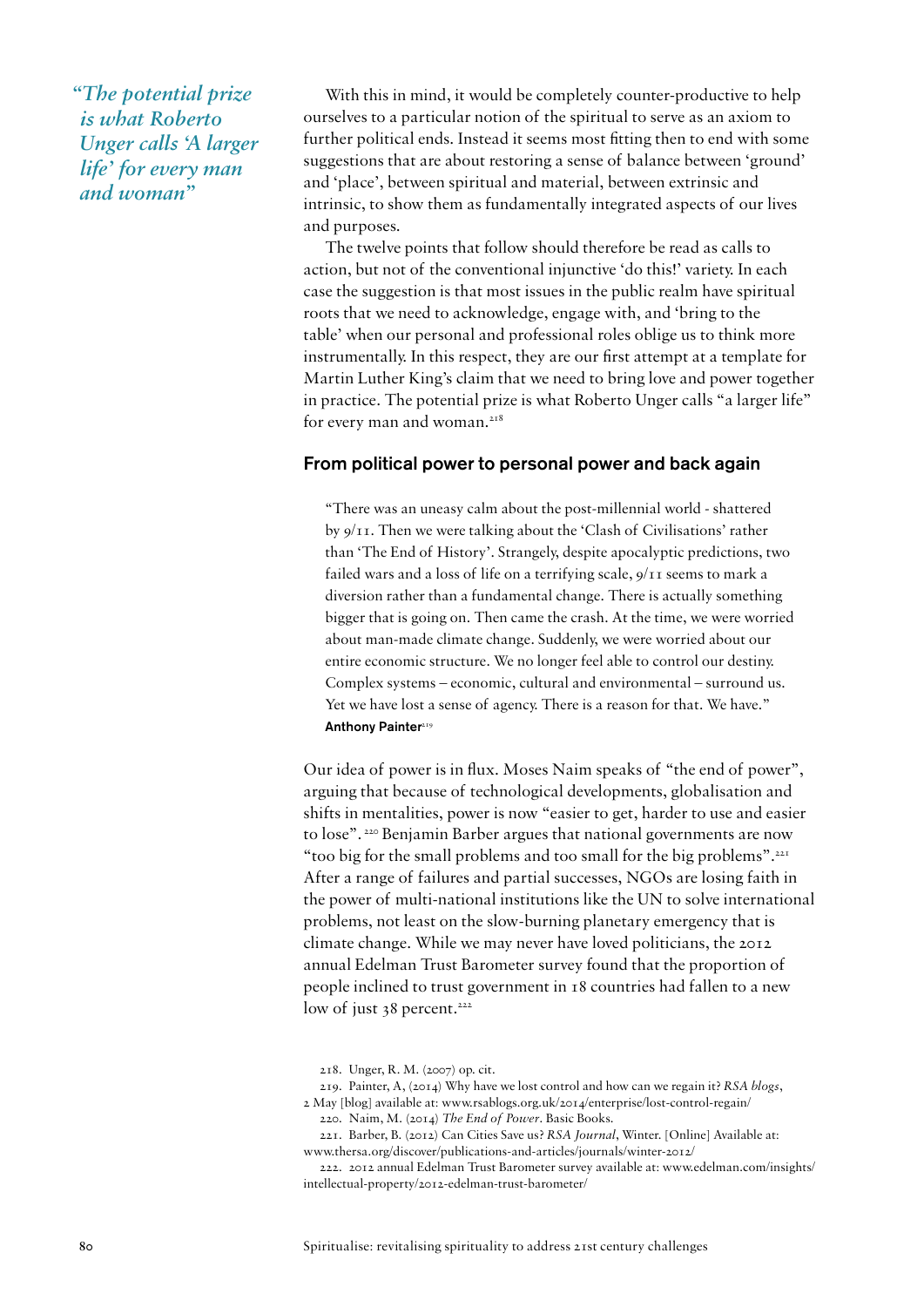So traditional hierarchical power is less potent and less credible, but it doesn't follow that power is becoming more evenly distributed. The rallying cry "We are the 99 percent" may have been rhetorical rather than empirically motivated, but it was based on a well-justified perception that financial power is far too concentrated, and in a way that threatens democracy. And the technological roots of this inequality are in danger of becoming entrenched. Jaron Lanier argues that the financial value of data for advertisers and the lack of effective micropayment mechanisms online means that money, information and power are increasingly the same thing; and they are mostly flowing from unremunerated individuals to major companies like Facebook, Amazon, Twitter and Google.<sup>223</sup>

Since traditional forms of power are failing to deliver, we appear to need a richer experiential grasp of personal and collective power to address major social and ecological problems, especially those that are broadly 'wicked' in nature – including how to keep global average temperatures within a 'safe' range, how to safeguard public health against a range of related threats to it, how to navigate rapid technological change, and how to reduce global wealth inequality.<sup>224</sup>

Such problems, and many more, often call for levels of global awareness, analytical insight, perspective taking and value fluency that few possess, and we need to grow into such qualities, individually and collectively. Speaking at the Davos Forum in 2006, for instance, Bill Clinton referenced Ken Wilber and remarked that we need a "higher level of consciousness" to solve interrelated planetary problems.225

The role and relevance of political power has therefore never been more confusing, while the need to get in touch with an inner sense of personal power and development has arguably never been greater. Spirituality points to the possibility of acquiring such 'levels of consciousness' through various forms of spiritual practice and commitment. Indeed, far from being a niche escape from the world, spiritual commitment of this kind – to grow in mental complexity – seems to be a cultural imperative for surviving in the 21st century.<sup>226</sup>

But we cannot do it alone. Indeed personal power is inextricably linked to our capacity to develop ourselves through common endeavour with others. Andrew Samuels puts it like this:

"Being actively engaged in a social, political, cultural or ethical issue, together with others, initiates the spiritual. This is a very different perspective from one that would see social spirituality as being something done in the social domain by spiritual people. To the contrary, there is a kind

223. Lanier, J. (2014) *Who owns the future?* Penguin Books.

224. Wicked problems have a range of features that call for levels of depth and insight that may go beyond existing understandings eg they contain multiple actors with multiple interests and values; it's often not clear exactly what the problem is, and problems are framed in ways that favour some parties over others; they don't lend themselves to expert solutions, and you don't really know what the problem is until a solution arises (because that gives rise to new problems). See, for instance, Rosen, J. (2012) Covering wicked problems. *Press Think*, 25 June. [Online] Available at: www.pressthink.org/2012/06/covering-wicked-problems/

225. See 'Clinton at Davos' on YouTube. [Online] www.youtube.com/ watch?v=GEjKr2gA8Wk

226. We outlined the details of this perspective in Rowson, J. et al. (2012) op. cit.

*"Since traditional forms of power are failing to deliver, we appear to need a richer experiential grasp of personal and collective power to address major social and ecological problems"*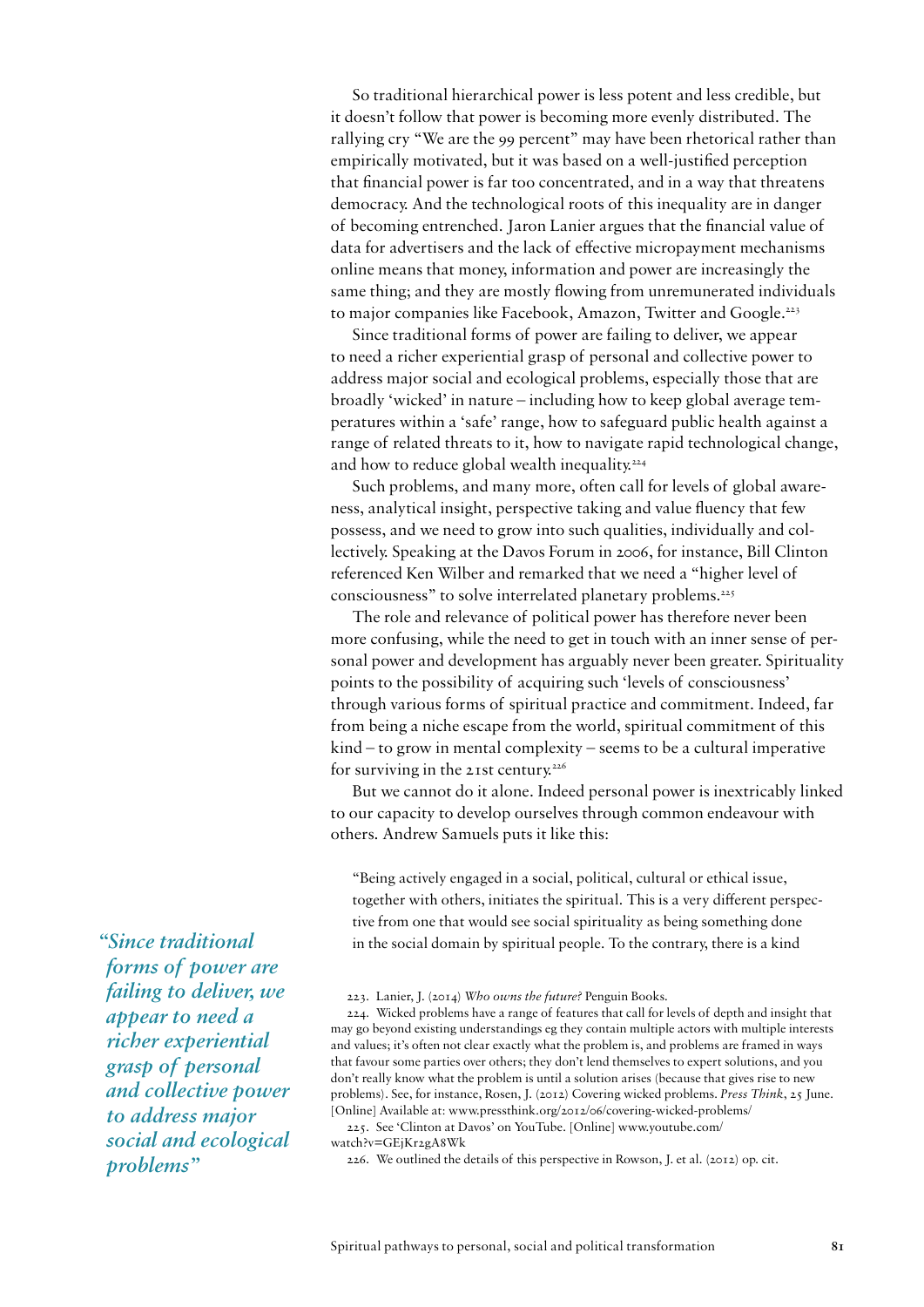*"The fact that we are losing touch with sources of intrinsic value (meaning, community, transcendence, the sacred) is a large part of why, as Michael Sandel says, we are no longer a society with a market ('social democracy') but more like a market society ('neoliberalism')"* 

of spiritual rain that can descend on people who get involved in politics and social issues with others."

Relatedly, Matthew Taylor speaks of a shift in perspective from citizens as being the passive recipients of social change through policy, to become the active shapers of it through mobilisation.

"The point is not that we don't need policy, nor that it isn't better to have good policies than bad ones, but that we need to think of policy as fuel for a strategy of social renewal, not the engine of that renewal."227

So let's think about the engine. 'Policy' might sound a million miles from the spiritual, but if policy is less about governments doing things, and more about them enabling us to do things; if it's about the social productivity and civic engagement that most complex policy problems now call for, and if that comes back to our sense of personal power which is driven by ideals and feelings and vision, and the sense of being part of something bigger than ourselves; then people will 'get involved' for reasons that are correctly thought of as spiritual. For instance, when we find that mindfulness practice changes our attitudes and behaviours that are beneficial to the environment, that is now a 'policy' development.<sup>228,229</sup>

#### From utility to virtue and back again

Most of the western world has gradually reduced the role of religion in our political economy for good reasons that were partly about loss of presumed religious 'faith' in the population but mostly about the abuse of power outside of democratic control. However, the collateral damage was to remove the spiritual aspects of religion that are an important countervailing force for humanity in the context of capitalism. The fact that we are losing touch with sources of intrinsic value (meaning, community, transcendence, the sacred) is a large part of why, as Michael Sandel says, we are no longer a society with a market ('social democracy') but more like a market society ('neoliberalism'). Reconceiving the spiritual is about trying to deal with that corrosive loss of perspective, and points towards some of the following attempts to rebalance society.<sup>230</sup>

In Rowan Williams's review of Sandel's book *What Money Can't Buy*, he pinpoints the premise of Sandel's critique into excessive marketisation and points towards forms of resistence as follows: "The fundamental model being assumed here is one in which a set of unconditioned wills negotiate control of a passive storehouse of commodities, each of them capable of being reduced to a dematerialised calculus of exchange value. If anything could be called a 'world-denying' philosophy, this is it…a possible world of absolute commodification. If we want to resist

227. Taylor, M. (2014) IPPR and Miliband – new direction, same engine? *Matthew Taylor's Blog*, RSA, 19 June. [blog] Available at: www.matthewtaylorsblog.com/politics/ippr-andmiliband-a-new-direction-but-the-same-engine/

228. Ericson, T., Gunaketu, B. and Barstad, A. (2014) Mindfulness and sustainability. *Ecological Economics*, 104 (issue C), pp.73–79.

229. Rowson, J. (2014) 29 September [blog] op. cit. Available at: www.thersa.org/ discover/publications-and-articles/rsa-blogs/2014/09/can-spirituality-inform-public-policyyes-no-and-maybe/

230. Sandel, M. J. (2012). What money can't buy: the moral limits of markets. Macmillan.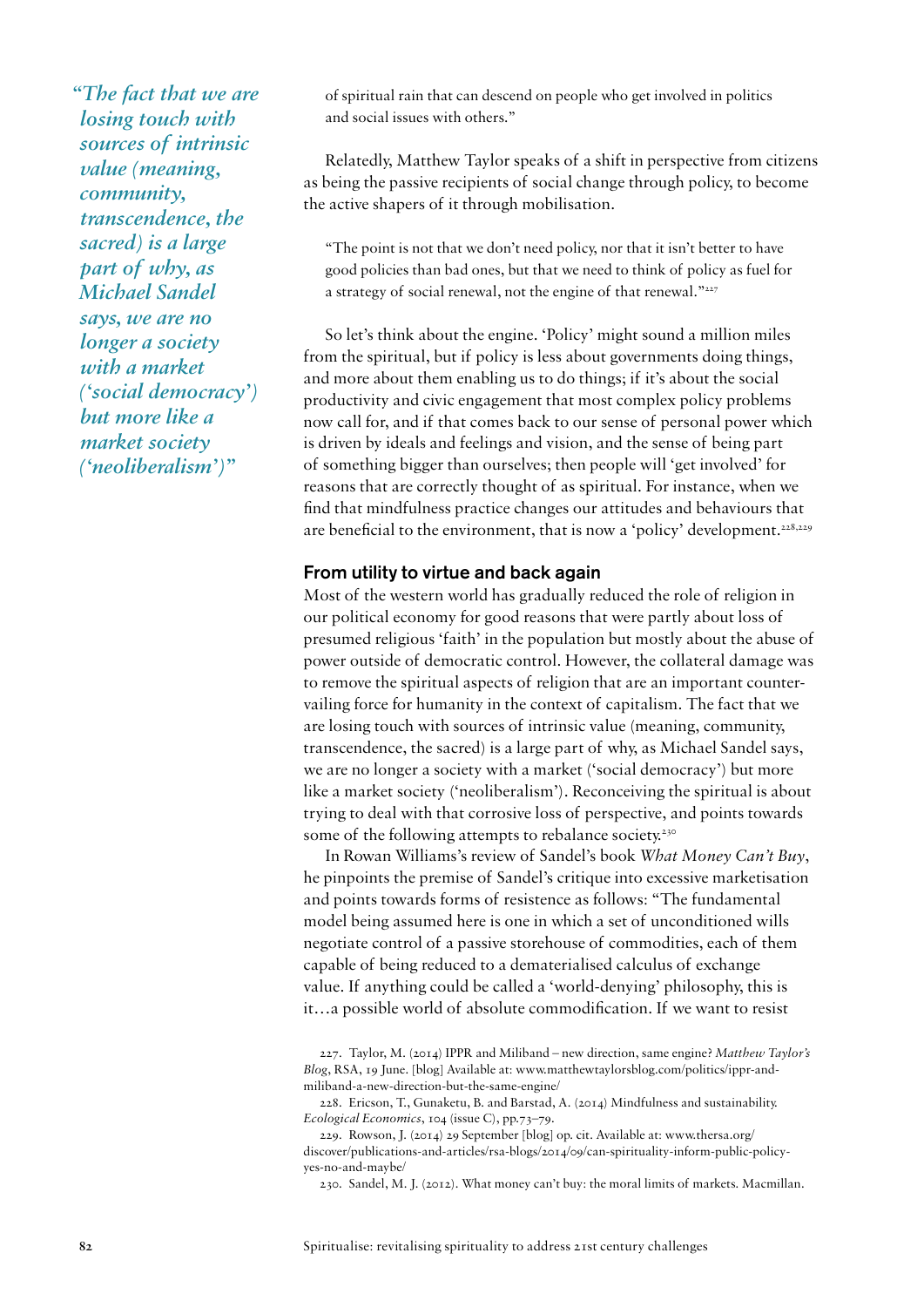this intelligently, we need doctrine, ritual and narrative: sketches of the normative, practices that are not just functions, and stories of lives that communicate a sense of what being at home in the environment looks like  $-$  and the costs of failure as well."<sup>231</sup>

Similarly, in the context of 'political emotions' Martha Nausbaum writes that: "Public culture needs something religion-like … something passionate and idealistic if human emotions are to sustain projects aimed at lofty goals… Mere respect is not enough to hold citizens together when they must make sacrifices of self-interest." 232And in their book *How Much is Enough?*, Robert and Edward Skidelsky present a detailed description of the good life and a rationale for its various elements as an alternative vision to modern capitalism, but in the penultimate paragraph of their book, without forewarning they write: "Could a society entirely devoid of the religious impulse stir itself to pursuit of the common good? We doubt it."233

While it is not clear exactly what is meant by 'the religious impulse', emerging empirical evidence from the fields of psychology and neuroscience provide support for the role of spiritual practices, such as mindfulness meditation, as tools for 'inner shaping' and the cultivation of several prosocial qualities that may be required for actively caring about the good life eg, compassion,<sup>234, 235</sup> empathy,<sup>236</sup> altruism,<sup>237</sup> and inner peace.<sup>238</sup>

Common to all such perspectives is the idea that to challenge utilitarianism as the default mode of thinking requires a deeper connection with our own spiritual roots, whether within existing institutions or through the process of creating new ones. It doesn't follow of course, that we cease to value utility, but just that we retain a broader and richer perspective of the collateral damage caused by seeking it without it being contained within a larger perspective on ultimate ends.

#### From economic objectives to existential threats and back again

Just as 'terror management theory' helps to explain why we don't face up to death, there are existential threats to humanity as a whole that

231. Williams R. (2012) From Faust to Frankenstein: Markets alone should not determine our conception of what is desirable. *Prospect*, May [Online] Available at: www.prospectmagazine.co.uk/features/rowan-williams-archbishop-canterbury-markets-sandelskidelsky-marx-morality-aristotle-good-life

232. Nussbaum, M. C. (2003) *Upheavals of thought: The intelligence of emotions*. Cambridge University Press.

233. Skidelsky, R. & Skidelsky, E. (2012) *How Much is Enough?: The Love of Money and the Case for the Good Life*. Penguin UK.

234. Condon, P., Desbordes, G., Miller, W. B. & DeSteno, D. (2013) Meditation increases compassionate responses to suffering. *Psychological Science*, 24(10), 2125–2127.

235. Lutz, A., Brefczynski-Lewis, J., Johnstone, T. & Davidson, R.J. (2008) Regulation of the neural circuitry of emotion by compassion meditation: Effects of meditative expertise. *Public Library of Science PLOS ONE,* 3 (26 March) [Online] Available at: www.journals.plos. org/plosone/article?id=10.1371/journal.pone.0001897

236. Hunsinger, M., Livingston, R. & Isbell, L. (2014) Spirituality and Intergroup Harmony: Meditation and Racial Prejudice. *Mindfulness*, 5(2), 139–144.

237. Huber II., J. T. & MacDonald, D. A. (2012) An Investigation of the Relations between Altruism, Empathy, and Spirituality. *Journal of Humanistic Psychology*, 52(2), 206–221.

238. Liu, X., Xu, W., Wang, Y., Williams, J. M. G., Geng, Y., Zhang, Q. & Liu, X. (2013) Can Inner Peace be Improved by Mindfulness Training: A Randomized Controlled Trial. *Stress and Health*, 22 November [Online] Available at: www.onlinelibrary.wiley.com/doi/10.1002/ smi.2551/abstract.

*"Public culture needs something religionlike … something passionate and idealistic if human emotions are to sustain projects aimed at lofty goals"* 

Martha Naussbaum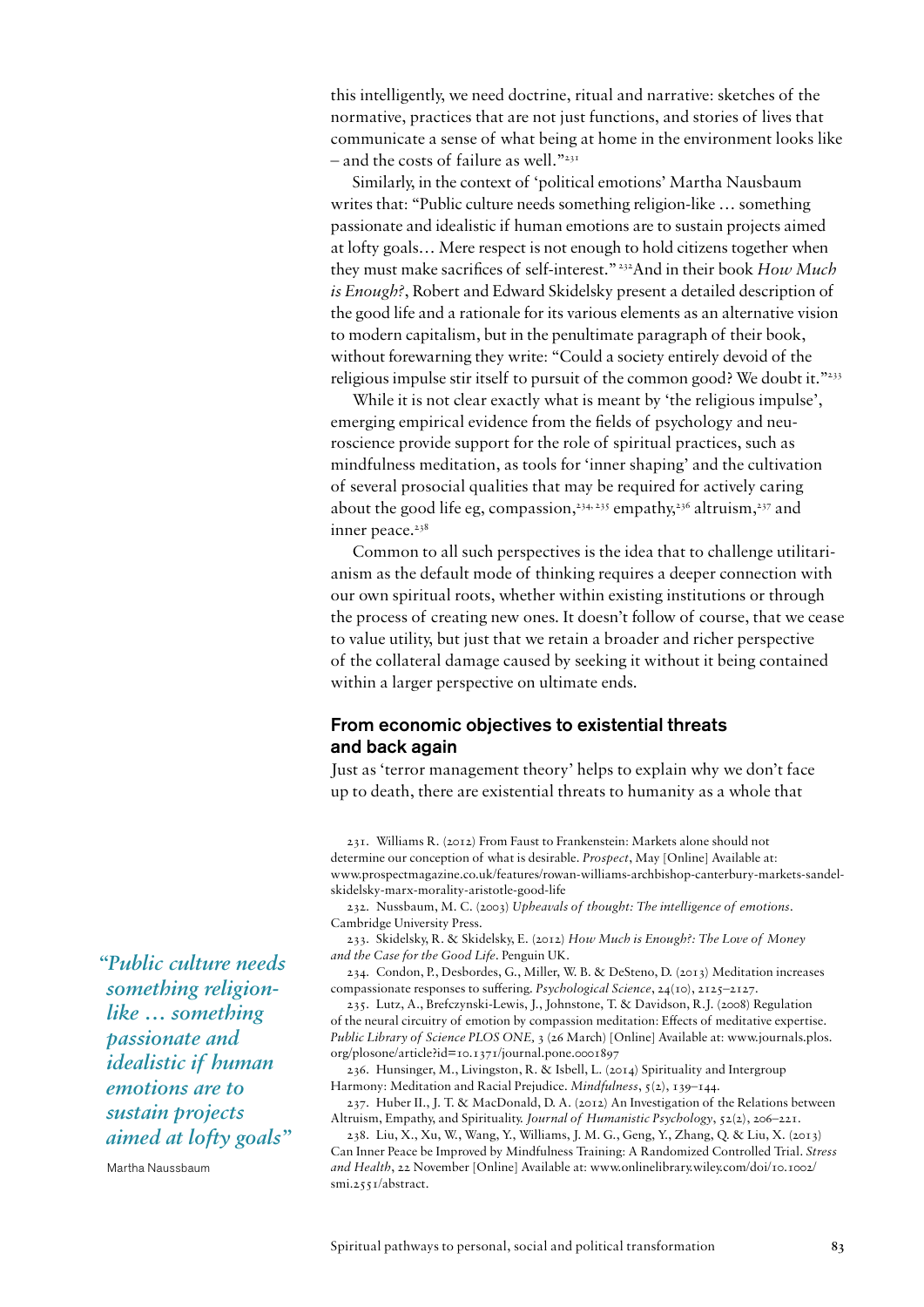*"Viewing climate change as an existential threat rather than a technocratic challenge requires the kind of spiritual disposition we considered earlier, namely an openness to experience and a willingness to turn our lives around if necessary"* 

might transform the way we live if only we looked at them more directly. Existential threats include sudden developments like asteroid strikes, biological warfare and abrupt and uncontrollable advances in artificial intelligence,<sup>239</sup> but the most tangible existential threat is a slow burning one – climate change.

Viewing climate change as an existential threat rather than a technocratic challenge requires the kind of spiritual disposition we considered earlier, namely an openness to experience and a willingness to turn our lives around if necessary. Meyers puts it as follows:

"Because the normative implications of climate change challenge our most basic background assumptions, we cannot simply treat this deeply systemic issue as a problem to be handled consciously and deliberately, if only people had sufficient knowledge and will-power. Unlike broken hammers and cars, we don't simply become conscious of existential problems affecting the lifeworld in order to fix them. Instead, as Heidegger explains, we become insecure and anxious – often without knowing why or even noticing."240

Part of the shift from 'place' to 'ground', and from life to death is to wake up to the broader features of our ecological ground that are under threat. Or as Elizabeth Oldfield put it in a recent 'Thought for the Day', we need to learn to *love* our shared habitat as if it were a cherished home, and until we realise that it really is something we love that is under threat, our response is unlikely to be fit for the task.<sup>241</sup>

This kind of fundamental shift doesn't mean you stop thinking about the economy, but just as a terminal illness can radically change your perspective on how you want to live, climate change should lead to a shift in perspective in the kind of economic system we need to have.<sup>242</sup>There is some evidence this is beginning to happen, with a variety of models of 'green growth' proposed. However, the core challenge to an economic paradigm based on what Naomi Klein calls 'extractivism' remains, and many have argued that the brutal logic of climate science – particularly relating to time sensitivity – requires a rethinking of basic features of capitalism, including the driving economic objective of most governments around the world – economic growth. $243$ 

239. Rees, M. (2014) The world in 2050 and beyond. *New Statesman*, 26 November. [Online] Available at: www.newstatesman.com/sci-tech/2014/11/martin-rees-world-2050-and-beyond

240. Meyers, T.C. (2014) Understanding Climate Change as an Existential Threat: Confronting Climate Denial as a Challenge to Climate Ethics. *De Ethica*, (1)1. [Online] Available at: www.de-ethica.com/archive/articles/v1/i1/a06/de\_ethica\_14v1i1a06.pdf

241. Oldfield, E. (2014) Thought for the Day BBC Radio 4, *Today Programme*, 17 May. [Audio file] Available at: www.bbc.co.uk/programmes/p01zcgln

242. For further details on the tensions in the economic aspects of the climate debate see Rowson, J. (2013) op. cit. [Online].

243. The most authoritative case on connecting growth to emissions is probably Oppenheim, J. (2014) *Better Growth, Better Climate: The New Climate Economy Report, The Synthesis Report*. The Global Commission on the Economy and Climate. [Online] Available at: www. newclimateeconomy.report/; For an exacting challenge to this kind of 'green growth' scenario, see Roberts D. (2014) Hey, Paul Krugman: Here's the real argument about climate change and economic growth. *Grist*, 8 October [Online] Available at: www.grist.org/climate-energy/hey-paulkrugman-heres-the-real-argument-about-climate-change-and-economic-growth/

**84** Spiritualise: revitalising spirituality to address 21st century challenges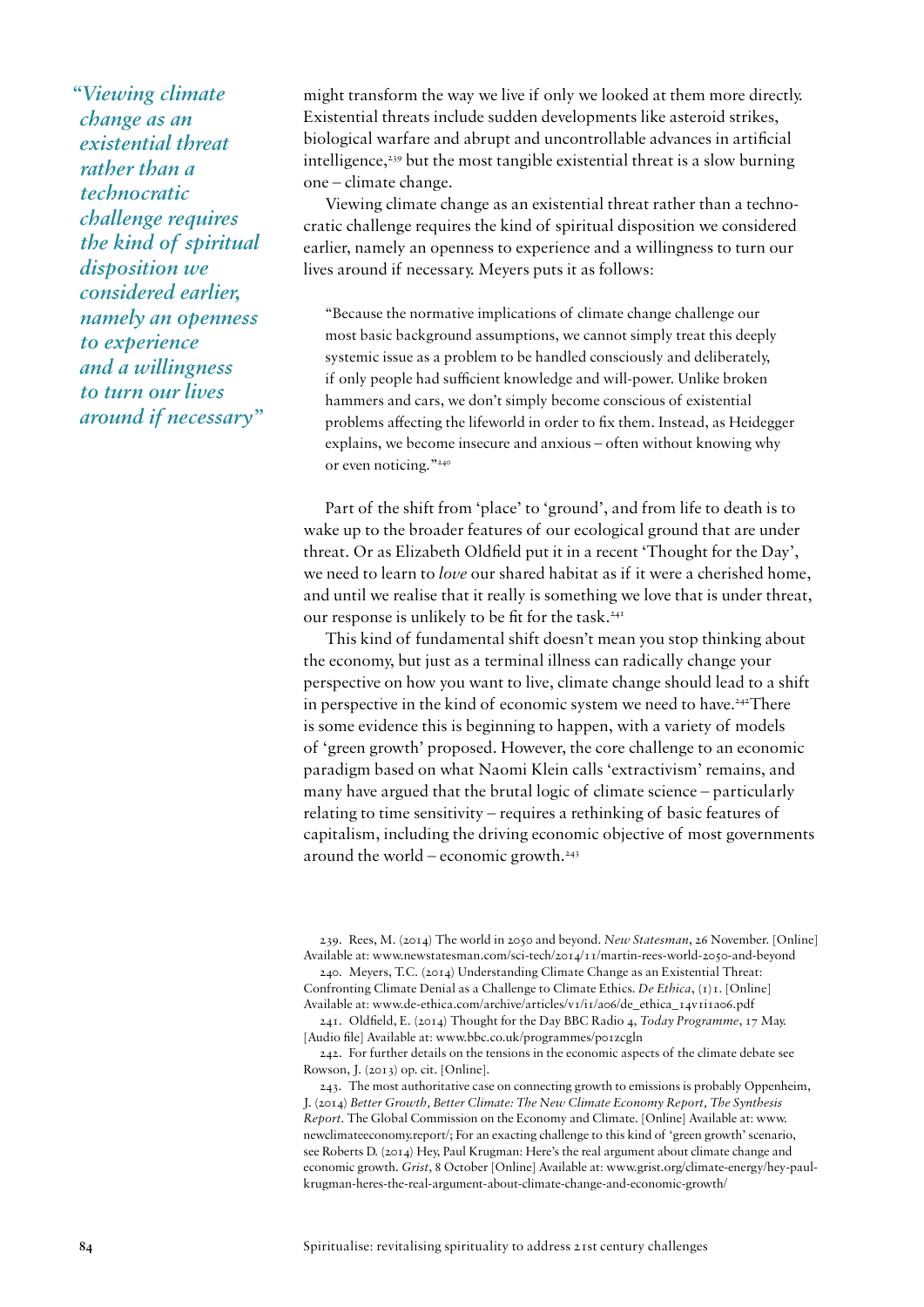It is precisely because this tension between economic objectives and existential threats is so profound and intractable that we may need deeper perspectives and practices arising from the spiritual to resolve or transcend it.<sup>244</sup>

#### From surface to depth, and back again

In a culture often thought to be shallow, awash with celebrity gossip, status updates and formulaic scandals; and in a policy landscape awash with 'wicked problems' like global wealth inequality and climate change, this need and appetite for depth of experience and insight is palpable. This need has historically been sidestepped by governments and deferred to religions, but at a time of disengagement with organised religion, political alienation and democratic stress, it is no surprise that politicians and public alike are seeking to reconnect with forgotten spiritual roots. During her RSA talk, Claire Foster-Gilbert, director of the Westminster Abbey Institute, described Parliament Square as being like "a brittle sponge that is so desperate for water… it's obvious in the people, the institutions, it's in the air, this huge longing for depth".<sup>245</sup>

But we struggle to 'do' depth in public. Isaiah Berlin helps indicate why:

"The notion of depth…is one of the most important categories we use. Although I attempt to describe what profundity consists in, as soon as I speak, it becomes quite clear that no matter how long I speak, new chasms open. No matter what I say, I always have to leave three dots at the end. I am forced to use language which is, in principle, not only today, but forever, inadequate for its purpose."246

Given this 'three dots problem', combined with media formats that tend to give little bandwidth and encourage snappy messaging, it's no surprise depth struggles to find a place in public language. Part of the solution is to acknowledge publicly that we need to 'go deep' more often in many spheres of life and policy, but also that we don't need to *stay* there.

In this respect, Gay Watson spoke in the fourth workshop of one of the main teaching stories designed to capture the spiritual journey of Zen Buddhism. The series of ox herding pictures represent our struggle to tame and guide the ego – a deep and protracted struggle – but, crucially, the final stage of the journey is about "Coming back to the market with open arms." ie it's about what we do for others with the depth we gain from spirituality, rather than viewing the journey towards depth as a way to escape the surface demands of our lives.<sup>247</sup>

244. See Rowson, J. (2012) The Understandable Madness of Economic Growth. *RSA blogs*, 26 March [blog]. Available at: www.rsablogs.org.uk/2012/socialbrain/losing-religion-pursuiteconomic-growth-delusional/

245. Foster-Gilbert, C. (2014) speaking at the RSA event, 19 November: *Love, Death, Self and Soul*. [Video file] Available at: www.thersa.org/discover/publications-and-articles/rsablogs/2014/11/rsa-event-love-death-self-and-soul/

246. Isaiah Berlin, quoted by Iain McGilchrist, (2014) [Online] op. cit.

247. See for instance, Schloegl, I. (2011) *Gentling the Bull*: *a spiritual journey*. Tuttle books.

*"In a culture often thought to be shallow, awash with celebrity gossip, status updates and formulaic scandals, the need and appetite for depth is palpable"*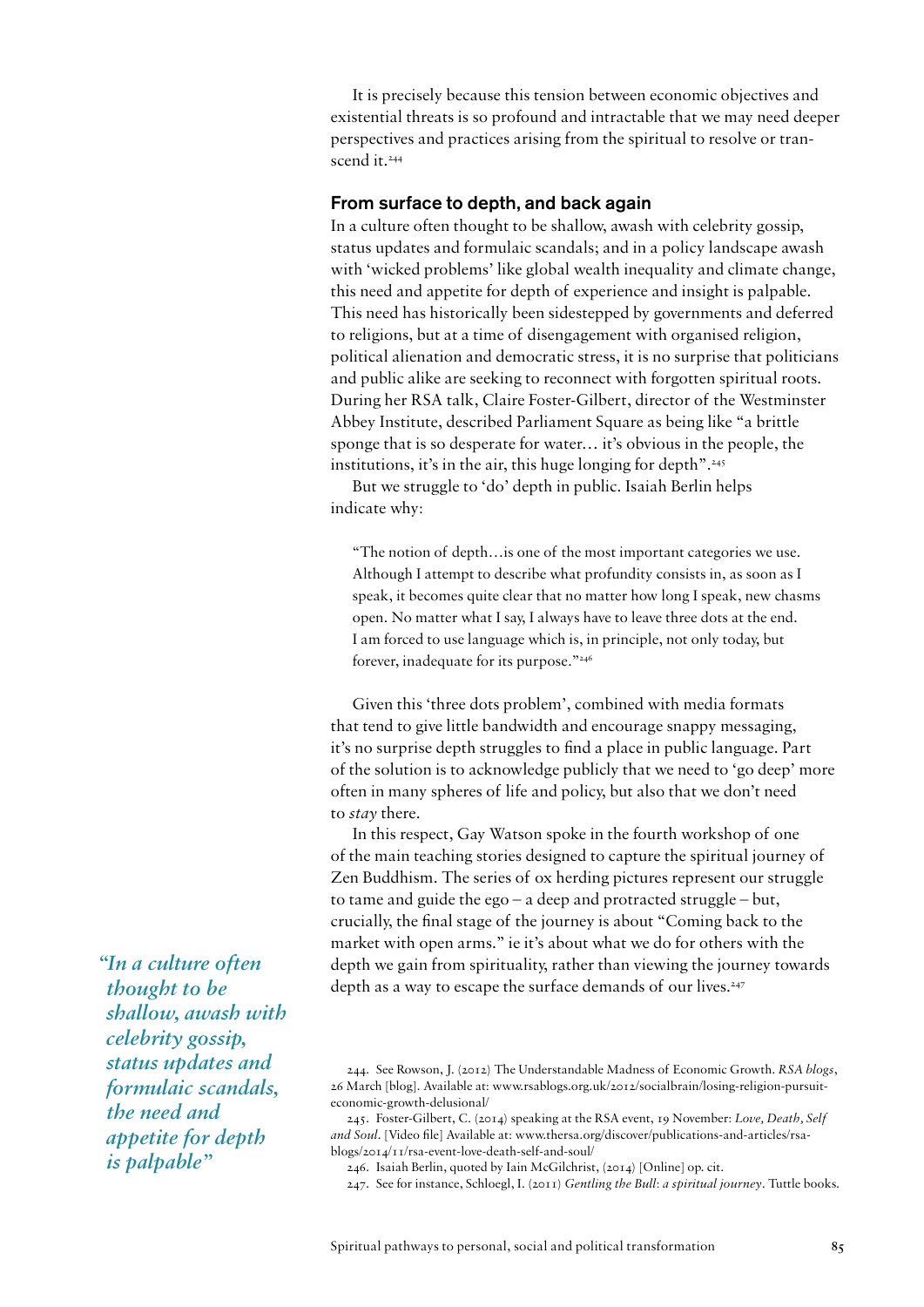

#### Love, Death, Self, and Soul

RSA Public Event Series on Spirituality (6 of 6) 19 November 2014

It's obviously the people… but it's the institutions, it's in the air, this huge longing for depth.

Claire Foster-Gilbert, Guest Speaker and director of Westminster Abbey Institute

The final RSA event emphasised the possible integration of a modern reconception of spirituality into the public realm. Four speakers – Dr Jonathan Rowson, director of the RSA's Social Brain Centre; Claire Foster-Gilbert, founder and director of the Westminster Abbey Institute; Dr Andrew Samuels, psychotherapist and author of *Politics on the Couch*; and Marina Benjamin, author and senior editor of *Aeon* magazine – presented moving explorations of what it might mean to introduce a post-religious spirituality into public life.

Dr Jonathan Rowson described that spirituality deals with three key questions relevant to our daily lives: (1) What are we; (2) How should we live; and (3) Why are we here? While answers to the second and third questions lie in the realms of ethics and metaphysics respectively, the first question – What are we? – is increasingly being illuminated by scientific research. The spiritual notion of "waking up" for instance, is grounded now in an increasingly sophisticated understanding of automaticity, the fact that human beings live predominantly on psychological *autopilot*. A post-religious spirituality, Jonathan explained, can be thought of in terms of four main aspects of human existence that are consistently distorted or misrepresented but can and should be a larger part of public life. Those aspects comprise the title of the event: Love, death, self, and soul. Spirituality arises as a natural result of engaging at depth with any or all of these common elements.

Claire Foster-Gilbert is tasked on a daily basis with the question: what is the Abbey bringing to public life? To begin to provide an answer here, spirituality – of the sort presented by Jonathan – has to enter the discussion. Claire describes the response from the people and institutions at Parliament Square to the Westminster Abbey Institute like "a brittle sponge that is so desperate for water… it's obviously the people, [the] institutions, it's in the air… this huge longing for depth, for the chance to think about what it is that we're trying to do as public servants". In thinking of a post-religious spirituality, she made a moving personal plea for us to turn towards the old religions as a source of insight and learnings going forward. "Bring that inspiration, that greater and better understanding of who we are, to the religions we have."

Andrew Samuels, advocated for recognition of the spiritual for political and social transformation. "If you change only the material conditions, if you change only the constitutional and legal frameworks, then you can't refresh the parts that the spiritual bit can refresh." We have to focus on both the material and the spiritual, he pleaded, and continued on to describe his unique anatomy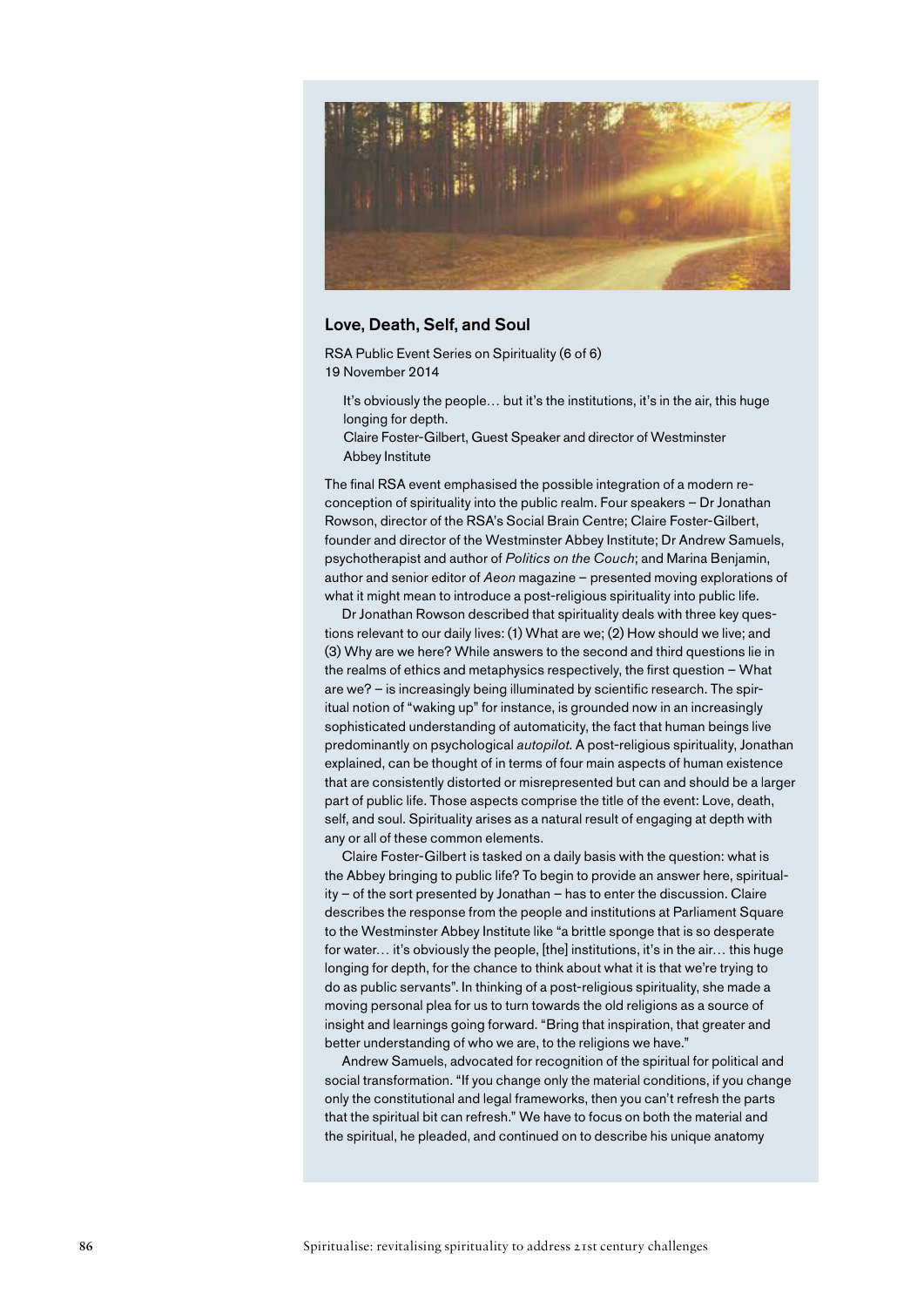of spirituality comprising three dimensions: social spirituality, democratic spirituality, and craft spirituality. Social spirituality refers to that spiritual element that comes with belonging to a group that has a goal. Democratic spirituality regards the fundamental equality across human beings. The final dimension, craft spirituality, "has everything to do with work". In this vein, Professor Samuels cited Marx in that "we have become alienated from work" and called for an open discussion on how to "respiritualise" the workplace.

Marina Benjamin highlighted that faith, religion, and spirituality have to "flex" over time; in fact, they've always done so and that's how they've survived. She believes that the surviving religions are themselves "post-religious" in the sense of having transcended those doctrines that came into conflict with various zeitgeists through history (eg, slavery). She also opined that spirituality should not be pinned down or defined, but rather should "sit comfortably with history". Marina also discussed a relevant joint project between the Club of Rome and the Alliance for Religion and Conservation (ARC), in which researchers explore the current framework of implicit values in our current socioeconomic system. Only by revealing these values do we become capable of changing them.



From left to right: Claire Foster-Gilbert, Professor Andrew Samuels, Marina Benjamin, Dr Jonathan Rowson at the RSA event: Love, Death, Self, and Soul

www.thersa.org/events/audio-and-past-events/2014/love,-death,-self-and-soul Summary by Andres Fossas

#### From life to death, and back again

On balance, our lives would be richer if we would find ways to increase the cultural salience of death as an aspect of life, not merely as its ending. In this regard, Will Self suggests that just as physicists came to understand that the dimensions of space and time were effectively the same thing, so we might benefit from thinking in terms of 'lifedeath'. While the term may not catch, evidence detailed above suggests a sustained reflection on death can reorient our lives in helpful ways, as long as we 'do death' in a way that prompts reflection and reorientation, not defensive evasion and entrenchment.

In this respect, we should consider what it would mean to 'do death' outside of religious contexts, whether we should, and what that might look like at scale. A good question for any such institutional form – in schools, businesses and governments – might be: how does the fact that we will die at an unknown time influence our judgment about what is most worth learning? How does our failure to acknowledge our deaths inform our inability to fully face up to other threats that have existential aspects, including climate change? If the evidence from 'posttraumatic growth' and 'near death experiences' points towards a complete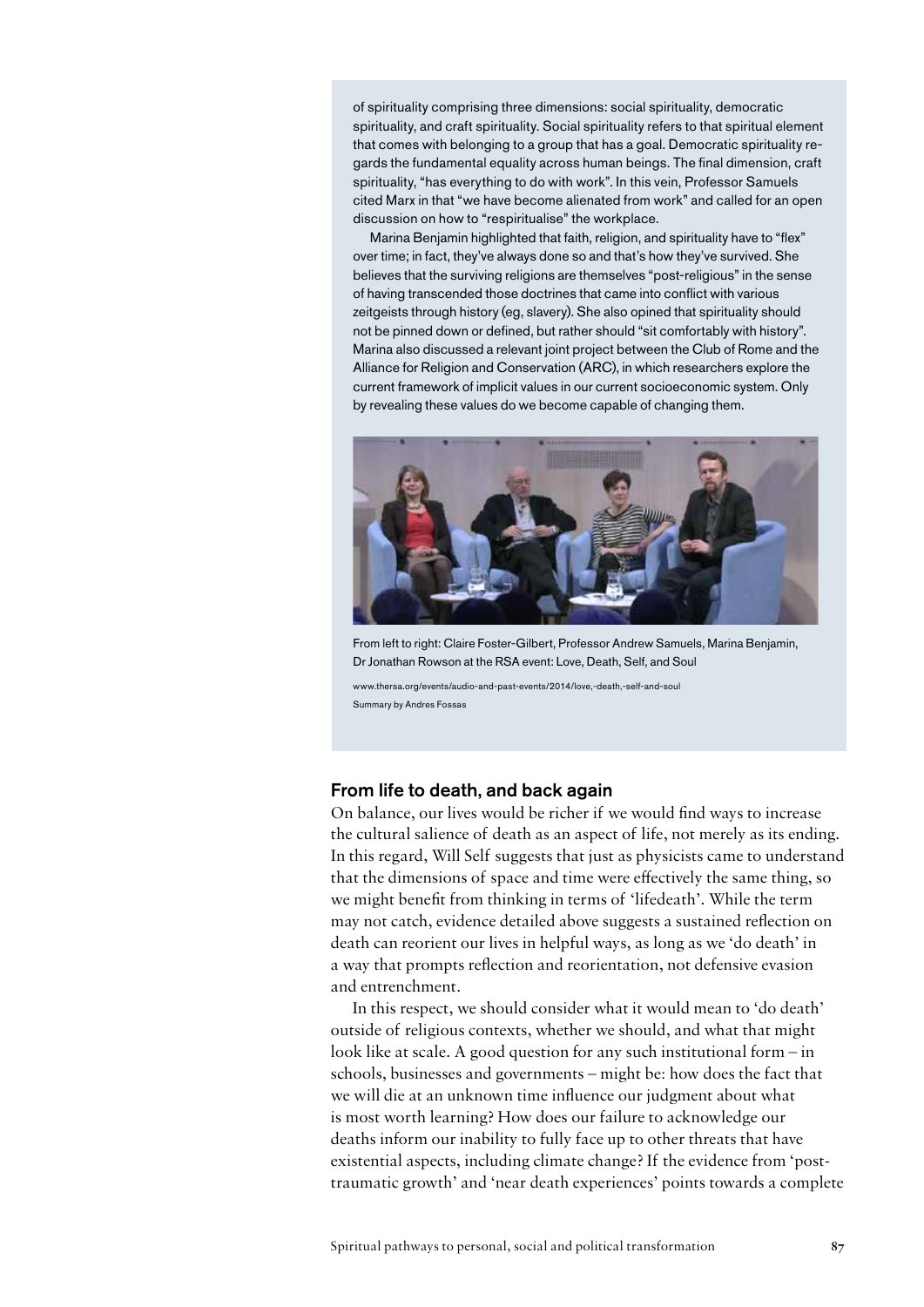*"In theory, freedom may be held in high regard; in practice it is experienced as a dizzying loss of meaning and direction"*

Stephen Batchelor

reorientation in what we value and prioritise, is there not, staying mindful of ethical concerns, a strong case for simulating the experience of dying in certain contexts?

#### From self to soul, and back again

When we think of how we tweak our social media profiles and other online profiles, how we update our CVs and how we present ourselves at parties, meetings and so forth, it's clear that our culture actively encourages people to create their own personal 'brand image', and once this story is cast, it can become locked-in and self-perpetuating, requiring strenuous and ongoing identity maintenance.

The idea of the soul helps to put the existing cultural emphasis on the self into perspective and we should imagine what a society that placed relatively more emphasis on the soul, and relatively less on the self might look like. One implication might be a greater emphasis on the central human importance of creativity – not 'innovation' driven by profit motive, but creativity as a fundamentally humanising experience, as expressed by Carl Rogers:

"The mainspring of creativity appears to be the same tendency which we discover so deeply as the curative force in psychotherapy-man's tendency to actualise himself, to become his potentialities. By this I mean the directional trend which is evident in all organic and human life – the urge to expand, extend, develop, mature – the tendency to express and activate all the capacities of the organism, to the extent that such activation enhances the organism or the self."248

One corollary might be to challenge our emphasis on the work ethic, with what Pat Kane calls 'the play ethic', and to take ideas like significantly shorter working weeks very seriously as a shared human goal to reduce the pressure to remain in the performative stresses of the self, and increase the time we have to cultivate our souls.<sup>249</sup>

#### From political freedom to psychological freedom and back again

The language of freedom abounds in political arguments, but we would benefit from extending the idea of freedom beyond the legal and political realms, into the psychological and existential realms. Stephen Batchelor puts it like this: "In theory, freedom may be held in high regard; in practice it is experienced as a dizzying loss of meaning and direction."250

While we are fortunate to live with a high degree of political and economic freedom, most people are trapped in various ways. The point of spirituality is often to present pathways out of these more subtle traps of identity (such as financial pressure and family responsibility) that are not necessarily about changing our roles, but radically

<sup>248.</sup> Rogers, C. (1954) Towards a Theory of Creativity. *ETC: A Review of General Semantics*, 11 (4), p.249–260.

<sup>249.</sup> Kane, P. (2005) *The play ethic: A manifesto for a different way of living*. Pan Macmillan; see also Coote, A. & Franklin, J. (eds.) (2013) *Time on our Side*. London: New Economics Foundation.

<sup>250.</sup> Batchelor, S. (1997) *Buddhism without Beliefs*. Riverhead Books. p.110.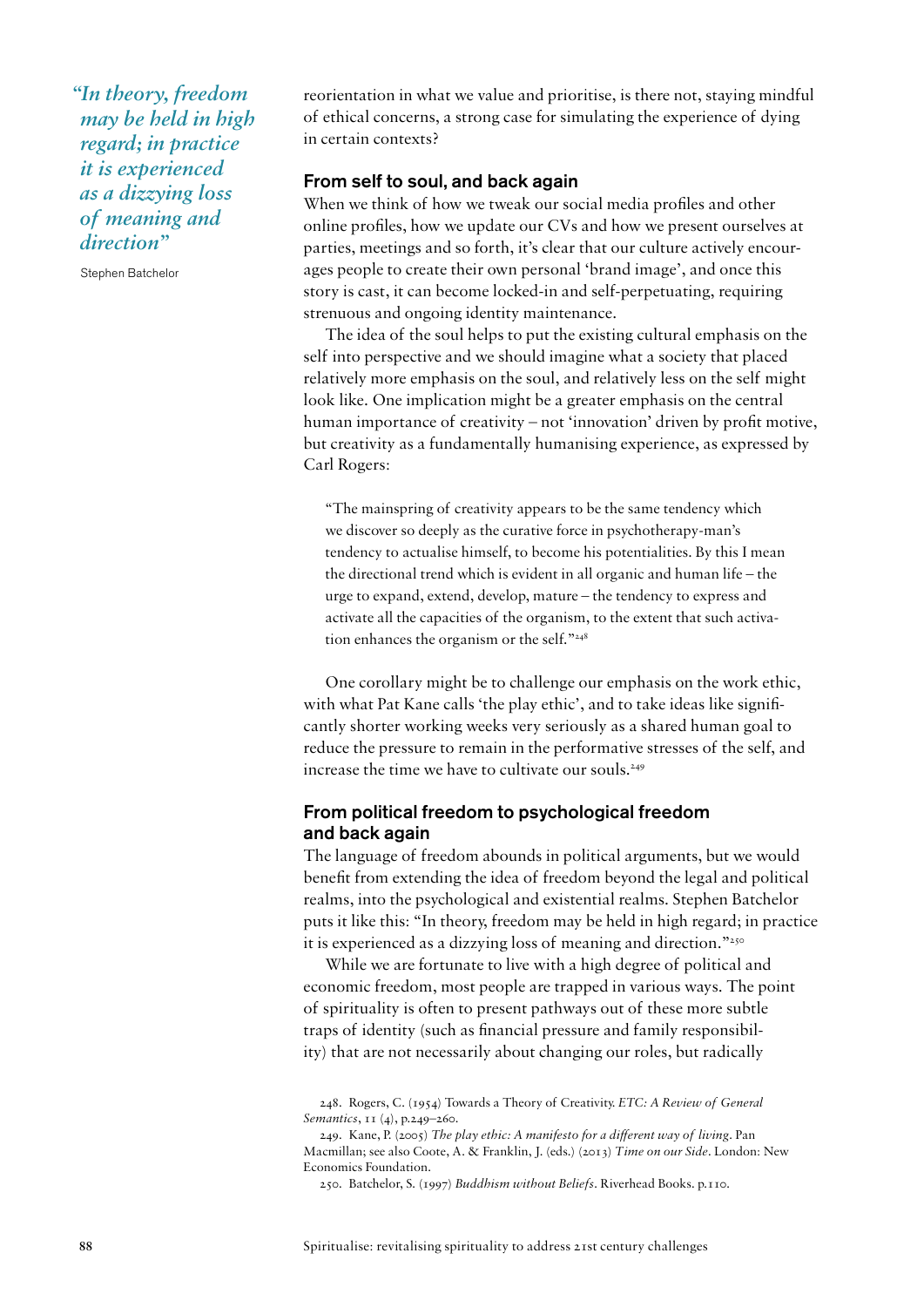changing our *perspective* on them. For instance, Kegan's theory of adult development can be thought of as a theory of freedom. His model of development is presented as becoming increasingly able to take as 'object' aspects of our experience that we were previously subject to; we gradually stop being defined by things, and find our own power to define them in our own ways.

In this respect, personal development is about more than ego enhancement. There are ways to grow psychologically and spiritually, and organisational theory is beginning to take this seriously. For instance, Frederic Laloux's recent book, *Reinventing Organizations* was praised by Ken Wilber, and places human development and 'levels of consciousness' at the heart of organisational vision and mission.251

#### From happiness to meaning and back again

Many of us are on what Jonathan Haidt calls 'the hedonic treadmill' – stuck in a life that is about patterns of pleasure seeking, satisfaction and renewed desire, often linked to patterns of consumption.252 Foregoing hedonic activities to pursue more meaningful ones may result in greater wellbeing.<sup>253</sup> The pursuit of meaning over happiness has also been associated with better health outcomes. The point is not that wellbeing doesn't matter, but that wellbeing should include hedonic and eudaemonic aspects, and that eudaemonic wellbeing is closer to the spiritual than is hedonic pleasure seeking.

It is notable that the New Economic Foundation's celebrated 'five a day for your mind' includes paying attention, connecting with people, giving, and learning, as well as being active – none of which are pleasure-seeking activities as such.254 The role of spirituality in the wellbeing debate is therefore to help frame the societal objective of increased wellbeing as being more than a utilitarian calculus of pleasures entertained divided by pleasures satisfied, and more about our cultural capability to relate, pay attention, find meaning and experience depth, even when such things do not make us 'happy' as such.

### From extrinsic motivation to intrinsic motivation and back again

The public realm faces significant challenges that cannot be adequately addressed by instrumental, utilitarian thinking. By public realm I mean the political economy and all the educational, commercial, civic and media institutions related to it; all of which, of course, have human beings inside them.

251. Laloux, F. (2014) R*einventing organizations*. Brussels: Nelson Parker.

252. Haidt, J. (2006) *The happiness hypothesis: Finding modern truth in ancient wisdom*. Basic Books.

253. Quoidbach, J. & Dunn, E. W. (2013) Give It Up: A Strategy for Combating Hedonic Adaptation. *Social Psychological and Personality Science*, 4(5), 563–568.

254. For more on nef's Five Ways to Wellbeing programme of work see www.neweconomics.org/projects/entry/five-ways-to-well-being. Studies find that people who report greater eudaimonic wellbeing have stronger immune system function, less reactivity to stress, less insulin resistance, higher HDL (ie, good) cholesterol levels, better sleep, and brain activity patterns linked to decreased levels of depression, than those reporting greater hedonic wellbeing. Fredrickson, B. L., Grewen, K. M., Coffey, K. A., Algoe, S. B., Firestine, A. M., Arevalo, J. M., Ma, J. & Cole, S. W. (2013) A functional genomic perspective on human wellbeing. *Proceedings of the National Academy of Sciences*, 110(33), 13684–13689.

*"Personal development is about more than ego enhancement. There are ways to grow psychologically and spiritually, and organisational theory is beginning to take this seriously"*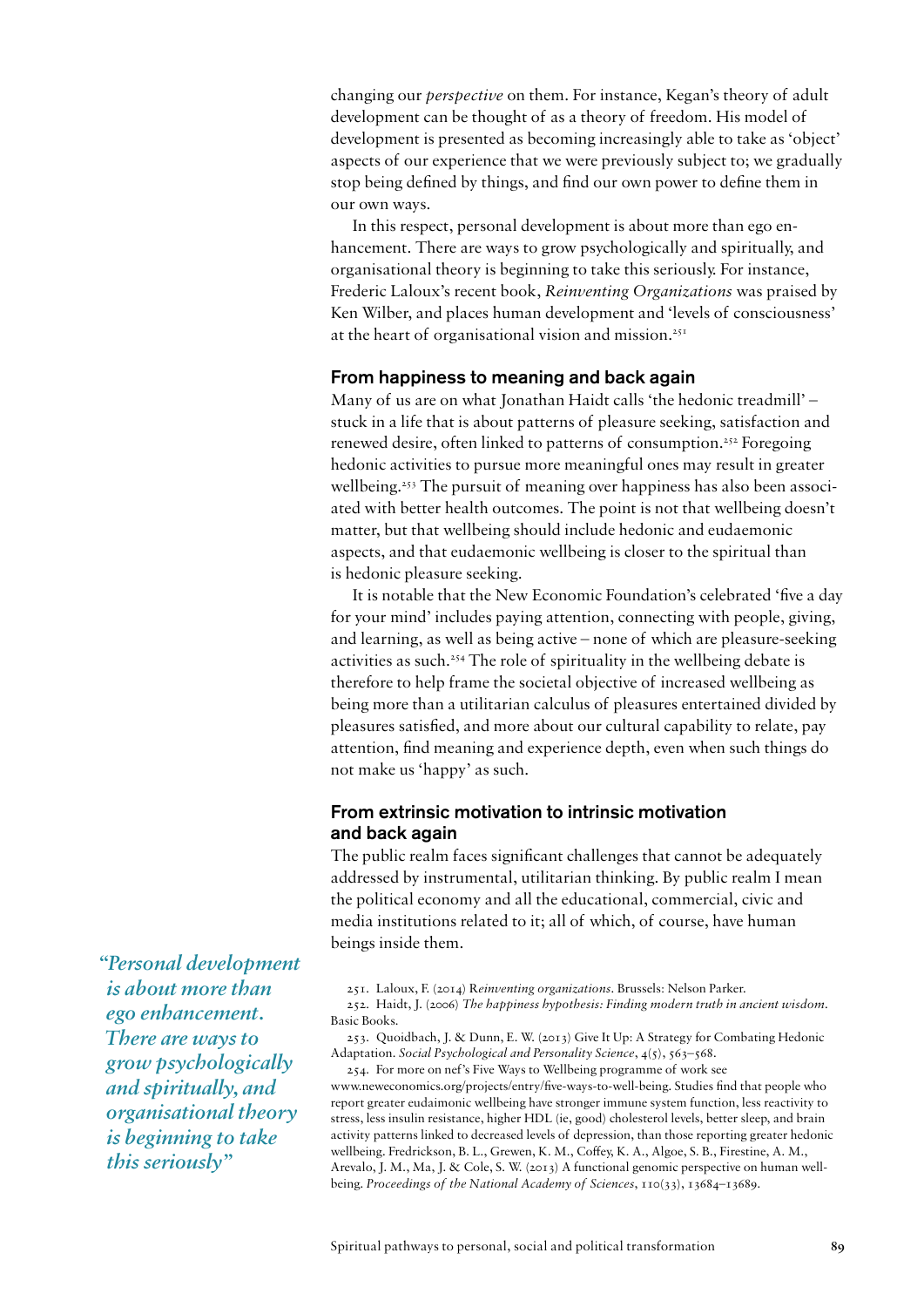*"We should not eliminate extrinsic motivation entirely, but the language of spirituality has an important role in showing its limitations, and giving an authentic vantage point for intrinsic values that otherwise risk being diluted by being translated into instrumental language"*

RSA Fellow Ian Christie puts the point as follows:

"We have had two centuries of a civilisation of unparalleled material progress, abundance and development based on extrinsic values (self-interest, materialism, economic growth, keeping up, social mobility); intrinsic 'beyond-self' and religious values have periodically been reasserted but they have lost their institutional hold and centrality to the stories that make sense of our lives. The extrinsic values celebrated by industrial society are now under real pressure in the West as scarcities begin to return and confidence in the future wanes, for good reasons of ecological disruption, social fragmentation and economic dysfunction and inequality."<sup>255</sup>

The most explicit expression of a need for new thinking that is less instrumental and extrinsic came from Common Cause<sup>256</sup> and subsequent related publications and institutions, including The Public Interest Research Centre<sup>257</sup> and The New Citizenship Project,<sup>258</sup> but such influences remain relatively fringe. We cannot and should not eliminate extrinsic motivation entirely, but the language of spirituality has an important role in showing its limitations and giving an authentic vantage point for intrinsic values that otherwise risk being diluted by being translated into instrumental language.

#### From beliefs to institutions and back again

What is driving the growth in the 'spiritual but not religious' identification is perhaps as much to do with a distaste for institutions as it is a loss of particular beliefs. The binding qualities of institutions may be viewed as problematic in an increasingly individualistic culture and the 'beliefs' fall out of that, rather than the other way round. However, at the same time we crave the kinds of community and solidarity that emerge from shared values and enduring commitments, and organised religion is still pre-eminent in meeting that need.

Claire Foster-Gilbert puts it simply: "What I really want to say is… don't give up on the old religions. We need them, we need their story, we need their history, we need all the mistakes that they've made over the millennia. All the recognitions of the dangers of spirituality, my god is it dangerous spirituality, once let loose… It's all there, it's all there! And we need to go back to it with this new understanding."

As the Sunday Assembly movement transitions from a vibrant city movement to a complex international organisation, these questions of coherence, commitment and clarifying exactly what bind us together in the long term will become important. Many members do not consider themselves atheists, and some do not even think of themselves as 'Godless', which raises questions about whether the attraction is entertainment or meaning. Initial signs show a huge hunger for the congregational

255. Personal communication between Ian Christie and Jonathan Rowson. Context available online at: www.rsablogs.org.uk/2014/socialbrain/postextrinsic-society/

<sup>256.</sup> Crompton, T. and Kasser, T. (2009) *Meeting Environmental Challenges: The Role of Human Identity.* Surrey: WWF-UK. [Online] Available at: www.wwf.org.uk/wwf\_articles.  $cfm$ ?unewsid= $2105$ 

<sup>257.</sup> For more info see PIRC (Public Interest Research Centre): www.publicinterest.org.uk/

<sup>258.</sup> For more info see: New Citizenship Project www.newcitizenship.org.uk/index.html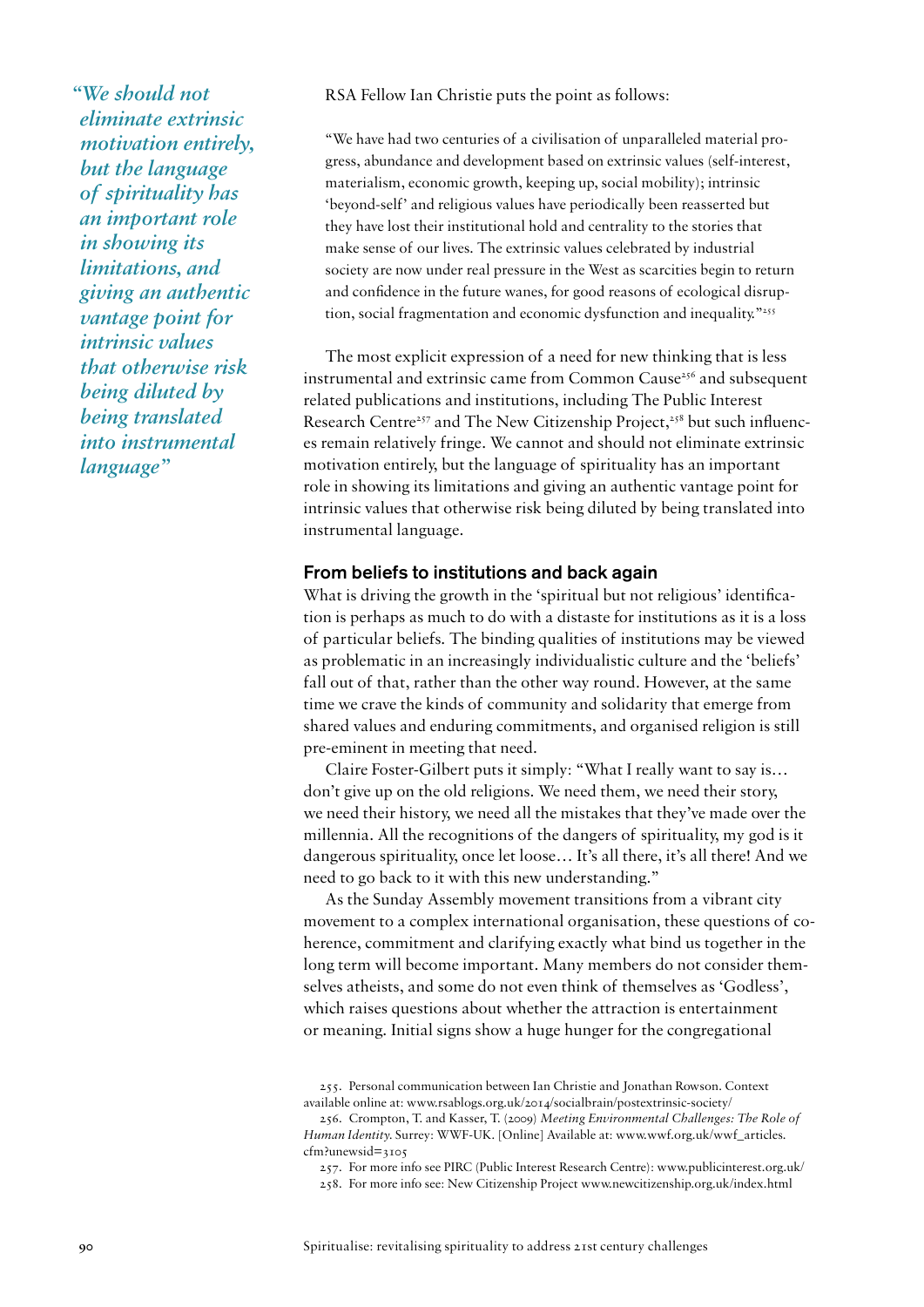experience, currently based on a shared aspiration to 'live better, help often, wonder more', but time will tell if they can maintain high levels of participation and commitment. In Chris Harding's terms:

"Commitment perhaps turns on just the right balance of shared interests or growing inter-personal commitment, and sufficient space for exploration and growth within the group."

This point chimes with Iain McGilchrist's arguments about needing to rebalance what we believe and how we believe it – in favour of the latter. This broader emphasis on our engagement with institutions, including our ability to create and shape them, reflects an existing tradition in spirituality that emphasises the relative transformative power of 'how' over 'what'. We shouldn't feel our only options are to go back to religion as it is, or cut spirituality off from institutional support altogether. There are many creative possibilities inbetween, both in terms of renewal and reimagining and it feels like we have barely started.<sup>259</sup>

The question of how we cater for new conceptions of spiritual need and aspiration socially and politically is best answered through practice rather than theory, and it will become clearer over the ensuing years and decades. In this respect, Franciscan priest and spiritual writer Richard Rohr encapsulates one of the main underlying arguments of this report as a whole:

"We do not think ourselves into new ways of living, we live ourselves into new ways of thinking."260

259. See, for instance, De Botton, A. (2012) *Religion for Atheists*. Penguin. But also, Rowson, J, (2012) What is the 'it' that De Botton doesn't seem to 'get'. *RSA blogs*, 2 February, [blog] Available at: www.rsablogs.org.uk/2012/socialbrain/religion-atheists-it-de-botton-get/ 260. Rohr, R. (1999) *Everything belongs*. Crossroad Publishing Company.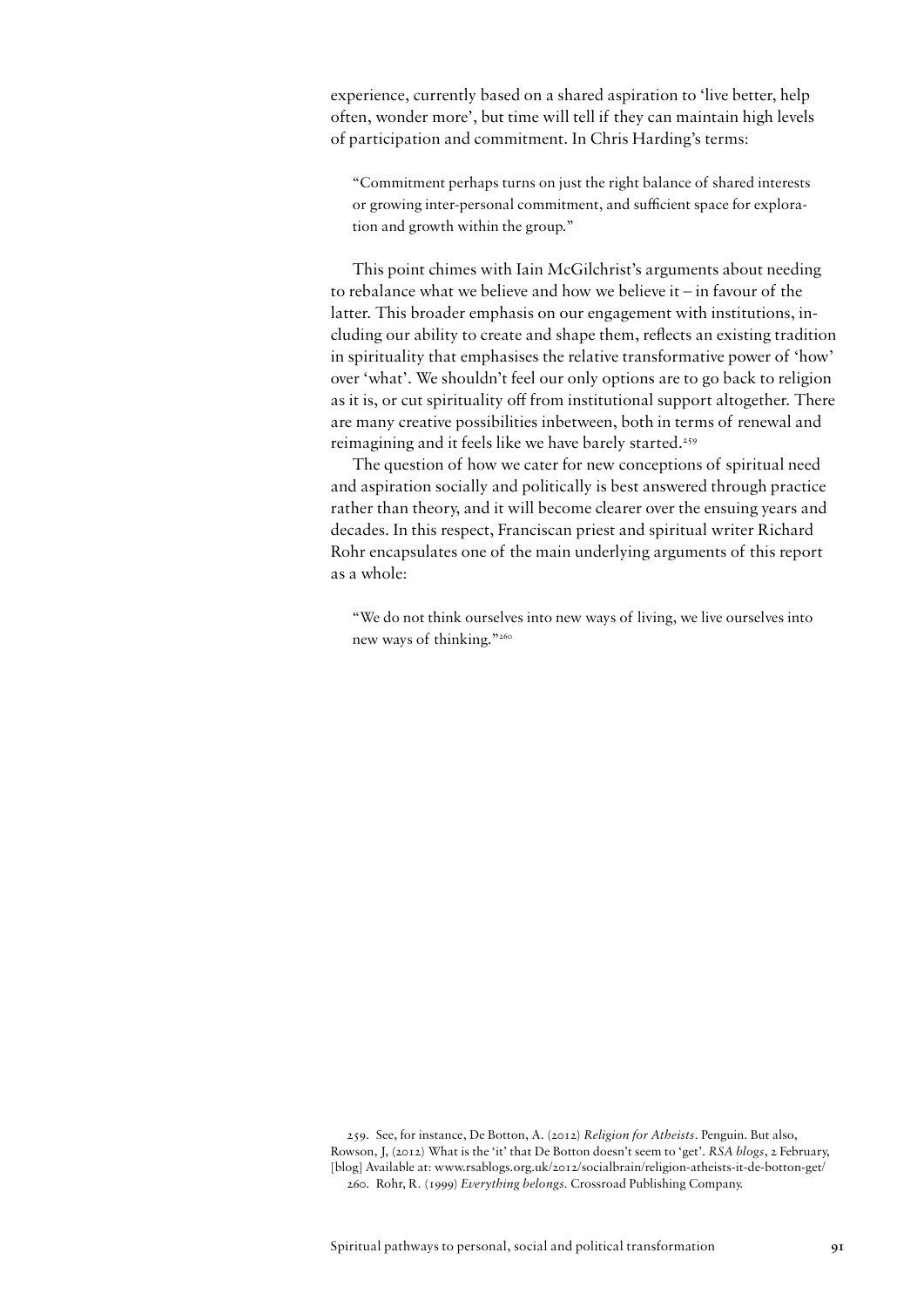## Afterword

#### Professor Philip Sheldrake

Author of *Spirituality: A Guide for the Perplexed, Bloomsbury, 2014*

The title of the RSA spirituality report, *Spiritualise*, is interesting in itself. It does not use the more familiar noun, spirituality, with its sense of a clear and independent 'something'. At the same time, spiritualise also suggests an action – even an imperative – to give a spiritual character to our identity and to the world in which we are grounded.

The report is rich and provocative. At the same time it seeks to confront complex issues of definition and application without becoming dense or abstruse. By the use of the word provocative I am particularly referring to the fact that it is not purely descriptive but attempts to reimagine 'the spiritual' and its central importance to human identity and existence. The report also argues in favour of the inherently transformative and challenging dimensions of spirituality. Properly understood, spirituality can lead us into uncomfortable and demanding areas of life.

In this brief Afterword, I want to highlight one or two emphases that run through the report and are particularly interesting. My choice is subjective.

To begin, spirituality is not merely about depth experiences or spiritual practices. As the report clearly underlines, spirituality, or the call to 'spiritualise', are essentially involved with a process of transformation, both personal and social. In personal terms, Part 3, in treating "the path of becoming", highlights "letting go", growing and authenticity – "be yourselves!" The quest for the authentically "spiritual" and the search for our true "ground" inevitably demands that we confront aspects of ourselves that are incomplete or even dysfunctional. In that sense, spiritual practice refers to how we set out to practise life-as-a-whole, and the adjustments we need to make, rather than simply what meditative exercises we choose to adopt.

Different religions or philosophies, and particular traditions within them, have their own vocabulary to outline this vital process of transformation. For example, Ignatius Loyola, the 16th century author of the famous *Spiritual Exercises,* suggests that the search for spiritual freedom demands that we seek to rid ourselves of what he calls "disordered attachments". These are the destructive habits, unbalanced dependencies or self-serving attractions and desires that can often imprison us.

Importantly, Part 4 of the report underlines the relationship between spirituality and social or political transformation. Earlier on, the report speaks of "our deeply social nature" and, in Part 2, develops this briefly in terms of "relational consciousness". Our true "ground" or identity as human beings is not fundamentally individualistic. Rather, we are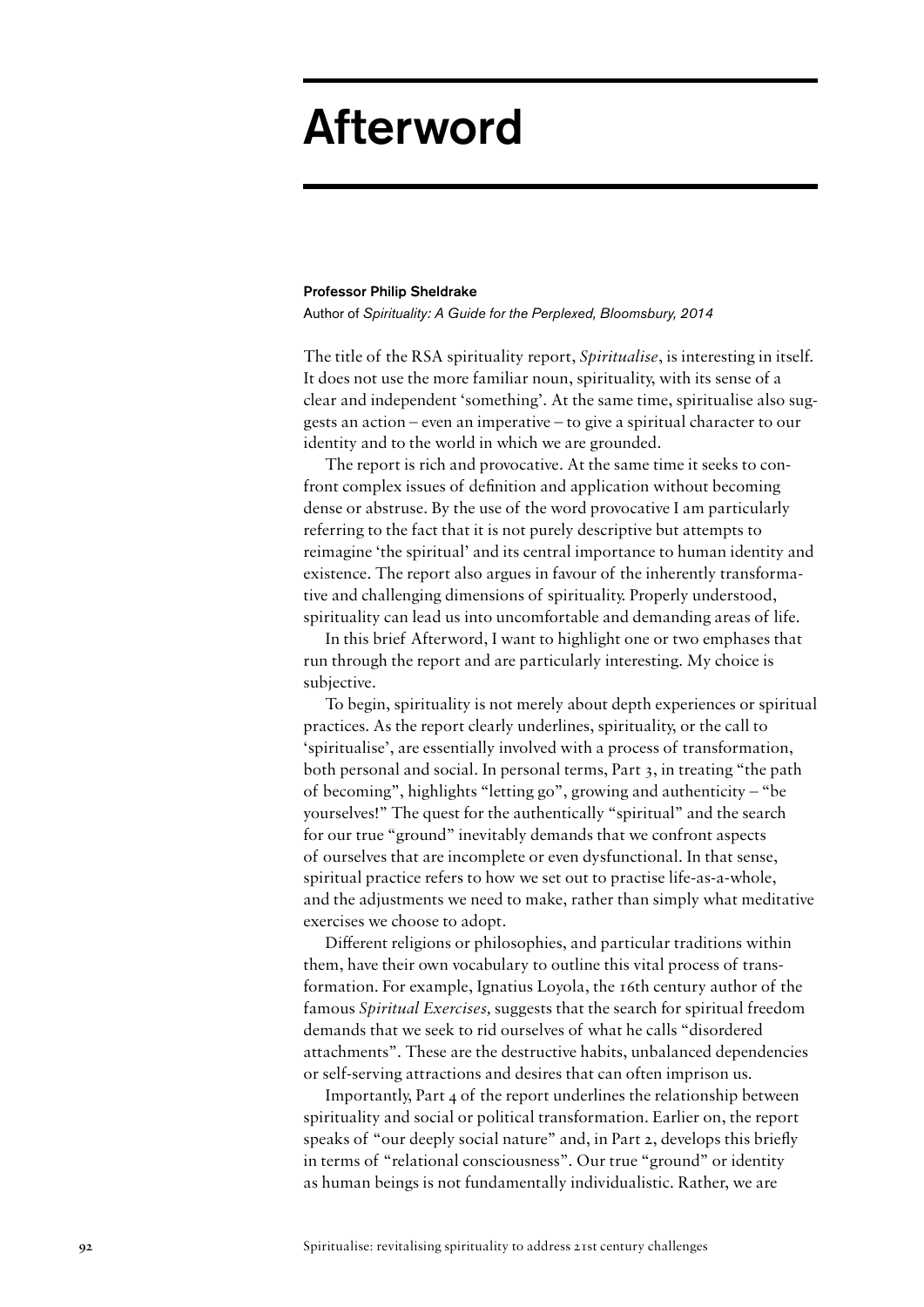inherently persons-in-relationship with others. More urgently, the need to re-spiritualise the public realm is a critical contemporary issue.

The notion of spirituality is now quite widespread in such areas as healthcare, social work, education, the arts and business leadership. However, in her contribution to the report, Claire Foster-Gilbert alludes to a yearning for the "water" of spirituality in the political and government worlds. This seemingly refers to a sense by people in these contexts that they are *personally* under-resourced spiritually. However, to re-spiritualise the public realm also demands that we confront the tendency to adopt purely utilitarian approaches to policy-making, urban development, effective public leadership or even citizenship itself. Public spirituality needs an authentic civic vision (for example, on page 83, pursuing the common good), the recovery of a disinterested sense of service, and the promotion of deep solidarity as the basis of effective community.

Whether we think in terms of personal or of social-public transformation, a critical issue is how we go about making choices. Interestingly, in the comments (page 31) about "relational consciousness" in David Hay's research on adult spirituality, it was noted how common it is for people to say that they want to "behave better". This includes a social element – if someone else is harmed by our choices we are also damaged in some way.

The reference in the report to pursuing the "common good" reinforces this point. The idea of the common good goes back to the Greek philosopher Aristotle. He asks how we are to discern the goals of the good life, to learn how to shape our desires and then to choose wisely. Aristotle suggests that the truly good life is orientated towards what is shared with others. What is truly good for me is inseparable from what is good for you. And what is genuinely good for both of us is associated with what is good for us all. This common good is not merely a pragmatic arrangement but expresses something essential about human life. It is worth noting that this approach to interpreting our desires and then learning how to educate them as the basis for choosing well is further enriched in a spectrum of Christian spiritual traditions about the art of discernment.

This is one important reason, perhaps, for not polarising religion and spirituality and for noting the plea (page 90) not to "give up on the old religions". It is true that religions have too often become dogmatic, legalistic and bound up with institutional systems. Yet the original foundations of all the world religions were profound spiritual visions. Such visions have developed across time, gone through crises, adapted to new contexts, and produced a range of supporting disciplines and practices. However, as the example of the current fascination with Mindfulness Meditation reminds us, it is very easy to adopt a spiritual practice because it seems useful but to conveniently isolate it from its foundational philosophy and ethic (for example in Buddhism) and its vision of human purpose.

Inevitably, at certain points in the report there were additional themes that could have been included. For example, mysticism or the mystical is mentioned in passing (page 15) but not developed. More challengingly, what is the overall relationship between the internet and spirituality? The internet clearly has an impact on our identity and ways of knowing and therefore on our spirit. What difference does it make that we are increasingly present to each other virtually, via social media and on smartphones,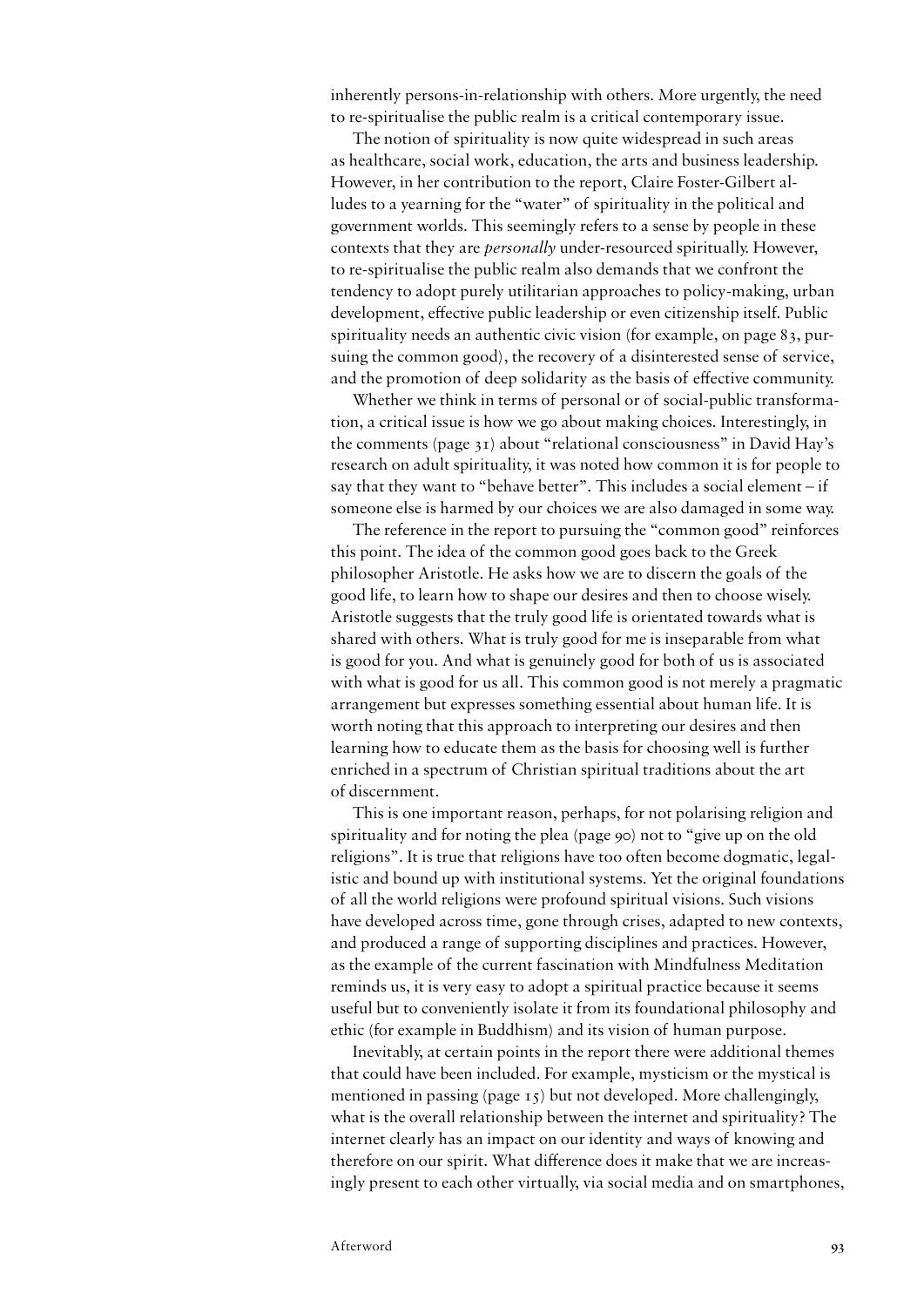rather than in an embodied way? And what of the damaging side of the internet such as harassment by anonymous 'trolls'?

Whatever themes we focus upon, genuinely to 'spiritualise' our individual lives as well as society involves not simply practices but also the cultivation of wisdom and sensitivity as the basis for making risky choices, facing profound challenges and embracing life-giving change.

**Philip Sheldrake** is a Fellow of the RSA and an international scholar who divides his time between Cambridge and the US. He has taught spirituality as an academic field and written about it for many years. This has also involved him in interreligious dialogue and with professional groups – for example in relation to spirituality and healthcare and spirituality and the future of cities. His latest books are *Spirituality: A Very Short Introduction* (OUP), *Spirituality: A Guide for the Perplexed*  (Bloomsbury) and *The Spiritual City: Theology, Spirituality, and the Urban* (Wiley-Blackwell).